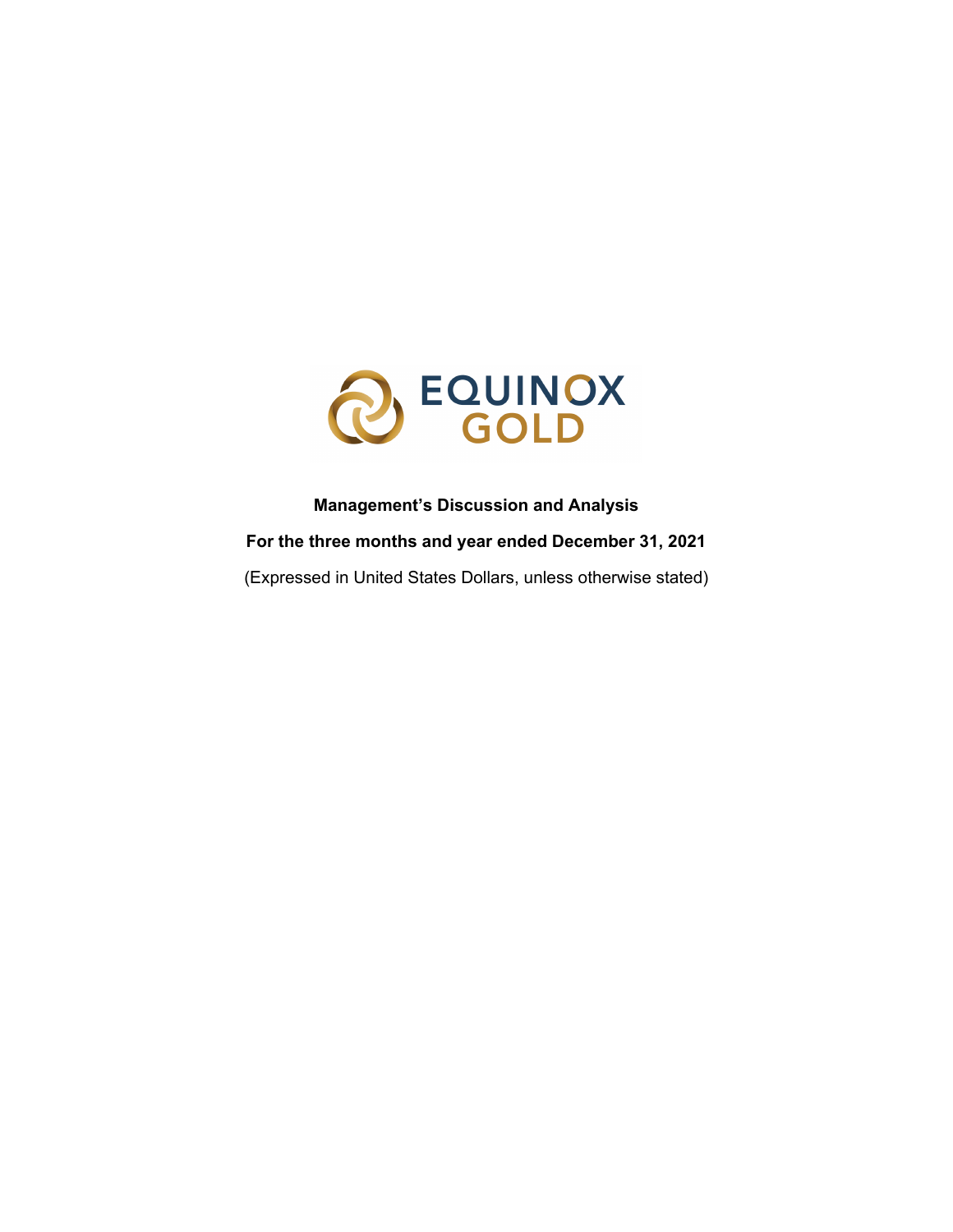## **Management's Discussion and Analysis**

For the three months and year ended December 31, 2021

This Management's Discussion and Analysis ("MD&A") of the financial position and results of operations for Equinox Gold Corp. (the "Company" or "Equinox Gold") should be read in conjunction with the audited consolidated financial statements of the Company as at and for the year ended December 31, 2021 and the related notes thereto, which have been prepared in accordance with International Financial Reporting Standards ("IFRS") as issued by the International Accounting Standards Board. For further information on the Company, reference should be made to its public filings on SEDAR at www.sedar.com and on EDGAR at www.sec.gov/edgar.

This MD&A is prepared by management and approved by the Board of Directors as of March 23, 2022. This discussion covers the three months ("Q4 2021" or the "Quarter") and the year ended December 31, 2021 and the subsequent period up to the date of issuance of this MD&A. All dollar amounts are in United States ("US") dollars, except where otherwise noted.

This MD&A contains forward-looking statements. Readers are cautioned as to the risks and uncertainties related to the forward-looking statements, the risks and uncertainties associated with investing in the Company's securities, and the risks and uncertainties associated with technical and scientific information under National Instrument 43-101 ("NI 43-101") concerning the Company's material properties, including information about mineral reserves and resources.

Throughout this MD&A, cash costs, cash costs per ounce ("oz") sold, all-in sustaining costs ("AISC"), AISC per oz sold, AISC contribution margin, adjusted net income, adjusted earnings per share ("EPS"), mine free cash flow, adjusted EBITDA (earnings before interest, taxes, depreciation, and amortization), net debt, and sustaining and non-sustaining capital expenditures are non-IFRS financial measures with no standard meaning under IFRS. Non-IFRS measures are further discussed in the *Non-IFRS Measures* section of this MD&A.

Throughout this MD&A, the operational and financial results of the assets acquired in the acquisition of Premier Gold Mines Limited ("Premier" and the "Premier Acquisition") are included from April 7, 2021 onward. The operational and financial results of the assets acquired in the acquisition of Leagold Mining Corporation ("Leagold" and the "Leagold Acquisition") are included from March 10, 2020 onward.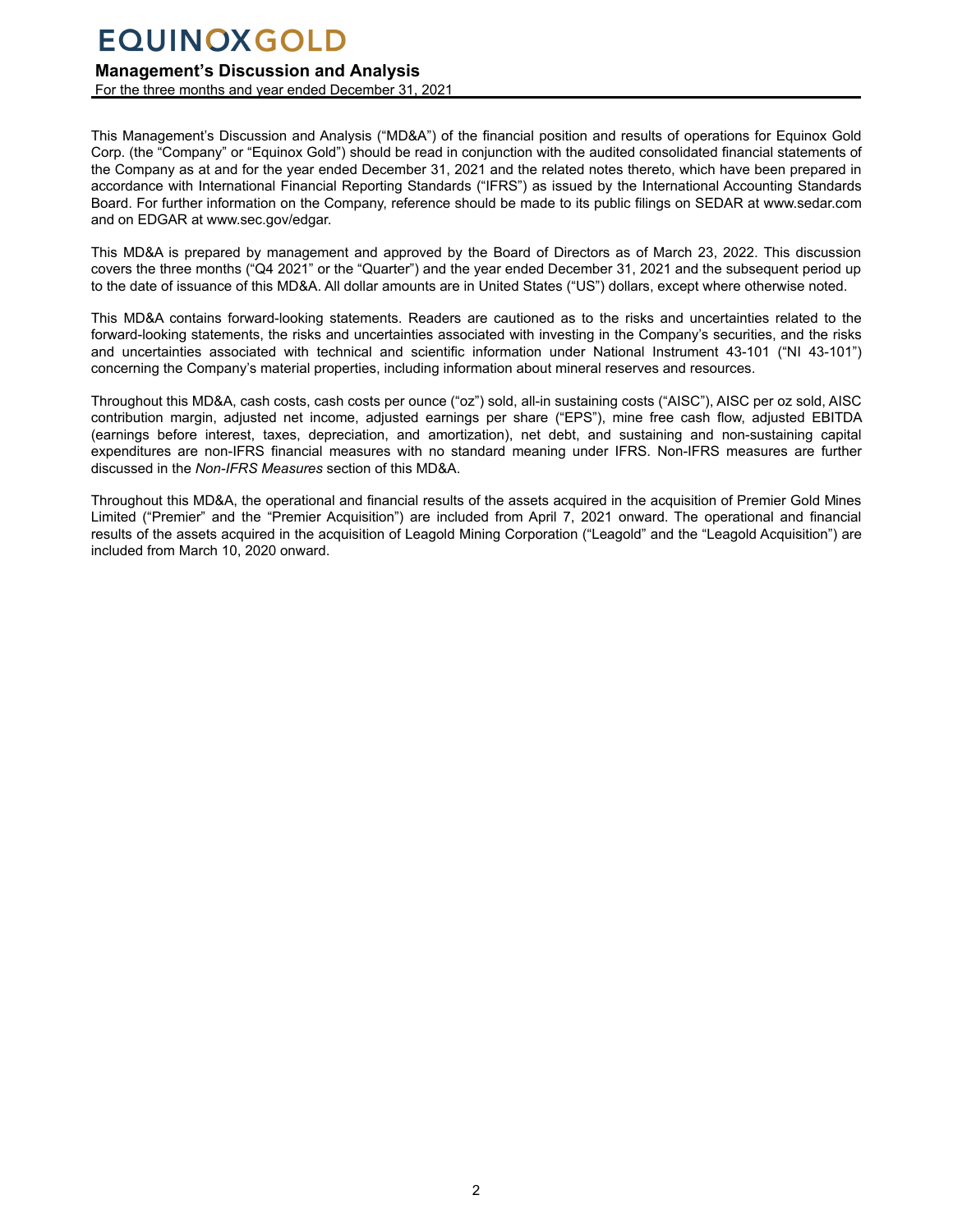# **Management's Discussion and Analysis**<br>For the three months and year ended December 31, 2021

## **CONTENTS**

| 4  |
|----|
| 4  |
| 5  |
| 7  |
| 8  |
| 8  |
| 10 |
| 11 |
| 25 |
| 27 |
| 28 |
| 29 |
| 31 |
| 35 |
| 36 |
| 36 |
| 38 |
| 39 |
| 44 |
| 60 |
| 60 |
| 62 |
| 64 |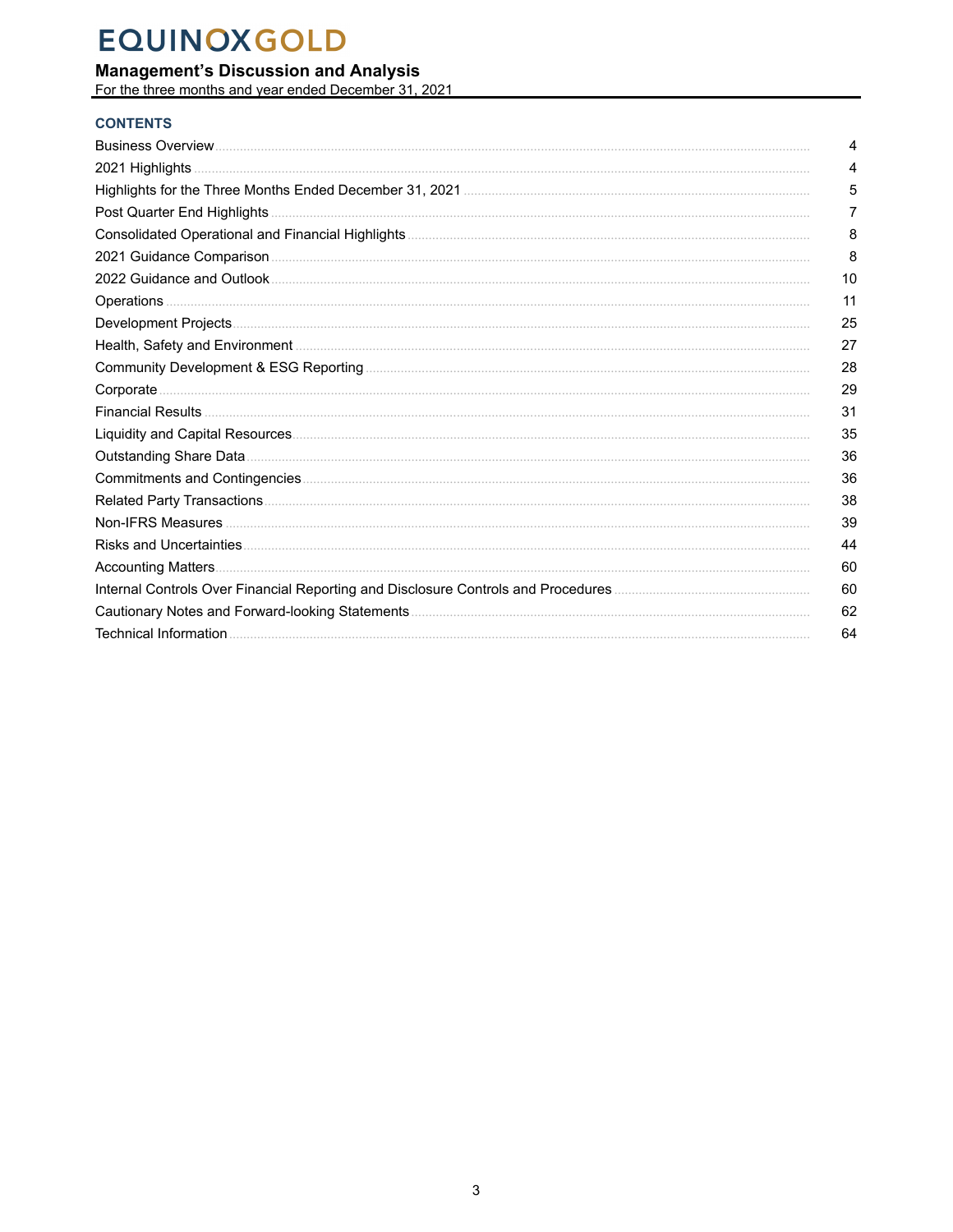## <span id="page-3-0"></span>**Management's Discussion and Analysis**

For the three months and year ended December 31, 2021

### **BUSINESS OVERVIEW**

### **Operations description**

Equinox Gold is a growth-focused mining company delivering on its strategy of building the premier Americas gold producer. In its first four years the Company has grown from a single-asset developer to a multi-asset gold producer with seven operating gold mines at the date of this MD&A, a multi-million-ounce gold reserve base and a strong growth profile from a pipeline of development and expansion projects. Equinox Gold operates entirely in the Americas. At the date of this MD&A, the Company had two properties in the United States, two properties in Mexico, four in Brazil and one in Canada. The Company's operating gold mines are the Mesquite Mine ("Mesquite") and Castle Mountain Mine ("Castle Mountain") in the United States, the Los Filos Mine Complex ("Los Filos") and Mercedes Mine ("Mercedes") in Mexico, and the Aurizona Mine ("Aurizona"), Fazenda Mine ("Fazenda") and RDM Mine ("RDM") in Brazil. Commissioning is underway at the Company's Santa Luz Project ("Santa Luz") in Brazil. The Company also has a 60% interest in the Greenstone Project ("Greenstone") in Canada, which is in construction. In Q4 2021, the Company entered into an agreement to sell Mercedes, with the expectation of completing the sale around the end of the first quarter of 2022.

Equinox Gold was created with the strategic vision of building a company that will responsibly and safely produce more than one million ounce of gold annually, bring long-term social and economic benefits to its host communities, create a safe and rewarding workplace for its employees and contractors, and provide above-average investment returns to its shareholders. To achieve its growth objectives, Equinox Gold intends to expand production from its current asset base through exploration and development and will also consider opportunities to acquire other companies, producing mines and development projects that fit the Company's portfolio and strategy.

Equinox Gold's common shares trade under the symbol "EQX" on the Toronto Stock Exchange ("TSX") in Canada and on the NYSE American Stock Exchange ("NYSE-A") in the United States.

### **2021 HIGHLIGHTS**

### **Operational**

- Realized 26% production growth compared to 2020
- Achieved 2021 guidance with total production of 602,110 ounces of gold
- Sold 602,668 ounces of gold at an average realized gold price of \$1,791 per oz
- Total cash costs of \$1,087 per oz and AISC of \$1,350 per oz<sup>(1)</sup>
- Produced the Company's millionth ounce of gold and realized over \$1 billion in revenue
- Achieved a total recordable injury frequency rate<sup>(2)</sup> of 3.05, 17% better than 2020, with 13 lost-time injuries
- Achieved a significant environmental incident frequency rate<sup>(2)</sup> of 0.68, 60% better than 2020
- Continued proactive COVID-19 health and safety protocols with no production days lost due to COVID-19; supported community health with donations of supplies and support for education, medical staffing and vaccination programs

### **Earnings**

- Earnings from mine operations of \$230.6 million
- Net income of \$554.9 million or \$1.95 per share
	- Includes \$85.8 million unrealized gain on change in fair value of warrants, \$58.1 million unrealized gain on change in fair value of gold contracts, \$186.1 million gain on reclassification of investment in Solaris Resources Inc. ("Solaris") from cost to fair value accounting, \$50.3 million gain on sale of partial interest in Solaris, \$45.4 million gain on sale of Pilar Mine and \$81.4 million gain on acquisition of Premier Gold
- Adjusted net income of \$70.3 million<sup>(1)</sup> or \$0.25 per share<sup>(1)</sup>, after adjusting for certain non-cash expense items<sup>(3)</sup>

### **Financial**

- Cash flow from operations before changes in non-cash working capital of \$264.1 million (\$320.8 million after changes in non-cash working capital)
- Adjusted EBITDA of  $$303.1$  million<sup> $(1)(3)$ </sup>
- Expenditures of \$144.7 million in sustaining capital and \$238.7 million in non-sustaining capital<sup>(1)</sup>
- Cash and cash equivalents (unrestricted) of \$305.5 million at December 31, 2021
- Net debt<sup>(1)</sup> of \$235.2 million at December 31, 2021 (including \$139.7 million of in-the-money convertible notes)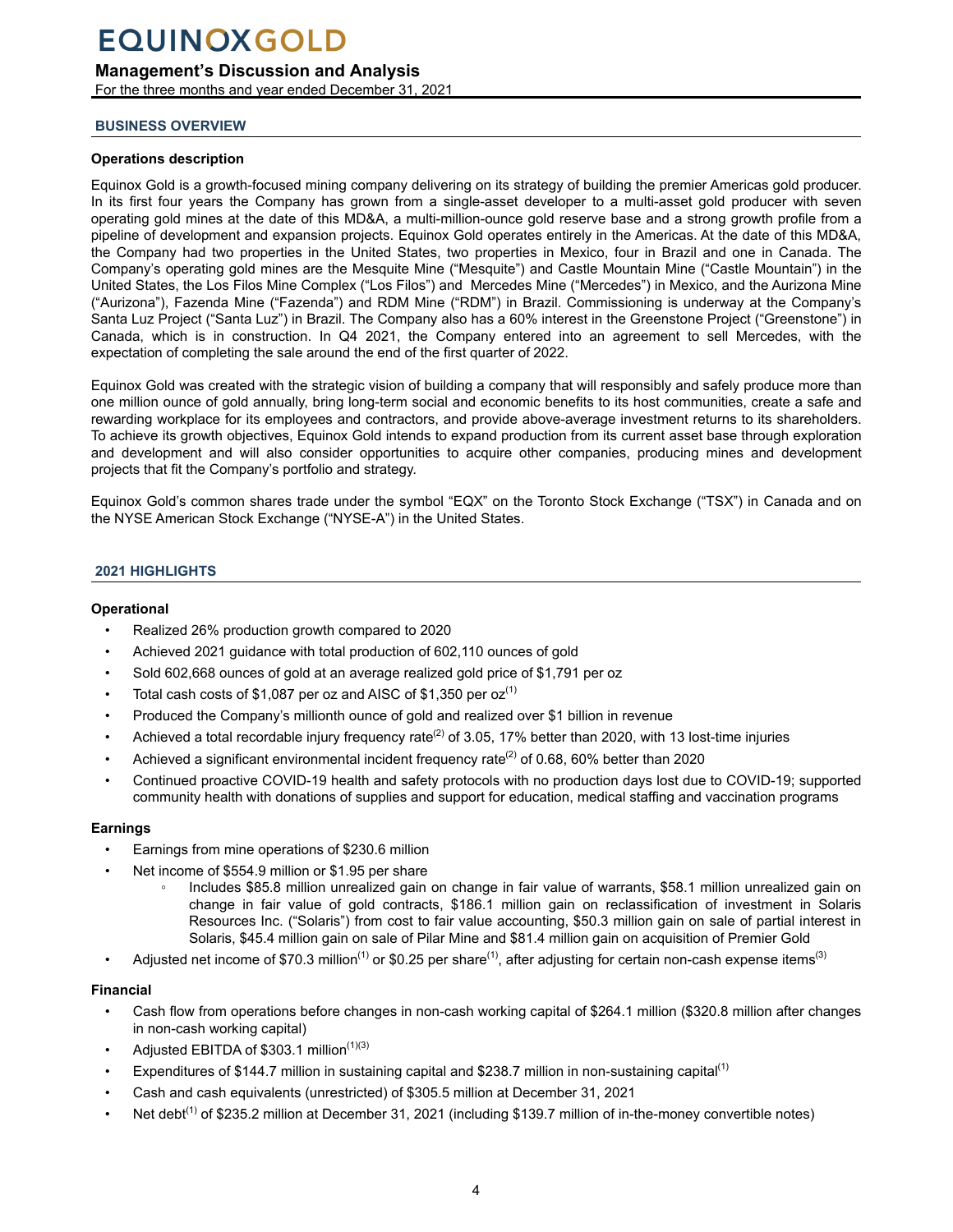## <span id="page-4-0"></span>**Management's Discussion and Analysis**

For the three months and year ended December 31, 2021

### **2021 HIGHLIGHTS (CONTINUED)**

### **Corporate**

- Completed acquisition of Premier, increasing diversification and scale with a 50% interest in the low-cost, long-life Greenstone gold project in Canada and a 100% interest in the operating gold-silver Mercedes Mine in Mexico
- Increased Greenstone ownership interest to 60%
- Sold ten million shares in Solaris Resources Inc. ("Solaris"), along with warrants wherein the warrant holders may purchase up to five million additional shares from Equinox Gold at a strike price of C\$10.00 per share. The shares and warrants were sold for total proceeds of \$66.7 million. The warrants expire in April 2022. Equinox Gold could receive additional proceeds of approximately \$39 million on exercise of the warrants.
- Sold the Pilar Mine ("Pilar") for \$38.0 million, a 1% net smelter return royalty and 11.6 million shares of Pilar Gold Inc. ("Pilar Gold")
- Invested \$40.9 million in i-80 Gold Corp. ("i-80 Gold") to maintain an approximate 25% interest on a fully diluted basis
- Announced agreement to sell the Mercedes Mine for \$100 million, a 2% net smelter return and 24.7 million shares of Bear Creek Mining Corporation ("Bear Creek")<sup>(4)</sup>

### **Construction, development and exploration**

- Commenced Greenstone construction in Q4 2021 with first gold pour targeted for the first half of 2024 ("H1 2024")
- Advanced Santa Luz construction with first gold pour targeted for late Q1 2022
- Increased Aurizona Mineral Reserves by 73% and completed a positive pre-feasibility study for an expansion that would extend the mine life to 11 years and increase annual production by concurrently mining new underground and satellite open-pit deposits with the existing open-pit mine
- Increased Castle Mountain Mineral Reserves by 17% and completed a positive feasibility study for a Phase 2 expansion that would extend the Castle Mountain mine life to 21 years and increase gold production to more than 200,000 ounces per year
- Commenced mining the new Guadalupe open-pit deposit and Bermejal underground deposit at Los Filos
- Drilled 219,000 metres across the portfolio with a focus on Mineral Reserve growth and mine life extension
- Added 3.3 million ounces of Proven and Probable Mineral Reserves through the Premier Acquisition

### **Responsible mining**

- Published inaugural Environmental, Social and Governance (ESG) Report
- Published first Tailings Management Report
- Submitted data to the Carbon Disclosure Project
- Started implementing Towards Sustainable Mining Protocols and Responsible Gold Mining Principles at all mine sites
- Established a Social Responsibility & Human Rights Policy, conducted human rights assessments at two mine sites
- Set and achieved short-term energy and greenhouse gas emission targets for 2021, submitted data to the Carbon Disclosure Project, and commenced reporting using the Task Force on Climate-related Financial Disclosures framework
- Developed and implemented ESG Management Standards, formed an ESG Committee and an Enterprise Risk Management Committee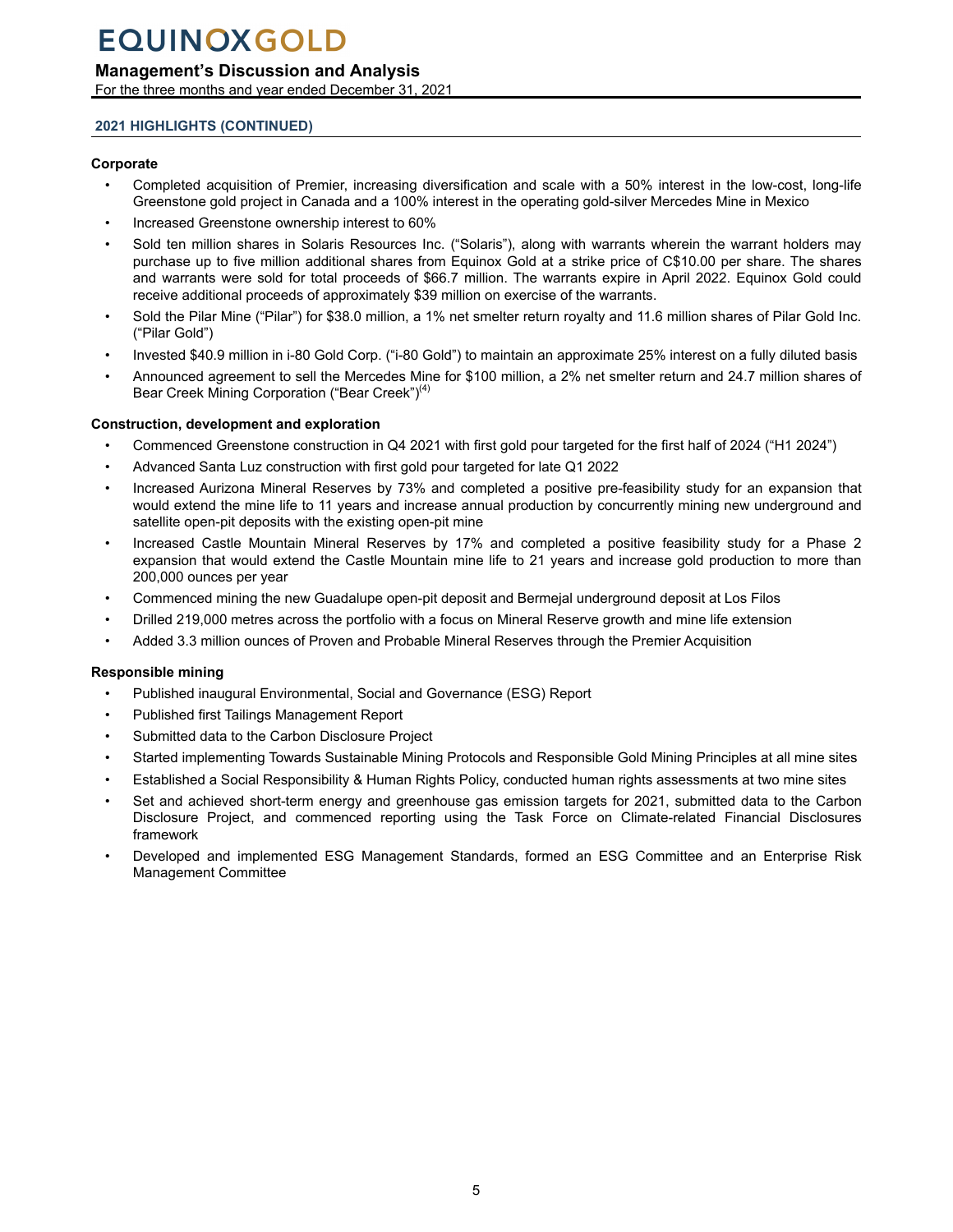## **Management's Discussion and Analysis**

For the three months and year ended December 31, 2021

## **HIGHLIGHTS FOR THE THREE MONTHS ENDED DECEMBER 31, 2021**

## **Operational**

- Total recordable injury frequency rate of 2.92 with 3 lost-time injuries
- Produced 210,432 ounces of gold during the quarter; sold 212,255 ounces of gold at an average realized gold price of \$1,792 per oz
- Total cash costs of \$1,040 per oz and AISC of \$1,266 per oz

## **Earnings**

- Earnings from mine operations of \$99.4 million
- Net income of \$109.0 million or \$0.37 per share
	- Includes \$27.5 million unrealized gain on change in fair value of share purchase warrants and \$8.0 million loss on disposal of plant and equipment.
- Adjusted net income of \$72.2 million or \$0.24 per share, after adjusting for non-cash expense items noted above<sup>(5)</sup>

## **Financial**

- Cash flow from operations before changes in non-cash working capital of \$122.2 million (\$155.4 million after changes in non-cash working capital)
- Adjusted EBITDA of \$130.0 million<sup>(5)</sup>
- Expenditures of \$42.4 million in sustaining capital and \$84.6 million in non-sustaining capital

## **Construction, development and exploration**

- Commenced full-scale construction at Greenstone with a construction budget on a 100% basis (of which Equinox Gold will fund 60%) of C\$1.53 billion (\$1.23 billion at a rate of USD:CAD 1.25), including a \$177 million contingency
	- Initial capital estimate updated in October 2021 to reflect firm supplier quotes following detailed engineering, a review and update of capital costs, and an increased contingency including a provision for future inflation and potential COVID-19 impacts
	- Initial cash spend could be reduced by approximately \$100 million through lease financing for mobile equipment and offset economically by up to \$70 million of pre-commercial production revenues (at \$1,750 per oz gold price)

Cash costs per oz sold, AISC per oz sold, adjusted net income, adjusted EBITDA, adjusted EPS, sustaining capital, non-sustaining capital and net debt are non-IFRS measures. See *Non-IFRS Measures* and *Cautionary Notes*.

 $(2)$  Total recordable injury frequency rate and significant environmental incident frequency rate are both reported per million hours worked. Total recordable injury frequency rate is the total number of injuries excluding those requiring simple first aid treatment.

 $^{(3)}$  Primary adjustments for the year ended December 31, 2021 were \$85.8 million unrealized gain on change in fair value of warrants, \$58.1 million unrealized gain on change in fair value of gold contracts, \$186.1 million gain on reclassification of investment in Solaris from cost to fair value accounting, \$50.3 million gain on sale of partial interest in Solaris, \$45.4 million gain on sale of Pilar and \$81.4 million gain on acquisition of Premier Gold.

 $(4)$  The sale is expected to close around the end of Q1 2022, subject to completion of customary closing conditions and regulatory approvals.

 $<sup>(5)</sup>$  Primary adjustments for the three months ended December 31, 2021 were \$27.5 million unrealized gain on change in fair value of</sup> share purchase warrants and \$8.0 million loss on disposal of plant and equipment.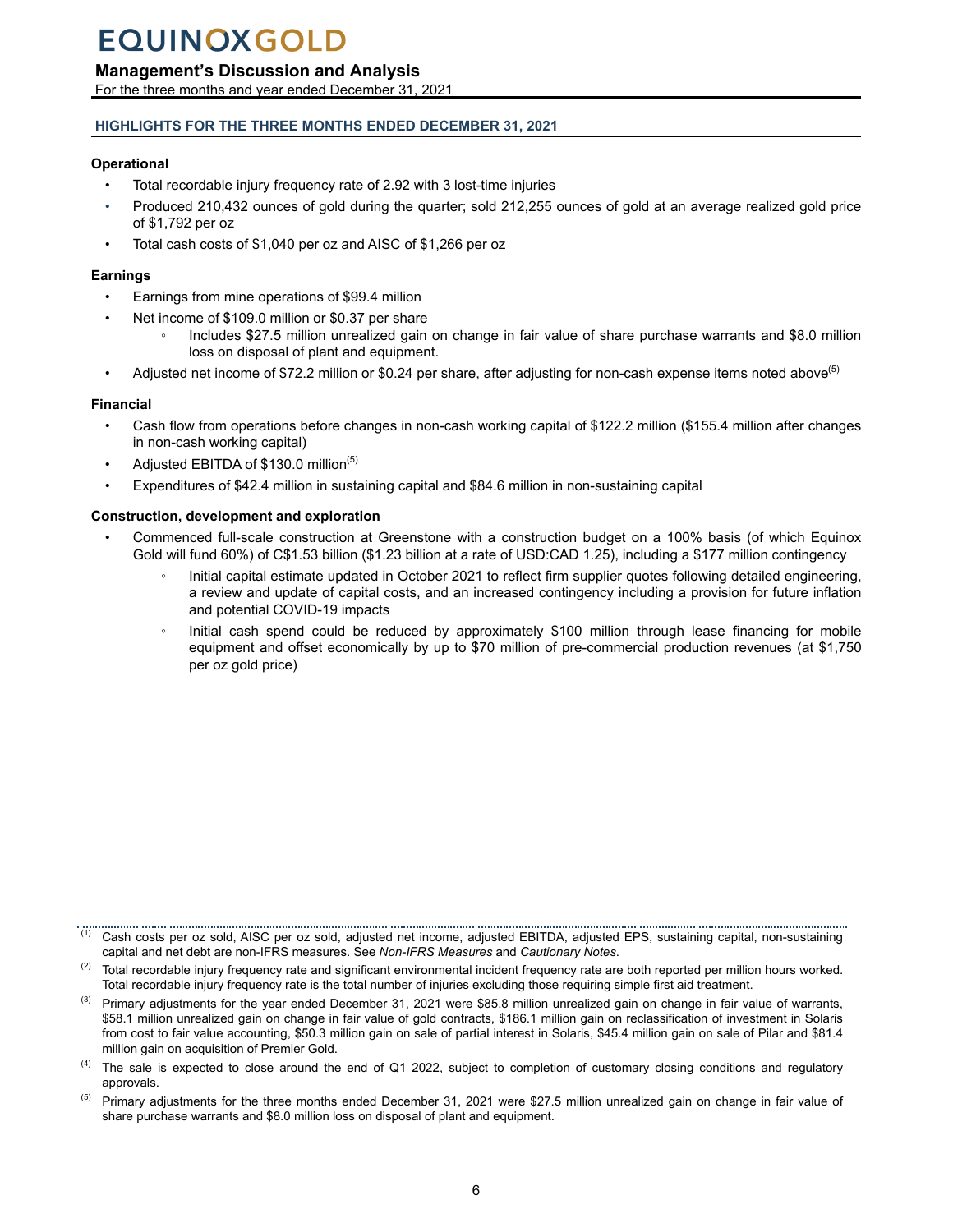## <span id="page-6-0"></span>**Management's Discussion and Analysis**

For the three months and year ended December 31, 2021

## **POST QUARTER END HIGHLIGHTS**

- Provided 2022 production and cost guidance of 625,000 to 710,000 ounces of gold at cash costs of \$1,080 to \$1,140 per oz and AISC of \$1,330 to \$1,415 per oz
	- Provided 2022 capital expenditure guidance of \$682 million
		- \$195 million of sustaining capital
		- \$487 million of non-sustaining capital, including \$27 million to complete Santa Luz construction and \$326 million to advance Greenstone construction
		- \$36 million of exploration expenditures, including sustaining (\$6 million) and non-sustaining (\$30 million) capital expenditure guidance
- Commenced commissioning of the Santa Luz gold plant, including leach circuit, SAG mill, ball mill and secondary grinding; construction more than 95% complete and on track for first gold pour by late Q1 2022
- Greenstone construction progressing well
	- Engineering 85% complete
	- Tailings management facility ahead of schedule
	- Highway relocation underway
	- Site civil works and concrete foundation work underway
- New Brazil Federal legislation announced February 16, 2022 changed minimum freeboard<sup>(1)</sup> guidelines for all tailings storage facilities ("TSFs"), effective immediately
	- As the result of heavy rains that began in November, the RDM TSF freeboard was currently outside the new guidelines, requiring a temporary suspension of plant operations for three weeks until the water level was reduced, at which point plant operations resumed in mid-March
	- Mining and stockpiling of ore continued during the suspension of plant operations; the Company does not anticipate a material impact on corporate production for the year

<sup>(1)</sup> Freeboard is the height from the crest of the TSF embankment to the surface of tailings and water in the FSF.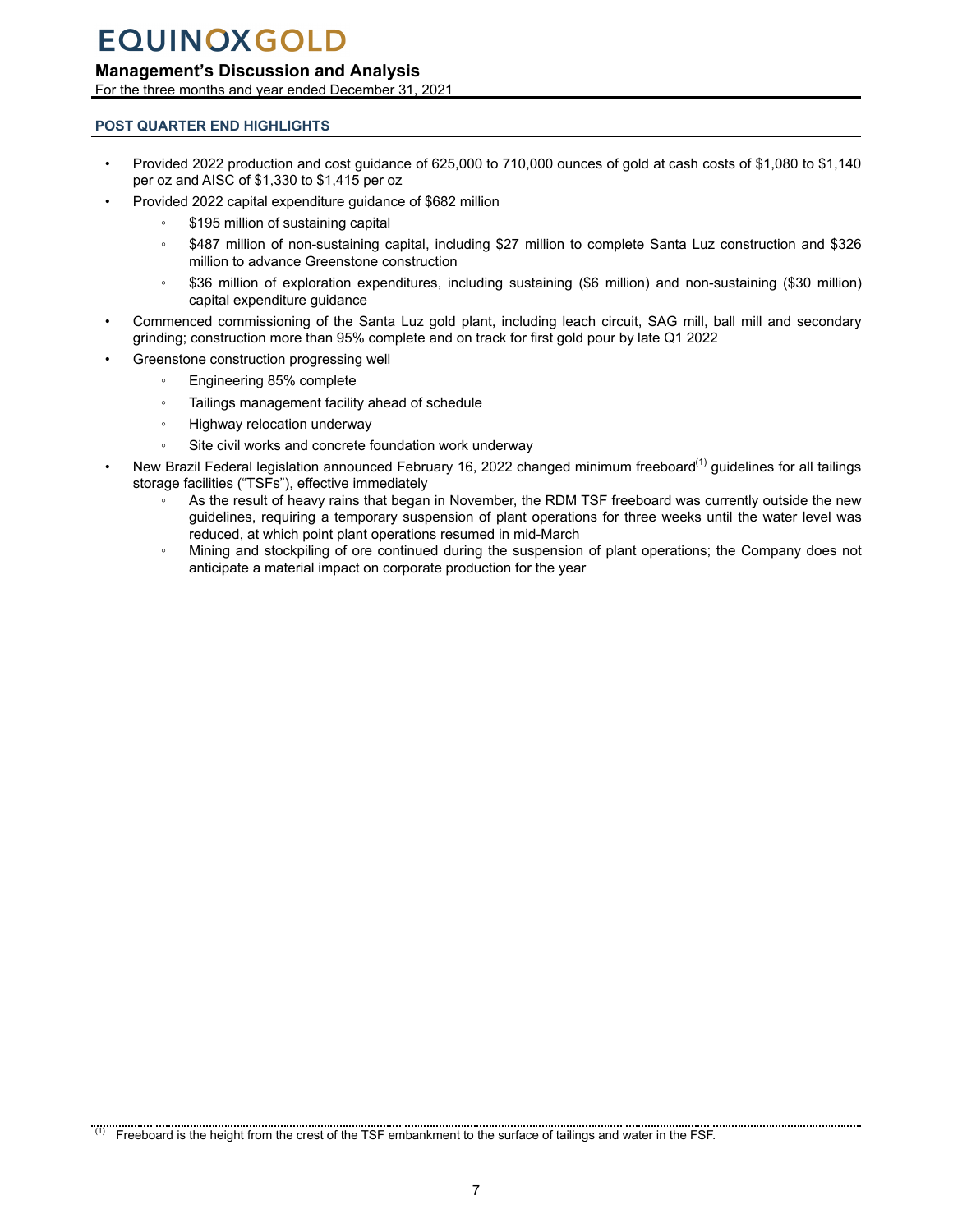## <span id="page-7-0"></span>**Management's Discussion and Analysis**

For the three months and year ended December 31, 2021

## **CONSOLIDATED OPERATIONAL AND FINANCIAL HIGHLIGHTS**

|                                                                   |            |                      | Three months ended    |                      |                             | Year ended                   |  |
|-------------------------------------------------------------------|------------|----------------------|-----------------------|----------------------|-----------------------------|------------------------------|--|
| <b>Operating data</b>                                             | Unit       | December 31.<br>2021 | September 30,<br>2021 | December 31.<br>2020 | December 31<br>$2021^{(1)}$ | December 31,<br>$2020^{(2)}$ |  |
| Gold produced                                                     | 0Z         | 210,432              | 139,758               | 136,352              | 602,110                     | 477,186                      |  |
| Gold sold                                                         | <b>OZ</b>  | 212.255              | 137,144               | 136,418              | 602,668                     | 473,309                      |  |
| Average realized gold price                                       | $\sqrt{2}$ | 1,792                | 1,780                 | 1,871                | 1,791                       | 1,783                        |  |
| Cash costs per oz sold $(4)$                                      | \$/oz      | 1,040                | 1,109                 | 844                  | 1,087                       | 847                          |  |
| AISC per oz sold(3)(4)                                            | 5/oz       | 1,266                | 1,327                 | 1,086                | 1,350                       | 1,025                        |  |
| <b>Financial data</b>                                             |            |                      |                       |                      |                             |                              |  |
| Revenue                                                           | M\$        | 381.2                | 245.1                 | 255.5                | 1,082.3                     | 845.4                        |  |
| Earnings from mine operations                                     | M\$        | 99.4                 | 45.7                  | 97.7                 | 230.6                       | 290.2                        |  |
| Net income (loss)                                                 | M\$        | 109.0                | (8.1)                 | 91.2                 | 554.9                       | 22.3                         |  |
| Earnings (loss) per share                                         | \$/share   | 0.37                 | (0.03)                | 0.38                 | 1.95                        | 0.10                         |  |
| Adjusted EBITDA <sup>(4)</sup>                                    | M\$        | 130.0                | 67.3                  | 85.3                 | 303.1                       | 282.3                        |  |
| Adjusted net income <sup>(4)</sup>                                | M\$        | 72.2                 | 9.2                   | 38.9                 | 70.3                        | 88.4                         |  |
| Adjusted EPS <sup>(4)</sup>                                       | \$/share   | 0.24                 | 0.03                  | 0.16                 | 0.25                        | 0.42                         |  |
| <b>Balance sheet and cash flow data</b>                           |            |                      |                       |                      |                             |                              |  |
| Cash and cash equivalents                                         |            |                      |                       |                      |                             |                              |  |
| (unrestricted)                                                    | M\$        | 305.5                | 300.3                 | 344.9                | 305.5                       | 344.9                        |  |
| Net debt $(4)$                                                    | M\$        | 235.2                | 244.8                 | 200.3                | 235.2                       | 200.3                        |  |
| Operating cash flow before changes<br>in non-cash working capital | M\$        | 122.2                | 48.3                  | 94.0                 | 264.1                       | 271.0                        |  |

 $(1)$  Operational and financial results of the assets acquired as part of the Premier Acquisition are included from April 7, 2021, onward.

 $(2)$  Operational and financial results of the assets acquired as part of the Leagold Acquisition are included from March 10, 2020, onward.

 $(3)$  Consolidated AISC per oz sold excludes corporate general and administration expenses.

(4) Cash costs per oz sold, AISC per oz sold, adjusted EBITDA, adjusted net income, adjusted EPS and net debt are non-IFRS measures. See *Non-IFRS Measures* and *Cautionary Notes*.

During Q4 2021, the Company recognized revenue of \$381.2 million on sales of 212,255 ounces of gold, compared to revenue for the three months ended September 30, 2021 ("Q3 2021") of \$245.1 million on sales of 137,144 ounces of gold. The increase in ounces sold from Q3 2021 to Q4 2021 is mainly due to increased production at Mesquite, as the highest grade portion of the Brownie pit was reached in late Q3 2021, and increased production at Los Filos, which had a full quarter of uninterrupted production and yielded more ounces from both the open pit and underground operations.

In Q4 2021, earnings from mine operations were \$99.4 million, an increase compared to \$45.7 million in Q3 2021 driven by higher production at Mesquite and Los Filos. Net income in Q4 2021 was \$109.0 million compared to a net loss of \$8.1 million in Q3 2021, driven by the increase in earnings from mine operations and a larger increase in the fair value of share purchase warrants compared to Q3 2021.

Adjusted EBITDA for Q4 2021 of \$130.0 million increased from \$67.3 million in Q3 2021 driven by higher production in Q4 2021. The fourth quarter was the largest production quarter of 2021, representing 35% of the year's total gold production. Adjusted net income was \$72.2 million for Q4 2021 compared to adjusted net income of \$9.2 million in Q3 2021.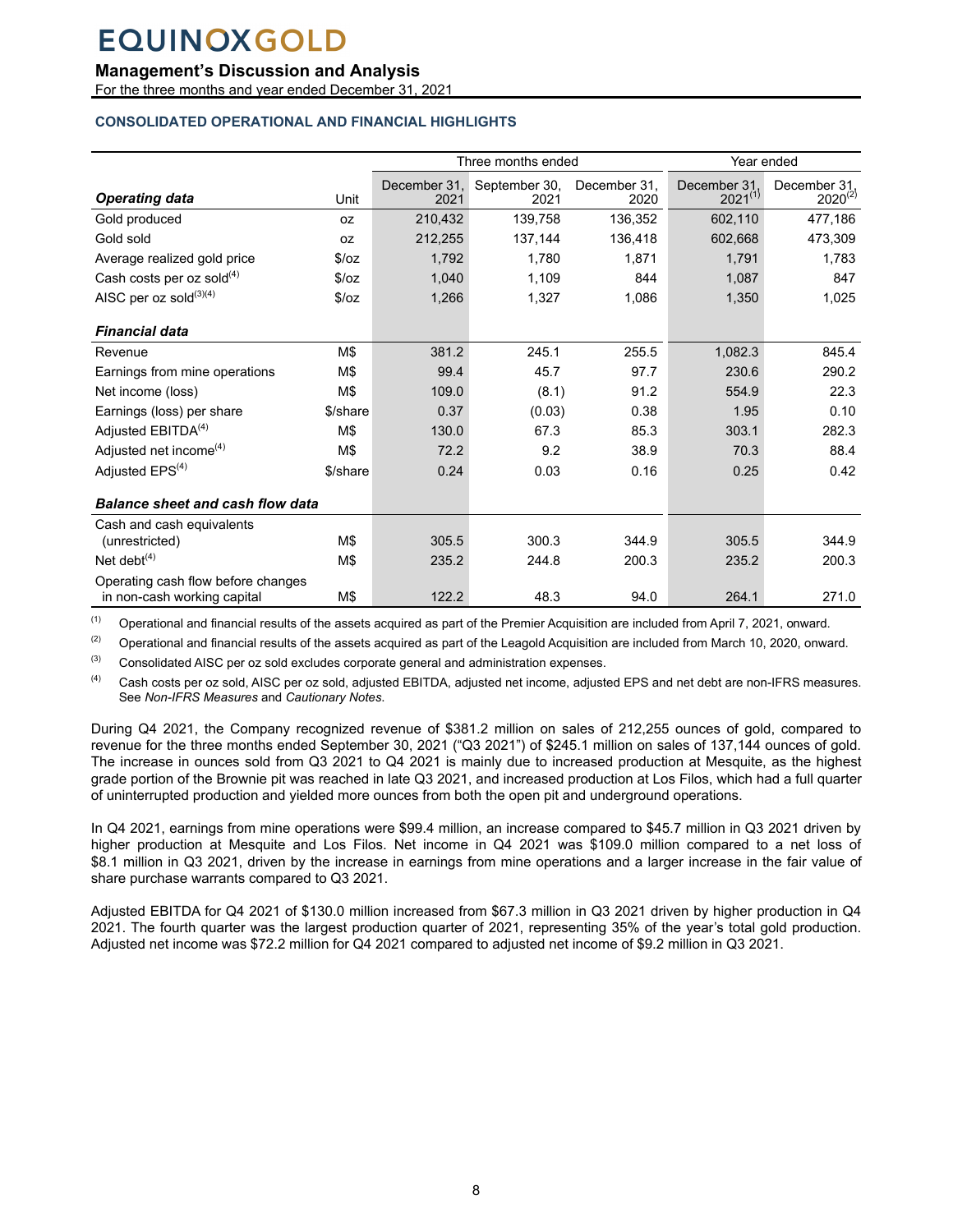## **Management's Discussion and Analysis**

For the three months and year ended December 31, 2021

### **2021 GUIDANCE COMPARISON**

On August 4, 2021, the Company updated its 2021 production and cost guidance to reflect solid performance at the Brazil sites and the disruptions during June and July to mining and development activities at Los Filos. With total production of 602,110 ounces of gold, the Company achieved its 2021 production guidance. Cash costs were slightly higher compared to guidance and AISC was near the mid-point of guidance, with cash costs of \$1,087 per oz and AISC of \$1,350 per oz compared to guidance of \$1,025 to \$1,075 per oz for cash costs and AISC of \$1,300 to \$1,375 per oz. Actuals achieved at each mine are outlined below.

|                 |                 | 2021 Actuals       |                             |                   | 2021 Guidance      |                                      |  |  |  |
|-----------------|-----------------|--------------------|-----------------------------|-------------------|--------------------|--------------------------------------|--|--|--|
|                 | Production (oz) | Cash Costs (\$/oz) | AISC (\$/oz) <sup>(1)</sup> | Production (oz)   | Cash Costs (\$/oz) | AISC $(\frac{5}{2})^{(\frac{1}{1})}$ |  |  |  |
| <b>USA</b>      |                 |                    |                             |                   |                    |                                      |  |  |  |
| Mesquite        | 137,467         | \$974              | \$1,327                     | 130,000 - 140,000 | $$975 - $1,025$    | $$1,375 - $1,425$                    |  |  |  |
| Castle Mountain | 25,270          | \$883              | \$1,429                     | 20.000 - 30.000   | $$800 - $850$      | $$1,590 - $1,640$                    |  |  |  |
| <b>Mexico</b>   |                 |                    |                             |                   |                    |                                      |  |  |  |
| Los Filos       | 144.096         | \$1,575            | \$1,753                     | 120.000 - 140.000 | $$1.590 - $1.640$  | $$1,790 - $1,850$                    |  |  |  |
| Mercedes        | 31,782          | \$966              | \$1.357                     | 30.000 - 35.000   | \$750 - \$800      | $$1.150 - $1.200$                    |  |  |  |
| <b>Brazil</b>   |                 |                    |                             |                   |                    |                                      |  |  |  |
| Aurizona        | 134,961         | \$784              | \$991                       | 130,000 - 140,000 | \$750 - \$800      | $$1,025 - $1,075$                    |  |  |  |
| Fazenda         | 60,401          | \$875              | \$1,159                     | $60,000 - 65,000$ | \$850 - \$900      | $$1,100 - $1,150$                    |  |  |  |
| <b>RDM</b>      | 58,829          | \$1,222            | \$1,410                     | $60.000 - 65.000$ | $$1,000 - $1,050$  | $$1,175 - $1,225$                    |  |  |  |
| Pilar           | 9,304           | \$1,120            | \$1,294                     | 9,304             | \$1,120            | \$1,294                              |  |  |  |
| Total           | 602,110         | \$1,087            | \$1,350                     | 560.000 - 625.000 | $$1.025 - $1.075$  | $$1.300 - $1.375$                    |  |  |  |

(1) Cash costs per oz sold and AISC per oz sold are non-IFRS measures. See *Non-IFRS Measures* and *Cautionary Notes*.

Capital expenditures were lower than 2021 guidance as outlined below:

|                                |                           | 2021 Actuals                  |                           | 2021 Guidance        |
|--------------------------------|---------------------------|-------------------------------|---------------------------|----------------------|
| \$ amounts in millions         | Sustaining <sup>(1)</sup> | Non-sustaining <sup>(1)</sup> | Sustaining <sup>(1)</sup> | Non-sustaining $(1)$ |
| <b>USA</b>                     |                           |                               |                           |                      |
| Message <sup>(3)</sup>         | \$46                      | \$8                           | \$49                      | \$9                  |
| Castle Mountain <sup>(2)</sup> | 14                        | 7                             | 18                        | 10                   |
| <b>Mexico</b>                  |                           |                               |                           |                      |
| Los Filos                      | 22                        | 60                            | 35                        | 83                   |
| Mercedes                       | 11                        | 1                             | 17                        | 2                    |
| <b>Brazil</b>                  |                           |                               |                           |                      |
| Aurizona <sup>(2)</sup>        | 27                        | 5                             | 37                        | 4                    |
| Fazenda <sup>(2)</sup>         | 15                        | 2                             | 16                        | 3                    |
| $RDM^{(2)(3)}$                 | 10                        | 19                            | 13                        | 25                   |
| Santa Luz                      |                           | 71                            |                           | 75                   |
| Pilar                          |                           |                               | 1                         |                      |
| Canada                         |                           |                               |                           |                      |
| Greenstone $(4)$               |                           | 66                            |                           | 40                   |
| Total                          | \$146                     | \$239                         | \$186                     | \$251                |

(1) Sustaining capital and non-sustaining capital are non-IFRS measures. See *Non-IFRS Measures* and *Cautionary Notes*.

 $(2)$  For the year ended December 31, 2021, non-sustaining capital for Aurizona, Fazenda, RDM and Castle Mountain excludes \$4.1 million, \$3.7 million, \$0.8 million and \$1.2 million, respectively, of exploration costs expensed.

<sup>(3)</sup> Non-sustaining capital for Mesquite for the year ended December 31, 2021 excludes \$10.9 million for lease payments for haul trucks, which are considered a non-sustaining capital addition. Non-sustaining capital for RDM for the year ended December 31, 2021 excludes \$1.8 million for lease payments for mining equipment used in non-sustaining capitalized stripping activities.

(4) Non-sustaining capital expenditures at Greenstone reflects the Company's 60% ownership of the project.

Los Filos incurred lower than guidance sustaining and non-sustaining capital expenditures mainly due to operational interruptions, but also due to slower progress on Bermejal underground development. Greenstone non-sustaining capital expenditures were higher than guidance as construction was announced in Q4 2021. Aurizona sustaining capital expenditures were lower than guidance principally due to deferred tailings storage facility ("TSF") work, capitalized stripping and land acquisitions.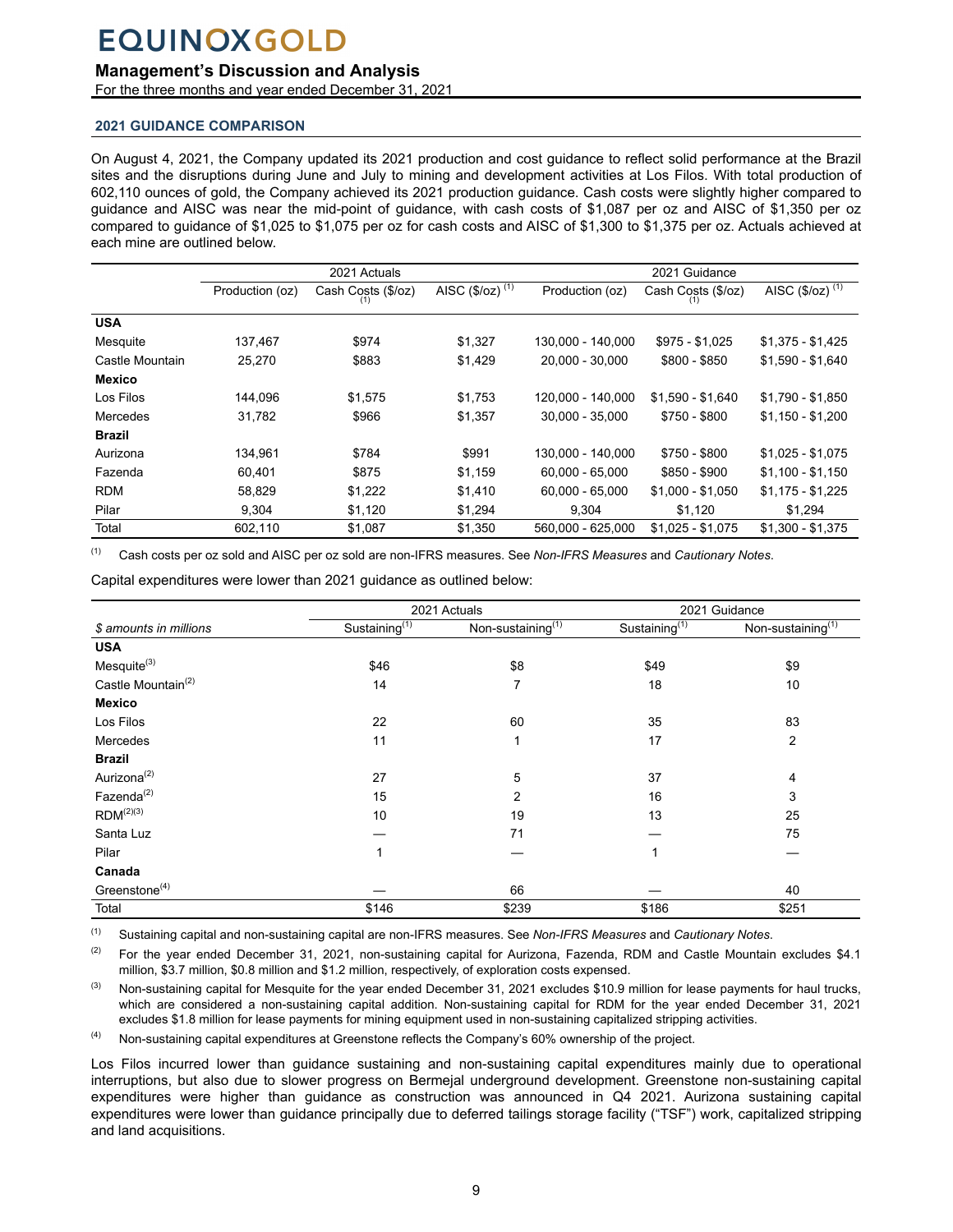## <span id="page-9-0"></span>**Management's Discussion and Analysis**

For the three months and year ended December 31, 2021

### **2022 GUIDANCE AND OUTLOOK**

For 2022, the Company expects to achieve its fourth consecutive year of production growth with guidance of 625,000 to 710,000 ounces of gold, which is an increase of 11% compared to 2021 production (using the mid-point of 2022 guidance). Cash costs for 2022 are estimated at \$1,080 to \$1,140 per oz, with AISC of \$1,330 to \$1,415 per oz. Production and cost guidance excludes Mercedes as the previously announced sale to Bear Creek is expected to close around the end of Q1 2022, although ounces produced and capital spent prior to closing will be attributable to Equinox Gold.

Production is expected to increase quarter over quarter, with 60% of gold production and more than 85% of operating cash flow anticipated in the second half of the year. As production increases, AISC is expected to decrease. Cash costs and AISC are expected to be approximately \$1,210 and \$1,540 per oz in H1 2022 and \$1,025 and \$1,295 per oz in H2 2022, respectively. The weighting of production and cash flow into the second half of the year is primarily due to Santa Luz transitioning from construction and commissioning to operations starting in Q2 2022.

Cash costs for 2022 reflect inflationary pressures across all operations, with approximately 15% cost escalation for fuel and other major consumables. AISC for 2022 includes \$195 million of sustaining capital investment focused primarily on stripping campaigns at Mesquite, Aurizona and Santa Luz to open up new ore sources, and both open-pit stripping and underground development work at Los Filos that was in part delayed during 2021. The Company is also completing TSF expansions or lifts at Aurizona, RDM and Santa Luz and completing a leach pad expansion at Castle Mountain. Sustaining capital guidance includes \$6 million for exploration, which is almost all capitalized.

The Company is undertaking several growth projects during 2022 including completing construction and commissioning of Santa Luz, advancing construction at Greenstone, and conducting exploration focused on mine life extension at Mesquite, Aurizona, Fazenda, Santa Luz and RDM. The Company's primary development focus for 2022 is construction at Greenstone, with Equinox Gold's 60% share of construction capital forecast at \$326 million. Non-sustaining capital expenditures also include underground development at Los Filos in part carried over from 2021, a pit expansion at RDM and permitting for the Castle Mountain expansion, with total non-sustaining capital for 2022 forecast at \$487 million. Nonsustaining capital guidance includes \$30 million for exploration, of which approximately \$19 million is expensed with the rest capitalized.

|                       | Production (oz)   | Cash Costs (\$/oz) <sup>(1)</sup> | AISC $(\$/oz)^{(1)(2)}$ | Sustaining Capital<br>$(M$)^{(1)(3)}$ | Non-sustaining<br>Capital (M\$) <sup>(1)(4)</sup> |
|-----------------------|-------------------|-----------------------------------|-------------------------|---------------------------------------|---------------------------------------------------|
| <b>USA</b>            |                   |                                   |                         |                                       |                                                   |
| Mesquite              | 120.000 - 130.000 | $$1,050 - $1,100$                 | $$1,450 - $1,500$       | \$52 M                                | \$20 M                                            |
| Castle Mountain       | 25.000 - 35.000   | $$1,150 - $1,200$                 | $$1,475 - $1,525$       | \$11 M                                | \$9 M                                             |
| Mexico <sup>(5)</sup> |                   |                                   |                         |                                       |                                                   |
| Los Filos             | 160.000 - 180.000 | $$1,400 - $1,475$                 | $$1,625 - $1,700$       | \$38 M                                | \$62 M                                            |
| <b>Brazil</b>         |                   |                                   |                         |                                       |                                                   |
| Aurizona              | 120.000 - 130.000 | \$800 - \$850                     | $$1.175 - $1.225$       | \$50 M                                | \$8 M                                             |
| Fazenda               | $60.000 - 65.000$ | $$975 - $1,025$                   | $$1,200 - $1,250$       | \$14 M                                | \$11 M                                            |
| <b>RDM</b>            | 70.000 - 80.000   | $$1.200 - $1.250$                 | $$1.350 - $1.400$       | \$11 M                                | \$18 M                                            |
| Santa Luz             | 70.000 - 90.000   | $$825 - $925$                     | $$975 - $1,050$         | \$19 M                                | \$32 M                                            |
| Canada                |                   |                                   |                         |                                       |                                                   |
| Greenstone            |                   |                                   |                         |                                       | \$326 M                                           |
| Total $^{(6)}$        | 625.000 - 710.000 | $$1,080 - $1,140$                 | $$1,330 - $1,415$       | \$195 M                               | \$487 M                                           |

(1) Cash costs per oz sold, AISC per oz sold, sustaining capital and non-sustaining capital are non-IFRS measures. See *Non-IFRS Measures* and *Cautionary Notes*.

(2) Exchange rates used to forecast 2022 AISC include a rate of BRL 5:00 to USD 1 and MXN 19.0 to USD 1.<br>Sustaining conital includes asset retirement obligation, americation, accrotion and sustaining exploration of

(3) Sustaining capital includes asset retirement obligation, amortization, accretion and sustaining exploration expenditures.<br>(4) Nep quaterning capital includes non-quaterning evaluation expenditures

(4) Non-sustaining capital includes non-sustaining exploration expenditures.<br> $\frac{1}{2}$ 

Does not include Mercedes, which is expected to be sold around the end of Q1 2022. Production and costs for Mercedes prior to the sale will be attributable to Equinox Gold.

 $(6)$  Group total is the sum or average of the individual mine-level amounts. Numbers may not sum due to rounding.

The Company may revise guidance during the year to reflect changes to expected results.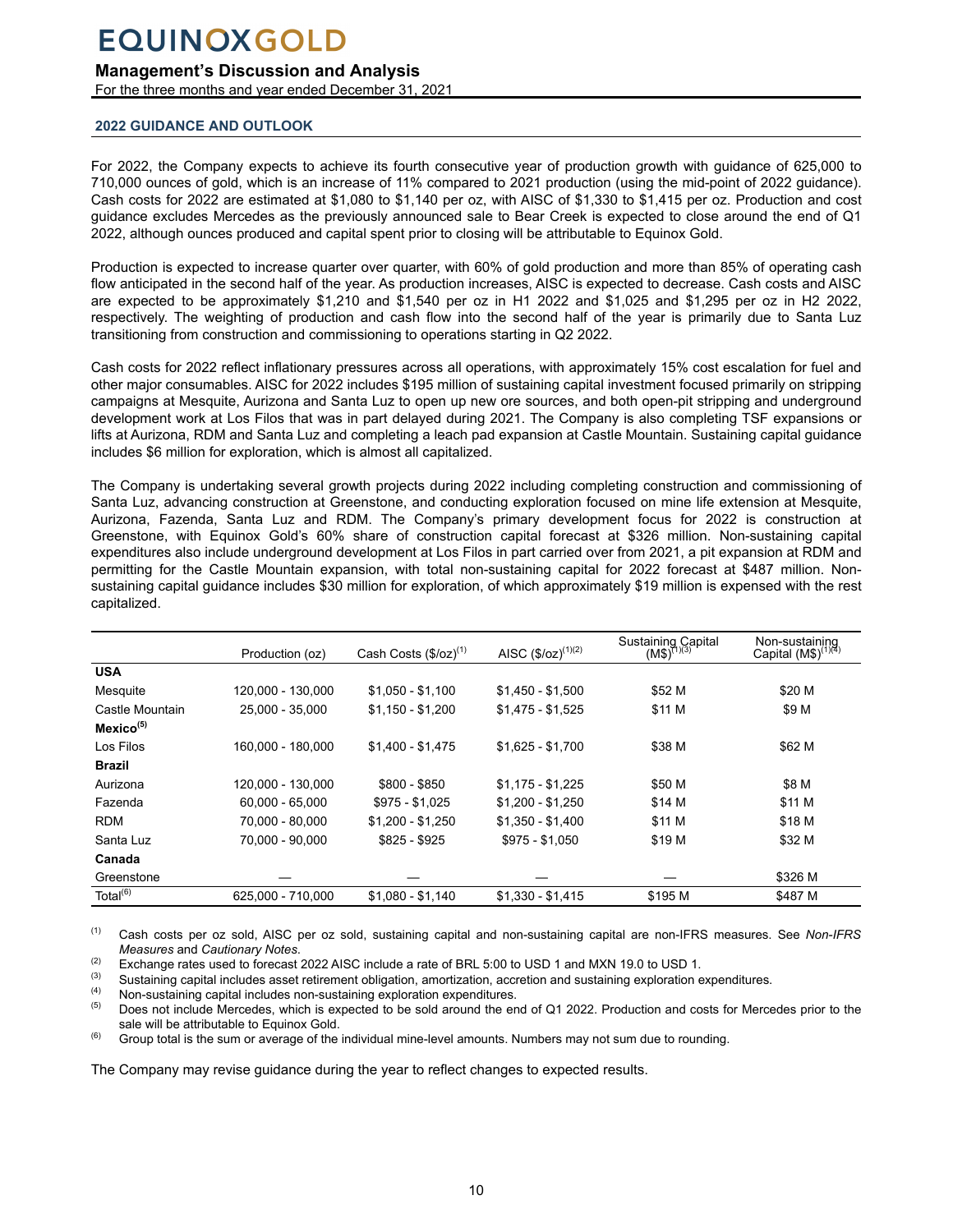## <span id="page-10-0"></span>**Management's Discussion and Analysis**

For the three months and year ended December 31, 2021

## **OPERATIONS**

## **Mesquite Gold Mine, California, USA**

Mesquite is an open-pit, run-of-mine ("ROM") heap leach gold mine located in Imperial County, California, approximately 200 miles south of Castle Mountain. Mesquite has been in production since 1985 and was acquired by Equinox Gold in Q4 2018.

#### *Operating and financial results for the three months and year ended December 31, 2021*

|                                            |       |              | Three months ended |              | Year ended   |              |
|--------------------------------------------|-------|--------------|--------------------|--------------|--------------|--------------|
|                                            |       | December 31, | September 30,      | December 31, | December 31, | December 31, |
| <b>Operating data</b>                      | Unit  | 2021         | 2021               | 2020         | 2021         | 2020         |
| Ore mined and stacked on leach pad         | kt    | 3,175        | 3,835              | 3,498        | 9,740        | 17,351       |
| Waste mined                                | kt    | 11,679       | 10,807             | 8,487        | 49,863       | 30,782       |
| Open pit strip ratio                       | w:o   | 3.68         | 2.82               | 2.43         | 5.12         | 1.77         |
| Average gold grade stacked to leach pad    | g/t   | 0.44         | 0.45               | 0.72         | 0.42         | 0.48         |
| Gold produced                              | 0Z    | 66,870       | 23,264             | 33,717       | 137,467      | 141,270      |
| Gold sold                                  | 0Z    | 68,377       | 22,333             | 33,032       | 138,289      | 139,872      |
| <b>Financial data</b>                      |       |              |                    |              |              |              |
| Revenue                                    | M\$   | 122.8        | 40.1               | 61.5         | 249.0        | 245.9        |
| Cash costs <sup>(1)</sup>                  | M\$   | 65.7         | 22.1               | 29.5         | 134.7        | 125.8        |
| Sustaining capital <sup>(1)</sup>          | M\$   | 3.2          | 8.7                | 10.5         | 46.3         | 24.1         |
| <b>Reclamation expenses</b>                | M\$   | 1.2          | 0.6                | 0.4          | 2.6          | 2.8          |
| Total AISC <sup>(1)</sup>                  | M\$   | 70.1         | 31.4               | 40.4         | 183.6        | 152.7        |
| AISC contribution margin $(1)$             | M\$   | 52.8         | 8.7                | 21.0         | 65.5         | 93.3         |
| Non-sustaining expenditures <sup>(1)</sup> | M\$   | 6.2          | 5.1                | 0.6          | 19.4         | 9.2          |
| Mine free cash flow $(1)$                  | M\$   | 46.6         | 3.6                | 20.4         | 46.1         | 84.1         |
| Unit analysis                              |       |              |                    |              |              |              |
| Realized gold price per oz sold            | \$/oz | 1,795        | 1,793              | 1,861        | 1,801        | 1,758        |
| Cash costs per oz sold $(1)$               | \$/oz | 960          | 988                | 894          | 974          | 899          |
| AISC per $oz$ sold <sup>(1)</sup>          | \$/oz | 1,023        | 1,402              | 1,225        | 1,327        | 1,091        |
| Mining cost per tonne mined                | \$/t  | 1.53         | 1.53               | 1.57         | 1.47         | 1.42         |
| Processing cost per tonne processed        | \$/t  | 3.75         | 2.86               | 3.36         | 4.32         | 2.81         |
| G&A cost per tonne processed               | \$/t  | 1.43         | 0.96               | 1.19         | 1.61         | 0.85         |

(1) Cash costs, sustaining capital, non-sustaining expenditures, AISC, AISC contribution margin, mine free cash flow, cash costs per oz sold, and AISC per oz sold are non-IFRS measures. See *Non-IFRS Measures* and *Cautionary Notes*.

### *Q4 and 2021 Analysis*

### **Production**

During Q4 2021, Mesquite produced 66,870 ounces of gold (Q3 2021 - 23,264 ounces) at an AISC of \$1,023 per oz (Q3 2021 - \$1,402 per oz). The Company sold 68,377 ounces (Q3 2021 - 22,333 ounces) at an average realized gold price of \$1,795 per oz (Q3 2021 - \$1,793 per oz), recognizing revenue of \$122.8 million (Q3 2021 - \$40.1 million) for the Quarter.

During Q4 2021, the Company completed phase one of the Brownie pit. Ounces poured during the Quarter were almost as much as produced in the prior three quarters combined, as ounces placed late in Q3 2021 and in Q4 2021 went to a recently constructed leach pad cell, resulting in prompt recoveries. Processing costs increased in the Quarter as cyanide consumption increased. G&A cost per tonne was higher in part due to lower tonnes processed in Q4 2021. AISC decreased in Q4 2021 due to an increase in ounces sold compared to the previous Quarter.

Mesquite achieved 2021 production guidance, with total production of 137,467 ounces compared to production guidance of 130,000 to 140,000 ounces of gold. The increase in ounces sold compared to guidance was the driver for Mesquite's costs coming in below guidance, with cash costs of \$974 per oz compared to guidance of \$975 to \$1,025 per oz and AISC of \$1,327 per oz compared to guidance of \$1,375 to \$1,425 per oz.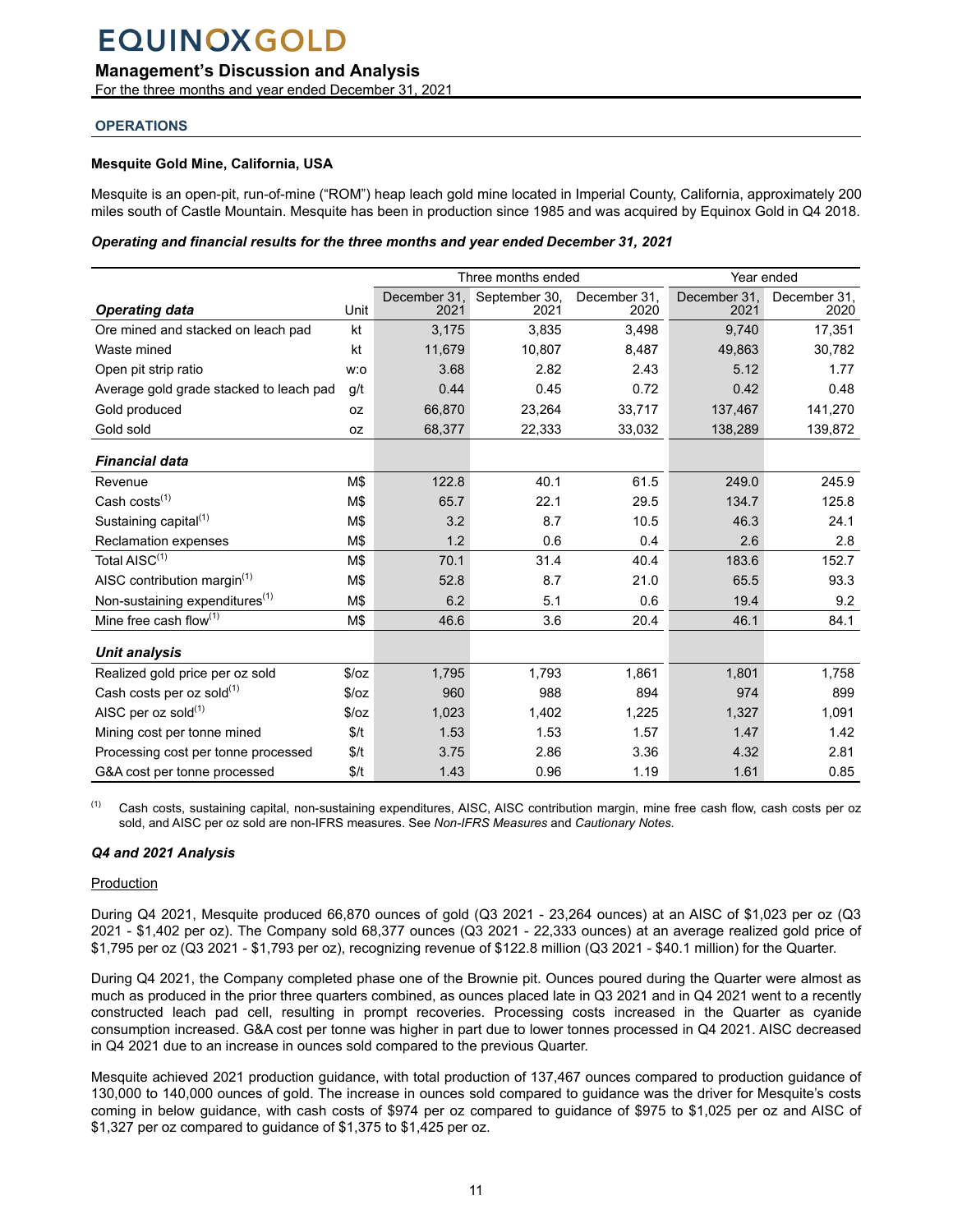## **Management's Discussion and Analysis**

For the three months and year ended December 31, 2021

#### Exploration and development

The Company spent \$3.2 million and \$8.5 million on exploration during the Quarter and year-to-date, respectively. Following up on positive results from H1 2021, exploration during Q4 2021 at the Brownie deposit included 3,760 m of reverse circulation ("RC") drilling targeting the deeper extensions of the in-situ gold mineralization discovered in 2020. Drilling at Brownie totalled 1,680 m of core and 7,625 m of RC for the year. At the Rainbow deposit, in-fill and step-out drilling during the Quarter included 8,090 m of RC, bringing the totals to 2,976 m of core and 17,710 m of RC drilling for the year. A total of 1,720 m of core drilling completed an in-fill drill program targeting high grade structures in the VE2 deposit, bringing the total for the year to 3,099 m. An additional 778 m of RC was drilled in the Midway dump to test for additional mineralized material, bringing the total for the year to 17,423 m. Mesquite drilling for the year totalled 42,758 m of RC and 7,755 m of core across all targets. Mesquite is one of the Company's exploration priorities, with a focus on mine life extension.

During the Quarter, the Company spent \$3.2 million of sustaining capital related primarily to leach pad expansion and additional process equipment. Non-sustaining expenditures during the Quarter were \$3.2 million for exploration drilling of historical dumps and other targets, which are expected to add to future production, and \$3.0 million in lease payments for the new fleet of haul trucks.

During 2021, the Company spent \$46.3 million of sustaining capital related primarily to capitalized stripping and leach pad expansion. Non-sustaining expenditures during the year were \$8.5 million for exploration drilling and \$10.9 million relating to lease payments for the new fleet of haul trucks.

### *Outlook*

Mesquite production for 2022 is estimated at 120,000 to 130,000 ounces of gold, with approximately 60% of production expected in the second half of the year. Cash costs are estimated at \$1,050 to \$1,100 per oz and AISC at \$1,450 to \$1,500 per oz. The increase in AISC compared to 2021 reflects lower gold production as well as costs associated with stripping programs.

Ore from the Brownie pit is expected to be the primary source of production during 2022. Completion of the Brownie strip campaign provided full access to oxide ore at the bottom of the Phase 1 Brownie pit, and stripping of the Brownie Phase 2 pit commenced in Q4 2021. Forecast AISC at Mesquite in 2022 includes estimated sustaining capital of \$52 million related primarily to a \$44 million stripping program commencing in Q1 2022 to open up a new phase of the VE pit, which is expected to be the primary source of ore in Q4 2022 and into 2023. Non-sustaining growth capital of \$20 million includes \$5 million for exploration with the objective of converting resources to reserves in the Brownie, VE and Rainbow pits. The Company is also permitting and planning the construction of extensions to the leach pad and expects to make \$12 million in lease payments for the truck fleet.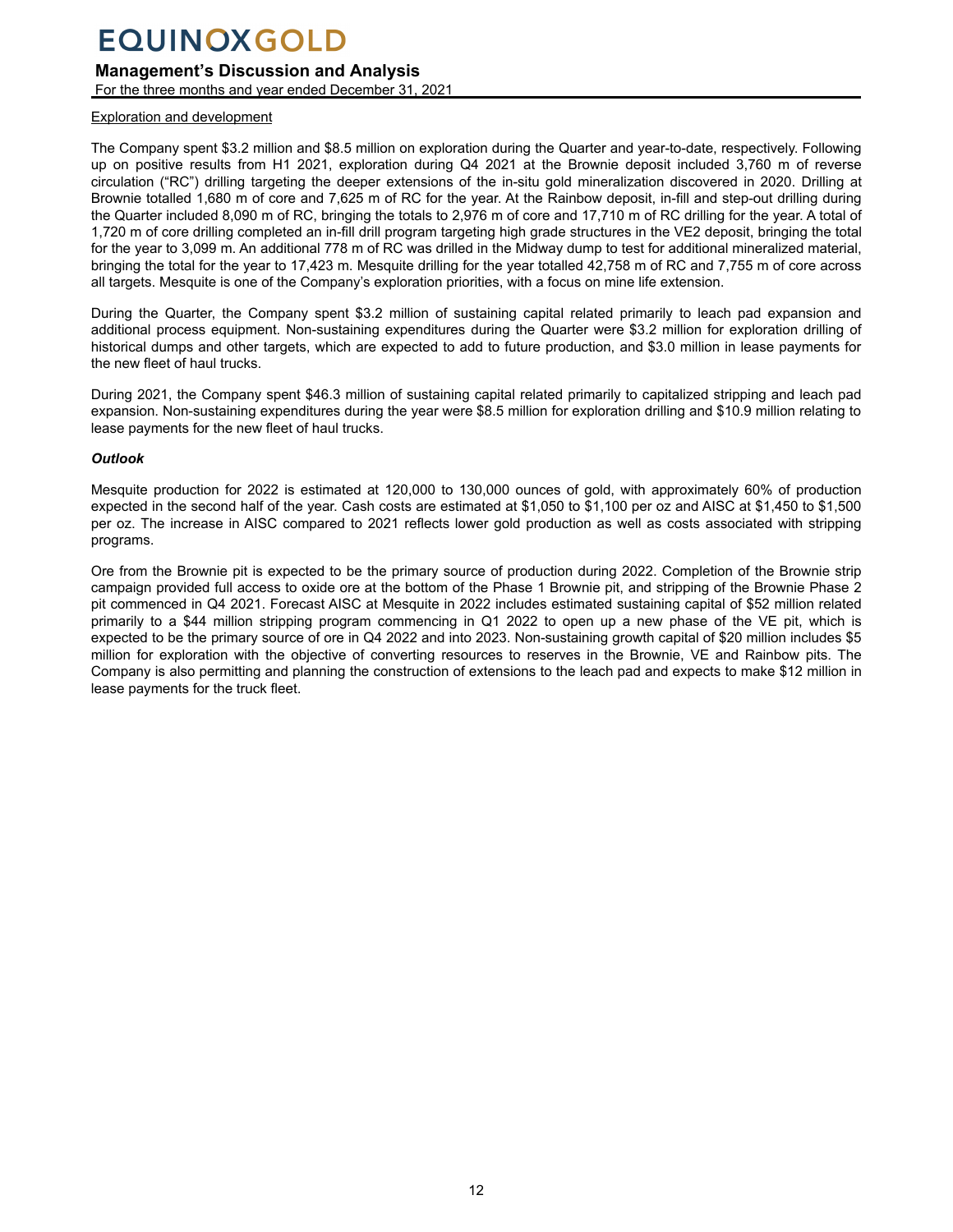## **Management's Discussion and Analysis**

For the three months and year ended December 31, 2021

## **Castle Mountain Gold Mine, California, USA**

Castle Mountain is an open-pit heap leach gold mine located in San Bernardino County, California, approximately 200 miles north of Mesquite. Under a previous owner, Castle Mountain produced more than 1.3 million ounces of gold from 1992 to 2004, when production ceased due to low gold prices. Equinox Gold acquired Castle Mountain in December 2017 and commenced Phase 1 operations in Q4 2020. In 2021 Equinox Gold completed a feasibility study for a proposed Phase 2 expansion that is expected to increase average production to more than 200,000 ounces of gold annually. The Company is preparing to update existing permits to accommodate the Phase 2 expansion, as described in *Development Projects.*

## *Operating and financial results for the three months and year ended December 31, 2021*

|                                            |       | Three months ended   |                       |                              | Year ended           |                              |
|--------------------------------------------|-------|----------------------|-----------------------|------------------------------|----------------------|------------------------------|
| <b>Operating data</b>                      | Unit  | December 31.<br>2021 | September 30,<br>2021 | December 31.<br>$2020^{(1)}$ | December 31,<br>2021 | December 31.<br>$2020^{(1)}$ |
| Ore mined and stacked to leach pad         | kt    | 987                  | 1,331                 | 1,197                        | 4,710                | 1,197                        |
| Waste mined                                | kt    | 408                  | 143                   | 130                          | 1,149                | 130                          |
| Open pit strip ratio                       | w:o   | 0.41                 | 0.11                  | 0.11                         | 0.24                 | 0.11                         |
| Average gold grade stacked to leach<br>pad | g/t   | 0.28                 | 0.30                  | 0.33                         | 0.36                 | 0.33                         |
| Gold produced                              | 0Z    | 8,357                | 7,873                 | 5,338                        | 25,270               | 5,338                        |
| Gold sold                                  | 0Z    | 8,947                | 7,378                 | 4,862                        | 25,671               | 4,862                        |
| <b>Financial data</b>                      |       |                      |                       |                              |                      |                              |
| Revenue                                    | M\$   | 16.1                 | 13.1                  | 9.1                          | 46.0                 | 9.1                          |
| Cash costs $(2)$                           | M\$   | 8.2                  | 6.1                   | 4.5                          | 22.7                 | 4.5                          |
| Sustaining capital <sup>(2)</sup>          | M\$   | 8.6                  | 1.8                   |                              | 13.9                 |                              |
| Reclamation expenses                       | M\$   | 0.0                  | 0.0                   | 0.0                          | 0.1                  | 0.0                          |
| Total AISC <sup>(2)</sup>                  | M\$   | 16.8                 | 7.9                   | 4.5                          | 36.7                 | 4.5                          |
| AISC contribution margin <sup>(2)</sup>    | M\$   | (0.8)                | 5.2                   | 4.6                          | 9.3                  | 4.6                          |
| Non-sustaining expenditures <sup>(2)</sup> | M\$   | 2.0                  | 0.8                   | 7.4                          | 7.8                  | 51.9                         |
| Mine free cash flow $(2)$                  | M\$   | (2.8)                | 4.4                   | (2.8)                        | 1.5                  | (47.3)                       |
| Unit analysis                              |       |                      |                       |                              |                      |                              |
| Realized gold price per oz sold            | \$/oz | 1,795                | 1,778                 | 1,875                        | 1,793                | 1,875                        |
| Cash costs per oz sold <sup>(2)</sup>      | \$/oz | 918                  | 822                   | 921                          | 883                  | 921                          |
| AISC per oz sold <sup>(2)</sup>            | \$/oz | 1,881                | 1,067                 | 921                          | 1,429                | 921                          |
| Mining cost per tonne mined                | \$/t  | 3.31                 | 3.24                  | 3.30                         | 3.15                 | 4.12                         |
| Processing cost per tonne processed        | \$/t  | 2.89                 | 1.99                  | 1.79                         | 1.95                 | 2.14                         |
| G&A cost per tonne processed               | \$/t  | 2.28                 | 1.35                  | 1.87                         | 1.39                 | 2.28                         |

(1) Castle Mountain commenced commercial production on November 21, 2020.

 $(2)$  Cash costs, sustaining capital, non-sustaining expenditures, AISC, AISC contribution margin, mine free cash flow, cash costs per oz sold, and AISC per oz sold are non-IFRS measures. See *Non-IFRS Measures* and *Cautionary Notes*.

## *Q4 and 2021 Analysis*

## Production

During Q4 2021, Castle Mountain produced 8,357 ounces of gold (Q3 2021 - 7,873 ounces) at an AISC of \$1,881 per oz (Q3 2021 - \$1,067 per oz). The Company sold 8,947 ounces (Q3 2021 - 7,378 ounces) of gold at an average realized price of \$1,795 per oz (Q3 2021 - \$1,778 per oz), recognizing revenue of \$16.1 million (Q3 2021 - \$13.1 million) for the Quarter.

The increase in production in Q4 2021 reflects continued efforts to optimize leach pad and plant operations, with production continuing to show benefits from modified stacking and irrigation practices. Processing unit costs increased due to changing ore characteristics, which required more lime and cyanide for leaching. AISC increased in Q4 2021 compared to Q3 2021 as the leach pad expansion commenced, with \$8.0 million spent in the Quarter.

Castle Mountain achieved 2021 production guidance with annual production of 25,270 ounces of gold compared to guidance of 20,000 to 30,000 ounces of gold, with cash costs of \$883 per oz and AISC of \$1,429 per oz compared to guidance of \$800 to \$850 per oz for cash costs and \$1,590 to \$1,640 per oz for AISC.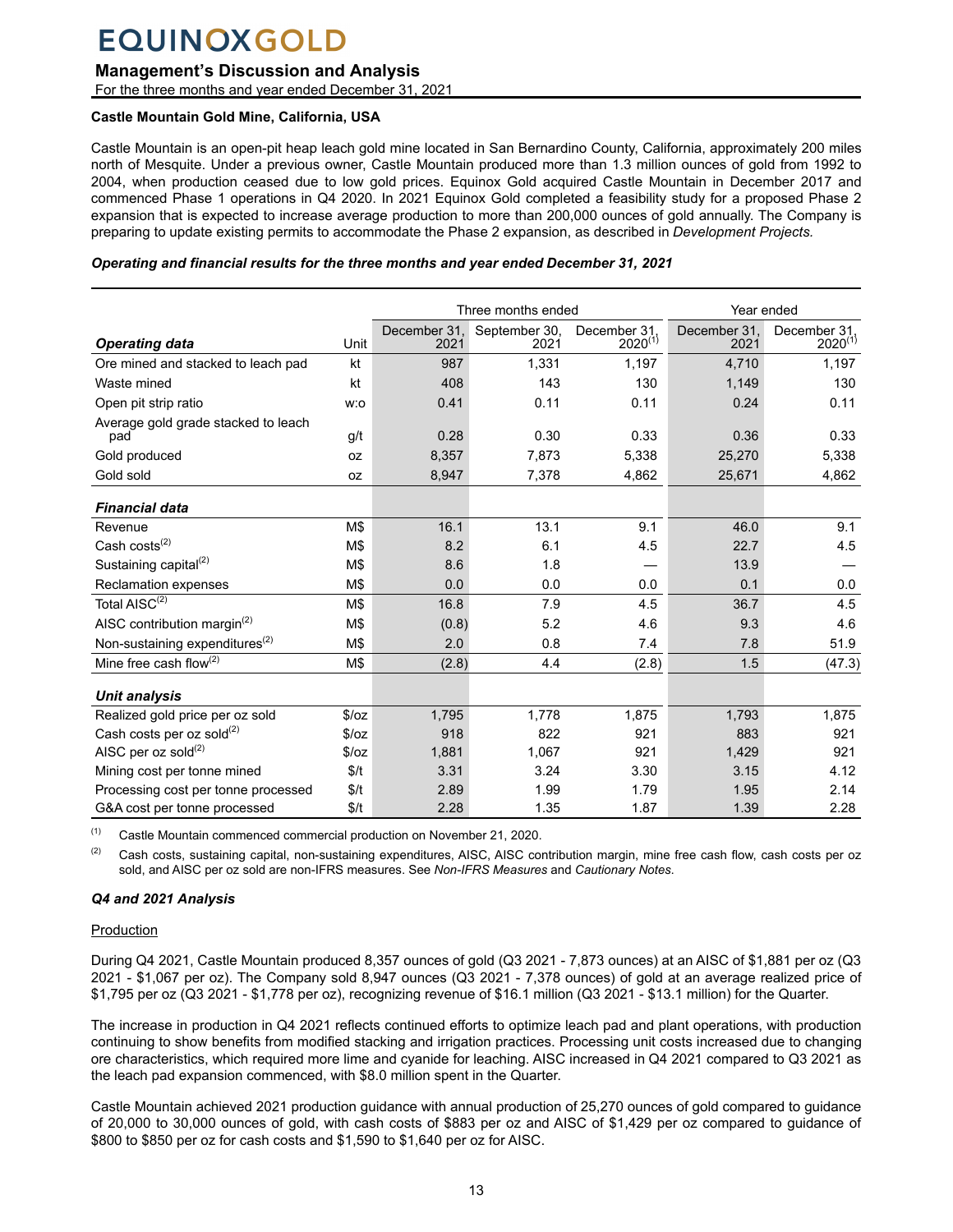## **Management's Discussion and Analysis**

For the three months and year ended December 31, 2021

#### Exploration and development

The Company did not undertake any exploration at Castle Mountain during 2021.

Sustaining capital expenditures in Q4 2021 were \$8.6 million for the leach pad expansion. Non-sustaining capital expenditures in Q4 2021 were \$2.0 million primarily related to Phase 2 permitting and optimization.

During 2021 the Company spent \$13.9 million of sustaining capital primarily related to the leach pad expansion but also for mining and process equipment. The Company incurred \$7.8 million of non-sustaining expenditures related to the Phase 2 expansion, including water sourcing activities and completing the metallurgical laboratory.

### *Outlook*

Castle Mountain production for 2022 is estimated at 25,000 to 35,000 ounces of gold with cash costs of \$1,150 to \$1,200 per oz and AISC of \$1,475 to \$1,525 per oz.

Costs at Castle Mountain are expected to increase primarily as the result of the decision to crush and agglomerate ore to increase ore permeability and gold production. AISC for 2022 includes \$11 million of sustaining capital, with \$3 million allocated for plant modifications and \$7 million for the current leach pad expansion that is expected to accommodate the entirety of Phase 1 operations.

Non-sustaining growth capital of \$9 million at Castle Mountain in 2022 includes \$7 million for Phase 2 permitting, optimization studies and metallurgical test work, and nearly \$2 million for exploration. The Company expects to submit Phase 2 permit applications in Q1 2022.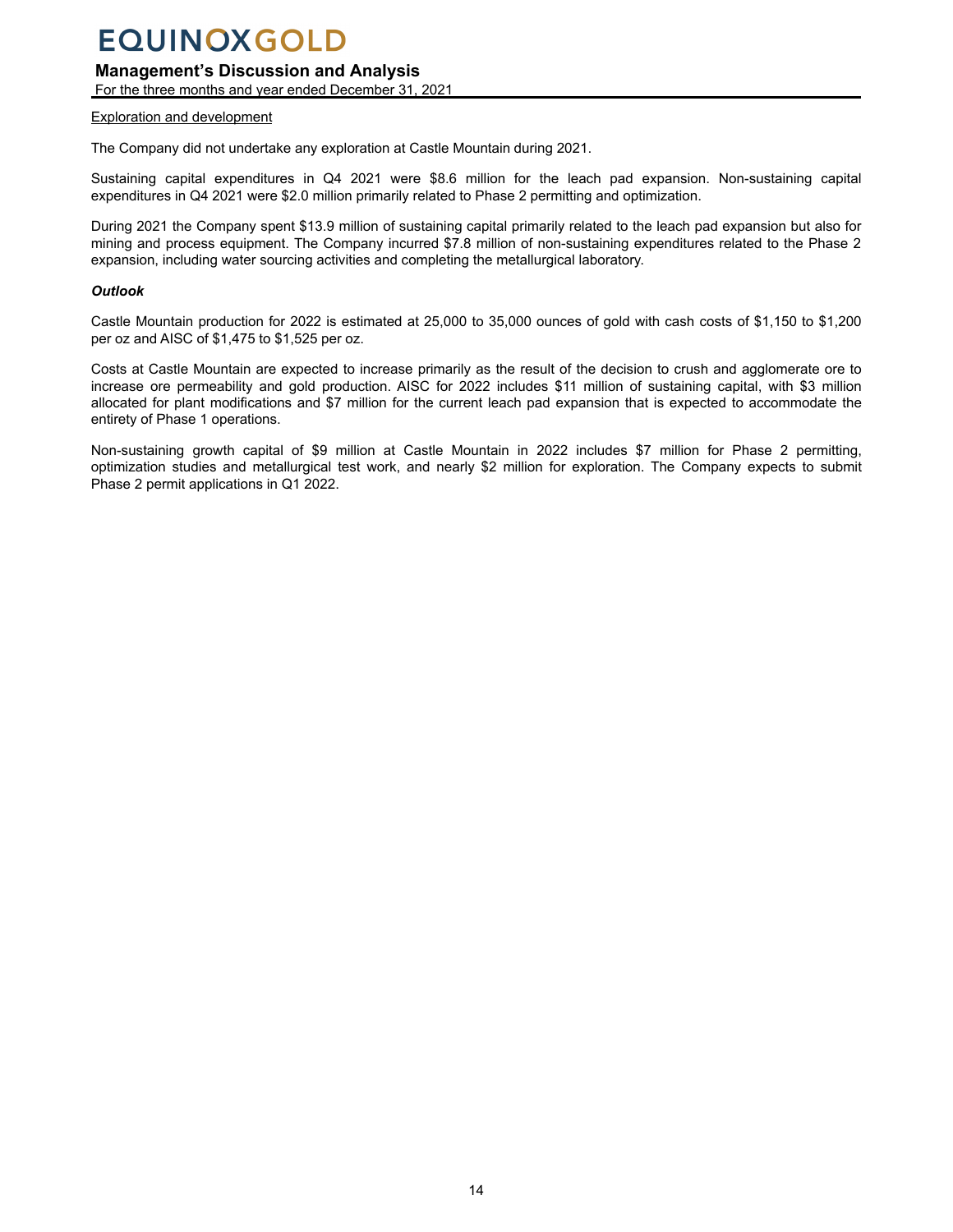## **Management's Discussion and Analysis**

For the three months and year ended December 31, 2021

#### **Los Filos Gold Mine, Guerrero, Mexico**

Equinox Gold acquired Los Filos on March 10, 2020 as part of the Leagold Acquisition. Los Filos is located in Guerrero State, Mexico, and began production in 2008. Current operations comprise three open pits (Los Filos, Bermejal and Guadalupe), two underground mines (Los Filos and Bermejal) and secondary recovery from previously leached ores. Ore from the deposits is currently processed using heap leach recovery.

#### *Operating and financial results for the three months and year ended December 31, 2021*

|                                              |       |                      | Three months ended    |                      | Year ended           |                              |
|----------------------------------------------|-------|----------------------|-----------------------|----------------------|----------------------|------------------------------|
| <b>Operating data</b>                        | Unit  | December 31,<br>2021 | September 30,<br>2021 | December 31.<br>2020 | December 31,<br>2021 | December 31,<br>$2020^{(1)}$ |
| Ore mined - open pit                         | kt    | 3,423                | 1,754                 |                      | 7,090                | 496                          |
| Waste mined - open pit                       | kt    | 11,036               | 7,871                 | 399                  | 38,027               | 7,065                        |
| Open pit strip ratio                         | w:o   | 3.22                 | 4.49                  |                      | 5.36                 | 14.25                        |
| Average open pit gold grade                  | g/t   | 0.77                 | 0.85                  |                      | 0.71                 | 0.34                         |
| Ore mined - underground                      | kt    | 162                  | 107                   | 0.3                  | 519                  | 191                          |
| Average underground gold grade               | g/t   | 3.11                 | 3.11                  | 1.83                 | 3.23                 | 4.00                         |
| Ore re-handled for secondary leaching        | kt    |                      |                       | 403                  | 2,312                | 4,547                        |
| Gold produced                                | 0Z    | 54,733               | 32,837                | 13,615               | 144,096              | 58,453                       |
| Gold sold                                    | 0Z    | 55,144               | 32,112                | 13,740               | 143,809              | 59,135                       |
| <b>Financial data</b>                        |       |                      |                       |                      |                      |                              |
| Revenue                                      | M\$   | 98.8                 | 57.1                  | 26.4                 | 257.2                | 105.9                        |
| Cash $costs^{(2)}$                           | M\$   | 72.3                 | 48.8                  | 14.2                 | 226.6                | 57.8                         |
| Sustaining capital <sup>(2)</sup>            | M\$   | 5.3                  | 3.1                   | 3.2                  | 21.5                 | 11.2                         |
| Reclamation expenses                         | M\$   | 1.4                  | 1.0                   | 0.1                  | 4.0                  | 0.4                          |
| Total AISC <sup>(2)</sup>                    | M\$   | 79.0                 | 52.9                  | 17.5                 | 252.1                | 69.4                         |
| AISC contribution margin <sup>(2)</sup>      | M\$   | 19.7                 | 4.2                   | 8.9                  | 5.1                  | 36.4                         |
| Care and maintenance                         | M\$   |                      | 4.8                   | 16.7                 | 12.6                 | 42.1                         |
| Non-sustaining expenditures <sup>(2)</sup>   | M\$   | 10.2                 | 18.9                  | 3.0                  | 59.6                 | 16.7                         |
| Mine free cash flow(2)                       | M\$   | 9.5                  | (19.5)                | (10.8)               | (67.1)               | (22.4)                       |
| <b>Unit analysis</b>                         |       |                      |                       |                      |                      |                              |
| Realized gold price per oz sold              | \$/oz | 1,787                | 1,769                 | 1,932                | 1,783                | 1,786                        |
| Cash costs per oz sold <sup>(2)</sup>        | \$/oz | 1,311                | 1,520                 | 1,035                | 1,575                | 978                          |
| AISC per oz sold $^{(2)}$                    | \$/oz | 1,433                | 1,647                 | 1,276                | 1,753                | 1,174                        |
| Mining cost per tonne mined - open pit       | \$/t  | 1.50                 | 1.52                  | 1.85                 | 1.45                 | 1.65                         |
| Mining cost per tonne mined -<br>underground | \$/t  | 82.07                | 84.79                 | 168.60               | 86.73                | 68.36                        |
| Processing cost per tonne processed          | \$/t  | 6.05                 | 8.86                  | n/a                  | 7.02                 | 5.90                         |
| G&A cost per tonne processed                 | \$/t  | 1.70                 | 2.20                  | n/a                  | 1.97                 | 1.00                         |

 $(1)$  Los Filos was acquired as part of the Leagold Acquisition. Operational and financial results are included from March 10, 2020, onward.

 $(2)$  Cash costs, sustaining capital, non-sustaining expenditures, AISC, AISC contribution margin, mine free cash flow, cash costs per oz sold, and AISC per oz sold are non-IFRS measures. See *Non-IFRS Measures and Cautionary Notes.*

## *Q4 and 2021 Analysis*

### **Production**

During Q4 2021, Los Filos produced 54,733 ounces of gold (Q3 2021 - 32,837 ounces) at an AISC of \$1,433 per oz (Q3 2021 - \$1,647 per oz). The Company sold 55,144 ounces (Q3 2021 - 32,112 ounces) at an average realized price of \$1,787 per oz (Q3 2021 - \$1,769 per oz), recognizing revenue of \$98.8 million (Q3 2021 - \$57.1 million million) for the Quarter.

Production increased substantially compared to Q3 2021, reflecting a full Quarter of consistent operations. The open pit mining operations moved almost double the ore tonnes compared to Q3 2021, due mainly to the H1 2021 stripping campaigns delivering increased access to ore in the Guadalupe pit. AISC was again substantially lower than the prior quarter, reflecting an increase in ounces stacked and gold production. Development work continues for the new Bermejal underground deposit.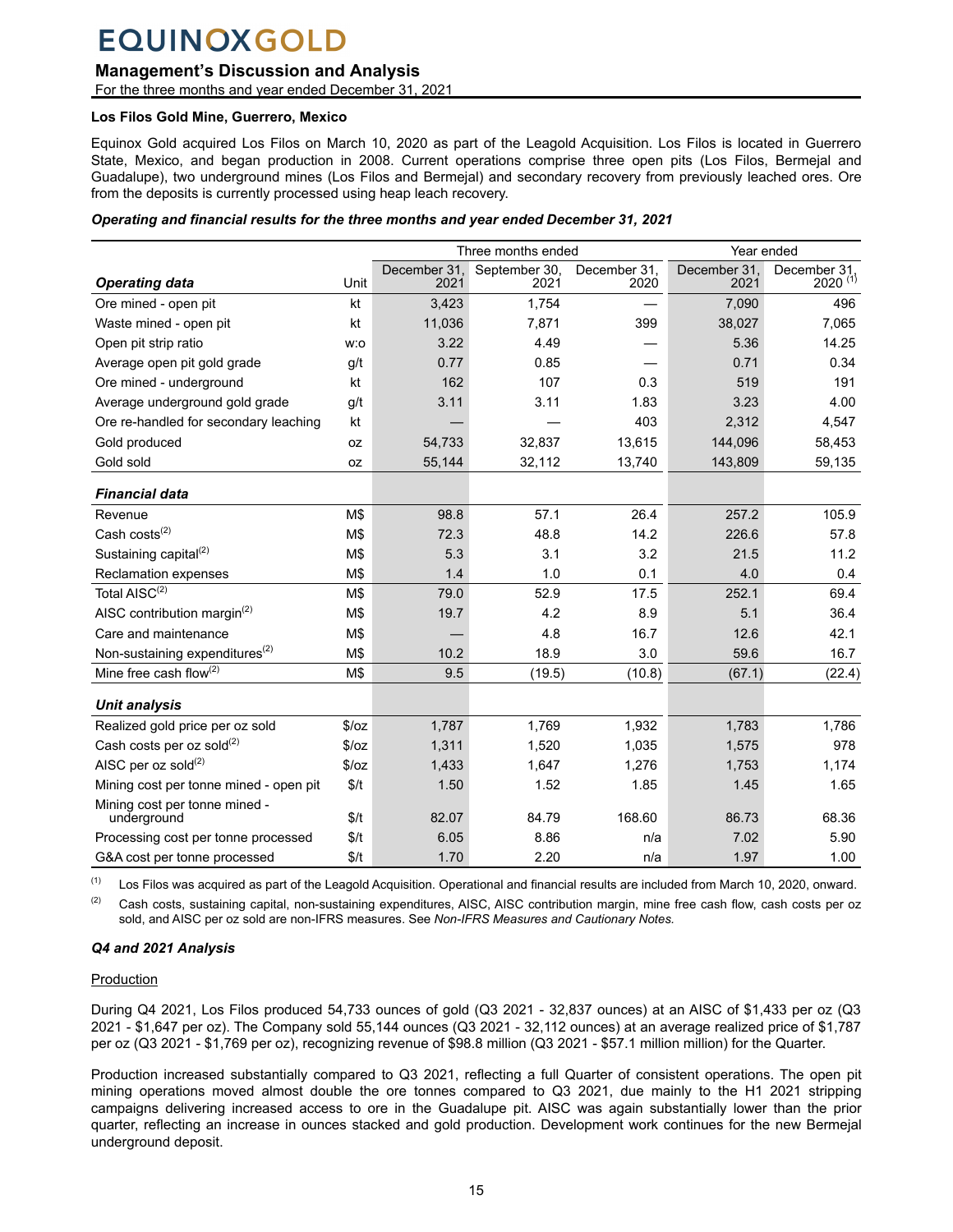## **Management's Discussion and Analysis**

For the three months and year ended December 31, 2021

Los Filos exceeded 2021 guidance with total production of 144,096 ounces of gold compared to guidance of 120,000 to 140,000 ounces, and beat cost guidance with cash costs of \$1,575 per oz and AISC of \$1,753 per oz compared to guidance of \$1,590 to \$1,660 per oz for cash costs and \$1,790 to \$1,850 per oz for AISC.

### Exploration and development

Exploration activities during Q4 2021 included continued testing of potential extensions of known mineralization and untested areas of the Los Filos underground deposit. A total of 3,032 m was drilled during Q4 2021, bringing the total completed for the year to 14,058 m. Additionally, a planned 11,000 m infill drill program for the Guadalupe open pit was expanded to 16,000 m, of which 3,032 m was drilled during the Quarter, bringing the total for the year to 16,033 m. Exploration costs for the Quarter totalled \$1.7 million, with \$6.5 million spent during the year.

Sustaining capital expenditures were \$5.3 million during Q4 2021, primarily for underground development, open pit equipment and capital stripping. Non-sustaining capital expenditures of \$10.2 million during the Quarter related primarily to equipment rebuilds to increase mining capacity, and Bermejal underground development costs.

During 2021 the Company spent \$21.5 million of sustaining capital related to underground development, capital stripping and equipment overhauls and \$59.6 million of non-sustaining expenditures related to Guadalupe capital stripping, Bermejal underground development and a new mobile fleet.

### *Outlook*

Los Filos production for 2022 is estimated at 160,000 to 180,000 ounces of gold. While Los Filos' costs are expected to be lower in the second half of the year, waste stripping campaigns in the Los Filos and Guadalupe open pits and underground development for Bermejal are expected to impact AISC and free cash flow for the year. Los Filos' cost guidance for 2022 is estimated at cash costs of \$1,400 to \$1,475 per oz with AISC of \$1,625 to \$1,700 per oz.

The Company continues to review the potential to construct a new carbon-in-leach plant to operate concurrently with the existing heap leach operation, which could increase production and lower costs, but does not expect to make a construction decision until the majority of Greenstone expenditures are complete and the current stability with local communities allows operations to continue without interruption.

Capital investments at Los Filos during 2022 are expected to focus primarily on open-pit stripping and underground development, with almost \$30 million of expenditures carried over from 2021. AISC at Los Filos in 2022 includes \$38 million of sustaining capital, with \$13 million allocated for capitalized stripping of the Guadalupe open pit, \$7 million for development of the Los Filos underground mine, \$10 million for fleet refurbishment and processing equipment and \$4 million for exploration.

Non-sustaining growth capital of \$62 million includes \$23 million for stripping of the Los Filos open pit, \$24 million for Bermejal underground development and \$14 million for fleet rebuilds and new equipment.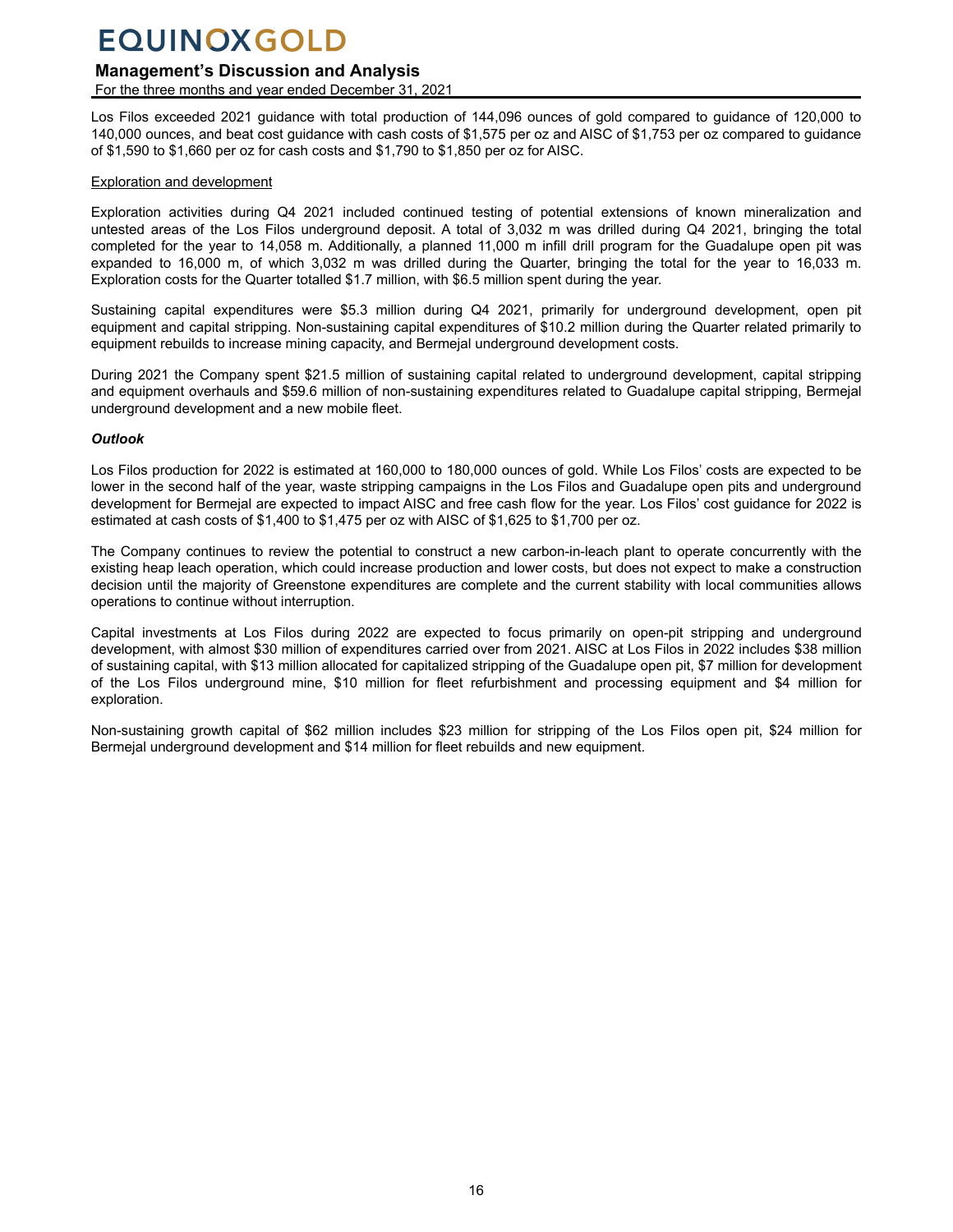## **Management's Discussion and Analysis**

For the three months and year ended December 31, 2021

#### **Aurizona Gold Mine, Maranhão, Brazil**

Aurizona is an open-pit gold mine located in northeastern Brazil that achieved commercial production in Q3 2019. In 2021 the Company completed a pre-feasibility study ("PFS") demonstrating the opportunity for both mine life extension and increased annual gold production with development of an underground mine and satellite open-pit deposits that would operate concurrently with the existing open-pit mine.

#### *Operating and financial results for the three months and year ended December 31, 2021*

|                                            |           | Three months ended |               |              | Year ended   |              |
|--------------------------------------------|-----------|--------------------|---------------|--------------|--------------|--------------|
|                                            |           | December 31,       | September 30, | December 31, | December 31, | December 31, |
| <b>Operating data</b>                      | Unit      | 2021               | 2021          | 2020         | 2021         | 2020         |
| Ore mined                                  | kt        | 1,029              | 1,047         | 1,231        | 3,180        | 3,267        |
| Waste mined                                | kt        | 7,727              | 5,077         | 7,301        | 20,442       | 19,901       |
| Open pit strip ratio                       | w:o       | 7.51               | 4.85          | 5.93         | 6.43         | 6.09         |
| Tonnes processed                           | kt        | 922                | 832           | 846          | 3,383        | 3,227        |
| Average gold grade processed               | g/t       | 1.51               | 1.42          | 1.59         | 1.35         | 1.41         |
| Recovery                                   | $\%$      | 91.9               | 91.2          | 90.6         | 91.2         | 89.8         |
| Gold produced                              | <b>OZ</b> | 41,258             | 34,583        | 37,438       | 134,961      | 130,237      |
| Gold sold                                  | 0Z        | 41,819             | 33,200        | 38,213       | 135,061      | 129,004      |
| <b>Financial data</b>                      |           |                    |               |              |              |              |
| Revenue                                    | M\$       | 75.1               | 59.4          | 71.6         | 242.6        | 229.6        |
| Cash costs <sup>(1)</sup>                  | M\$       | 31.0               | 26.8          | 23.3         | 105.9        | 92.4         |
| Sustaining capital <sup>(1)</sup>          | M\$       | 12.3               | 4.7           | 10.6         | 26.7         | 24.4         |
| Reclamation expenses                       | M\$       | 0.3                | 0.3           | 0.5          | 1.3          | 2.7          |
| Total AISC <sup>(1)</sup>                  | M\$       | 43.6               | 31.8          | 34.4         | 133.9        | 119.5        |
| AISC contribution margin $(1)$             | M\$       | 31.5               | 27.6          | 37.2         | 108.8        | 110.1        |
| Non-sustaining expenditures <sup>(1)</sup> | M\$       | 5.3                | 3.0           | 1.1          | 9.3          | 4.7          |
| Mine free cash flow $(1)$                  | M\$       | 26.2               | 24.6          | 36.1         | 99.5         | 105.4        |
|                                            |           |                    |               |              |              |              |
| <b>Unit analysis</b>                       |           |                    |               |              |              |              |
| Realized gold price per oz sold            | \$/oz     | 1,797              | 1,790         | 1,874        | 1,796        | 1,780        |
| Cash costs per oz sold $(1)$               | \$/oz     | 742                | 806           | 610          | 784          | 716          |
| AISC per oz sold <sup>(1)</sup>            | \$/oz     | 1,044              | 957           | 901          | 991          | 926          |
| Mining cost per tonne mined                | \$/t      | 2.04               | 1.91          | 1.78         | 2.09         | 1.87         |
| Processing cost per tonne processed        | \$/t      | 9.19               | 12.04         | 8.18         | 9.65         | 8.44         |
| G&A cost per tonne processed               | \$/t      | 4.06               | 4.90          | 4.14         | 4.12         | 4.10         |

<sup>(1)</sup> Cash costs, sustaining capital, non-sustaining expenditures, AISC, AISC contribution margin, mine free cash flow, cash costs per oz sold, and AISC per oz sold are non-IFRS measures. See *Non-IFRS Measures* and *Cautionary Notes*.

### *Q4 and 2021 Analysis*

### Production

During Q4 2021, Aurizona produced 41,258 ounces of gold (Q3 2021 - 34,583 ounces) at an AISC of \$1,044 per oz (Q3 2021 - \$957 per oz). The Company sold 41,819 ounces (Q3 2021 - 33,200 ounces) at an average realized gold price of \$1,797 per oz (Q3 2021 - \$1,790 per oz), recognizing revenue of \$75.1 million (Q3 2021 - \$59.4 million) for the Quarter.

Production was higher and AISC was lower in the Quarter compared to Q3 2021 as there was improved access to higher grade ore benches in the lower portion of the pits and decreased reliance on lower-grade stockpiles for processing. Processing throughput of 922,000 tonnes in Q4 2021 set a new quarterly plant record and was 9% higher than the previous throughput record. Processing cost per tonne consequently decreased from Q3 2021 despite recent price inflation for consumables. Favorable foreign exchange rates continue to partially offset inflation.

Aurizona achieved production guidance with total 2021 production of 134,961 ounces compared to guidance of 130,000 to 140,000 ounces of gold. Cash costs were \$784 per oz compared to guidance of \$750 to \$800 per oz, and AISC was \$991 per oz compared to guidance of \$1,025 to \$1,075 per oz, due in part to lower capital expenditures as some TSF construction, capital stripping and land acquisitions were deferred into 2022.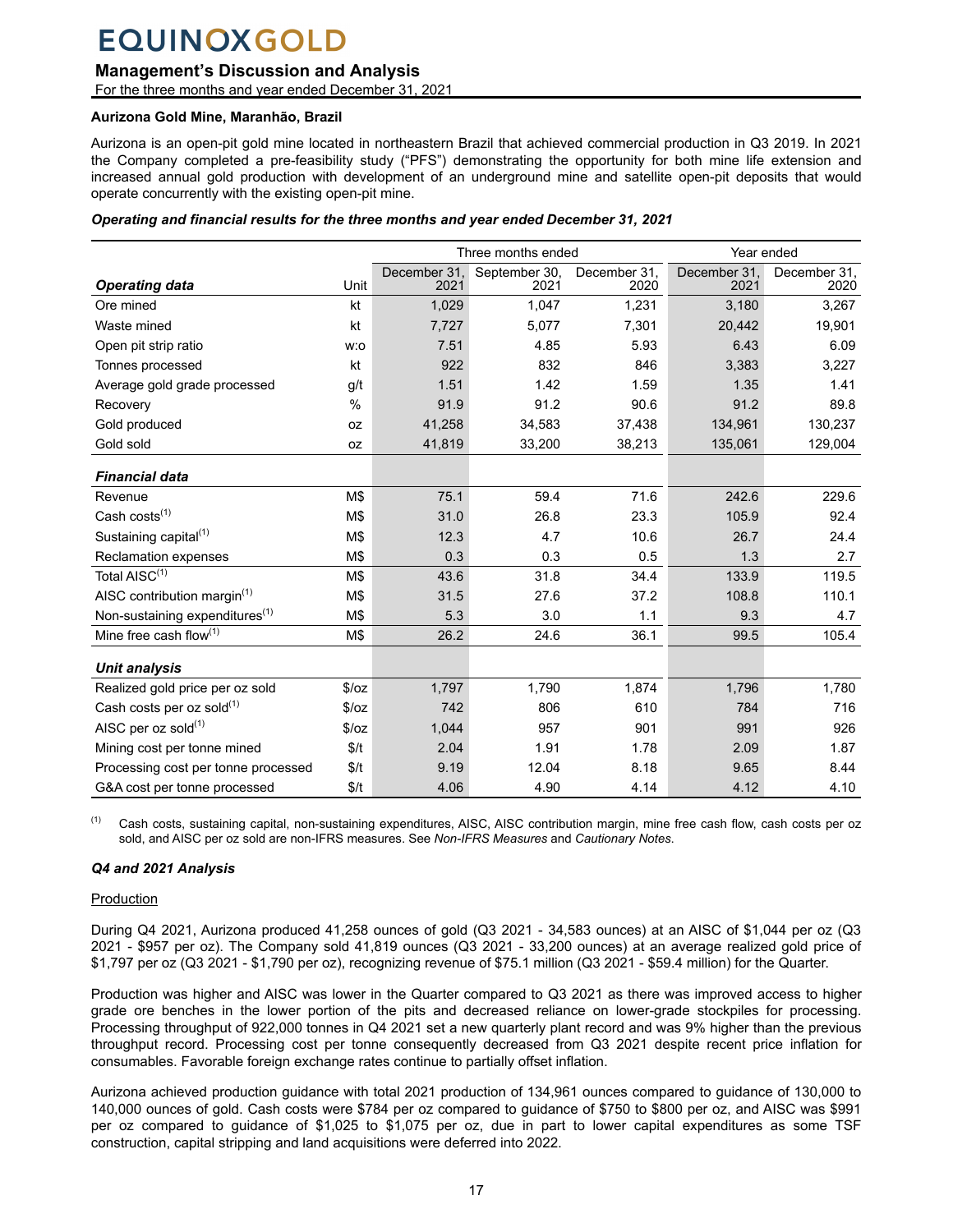## **Management's Discussion and Analysis**

For the three months and year ended December 31, 2021

#### Exploration and development

The 2021 Aurizona and district exploration program commenced in May as the seasonal rains subsided. The program was budgeted at \$5.8 million and included drilling to add to the Mineral Reserve and Mineral Resource growth of the main Piaba deposit, Mineral Resource growth in near-mine deposits such as Tatajuba and Genipapo, and drill testing of several regional targets such as Touro. Drilling during the Quarter included 10,945 m at Piaba, 3,080 m at Tatajuba, 1,427 m at Touro, 1,343 m at Genipapo, and 4,625 m on other regional targets. The exploration expenditures for the Quarter totalled \$5.1 million. A total of 31,189 m was drilled at Piaba and on near-mine and regional targets in 2021, with total exploration expenditures for the year of \$8.3 million.

During Q4 2021, the Company spent \$12.3 million of sustaining capital related primarily to work on the TSF raise and capitalized stripping. Non-sustaining expenditures were \$5.3 million related to exploration and completion of the expansion PFS.

During 2021 the Company spent \$26.7 million of sustaining capital related to capitalized stripping and TSF construction and \$9.3 million of non-sustaining expenditures on exploration and progressing the Aurizona expansion.

#### *Outlook*

Aurizona production for 2022 is estimated at 120,000 to 130,000 ounces of gold with cash costs of \$800 to \$850 per oz and AISC of \$1,175 to \$1,225 per oz. Production during 2022 is expected to come from multiple ore sources, including Piaba East and the new Boa Esperança pit, which was opened up with a small stripping campaign during 2021.

Forecast AISC at Aurizona in 2022 includes \$50 million of sustaining capital allocated primarily to \$19 million in capitalized waste stripping, \$18 million to construct a new TSF and increase capacity of the existing TSF and \$8 million for infrastructure including installation of a new pebble crusher. With fresh rock feed expected to increase to 30% in 2022, the pebble crusher is expected to help to maintain processing capacity. Non-sustaining growth capital at Aurizona of \$8 million is allocated almost entirely to exploration.

The Company expects to continue to advance the Aurizona expansion during 2022, with plans to initiate permitting for an exploration portal, undertake some underground-focused exploration and continue internal studies. Development work to access the underground deposit could begin in late 2022.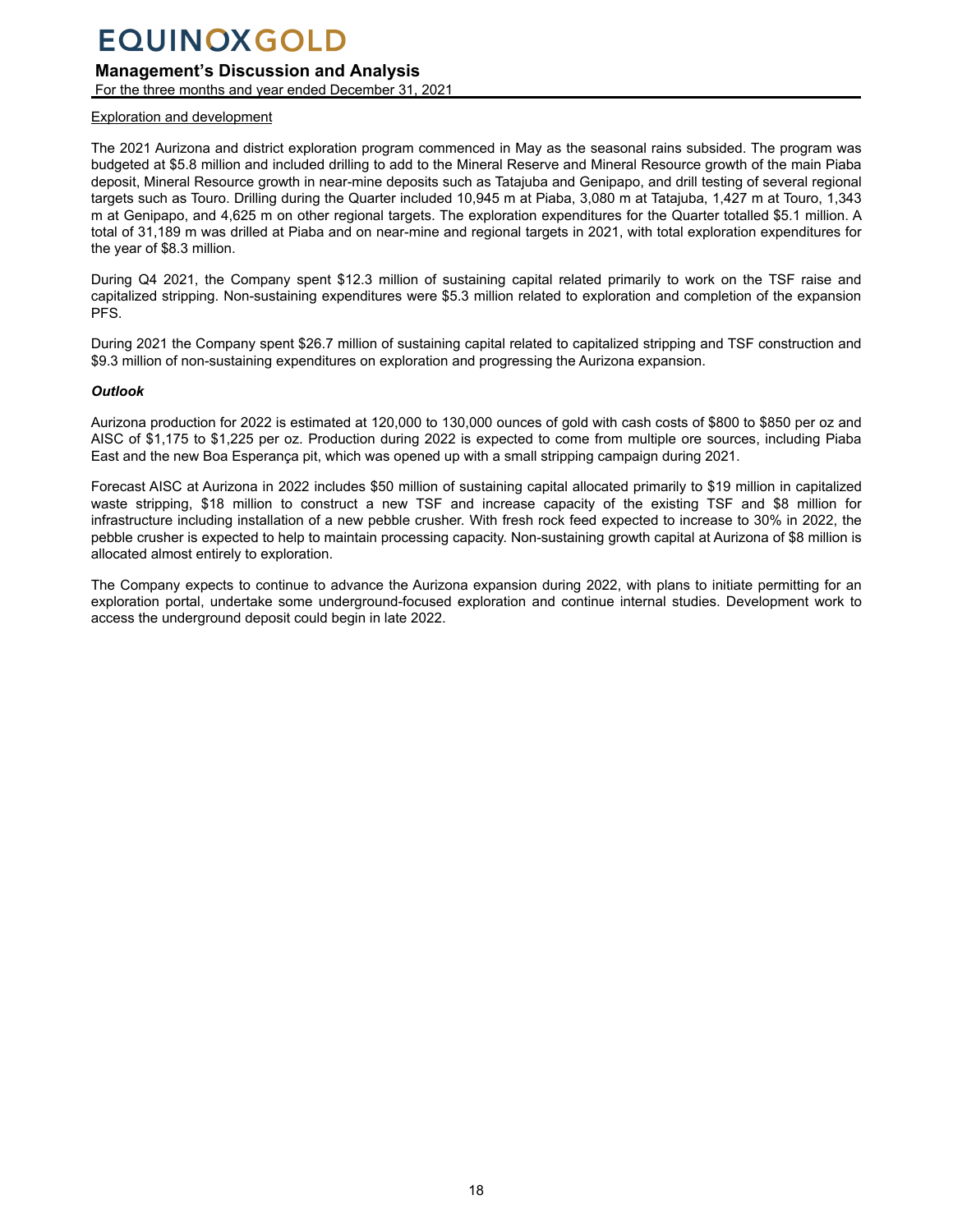## **Management's Discussion and Analysis**

For the three months and year ended December 31, 2021

### **Fazenda Gold Mine, Bahia, Brazil**

Equinox Gold acquired Fazenda on March 10, 2020 as part of the Leagold Acquisition. Fazenda is located in Bahia State, Brazil and has been in operation for more than two decades. Fazenda is primarily an underground operation complemented with some small open pits.

#### *Operating and financial results for the three months and year ended December 31, 2021*

|                                            |               |                      | Three months ended    |                      |                      | Year ended                          |  |
|--------------------------------------------|---------------|----------------------|-----------------------|----------------------|----------------------|-------------------------------------|--|
| <b>Operating data</b>                      | Unit          | December 31.<br>2021 | September 30,<br>2021 | December 31,<br>2020 | December 31,<br>2021 | December 31,<br>2020 <sup>(1)</sup> |  |
| Ore mined - underground                    | kt            | 283                  | 286                   | 302                  | 1,177                | 1,014                               |  |
| Tonnes processed                           | kt            | 351                  | 348                   | 332                  | 1,367                | 1,087                               |  |
| Average gold grade processed               | g/t           | 1.43                 | 1.54                  | 1.91                 | 1.52                 | 1.63                                |  |
| Recovery                                   | $\frac{0}{0}$ | 90.9                 | 89.7                  | 89.9                 | 90.5                 | 90.6                                |  |
| Gold produced                              | 0Z            | 14,499               | 15,598                | 18,196               | 60,401               | 51,611                              |  |
| Gold sold                                  | 0Z            | 14,279               | 15,727                | 18,237               | 60,269               | 51,056                              |  |
| <b>Financial data</b>                      |               |                      |                       |                      |                      |                                     |  |
| Revenue                                    | M\$           | 25.6                 | 28.0                  | 34.0                 | 107.9                | 92.4                                |  |
| Cash costs <sup>(2)</sup>                  | M\$           | 13.8                 | 13.9                  | 13.3                 | 52.7                 | 37.6                                |  |
| Sustaining capital <sup>(2)</sup>          | M\$           | 4.7                  | 3.1                   | 2.7                  | 14.5                 | 4.8                                 |  |
| <b>Reclamation expenses</b>                | M\$           | 1.8                  | 0.3                   | 0.1                  | 2.6                  | 0.7                                 |  |
| Total AISC <sup>(2)</sup>                  | M\$           | 20.3                 | 17.3                  | 16.1                 | 69.8                 | 43.1                                |  |
| AISC contribution margin <sup>(2)</sup>    | M\$           | 5.3                  | 10.7                  | 17.9                 | 38.1                 | 49.3                                |  |
| Non-sustaining expenditures <sup>(2)</sup> | M\$           | 0.8                  | 1.3                   | 2.1                  | 5.5                  | 4.6                                 |  |
| Mine free cash flow $(2)$                  | M\$           | 4.5                  | 9.4                   | 15.8                 | 32.6                 | 44.7                                |  |
| <b>Unit analysis</b>                       |               |                      |                       |                      |                      |                                     |  |
| Realized gold price per oz sold            | \$/oz         | 1,792                | 1,777                 | 1,862                | 1,791                | 1,810                               |  |
| Cash costs per oz sold $^{(2)}$            | \$/oz         | 963                  | 884                   | 728                  | 875                  | 737                                 |  |
| AISC per oz sold $^{(2)}$                  | \$/oz         | 1,419                | 1,098                 | 881                  | 1,159                | 844                                 |  |
| Mining cost per tonne mined                | \$/t          | 20.35                | 21.86                 | 20.84                | 19.95                | 17.60                               |  |
| Processing cost per tonne processed        | \$/t          | 11.34                | 11.44                 | 12.66                | 11.25                | 10.86                               |  |
| G&A cost per tonne processed               | \$/t          | 5.17                 | 5.19                  | 5.59                 | 4.97                 | 4.57                                |  |

 $<sup>(1)</sup>$  Fazenda was acquired as part of the Leagold Acquisition. Operational and financial results are included from March 10, 2020, onward.</sup>

 $(2)$  Cash costs, sustaining capital, non-sustaining expenditures, AISC, AISC contribution margin, mine free cash flow, cash costs per oz sold, and AISC per oz sold are non-IFRS measures. See *Non-IFRS Measures* and *Cautionary Notes*.

## *Q4 and 2021 Analysis*

### Production

During Q4 2021, Fazenda produced 14,499 ounces of gold (Q3 2021 - 15,598 ounces) at an AISC of \$1,419 per oz (Q3 2021 - \$1,098 per oz). The Company sold 14,279 ounces (Q3 2021 - 15,727 ounces) at an average realized price of \$1,792 per oz (Q3 2021 - \$1,777 per oz), recognizing revenue of \$25.6 million (Q3 2021 - \$28.0 million) for the Quarter.

Processed throughput of 351,000 tonnes in Q4 2021 set a new quarterly plant record but feed grades were lower than Q3 2021 due to mine sequencing in the underground and drawing more ore from open-pit sources. Lower grades were partly offset by higher recoveries due to less carbonaceous ore going through the plant. Mining unit costs in Q4 2021 were lower than Q3 2021 as prior maintenance activities to improve underground ore production were completed. AISC per oz was higher in the Quarter, largely due to lower gold production and also \$4.7 million of sustaining capital spend in Q4 2021 for underground development.

With total production during 2021 of 60,401 ounces of gold, Fazenda achieved production guidance of 60,000 to 65,000 ounces. Cash costs were \$875 per oz compared to guidance of \$850 to \$900 per oz, with AISC of \$1,159 per oz compared to guidance of \$1,100 to \$1,150 per oz.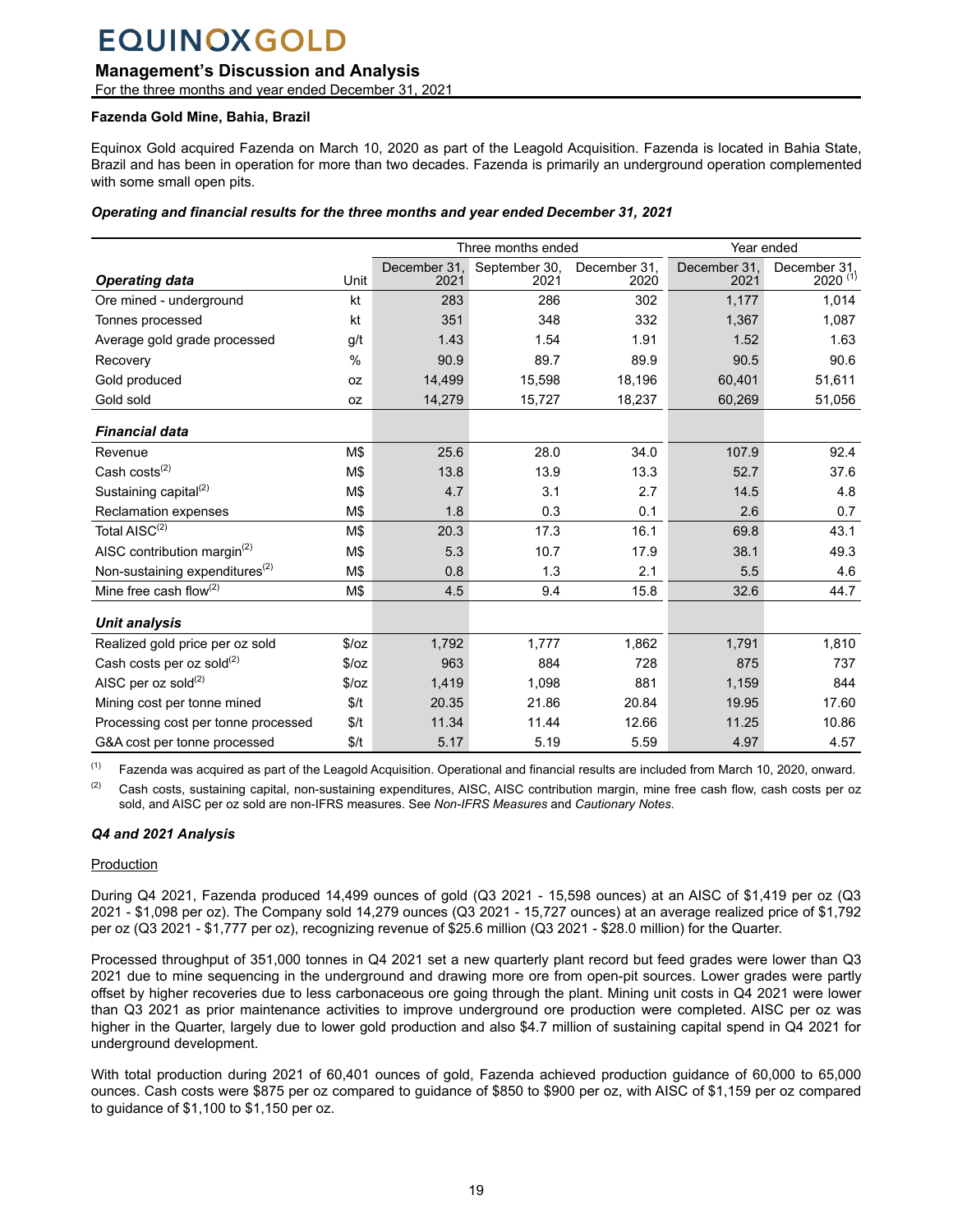## **Management's Discussion and Analysis**

For the three months and year ended December 31, 2021

#### Exploration and development

The Company drilled a total of 16,564 m at Fazenda during Q4 2021. In the immediate mine area, underground drilling focused on Mineral Reserve replacement totalled 10,662 m, bringing the year-to-date total to 40,505 m. Regional reconnaissance drilling included 5,902 m of core drilling, bringing the totals for the year to 15,324 m of core and 13,040 m of RC drilling across nine large targets. Total regional exploration expenditures during the Quarter were \$1.5 million, with \$9.2 million spent during the year.

During Q4 2021, sustaining capital expenditures of \$4.7 million focused primarily on underground development and capital stripping, as well as machinery and equipment. Non-sustaining capital of \$0.8 million was for exploration.

During 2021 the Company spent \$14.5 million on sustaining capital related primarily to underground development, as well as equipment and a TSF raise, with \$5.5 million of non-sustaining expenditures related to exploration.

#### *Outlook*

Fazenda's production for 2022 is estimated at 60,000 to 65,000 ounces of gold, with cash costs estimated at \$975 to \$1,025 per oz and AISC estimated at \$1,200 to \$1,250 per oz.

Of the \$14 million sustaining capital investment planned for 2022, \$6 million is allocated for underground development, \$3 million for open-pit waste stripping, \$2 million for exploration to upgrade inferred Mineral Resources and \$2 million for engineering, plant maintenance and equipment. Non-sustaining growth capital of \$11 million includes \$4 million for underground development and \$3 million for exploration.

In addition, the Company has planned a significant regional exploration program in the Fazenda-Santa Luz district, a 70-kmlong greenstone belt that hosts both the Fazenda and Santa Luz mines. The 2022 regional exploration program includes a \$1.5 million airborne geophysical survey that will cover the entire belt and is expected to greatly aid in the development of new targets and more than 50,000 metres of drilling targeting high priority near-mine and regional targets. Of the total \$9 million non-sustaining capital spend, \$4 million has been budgeted to Fazenda with the remainder budgeted to Santa Luz.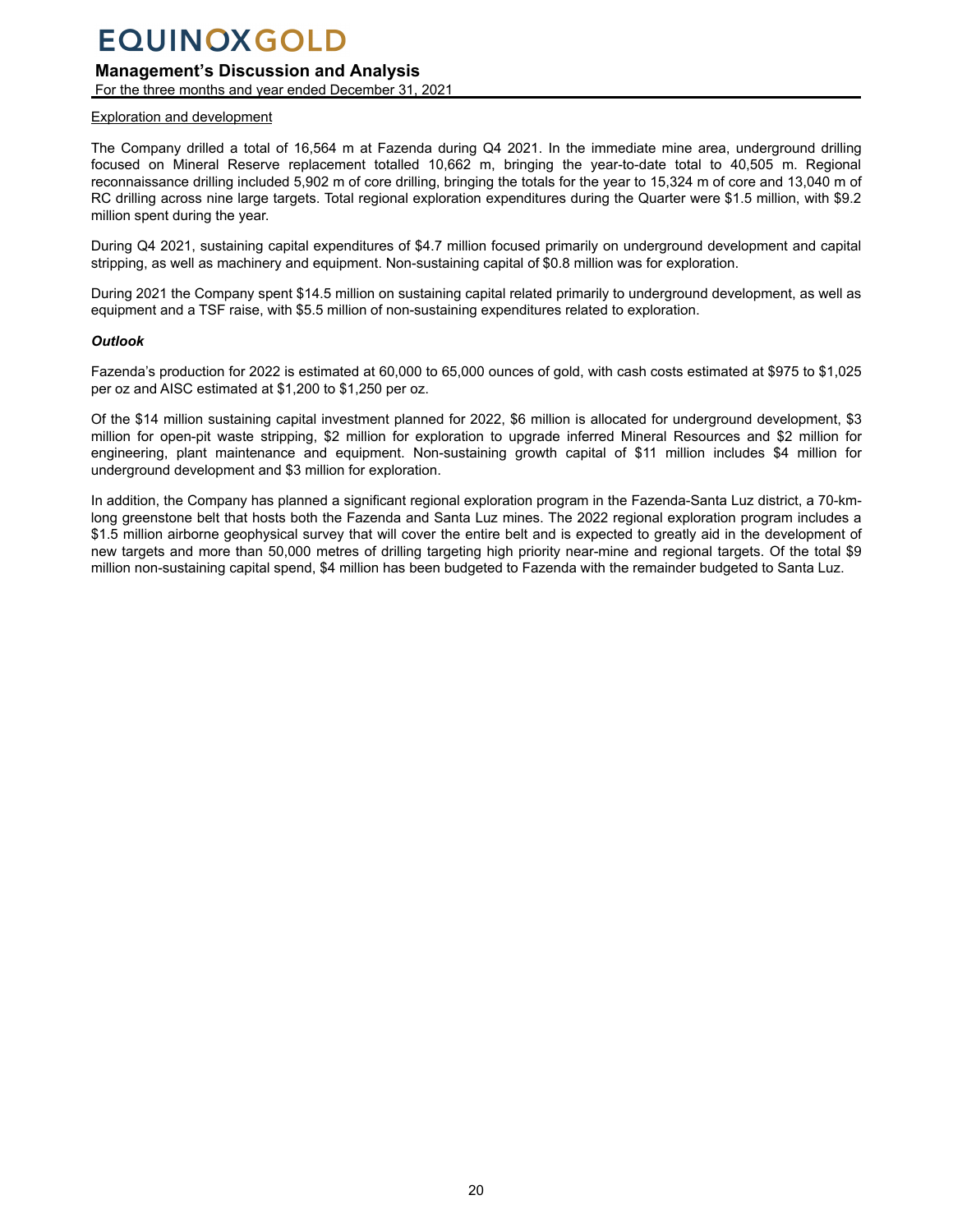## **Management's Discussion and Analysis**

For the three months and year ended December 31, 2021

### **RDM Gold Mine, Minas Gerais, Brazil**

Equinox Gold acquired RDM on March 10, 2020 as part of the Leagold Acquisition. RDM is located in Minas Gerais State, Brazil and commenced production in early 2014 as a conventional open-pit operation.

### *Operating and financial results for the three months and year ended December 31, 2021*

|                                            |       |                      | Three months ended    |                      | Year ended           |                                     |
|--------------------------------------------|-------|----------------------|-----------------------|----------------------|----------------------|-------------------------------------|
| <b>Operating data</b>                      | Unit  | December 31,<br>2021 | September 30,<br>2021 | December 31,<br>2020 | December 31,<br>2021 | December 31,<br>2020 <sup>(1)</sup> |
| Ore mined                                  | kt    | 346                  | 682                   | 680                  | 1,768                | 1,981                               |
| Waste mined                                | kt    | 3,829                | 6,082                 | 6,310                | 22,837               | 18,218                              |
| Open pit strip ratio                       | w:o   | 11.06                | 8.92                  | 9.28                 | 12.92                | 9.19                                |
| Tonnes processed                           | kt    | 713                  | 755                   | 714                  | 2,835                | 2,218                               |
| Average gold grade processed               | g/t   | 0.68                 | 0.69                  | 0.92                 | 0.74                 | 0.97                                |
| Recovery                                   | %     | 87.6                 | 86.2                  | 86.4                 | 86.7                 | 85.6                                |
| Gold produced                              | 0Z    | 13,362               | 15,880                | 18,068               | 58,829               | 59,354                              |
| Gold sold                                  | 0Z    | 13,424               | 16,140                | 18,263               | 59,074               | 58,723                              |
| <b>Financial data</b>                      |       |                      |                       |                      |                      |                                     |
| Revenue                                    | M\$   | 24.0                 | 28.7                  | 34.1                 | 105.8                | 106.6                               |
| Cash costs <sup>(2)</sup>                  | M\$   | 18.6                 | 24.5                  | 19.2                 | 72.2                 | 51.8                                |
| Sustaining capital <sup>(2)</sup>          | M\$   | 3.6                  | 3.3                   | 3.7                  | 10.1                 | 8.8                                 |
| Reclamation expenses                       | M\$   | 0.5                  | 0.2                   | 0.1                  | 1.1                  | 0.5                                 |
| Total AISC <sup>(2)</sup>                  | M\$   | 22.7                 | 28.0                  | 23.0                 | 83.4                 | 61.1                                |
| AISC contribution margin <sup>(2)</sup>    | M\$   | 1.3                  | 0.7                   | 11.1                 | 22.5                 | 45.5                                |
| Care and maintenance                       | M\$   |                      |                       |                      |                      | 0.5                                 |
| Non-sustaining expenditures <sup>(2)</sup> | M\$   | 4.7                  | 2.5                   |                      | 21.9                 | 0.6                                 |
| Mine free cash flow(2)                     | M\$   | (3.4)                | (1.8)                 | 11.1                 | 0.6                  | 44.4                                |
| <b>Unit analysis</b>                       |       |                      |                       |                      |                      |                                     |
| Realized gold price per oz sold            | \$/oz | 1,789                | 1,779                 | 1,857                | 1,791                | 1,805                               |
| Cash costs per oz sold <sup>(2)</sup>      | \$/oz | 1,386                | 1,518                 | 1,050                | 1,222                | 882                                 |
| AISC per oz sold $^{(2)}$                  | \$/oz | 1,689                | 1,733                 | 1,261                | 1,410                | 1,041                               |
| Mining cost per tonne mined                | \$/t  | 2.73                 | 2.18                  | 1.58                 | 2.04                 | 1.64                                |
| Processing cost per tonne processed        | \$/t  | 10.65                | 10.05                 | 9.03                 | 10.04                | 8.52                                |
| G&A cost per tonne processed               | \$/t  | 3.12                 | 2.46                  | 2.37                 | 2.68                 | 1.98                                |

 $(1)$  RDM was acquired as part of the Leagold Acquisition. Operational and financial results are included from March 10, 2020, onward.

 $(2)$  Cash costs, sustaining capital, non-sustaining expenditures, AISC, AISC contribution margin, mine free cash flow, cash costs per oz sold, and AISC per oz sold are non-IFRS measures. See *Non-IFRS Measures* and *Cautionary Notes*.

### *Q4 and 2021 Analysis*

### Production

During Q4 2021, RDM produced 13,362 ounces of gold (Q3 2021 - 15,880 ounces) at an AISC of \$1,689 per oz (Q3 2021 - \$1,733 per oz). The Company sold 13,424 ounces (Q3 2021 - 16,140 ounces) at an average realized price of \$1,789 per oz (Q3 2021 - \$1,779 per oz), recognizing revenue of \$24.0 million (Q3 2021 - \$28.7 million) for the Quarter.

Production was lower in the Quarter compared to Q3 2021 as RDM received 958 millimetres ("mm") of rain in Q4 2021, which is more than the region's average annual rainfall of 800 mm. This had the effect of limiting access to the pits and instead RDM was reliant on processing lower-grade stockpile material for more than half the ore processed during the Quarter. Ore tonnes mined in Q4 2021 were higher grade than prior quarters due to mine sequencing. Unit costs were higher than Q3 2021, however, as the result of the atypical operating conditions.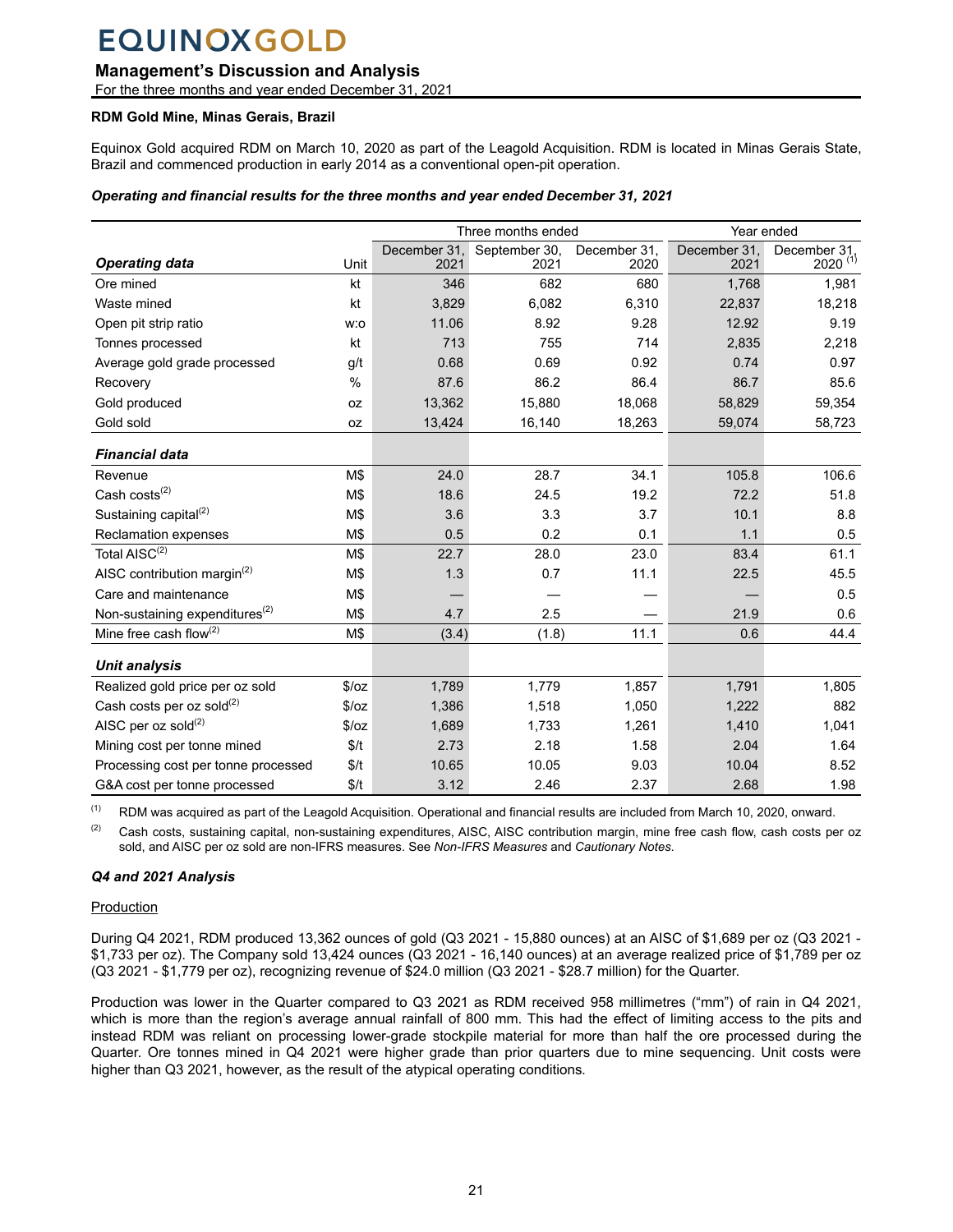## **Management's Discussion and Analysis**

For the three months and year ended December 31, 2021

Lower production during Q4 2021 caused RDM to miss guidance, with total production of 58,829 ounces compared to guidance of 60,000 to 65,000 ounces of gold. Costs were also higher than expected, with cash costs of \$1,222 per oz compared to guidance of \$1,000 to \$1,050 per oz and AISC of \$1,410 per oz compared to guidance of \$1,175 to \$1,225 per oz, as more non-sustaining capitalized waste stripping was included as operating expenses and Q4 2021 operations were heavily impacted by rainfall.

#### Exploration and development

The Company completed 3,565 m of core drilling during the Quarter and successfully concluded the 2021 exploration program, which was focused on near-mine Mineral Resource growth. Exploration expenditures during the Quarter totalled \$0.7 million, with a total of 5,294 m drilled during the year at a cost of \$0.8 million.

Sustaining capital expenditures in Q4 2021 were \$3.6 million, related primarily to land acquisitions, the TSF raise and building and infrastructure. The Company spent \$4.1 million of non-sustaining capital during the Quarter for capitalized stripping.

During 2021 the Company spent \$10.1 million of sustaining capital related to the TSF, equipment and land acquisitions and \$21.9 million of non-sustaining expenditures related to capitalized stripping.

### *Outlook*

RDM production is expected to increase almost 30% compared to 2021 as the result of modifications to the pit design based on a new geotechnical model. Production for 2022 is estimated at 70,000 to 80,000 ounces of gold. Cash costs are estimated at \$1,200 to \$1,250 per oz and AISC is estimated at \$1,350 to \$1,400 per oz.

AISC at RDM in 2022 includes \$11 million of sustaining capital, of which \$9 million relates to increasing capacity of the TSF and installing a tailings thickener to reduce water consumption. Non-sustaining growth capital of \$18 million relates primarily to capitalized stripping for a pushback of the open pit to provide better access to the ore body. In addition, the Company has allocated \$3 million for exploration to undertake the first exploration campaign at RDM in several years, with a focus on potential extensions along strike and down dip.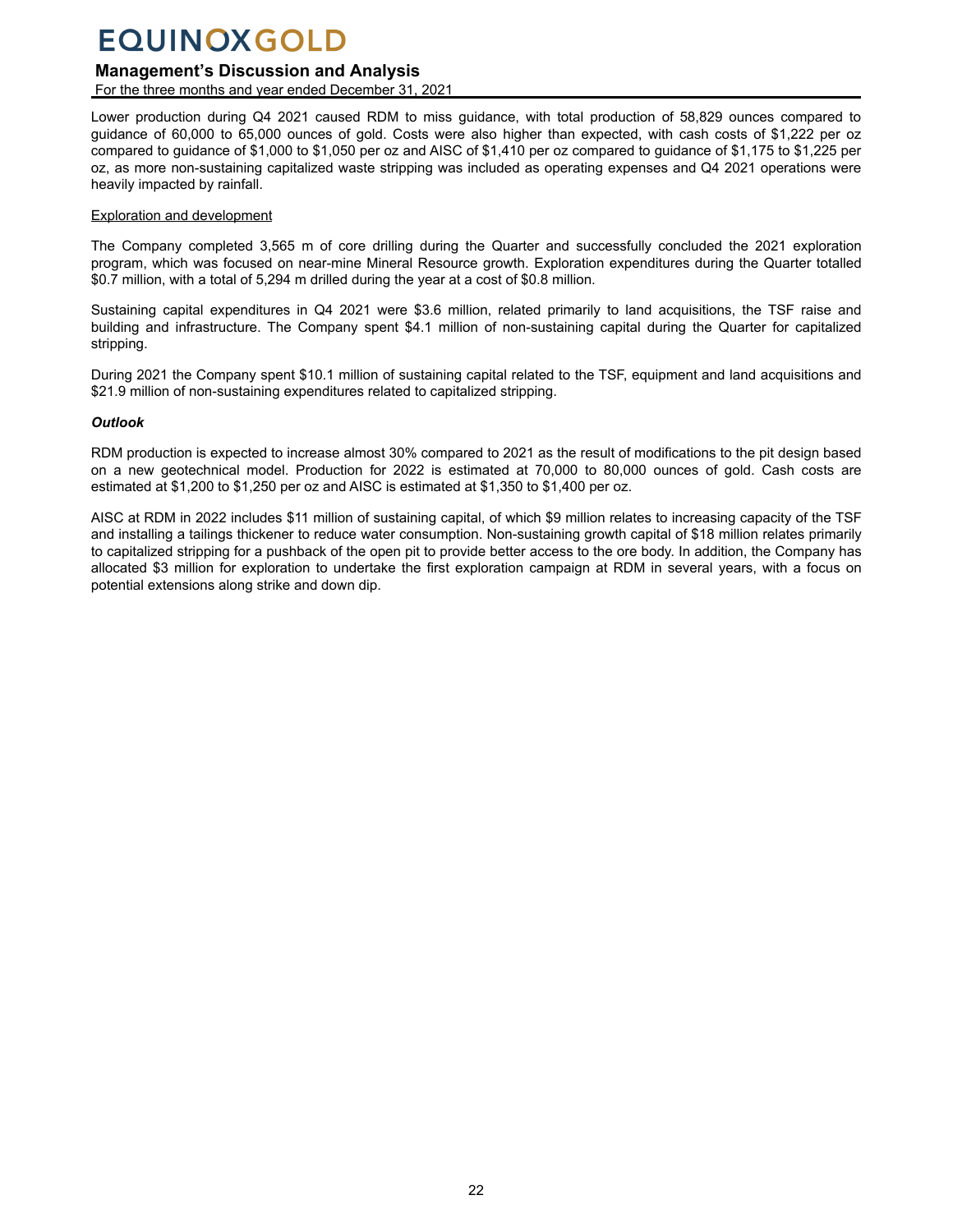## **Management's Discussion and Analysis**

For the three months and year ended December 31, 2021

#### **Mercedes Gold Mine, Sonora, Mexico**

Equinox Gold acquired Mercedes on April 7, 2021, as part of the Premier Acquisition. Mercedes is an underground goldsilver mine located in Sonora State, Mexico. In December 2021, the Company announced an agreement to sell Mercedes. The sale is expected to close around the end of Q1 2022, subject to customary closing conditions and regulatory approvals.

#### *Operating and financial results for the three months and year ended December 31, 2021*

|                                            |               |                      | Three months ended    |                          | Year ended                   |
|--------------------------------------------|---------------|----------------------|-----------------------|--------------------------|------------------------------|
| <b>Operating data</b>                      | Unit          | December 31.<br>2021 | September 30,<br>2021 | June 30,<br>$2021^{(1)}$ | December 31.<br>$2021^{(1)}$ |
| Ore mined - underground                    | kt            | 125                  | 105                   | 118                      | 348                          |
| Tonnes processed                           | kt            | 161                  | 109                   | 128                      | 398                          |
| Average gold grade processed               | g/t           | 2.30                 | 2.89                  | 2.71                     | 2.59                         |
| Recovery                                   | $\frac{0}{0}$ | 95.4                 | 95.7                  | 96.2                     | 95.8                         |
| Gold produced                              | 0Z            | 11,353               | 9,722                 | 10.708                   | 31,782                       |
| Gold sold                                  | <b>OZ</b>     | 10,266               | 10,253                | 10,416                   | 30,935                       |
| <b>Financial data</b>                      |               |                      |                       |                          |                              |
| Revenue                                    | M\$           | 18.9                 | 18.8                  | 19.3                     | 56.9                         |
| Cash costs <sup>(2)</sup>                  | M\$           | 11.2                 | 9.9                   | 8.7                      | 29.9                         |
| Sustaining capital <sup>(2)</sup>          | M\$           | 4.7                  | 2.3                   | 3.6                      | 10.6                         |
| <b>Reclamation expenses</b>                | M\$           | 0.4                  | 0.6                   | 0.5                      | 1.5                          |
| Total AISC <sup>(2)</sup>                  | M\$           | 16.3                 | 12.8                  | 12.8                     | 42.0                         |
| AISC contribution margin <sup>(2)</sup>    | M\$           | 2.6                  | 5.8                   | 6.5                      | 15.0                         |
| Non-sustaining expenditures <sup>(2)</sup> | M\$           | 0.5                  | 0.3                   | 0.2                      | 0.9                          |
| Mine free cash flow $(2)$                  | M\$           | 2.1                  | 5.5                   | 6.3                      | 14.1                         |
| Unit analysis                              |               |                      |                       |                          |                              |
| Realized gold price per oz sold            | \$/oz         | 1,775                | 1,761                 | 1,779                    | 1,772                        |
| Cash costs per oz sold <sup>(2)</sup>      | \$/oz         | 1,091                | 970                   | 839                      | 966                          |
| AISC per oz sold $^{(2)}$                  | \$/oz         | 1,584                | 1,261                 | 1,226                    | 1,357                        |
| Mining cost per tonne mined - underground  | \$/t          | 33.38                | 38.67                 | 34.91                    | 35.38                        |
| Processing cost per tonne processed        | \$/t          | 18.56                | 21.23                 | 20.58                    | 19.94                        |
| G&A cost per tonne processed               | \$/t          | 14.19                | 17.39                 | 14.54                    | 15.18                        |

 $<sup>(1)</sup>$  Mercedes was acquired as part of the Premier Acquisition. Operational and financial results are included from April 7, 2021, onward.</sup>

 $(2)$  Cash costs, sustaining capital, non-sustaining expenditures, AISC, AISC contribution margin, mine free cash flow, cash costs per oz sold, and AISC per oz sold are non-IFRS measures. See *Non-IFRS Measures* and *Cautionary Notes*.

### *Q4 and 2021 Analysis*

### Production

During Q4 2021, Mercedes produced 11,353 ounces of gold (Q3 2021 - 9,722 ounces) at an AISC of \$1,584 per oz (Q3 2021 - \$1,261 per oz). The Company sold 10,266 ounces (Q3 2021 - 10,253 ounces) at an average realized price of \$1,775 per oz (Q3 2021 - \$1,761 per oz), recognizing revenue of \$18.9 million (Q3 2021 - \$18.8 million) for the Quarter.

Production for Q4 2021 was higher than Q3 2021 as increased development improved access to mining faces, resulting in a 20% increase in ore mined with similar ore grades. In addition, some low-grade stockpile material was processed in Q4 2021, utilizing spare capacity in the processing plant. Unit costs were lower in Q4 2021 due to increased underground development enabling more ore tonnes and production.

Mercedes achieved 2021 production guidance with production attributable to Equinox Gold in 2021 of 31,782 ounces of gold, compared to guidance of 30,000 to 35,000 ounces of gold. Cash costs of \$966 per oz and AISC of \$1,357 per oz were above the upper end of guidance of \$750 to \$800 per oz and \$1,150 to \$1,200 per oz, respectively, since Mercedes processed higher volumes of lower grade ore during 2021.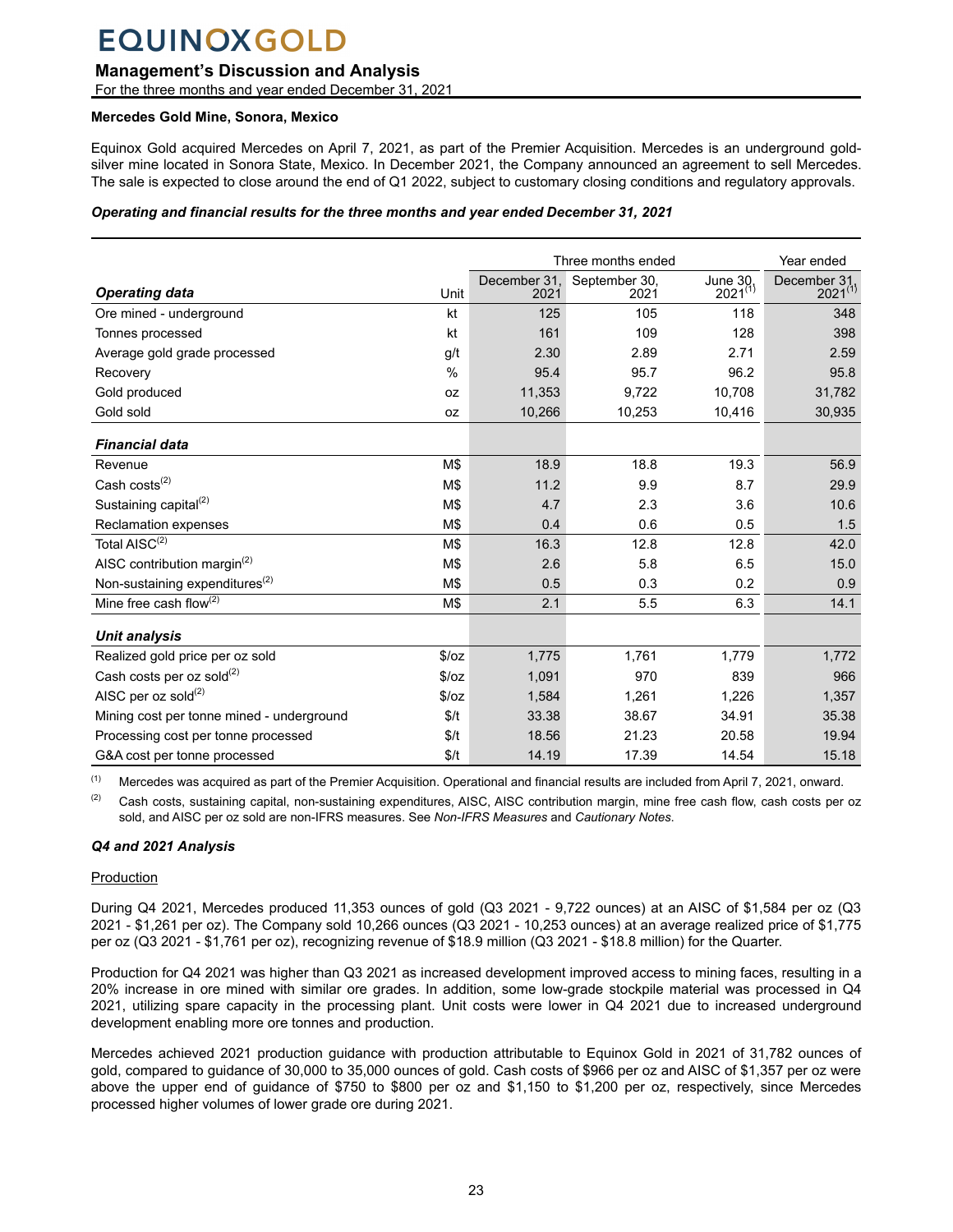## **Management's Discussion and Analysis**

For the three months and year ended December 31, 2021

#### Exploration and development

Exploration drilling activities during Q4 2021 at Mercedes focused on Mineral Resource delineation and definition drilling programs, with 4,055 m of core drilling in 13 holes. A total of 7,151 m of exploration drilling was completed at Mercedes in 2021. Exploration expenditures totalled \$0.5 million and \$1.5 million for the Quarter and year, respectively.

Sustaining capital expenditures in Q4 2021 were \$4.7 million, related primarily to underground mine development. The Company spent \$0.5 million of non-sustaining capital on exploration during the Quarter.

During 2021, the Company spent \$10.6 million of sustaining capital related to underground development and the TSF and \$0.9 million of non-sustaining expenditures related to exploration.

#### *Outlook*

On December 16, 2021, the Company entered into an agreement to sell Mercedes to Bear Creek (the "Transaction"). The Transaction is expected to close around the end of Q1 2022. As such, 2022 guidance does not include Mercedes, although ounces produced and capital spent prior to closing will be attributable to Equinox Gold. For further detail about the Transaction, refer to the Corporate section of the MD&A.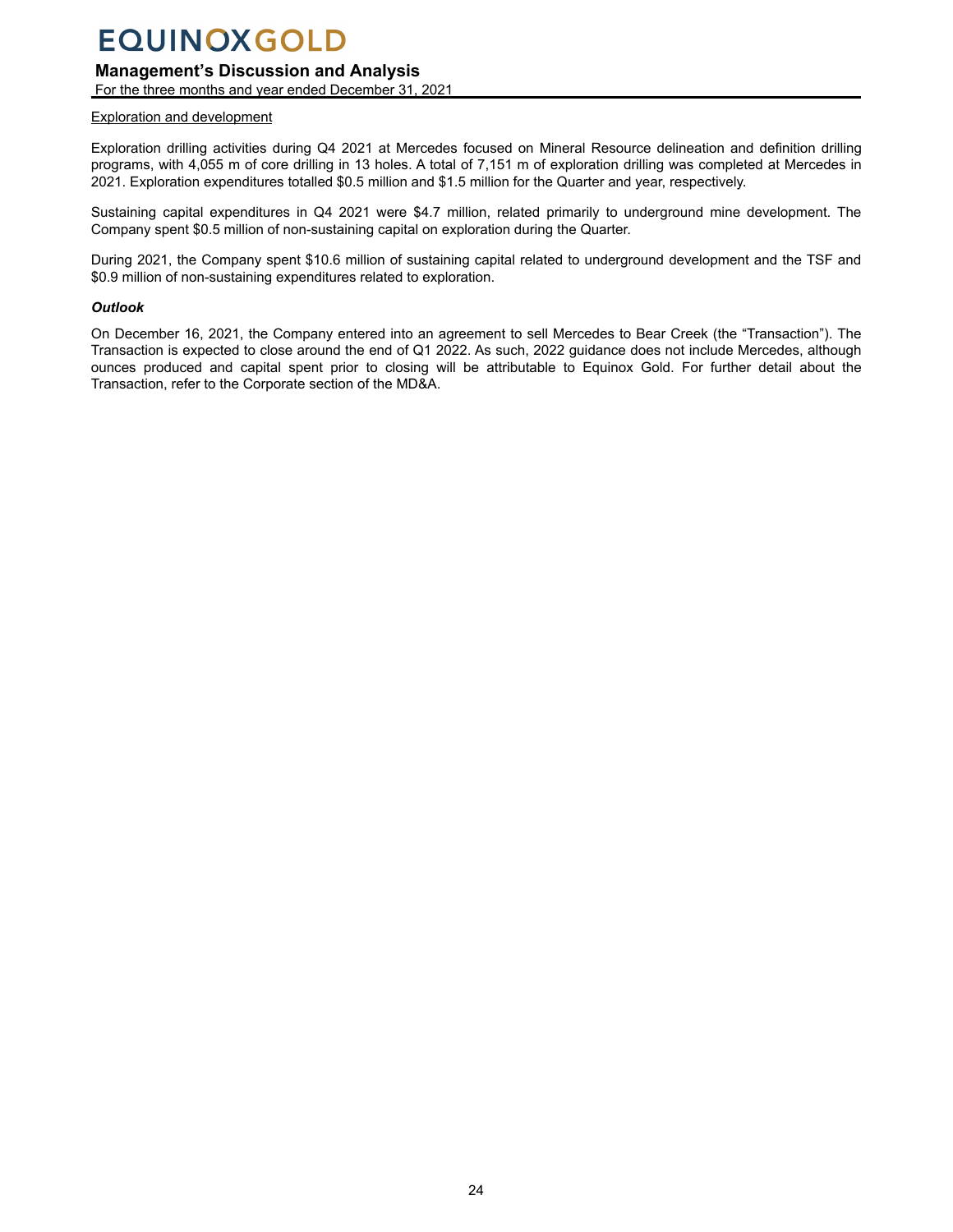## <span id="page-24-0"></span>**Management's Discussion and Analysis**

For the three months and year ended December 31, 2021

### **DEVELOPMENT PROJECTS**

### **Santa Luz Project, Bahia, Brazil**

The Company announced construction of Santa Luz on November 9, 2020 with an approved budget of \$103 million.

Santa Luz is a past-producing open-pit mine in Bahia State, Brazil, that commenced operations in mid-2013 but was placed on care and maintenance in September 2014 partly due to lower than planned gold recovery. In May 2018, the previous owner of Santa Luz completed a feasibility study incorporating resin-in-leach processing to increase gold recoveries.

After acquiring the project in March 2020, Equinox Gold continued reviewing plans for the Santa Luz restart and published an update to the feasibility study on November 9, 2020, outlining a mine plan and plant design that is expected to produce 903,000 ounces of gold over an initial 9.5-year mine life, with additional upside from nearby exploration targets and existing underground Mineral Resources.

#### *Q4 2021 analysis and outlook*

As a brownfield past-producing mine, the majority of site services and infrastructure was already in place at Santa Luz. Primary activities to restart the mine include refurbishing existing infrastructure, retrofitting the plant, installing a new leach system and additional grinding capacity, and increasing the storage capacities of the existing tailings and water storage facilities. Construction progress is documented in the Santa Luz photo gallery on Equinox Gold's website.

Of the \$103 million total construction capital for the project, the Company had committed approximately \$94 million and spent approximately \$76 million through the end of December 2021, including expenditures incurred during 2020. Mining commenced in mid-June, with initial mining activities focused on removing waste from two locations and developing access roads, ramps, dumps and ore storage areas. Since mid-June, approximately 6.3 million tonnes of material was moved to either the waste area or used as backfill material for the water storage facility and TSF projects.

Santa Luz construction is more than 95% complete as of the date of this MD&A, and commissioning is underway in the SAG mill, ball mill, primary and secondary grinding and leach circuit. The project is on budget and on schedule, with first ore introduced into the plant in February and first gold expected in late March 2022.

Santa Luz production for 2022, including gold produced before commercial production, is estimated at 70,000 to 90,000 ounces of gold with cash costs of \$825 to \$925 per oz and AISC of \$975 to \$1,050 per oz sold. AISC at Santa Luz in 2022 includes \$19 million of sustaining capital of which \$11 million relates to open-pit stripping and \$4 million for a TSF lift.

Approximately \$27 million of non-sustaining construction capital remains to be spent in 2022, with an additional \$5 million allocated to Fazenda-Santa Luz district exploration, as noted above.

#### **Greenstone Project, Ontario, Canada**

Greenstone is being advanced in a 60/40 partnership between Equinox Gold and Orion Mine Finance Group ("Orion") through their respective interests in Greenstone Gold Mine GP Inc., which manages the project. The Company acquired a 50% interest in Greenstone in April 2021 with the Premier Acquisition, and subsequently purchased an additional 10% interest from Orion to bring its total interest in the project to 60%. Greenstone will be an open-pit mine with the expectation of producing more than 5 million ounces of gold over an initial 14-year mine life. Gold production for the first five years of operations is estimated at more than 400,000 ounces annually with life-of-mine production expected to average 360,000 ounces annually, with 60% attributable to Equinox Gold.

On October 27, 2021, Equinox Gold announced groundbreaking for full-scale construction of Greenstone with a construction budget of C\$1.53 billion (100% basis) (\$1.23 billion at a rate of USD:CAD 1.25). Construction will be funded on a pro rata basis with Equinox Gold funding 60% and Orion funding 40%. The initial capital estimate has been updated from the 2020 feasibility study estimate to reflect firm supplier quotes following detailed engineering, a review and update of capital costs, and an increased contingency including a provision for future inflation and potential COVID-19 costs. The initial cash spend could be reduced by approximately \$100 million through lease financing for mobile equipment and offset economically by up to \$70 million of pre-commercial production revenues (at a gold price of \$1,750 per oz). Approximately 80% of the initial capital is Canadian-dollar based. With all financing and lender consents in place, construction commenced in December 2021.

Early works activities were completed in late Q3 2021 with commissioning of the temporary workforce camp, construction office and temporary effluent water treatment plant. Major construction activities got underway in Q4 2021 with contractors mobilized to commence construction on the TSF, the Goldfield Creek diversion, and the new portion of Highway 11. The second phase of tree clearing progressed during the Quarter. Plant site earthworks has advanced ahead of schedule and the first concrete pour was completed in December 2021.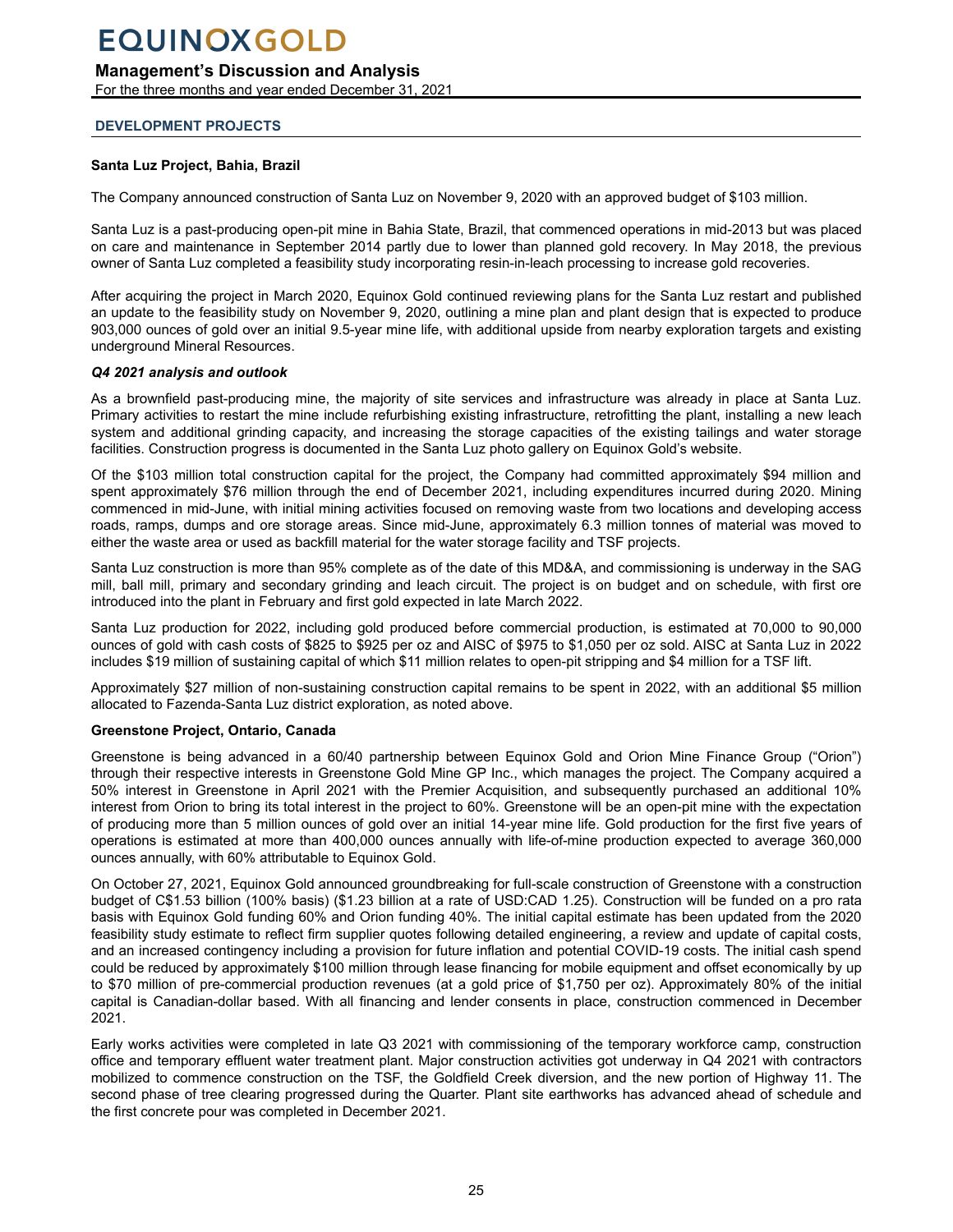## **Management's Discussion and Analysis**

For the three months and year ended December 31, 2021

## **DEVELOPMENT PROJECTS (CONTINUED)**

## **Greenstone Project, Ontario, Canada (Continued)**

There was significant procurement activity during the Quarter, with contracts committed for the major process plant equipment, power plant generators, administration building, steel buildings, mine mobile equipment and explosives supply. The total value contracted to the end of January 2022 is \$512 million (100% basis), representing 45% of the budgeted capital expenditures. The total value of fixed price contracts placed to date is \$347 million (100% basis), which includes the full value of mine mobile equipment contracts during the capital expenditure phase, with \$116 million awarded to Indigenous community companies or joint ventures. The Company spent \$38.5 million during the Quarter and \$65.6 million during 2021.

During 2022, Equinox Gold expects to fund \$326 million of construction capital. Construction activities will be focused on the process plant, repositioning of existing infrastructure, installation of new infrastructure and mobile equipment, water and tailings management, power and electrical.

Activities in Q1 2022 are expected to focus on placing the majority of the remaining equipment contracts, advancing earthworks and concrete construction activities, and initiating preparatory works for steel erection that is expected to begin in Q2 2022 for the site administration building, permanent effluent water treatment plant, truck shop and process plant buildings.

## **Los Filos Expansion, Guerrero, Mexico**

The Company is continuing planned expansion projects of the Los Filos gold mine complex with ongoing development of a second underground mine (Bermejal). The Company is also completing an updated feasibility study reviewing the potential to construct a new carbon-in-leach ("CIL") plant to process higher-grade ore, operating concurrently with the existing heap leach operation.

## *Q4 2021 analysis and outlook*

Development of the Bermejal underground mine continued during the Quarter. Underground development advanced 1,413 m during the Quarter and 20,253 tonnes of ore was mined with an average grade of 2.11 grams per tonne gold. Surface projects to support mining activities in Bermejal underground were also completed in the Quarter, including the extension of a power line, completion of a new substation and completion of the underground explosives magazine. A letter of award for the mine ventilation system was issued.

Engineering, optimization and metallurgical studies related to the new CIL plant continued through the Quarter. Life-of-mine planning and scheduling continues to be updated to reflect higher grade ore being fed to the CIL plant and lower grade ore going to the current heap leach operations. Environmental approvals were received for relocation of the CIL plant and for the updated tailings deposition location. The review process by CENACE (the national energy utility in Mexico responsible for energy regulation) for the proposed new electrical substation and power line extension required for the CIL plant and ancillary facilities is ongoing, with completion anticipated by early Q2 2022.

While the CIL plant is expected to increase annual production and reduce costs, the Company does not expect to make a construction decision until the majority of Greenstone expenditures are complete and the current stability with local communities allows operations to continue without interruption.

## **Castle Mountain Expansion, California, USA**

## *Q4 2021 analysis and outlook*

In March 2021, the Company announced the results of the feasibility study for a Phase 2 expansion at Castle Mountain. The current operation consists of a ROM heap leach facility placing 12,700 tonnes per day of ore. Phase 2 is expected to expand ROM heap leaching and incorporate milling of higher-grade ore, increasing production to an average of 218,000 ounces per year for 14 years followed by leach pad rinsing to recover residual gold. Life-of-mine production including Phase 1 operations and end of mine life rinsing is estimated at 3.4 million ounces of gold over a 21-year mine life. On a standalone basis, Phase 2 is expected to produce 3.2 million ounces of gold with AISC in the lower industry quartiles. Total initial capital for the Phase 2 expansion is estimated at \$389 million, excluding \$121 million for a leased mining fleet, with life-of-mine sustaining capital estimated at \$147 million.

While Phase 2 is expected to operate within the existing approved mine boundary, the changes to previously analyzed impacts, such as increased land disturbance within the mine boundary and increased water use, will require amendments to the Company's Mine and Reclamation Plan (Plan of Operation) for the Project. Work is progressing well on the mine plan amendment, specifically ensuring adequate water sources for the larger operation. Air quality and visual impacts have also been assessed. The feasibility study has undergone a gap analysis to determine where improvements can be made and incorporated into the next phase of engineering. The Company expects to submit the amendment to the mine plan for approval in Q1 2022.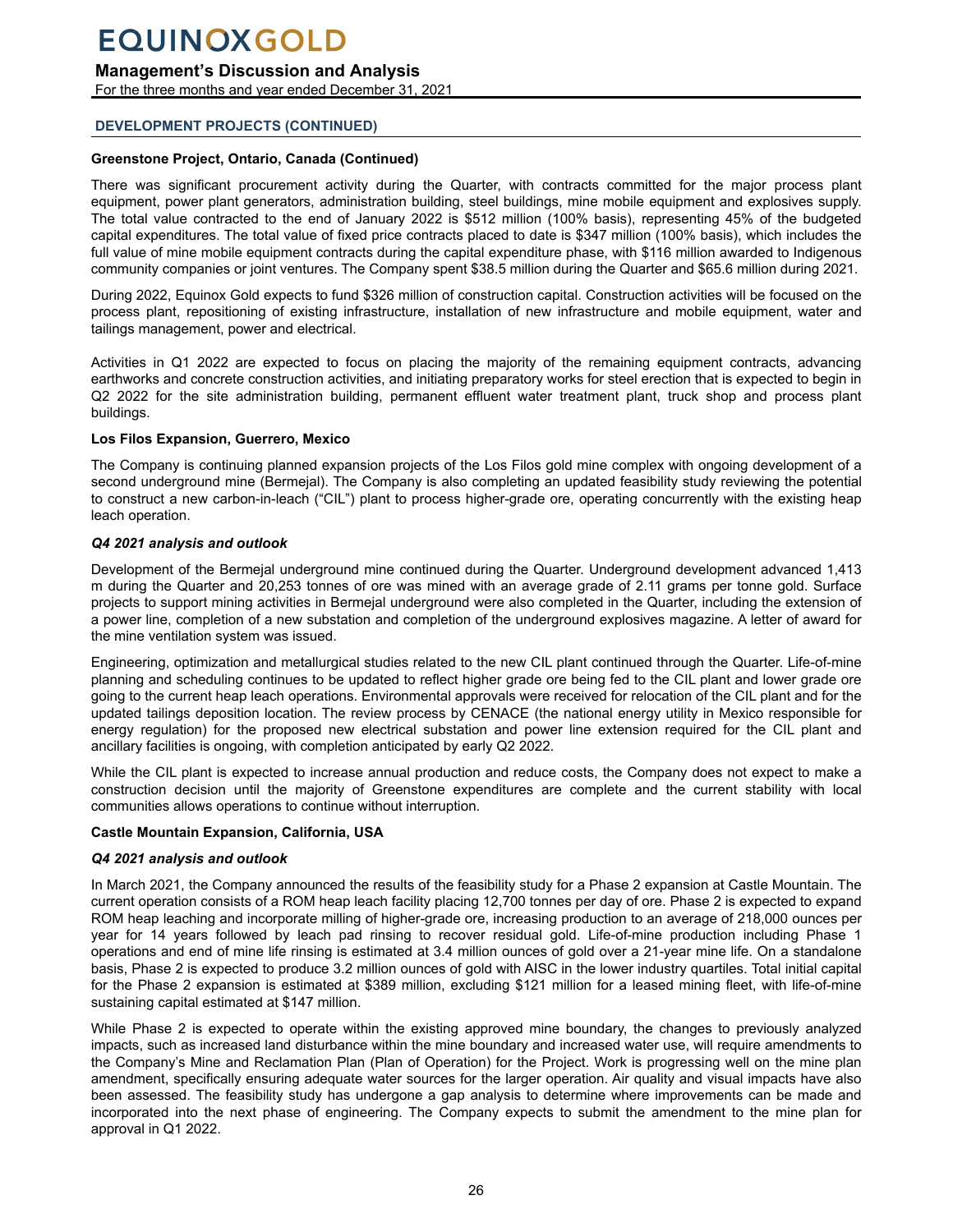## <span id="page-26-0"></span>**Management's Discussion and Analysis**

For the three months and year ended December 31, 2021

## **DEVELOPMENT PROJECTS (CONTINUED)**

## **Aurizona Expansion, Brazil**

## *Q4 2021 analysis and outlook*

In November 2021, the Company filed a PFS providing more detail for the potential expansion at Aurizona. As announced in Q3 2021, the Company sees potential to extend the Aurizona mine life and increase annual production by mining new underground and satellite open-pit deposits concurrently with the existing open-pit mine.

During 2022 the Company plans to initiate permitting for an exploration portal, undertake some underground-focused exploration and continue to advance internal studies related to the expansion. Development work to access the underground deposit could begin in late 2022.

## **HEALTH, SAFETY AND ENVIRONMENT**

## **Health & Safety**

Equinox Gold had three lost-time injuries during the Quarter. The Company's Lost-time Injury Frequency Rate ("LTIFR") is 0.55 for the Quarter and 0.68 for 2021, compared to the 2021 target of 0.73 per million hours worked. The Company's Total Reportable Injury Frequency Rate ("TRIFR"), which is a measure of all injuries that require the attention of medically trained personnel, is 2.92 for the Quarter and 3.05 for 2021, compared to the 2021 target of 3.51 per million hours worked.

Equinox Gold continues to maintain precautionary measures at all its operations to manage issues related to the COVID-19 pandemic with the primary goal of protecting the health, safety and economic wellbeing of the Company's workforce and local communities. Each of the Company's operations has implemented preventive measures in collaboration with the Company's employees, contractors, host communities and governments to limit COVID-19 exposure and transmission as much as possible. The Company continues to enforce stringent operational and safety procedures in accordance with guidelines outlined by the World Health Organization, the US Centre for Disease Control, consulting health professionals, and the local, state and federal governments at each of its sites. Routine COVID-19 testing continues at all mine sites with the objective of identifying carriers early so they can self-isolate before inadvertently spreading the virus to others. While all of the Company's sites have experienced some cases of COVID-19, most cases have been asymptomatic or have been managed in a way that allows production to continue while not putting employees and contractors at risk.

### **Environment**

In total, there were 30 environmental incidents reported during the Quarter, with three considered "significant" as defined by the Company's policies. One significant incident occurred at Castle Mountain when an unplanned power outage occurred and, when power was restored, the carbon-in-circuit ("CIC") area pumps energized immediately to 100% power. The rush of pregnant solution overtopped the CIC tanks and secondary containment due to high winds. Approximately 600 gallons of pregnant solution was spilled out from the containment area and onto surrounding ground within the mine boundary. The contaminated soil was contained and disposed of on-site, without leaving mine boundaries, the incident was reported to government authorities and modifications were made to prevent recurrence. Another significant incident, as defined by Equinox Gold internal protocols, occurred at Castle Mountain when lime use exceeded permit conditions. A permit modification was immediately submitted to district staff to amend and increase the total annual volume of lime use allowed at Castle Mountain. A permit violation response letter was sent to the air district regulators and the Company received a permit violation penalty of \$1,000, which was paid. The remaining significant incident occurred at Greenstone when the ammonia value discharged through the temporary effluent treatment plant ("TETP") exceeded the regulatory limit as the result of blasting activities in the area. Greenstone has implemented procedures to more carefully track explosive volumes for each blast and to monitor collection ponds for ammonia, and has switched analytical laboratories to expedite turnaround time for water samples.

During 2021 the Company certified two mine sites in compliance with the International Cyanide Code. Los Filos, Mesquite and Fazenda are now certified. RDM, Aurizona and Castle Mountain are expected to be certified by early 2023. Greenstone and Santa Luz are expected to be certified within three years of achieving commercial production.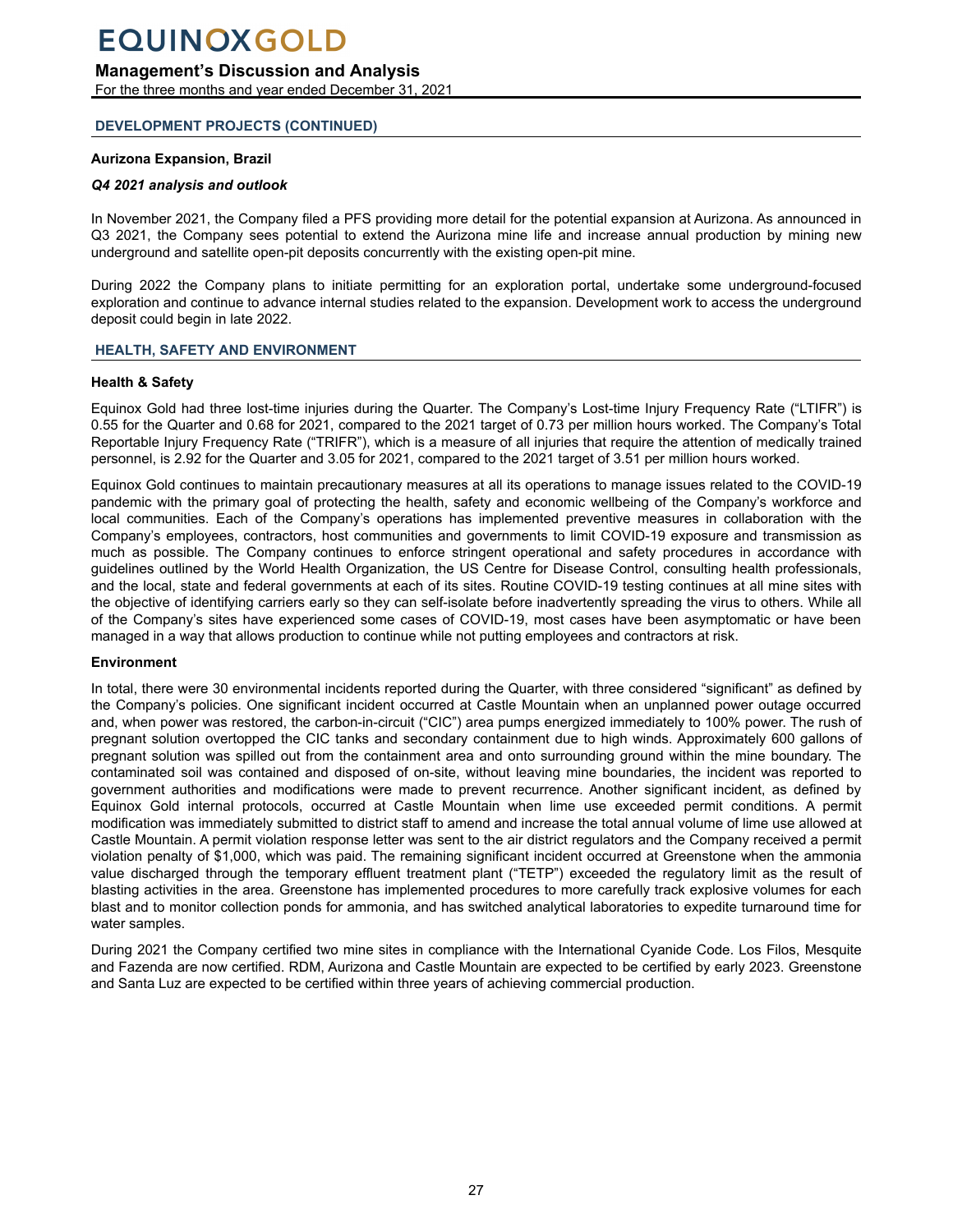### <span id="page-27-0"></span>**Management's Discussion and Analysis**

For the three months and year ended December 31, 2021

### **COMMUNITY DEVELOPMENT & ESG REPORTING**

#### **Community Engagement**

Equinox Gold engages in early, frequent and transparent dialogue with stakeholders as a means to build trust and provide a space for collaboration and long-term commitment. The Company maintains formal systems to identify stakeholders and communities of interest and strives to maintain strong local relationships by meeting regularly with host communities and Indigenous peoples to discuss activities, report on environmental and social performance and discuss concerns. At all operations, dedicated community departments seek feedback from local communities and stakeholders so that collaborative solutions to concerns can be implemented.

In Q4 2021, most sites had resumed in-person community meetings and events, which had been greatly curtailed by restrictions to social gatherings at the height of the pandemic. At Greenstone, the project team undertook a blasting awareness campaign to ensure local residents were informed and able to ask questions about the technical aspects of blasting and the construction blast schedule. At RDM, Fazenda and Santa Luz, community meetings and presentations to municipalities resumed to ensure that key information is available to a broad range of local stakeholders and that there is a forum to share interests and concerns. With the same objective, Los Filos, Greenstone and Caste Mountain hosted tours for government officials and local community leaders.

The Greenstone groundbreaking ceremony was attended by community members, government representatives and the leaders of each of the project's Indigenous partners. Pictures and highlights from the groundbreaking ceremony speeches are available on Equinox Gold's website.

In Q4 2021 Equinox Gold commenced a Human Rights assessment program to support the development of a Human Rights due diligence framework for the Company. As part of this process, comprehensive risk assessments were conducted at Aurizona and Los Filos. These third-party assessments included engagement with key internal and external stakeholders, such as community leaders, residents, and civil society organizations.

#### **Community Development**

Equinox Gold strives to leave a positive legacy of improved infrastructure, skills development and healthy, sustainable communities. The Company believes that mining projects should provide significant and long-term economic benefits and social development opportunities to local communities, ensuring that value generated locally benefits the communities affected most by the Company's operations. The Company preferentially hires and procures locally and invests significantly in local infrastructure, health care, education, cultural and community programs. The Company also works with communities and governments to put programs in place that will help these benefits to continue well beyond the life of the mines. Moreover, Equinox Gold promotes and supports education with scholarships and training programs, supports health and wellbeing campaigns, and sponsors sports programs and cultural events.

In Q4 2021, several investments were made to support community development and quality of life improvements. At Aurizona, the construction of a new water treatment plant and retrofit of the water distribution infrastructure were completed in partnership with the local municipality. This new plant and water distribution network have greatly improved the water quality and reliability of service for the Aurizona village.

At Fazenda, the annual Community Development Seminar Program completed in Q4 2021 included the assessment of community development project proposals in the direct area of influence of the mine and identified 30 projects for direct support in 2022. Santa Luz kicked off its Young Apprentice Program, which provides entry level jobs to local students. Greenstone held a virtual Project Update Presentation to inform communities about job opportunities at the site and to provide guidance to local business interested in being a vendor or supplier.

Throughout the year, Equinox Gold operations made financial and in-kind contributions to safety and health promotion campaigns as well as local programs to address the challenges of the COVID-19 pandemic. In addition, the mine sites made donations to a variety of organizations and local governments to celebrate culturally relevant events and to support the most vulnerable in their area of influence.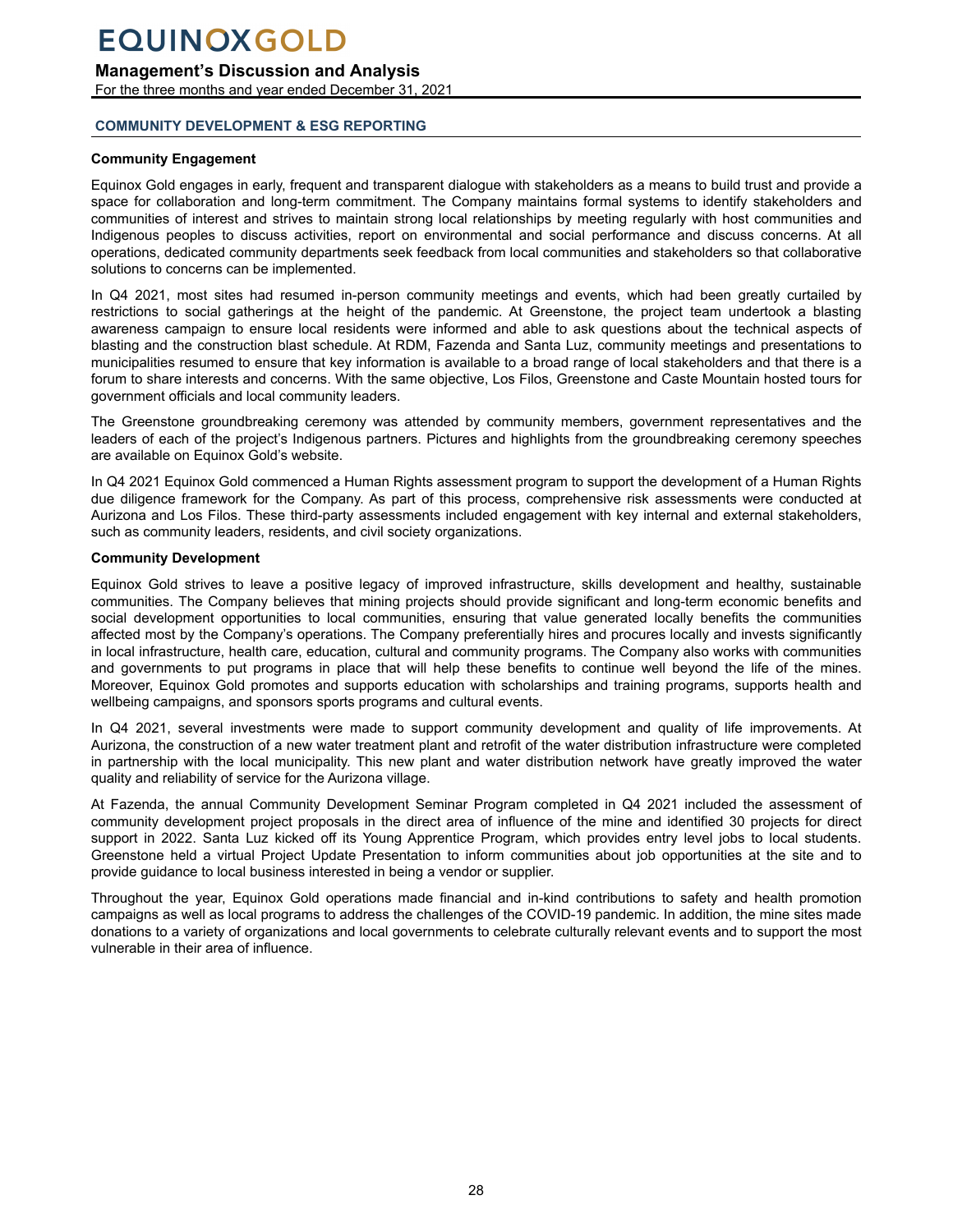## <span id="page-28-0"></span>**Management's Discussion and Analysis**

For the three months and year ended December 31, 2021

## **COMMUNITY DEVELOPMENT & ESG REPORTING (CONTINUED)**

## **Environmental, Social & Governance ("ESG") Reporting**

Equinox Gold continues to publish select ESG data quarterly in the Responsible Mining section of the Company's website and intends to expand the ESG metrics reported on the website in 2022.

During 2021 Equinox Gold published a Tailings Management Report and also reported for the first time its greenhouse gas emissions and energy data to the Carbon Disclosure Project. Both documents are available on the Company's website. Additional disclosures using the Task Force on Climate-related Financial Disclosure ("TCFD") framework are expected to be reported in 2022.

Equinox Gold prepared a materiality assessment to inform the Company's 2021 ESG Report, which included a review of external sources as well as an extensive stakeholder survey in Q4 2021 with feedback from the Company's workforce, community partners, Indigenous partners, investors and other stakeholders. The Company looks forward to continuously expanding its disclosure to facilitate an increased level of engagement and discussion with the Company's stakeholders about salient ESG matters, and will publish its second ESG report in Q2 2022. The Company's ESG reporting strategy includes the adoption of reporting frameworks such as the Global Reporting Initiative ("GRI"), the Sustainability Accounting Standards Board ("SASB") and TCFD.

### **CORPORATE**

### **Premier Acquisition**

On April 7, 2021, Equinox Gold completed the Premier Acquisition, adding Premier's 50% interest in the construction-ready Greenstone Project in Ontario, Canada, its 100% interest in the producing Mercedes Mine in Mexico, and its interest in the Hasaga, Rahill-Bonanza and Beardmore exploration properties in Ontario to the Company's existing portfolio of gold assets.

Under the terms of the Premier Acquisition, the Company acquired 100% of the issued and outstanding shares of Premier at an exchange ratio of 0.1967 Equinox Gold common shares for each Premier share held (the "Exchange Ratio"), such that existing Equinox Gold and Premier shareholders own approximately 84% and 16% of Equinox Gold, respectively, on an issued share basis. All outstanding options and warrants of Premier that were not exercised before the acquisition date were replaced with Equinox Gold options and warrants, as adjusted in accordance with the Exchange Ratio. As a result of the Premier Acquisition, the Company issued 47,373,723 common shares, 2,813,747 replacement options and 393,400 replacement warrants. Total consideration paid to Premier shareholders was \$408.3 million.

In accordance with the acquisition method of accounting, the consideration transferred was allocated to the underlying assets acquired and liabilities assumed, based upon their estimated fair values as at the date of acquisition.

In connection with the Premier Acquisition, Premier completed the spin-out of i-80 Gold to Equinox Gold and to Premier shareholders. i-80 Gold is a US-focused gold production and development company that holds Premier's former Nevada assets. Equinox Gold acquired 41,287,362 shares in connection with the spin-out i-80 Gold.

On April 7, 2021, the Company participated in an i-80 Gold private placement financing, purchasing 9,274,384 units at a price of C\$2.60 per unit, for a total investment of \$19.2 million (C\$24.1 million). Each unit comprises one common share of i-80 Gold and one quarter of one common share purchase warrant. Each whole warrant entitles Equinox Gold to acquire one common share of i-80 Gold at a price of C\$3.64 until September 18, 2022.

On May 27, 2021, the Company exercised its right under the support agreement between the Company and i-80 Gold to maintain its pro rata ownership and the Company subscribed for 5,479,536 common shares of i-80 Gold at a price of C\$2.60 per common share, for a total investment of \$11.8 million (C\$14.2 million).

On December 9, 2021, the Company exercised its right under the support agreement between the Company and i-80 Gold to maintain its pro rate ownership and the Company subscribed to 4,800,000 common shares of i-80 Gold at a price of C\$2.62 per common share, for a total investment of \$9.9 million (C\$12.6 million).

#### *Concurrent financing*

Concurrent with the Premier Acquisition, the Company completed a non-brokered private placement for C\$75.0 million (the "Private Placement"). The Company issued 7.5 million common shares a price of C\$10.00 per share for gross proceeds of C\$75.0 million. Certain of the Company's executives and directors participated in the Private Placement for total proceeds of C\$40.4 million, which are related party transactions.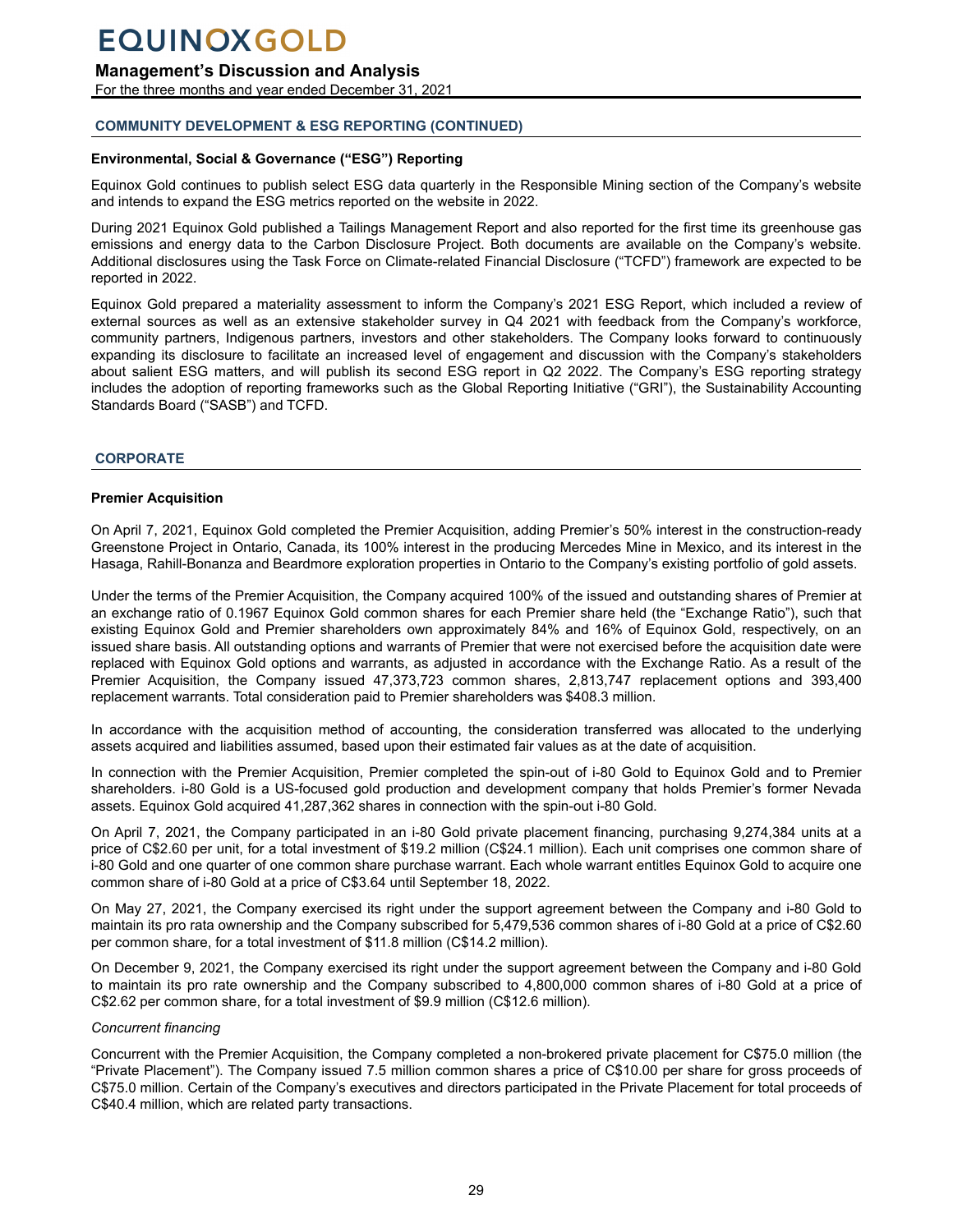## **Management's Discussion and Analysis**

For the three months and year ended December 31, 2021

### **CORPORATE (CONTINUED)**

#### **Increased ownership interest in Greenstone Project**

On April 16, 2021, the Company completed the acquisition of 10% of Orion's interest in Greenstone. The Company paid Orion \$51.0 million in cash on closing and assumed certain contingent payment obligations comprising:

- \$5.0 million in cash 24 months after a positive mine construction decision for Greenstone; and
- Delivery of approximately 2,200 ounces of refined gold, the cash equivalent value of such refined gold, or a combination thereof, after each production milestone of 250,000 ounces, 500,000 ounces and 700,000 ounces from Greenstone.

#### **Sale of Pilar**

On April 16, 2021, the Company completed the sale of Pilar to Pilar Gold for aggregate consideration of:

- \$38 million payable as follows:
	- \$10.5 million on closing and \$10.0 million payable by May 31, 2021, which have been received; and
	- \$17.5 million payable on or before November 30, 2021 (the "Third Installment");
- 9.9% equity interest in Pilar Gold; and a
- 1% net smelter return royalty on production from Pilar.

On November 30, 2021, the Third Installment maturity date was extended to November 30, 2023.

#### **Sale of shares in Solaris Resources**

On April 28, 2021, the Company completed the sale of a portion of its shareholdings in Solaris totaling ten million common shares for gross proceeds of \$66.7 million (C\$82.5 million). In addition, Equinox Gold granted to the buyers warrants to purchase an additional five million Solaris common shares from the Company for a period of 12 months at C\$10.00 per share (the "Warrants"). In the event all Warrants are exercised, total gross proceeds to Equinox Gold would be C\$132.5 million.

### **Sale of Mercedes**

On December 16, 2021, the Company entered into an agreement to sell Mercedes to Bear Creek for aggregate consideration of:

- \$100 million in cash, payable as follows:
	- \$75 million on closing of the Transaction; and
	- \$25 million payable within six months of closing of the Transaction
- 24,730,000 common shares of Bear Creek; and a
- 2% net smelter return payable on production from Mercedes.

The sale is expected to close around the end of Q1 2022, subject to customary closing conditions and regulatory approvals.

### **Changes to Board of Directors**

On December 30, 2021, the Company announced the appointment of François Bellemare to the Company's Board of Directors, effective January 1, 2022. Mr. Bellemare is replacing Tim Breen as Mubadala Investment Company's Board appointee.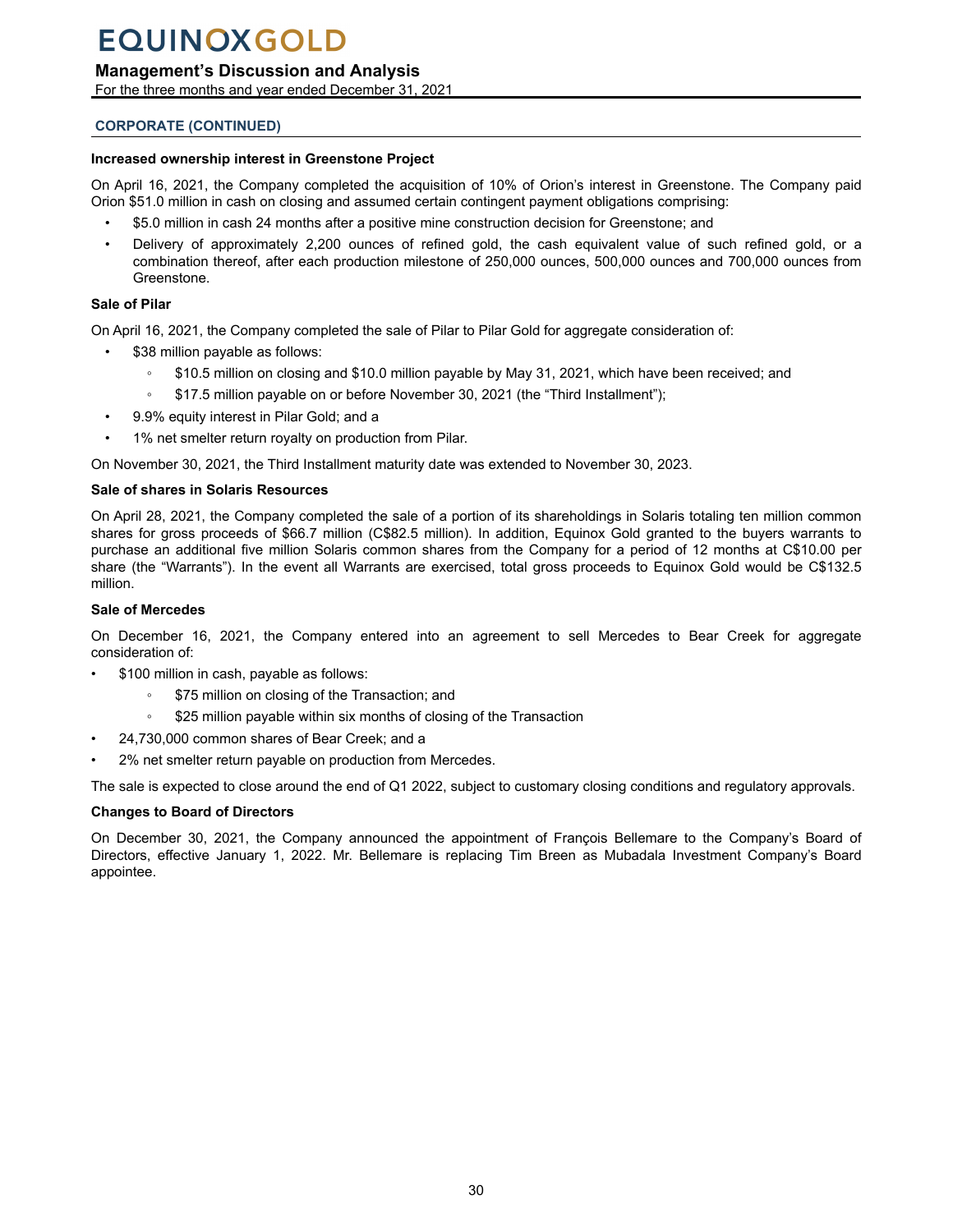## <span id="page-30-0"></span>**Management's Discussion and Analysis**

For the three months and year ended December 31, 2021

## **FINANCIAL RESULTS**

#### **Selected financial results for the three months and year ended December 31, 2021 and 2020**

|                                                                   |                              | Three months ended   | Year ended                   |                              |  |  |
|-------------------------------------------------------------------|------------------------------|----------------------|------------------------------|------------------------------|--|--|
| \$ amounts in millions, except per share amounts                  | December 31,<br>2021         | December 31.<br>2020 | December 31,<br>$2021^{(1)}$ | December 31.<br>$2020^{(2)}$ |  |  |
| Revenue                                                           | $\mathfrak{L}$<br>381.2 \$   | 255.5                | \$<br>1,082.3 \$             | 845.4                        |  |  |
| Cost of sales                                                     |                              |                      |                              |                              |  |  |
| Operating expense                                                 | (215.5)                      | (114.1)              | (654.8)                      | (423.3)                      |  |  |
| Depreciation and depletion                                        | (66.4)                       | (43.7)               | (196.9)                      | (131.9)                      |  |  |
| Earnings from mine operations                                     | 99.4                         | 97.7                 | 230.6                        | 290.2                        |  |  |
| Care and maintenance expense                                      | (0.1)                        | (29.4)               | (15.3)                       | (65.0)                       |  |  |
| <b>Exploration expense</b>                                        | (2.9)                        | (2.4)                | (16.3)                       | (11.8)                       |  |  |
| General and administration expense                                | (17.3)                       | (16.1)               | (52.6)                       | (40.4)                       |  |  |
| Income from operations                                            | 79.0                         | 49.8                 | 146.5                        | 173.0                        |  |  |
| Finance expense                                                   | (10.3)                       | (8.6)                | (41.6)                       | (39.8)                       |  |  |
| Finance income                                                    | 1.1                          | 0.6                  | 2.8                          | 1.8                          |  |  |
| Share of net income (loss) in associate                           | 8.3                          | (3.1)                | 0.7                          | (5.4)                        |  |  |
| Other income (expense)                                            | 10.1                         | 28.6                 | 426.6                        | (86.5)                       |  |  |
| Net income before taxes                                           | 88.2                         | 67.2                 | 535.0                        | 43.1                         |  |  |
| Income tax recovery (expense)                                     | 20.8                         | 24.0                 | 19.9                         | (20.8)                       |  |  |
| Net income                                                        | $\mathfrak{L}$<br>$109.0$ \$ | 91.2                 | $\mathfrak{L}$<br>554.9      | ∣\$<br>22.3                  |  |  |
| Net income per share attributable<br>to Equinox Gold shareholders |                              |                      |                              |                              |  |  |
| <b>Basic</b>                                                      | $0.37$ \$                    | 0.38                 | $1.95$ \$<br>\$.             | 0.10                         |  |  |
| <b>Diluted</b>                                                    | 0.32 <sup>5</sup>            | 0.30                 | \$<br>1.69                   | ∣\$<br>0.10                  |  |  |

(1) Financial results for the year ended December 31, 2021 include the results of operations for the mines acquired through the Premier Acquisition for the period of April 7 to December 31, 2021.

 $(2)$  Financial results for the year ended December 31, 2020 include the results of operations for mines acquired through the Leagold Acquisition for the period of March 10 to December 31, 2020.

### **Earnings from mine operations**

Revenue for Q4 2021 was \$381.2 million (Q4 2020 - \$255.5 million) on sales of 212,255 ounces of gold (Q4 2020 - 136,418 ounces) and for the year ended December 31, 2021 was \$1.1 billion (year ended December 31, 2020 - \$845.4 million) on sales of 602,668 ounces of gold (year ended December 31, 2020 - 473,309 ounces). The Company acquired Leagold in March 2020. The increase in revenue, operating expense and depreciation and depletion in 2021 compared to 2020 is primarily due to the impact of a full year of production from the operations acquired from Leagold in 2020. In addition, the increases compared to 2020 were also due to Castle Mountain which was under construction until late 2020 and Mercedes which was acquired in April 2021.

Operating expense increased in Q4 2021 to \$215.5 million (Q4 2020 - \$114.1 million million) and for the year ended December 31, 2021 to \$654.8 million (year ended December 31, 2020 - \$423.3 million). The increase in operating expense for the three months and year ended December 31, 2021 compared to the same periods in the prior year was due to higher sales volumes, and also due to higher mining and processing costs as a result of cost escalation for certain consumables, including diesel.

Depreciation and depletion in Q4 2021 increased to \$66.4 million (Q4 2020 - \$43.7 million) and for the year ended December 31, 2021 to \$196.9 million (year ended December 31, 2020 - \$131.9 million). The increase from Q4 2020 was due to a full period of operations from the Mercedes mine which was acquired in April 2021, a full year of production at Castle Mountain, which commenced operations in November 2020, and a full quarter of production at Los Filos in Q2 2021 compared to none in Q2 2020.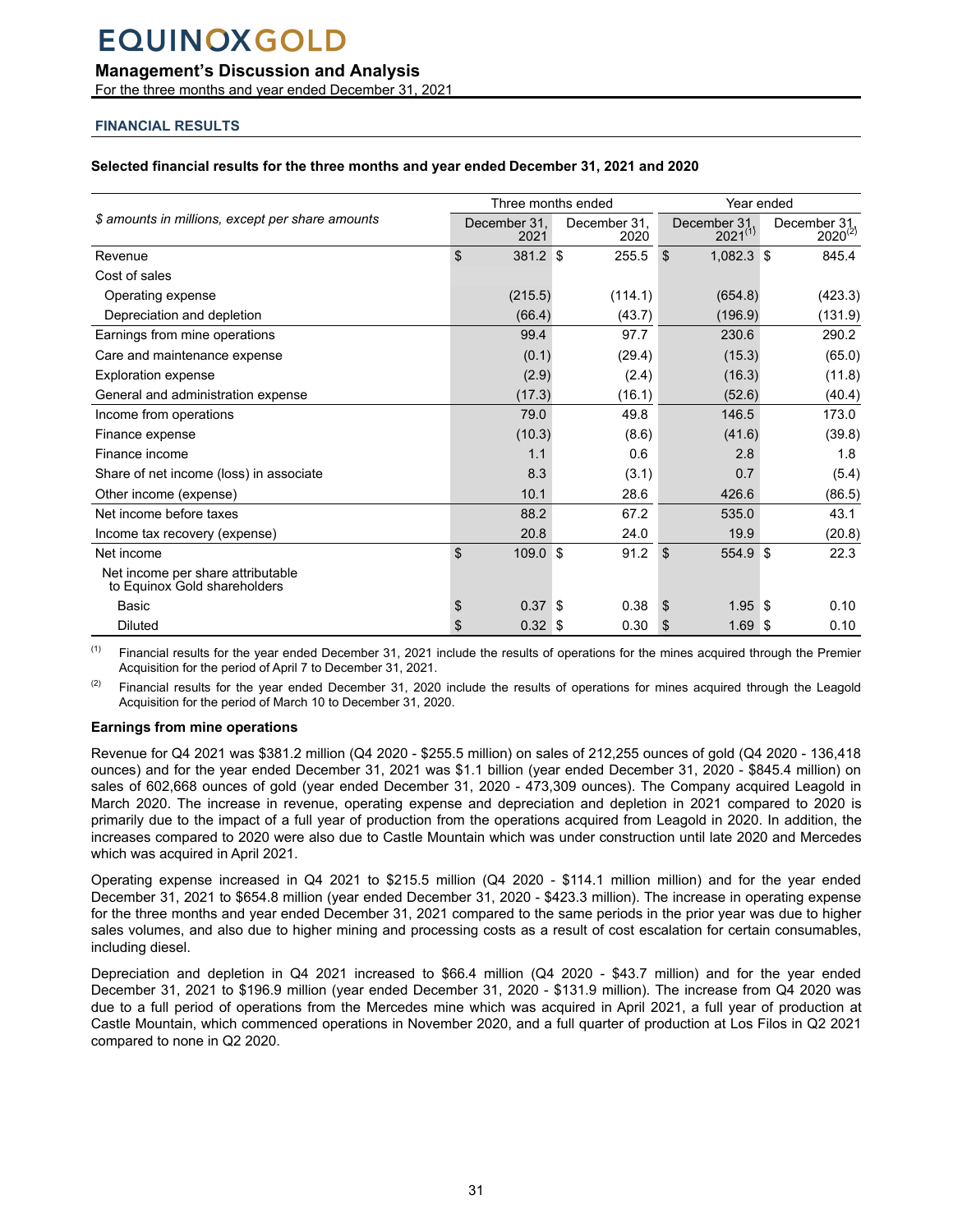## **Management's Discussion and Analysis**

For the three months and year ended December 31, 2021

### **FINANCIAL RESULTS (CONTINUED)**

#### **Care and maintenance**

Care and maintenance expense in Q4 2021 were \$0.1 million (Q4 2020 - \$29.4 million) and for the year ended December 31, 2021 were \$15.3 million (year ended December 31, 2020 - \$65.0 million).

For the year ended December 31, 2021, the Company incurred \$14.2 million in care and maintenance expense at Los Filos resulting from a delayed restart in the first quarter of 2021 following a community blockade from September to December 2020, and the temporary suspension of operations resulting from a community blockade from June to July 2021.

Care and maintenance expense in Q4 2020 related to the community blockade at Los Filos. For the year ended December 31, 2020, costs related to temporary suspensions at Los Filos, RDM and Pilar due to government mandated COVID-19 restrictions, in addition to costs incurred at Los Filos as a result of the community blockades and costs incurred at Santa Luz prior to approval of construction by the Board of Directors in November 2020.

### **Exploration**

Exploration expense in Q4 2021 were \$2.9 million (Q4 2020 - \$2.4 million) and for the year ended December 31, 2021 were \$16.3 million (year ended December 31, 2020 - \$11.8 million). The increase in exploration expense from prior comparative periods is related to increased exploration activity at a larger number of properties as a result of the Premier Acquisition in April 2021 and Leagold Acquisition in March 2020.

#### **General and administration**

General and administration expense in Q4 2021 were \$17.3 million (Q4 2020 - \$16.1 million) and for the year ended December 31, 2021 were \$52.6 million (year ended December 31, 2020 - \$40.4 million). The increase in general and administration expense for the three months and year ended December 31, 2021 was largely due to an increase in salaries and wages due to the increased size of the Company. Included within general and administration expense for the three months and year ended December 31, 2021 was \$0.8 million and \$6.1 million of non-cash share-based compensation expense, respectively (three months ended December 31, 2020 - \$1.4 million; year ended December 31, 2020 - \$6.8 million). Also included in general and administration expense for the year ended December 31, 2021 was \$2.4 million in transaction costs related to the Premier Acquisition (year ended December 31, 2020 - \$5.8 million in transaction costs related to the Leagold Acquisition and Premier Acquisition).

#### **Finance expense**

Finance expense in Q4 2021 was \$10.3 million (Q4 2020 - \$8.6 million) and for the year ended December 31, 2021 was \$41.6 million (year ended December 31, 2020 - \$39.8 million) and relates mainly to interest expense on debt balances outstanding.

### **Finance income**

Finance income in Q4 2021 was \$1.1 million (Q4 2020 - \$0.6 million) and for the year ended December 31, 2021 was \$2.8 million (year ended December 31, 2020 - \$1.8 million) and relates mainly to interest earned on cash balances.

#### **Other income (expense)**

Other income for Q4 2021 was \$10.1 million (Q4 2020 - other income of \$28.6 million) and for the year ended December 31, 2021 was other income of \$426.6 million (year ended December 31, 2020 - other expense of \$86.5 million).

Other income in Q4 2021 decreased compared to Q4 2020 mainly due to a loss on the change in fair value of gold contracts of \$5.9 million (Q4 2020 - loss of \$1.0 million) and an expected credit loss of \$6.0 million (Q4 2020 - nil), partially offset by a gain of \$27.5 million on the change in fair value of share purchase warrants (Q4 2020 - gain of \$17.5 million). The Company also recognized a dilution gain on investment in associate of \$2.1 million (Q4 2020 - \$8.0 million), a loss on disposal of mineral properties, plant and equipment of \$8.0 million (Q4 2020 - loss of \$1.4 million).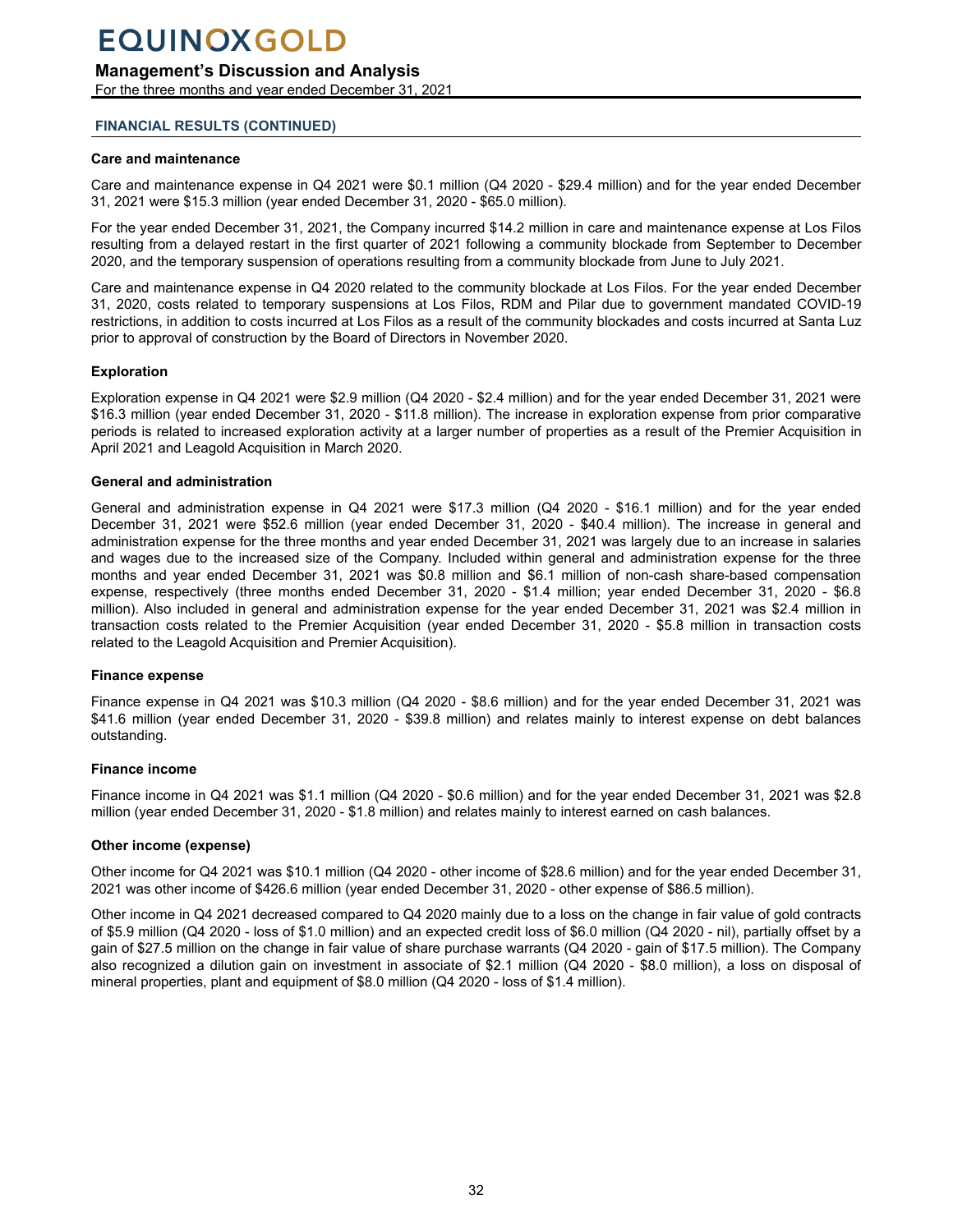## **Management's Discussion and Analysis**

For the three months and year ended December 31, 2021

### **FINANCIAL RESULTS (CONTINUED)**

### **Other income (expense) (continued)**

Other income for the year ended December 31, 2021 of \$426.6 million was mainly due to a \$186.1 million gain on reclassification of the Company's investment in Solaris from cost to fair value accounting, a \$50.3 million gain on the sale of Solaris shares, a \$45.4 million gain on the sale of Pilar and an \$81.4 million bargain purchase gain related to the Premier Acquisition in 2021. The Company also recognized a gain on change in fair value of share purchase warrants of \$85.8 million (2020 - loss of \$29.9 million), a gain on the change in fair value of gold contracts of \$16.6 million (2020 - loss of \$48.1 million), a loss on the change in fair value of foreign exchange contracts of \$4.4 million (2020 - loss of \$14.7 million), a foreign exchange loss of \$0.2 million (2020 - gain of \$12.1 million) and a loss on disposal of mineral properties, plant and equipment of \$12.4 million (2020 - loss of \$1.7 million).

### **Income tax recovery (expense)**

In Q4 2021, the Company recognized a tax recovery of \$20.8 million (Q4 2020 - tax recovery of \$24.0 million). For the year ended December 31, 2021, the Company recognized tax recovery of \$19.9 million (year ended December 31, 2020 - tax expense of \$20.8 million).

The Company's tax recovery for Q4 2021 was composed of current tax expense of \$4.9 million (Q4 2020 - expense of \$9.7 million) and a deferred tax recovery of \$25.7 million (Q4 2020 - recovery of \$33.7 million). The Company's tax recovery for the year ended December 31, 2021 was composed of current tax expense of \$25.2 million (year ended December 31, 2020 - expense of \$35.1 million) and a deferred tax recovery of \$45.0 million (year ended December 31, 2020 - recovery of \$14.2 million). The increase in the deferred tax recovery for the year ended December 31, 2021 compared to the comparative period in 2020 was primarily due to the impact of an internal restructuring during 2021.

#### **Selected annual information**

| \$ amounts in millions, except per share amounts                   |   | Year ended December 31, |          |  |        |  |  |  |  |
|--------------------------------------------------------------------|---|-------------------------|----------|--|--------|--|--|--|--|
|                                                                    |   | 2021                    | 2020     |  | 2019   |  |  |  |  |
| Revenue                                                            | S | $1,082.3$ \$            | 845.4 \$ |  | 281.7  |  |  |  |  |
| Net income (loss) attributable to Equinox Gold shareholders        |   | 554.9                   | 22.3     |  | (18.4) |  |  |  |  |
| Basic income per share attributable to Equinox Gold shareholders   |   | 1.95                    | 0.10     |  | (0.16) |  |  |  |  |
| Diluted income per share attributable to Equinox Gold shareholders |   | 1.69                    | 0.10     |  | (0.16) |  |  |  |  |
| Total assets                                                       |   | 3,967.4                 | 2.673.4  |  | 839.4  |  |  |  |  |
| Total non-current liabilities                                      |   | 979.5                   | 1.002.2  |  | 304.4  |  |  |  |  |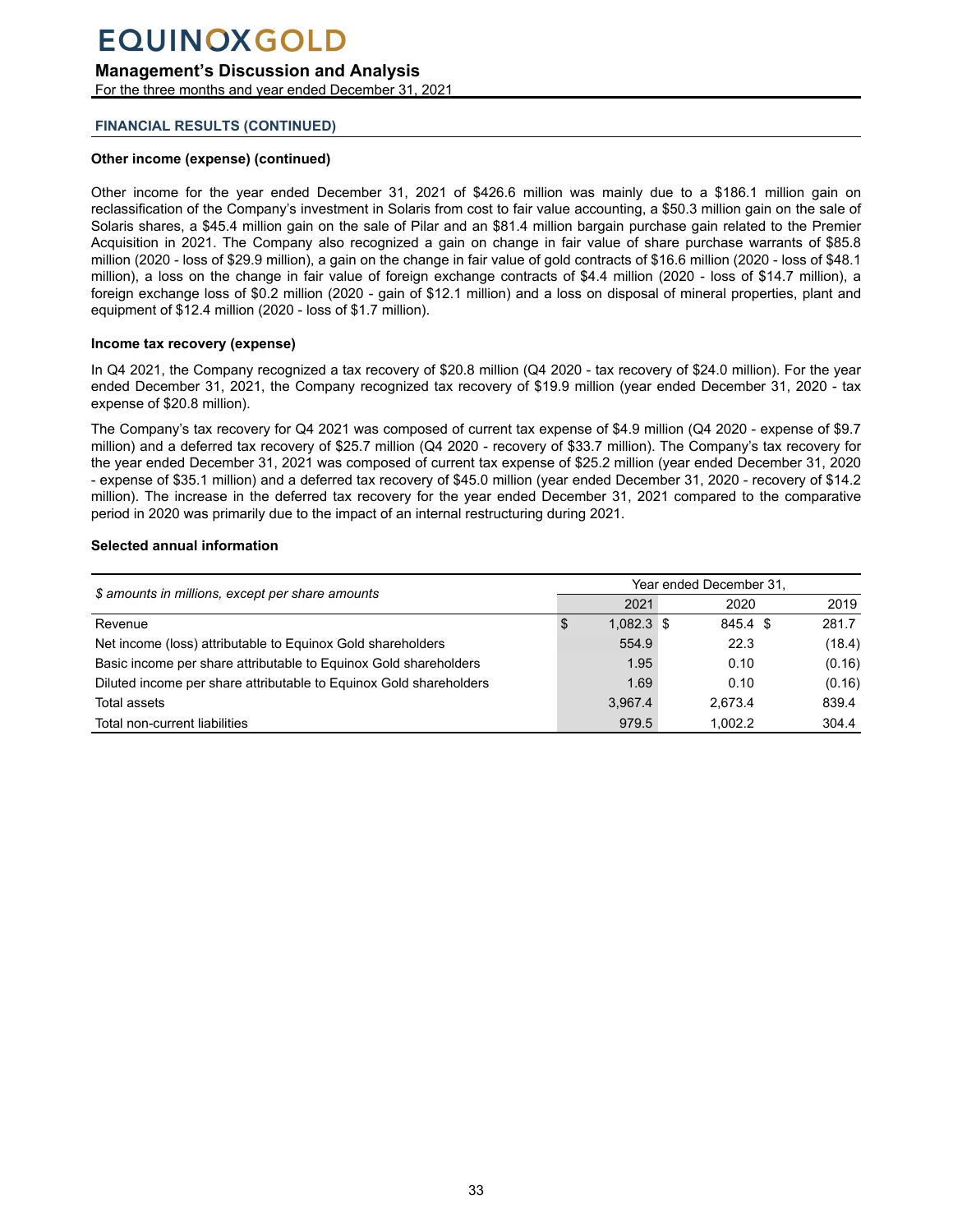## **Management's Discussion and Analysis**

For the three months and year ended December 31, 2021

### **FINANCIAL RESULTS (CONTINUED)**

### **Selected quarterly information**

The following tables set out selected unaudited consolidated quarterly results for the last eight quarters through December 31, 2021:

| \$ amounts in millions, except per share amounts                          | December 31.<br>2021 | September 30,<br>2021 | June 30,<br>2021 | March 31.<br>2021 |
|---------------------------------------------------------------------------|----------------------|-----------------------|------------------|-------------------|
| Revenue                                                                   | \$<br>381.2 \$       | $245.1$ \$            | $226.2$ \$       | 229.7             |
| Cost of sales                                                             |                      |                       |                  |                   |
| Operating cost                                                            | (215.5)              | (152.7)               | (139.9)          | (146.8)           |
| Depreciation and depletion                                                | (66.4)               | (46.8)                | (45.0)           | (38.7)            |
| Earnings from mine operations                                             | 99.3                 | 45.6                  | 41.3             | 44.2              |
| Care and maintenance expense                                              | (0.1)                | (6.0)                 | (7.1)            | (2.0)             |
| <b>Exploration expense</b>                                                | (2.9)                | (5.6)                 | (4.7)            | (3.0)             |
| General and administration expense                                        | (17.3)               | (12.4)                | (15.5)           | (7.4)             |
| Income from operations                                                    | 79.0                 | 21.6                  | 14.0             | 31.8              |
| Finance expense                                                           | (10.3)               | (10.7)                | (11.8)           | (8.7)             |
| Finance income                                                            | 1.1                  | 1.1                   | 0.2              | 0.4               |
| Share of net income (loss) in associate                                   | 8.3                  | (5.3)                 | 0.4              | (2.7)             |
| Other income (expense)                                                    | 10.1                 | (18.0)                | 385.2            | 49.3              |
| Net income (loss) before taxes                                            | 88.2                 | (11.3)                | 388.0            | 70.1              |
| Income tax recovery (expense)                                             | 20.8                 | 3.2                   | 15.8             | (20.0)            |
| Net income (loss)                                                         | \$<br>$109.0$ \$     | $(8.1)$ \$            | 403.8 \$         | 50.1              |
| Net income (loss) per share attributable to Equinox Gold<br>shareholders, |                      |                       |                  |                   |
| Basic                                                                     | \$<br>0.37           | $(0.03)$ \$<br>8      | 1.37             | ∣\$<br>0.21       |
| <b>Diluted</b>                                                            | \$<br>$0.32$ \$      | $(0.03)$ \$           | 1.19S            | 0.14              |

|                                                                           | December 31,<br>2020    | September 30,<br>2020 | June 30,<br>2020          | March 31,<br>2020 |
|---------------------------------------------------------------------------|-------------------------|-----------------------|---------------------------|-------------------|
| Revenue                                                                   | \$<br>$255.5$ \$        | $244.5$ \$            | $215.4$ \$                | 130.0             |
| Cost of sales                                                             |                         |                       |                           |                   |
| Operating cost                                                            | (114.1)                 | (119.7)               | (113.0)                   | (76.5)            |
| Depreciation and depletion                                                | (43.7)                  | (36.1)                | (35.2)                    | (16.9)            |
| Earnings from mine operations                                             | 97.7                    | 88.7                  | 67.2                      | 36.6              |
| Care and maintenance expense                                              | (29.4)                  | (13.1)                | (21.6)                    | (0.9)             |
| <b>Exploration expense</b>                                                | (2.4)                   | (2.9)                 | (3.9)                     | (2.6)             |
| General and administration expense                                        | (16.1)                  | (8.1)                 | (9.6)                     | (6.7)             |
| Income from operations                                                    | 49.8                    | 64.6                  | 32.1                      | 26.4              |
| Finance expense                                                           | (8.6)                   | (12.8)                | (11.4)                    | (6.8)             |
| Finance income                                                            | 0.5                     | 0.6                   | 0.4                       | 0.3               |
| Share of net loss in associate                                            | (3.1)                   | (0.9)                 | (0.4)                     | (1.0)             |
| Other income (expense)                                                    | 28.6                    | (38.7)                | (93.1)                    | 16.6              |
| Net income (loss) before taxes                                            | 67.2                    | 12.8                  | (72.4)                    | 35.5              |
| Income tax recovery (expense)                                             | 24.0                    | (9.7)                 | (5.3)                     | (29.8)            |
| Net income (loss)                                                         | \$<br>$91.2$ \$         | 3.1                   | $\sqrt{3}$<br>$(77.7)$ \$ | 5.7               |
| Net income (loss) per share attributable to Equinox Gold<br>shareholders, |                         |                       |                           |                   |
| Basic                                                                     | \$<br>0.38              | 0.01<br>\$            | $(0.34)$ \$<br>- S        | 0.04              |
| <b>Diluted</b>                                                            | \$<br>0.30 <sup>5</sup> | 0.01                  | $(0.34)$ \$<br><b>S</b>   | 0.04              |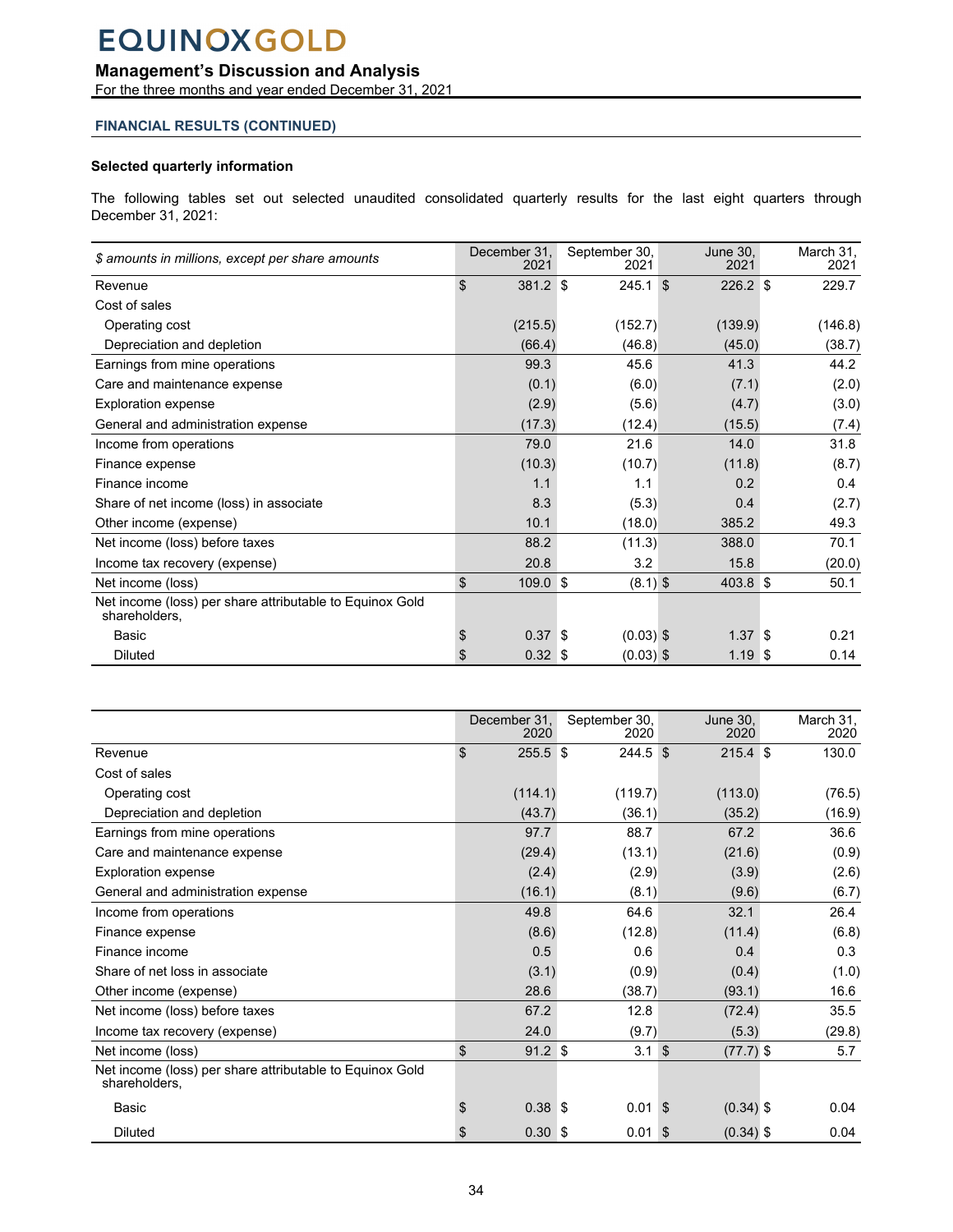## <span id="page-34-0"></span>**Management's Discussion and Analysis**

For the three months and year ended December 31, 2021

### **LIQUIDITY AND CAPITAL RESOURCES**

### **Working capital**

Cash and cash equivalents at December 31, 2021 were \$305.5 million (December 31, 2020 - \$344.9 million) and net working capital was \$760.7 million (December 31, 2020 - \$423.4 million). The increase in working capital from 2020 is due to the change in marketable securities, derivative assets and assets held for sale explained below.

Trade and other receivables at December 31, 2021 were \$50.3 million (December 31, 2020 - \$55.9 million), mainly comprised of \$14.2 million of trade receivables from gold sales (December 31, 2020 - \$17.2 million), \$24.6 million of valueadded taxes receivable from the Brazilian and Mexican governments (December 31, 2020 - \$19.0 million) and income tax receivables of \$8.0 million (December 31, 2020 - \$10.1 million).

Current inventory at December 31, 2021 was \$201.6 million (December 31, 2020 - \$208.3 million). The decrease was mainly due to a decrease in heap leach inventories at Los Filos as operations resumed in January 2021 following the community blockade in 2020, which resulted in a build-up of inventory at the end of 2020.

Current derivative assets at December 31, 2021 were \$124.2 million (December 31, 2020 - \$— million). The increase was mainly due to a reclassification of the Company's Solaris share purchase warrants from non-current to current in 2021.

Assets held for sale at December 31, 2021 were \$207.5 million (December 31, 2020 - \$— million). Assets held for sale relate to the sale of Mercedes to Bear Creek announced in December 2021. The sale is expected to close around the end of Q1 2022.

Other current assets at December 31, 2021 were \$274.1 million (December 31, 2020 - \$36.9 million) and relate primarily to marketable securities and prepaid expenses. The increase in other current assets was due to reclassification of the Company's investment in Solaris to marketable securities in Q2 2021 after the Company determined it no longer had significant influence over Solaris. The carrying value of the Company's investment in Solaris was \$238.6 million at December 31, 2021.

Current liabilities at December 31, 2021 were \$402.6 million (December 31, 2020 - \$222.7 million). The increase in current liabilities was mainly due to reclassification of \$85.7 million liabilities at Mercedes to held for sale, a \$59.6 million increase in accounts payable and accrued liabilities driven by timing of payments and a \$13.3 million increase in the current portion of long-term debt related to principal repayments on the Company's term loan due within the next 12 months.

### **Cash flow**

The Company generated \$155.4 million in cash from operations in Q4 2021 (Q4 2020 - \$90.1 million) and \$320.8 million in the year ended December 31, 2021 (year ended December 31, 2020 - \$255.8 million). The increase in cash from operations for Q4 2021 was primarily due to the impact of higher production and sales, in addition to positive working capital changes in accounts payable associated with the resumption of operations at Los Filos and timing of payments at other operating sites. The increase in cash from operations for the year ended December 31, 2021 was mainly due to a decrease in care and maintenance costs incurred as compared to the year ended December 31, 2020 and positive working capital changes in accounts payable associated with the resumption of operations at Los Filos and timing of payments at Greenstone, as well as other operating sites.

Cash used in investing activities in Q4 2021 was \$126.0 million (Q4 2020 - \$58.2 million) and \$347.6 million in the year ended December 31, 2021 (year ended December 31, 2020 - \$131.2 million). In Q4 2021, the Company incurred \$107.4 million of capital expenditures (Q4 2020 - \$52.8 million). The increase in capital expenditures was driven by predevelopment work and construction at Greenstone and construction at Santa Luz, as well as higher capital spend at Los Filos, mainly due to underground mine development at Bermejal. Investing activities in Q4 2021 also included \$9.9 million invested in i-80 Gold compared to \$8.1 million invested in Solaris in Q4 2020. For the year ended December 31, 2021, the Company incurred \$344.2 million of capital expenditures (year ended December 31, 2020 - \$174.8 million). The increase in capital expenditures was driven by pre-development work at Greenstone and development work at Santa Luz, higher deferred stripping costs at Los Filos, Mesquite and RDM and higher mine development costs at Fazenda, offset partially by lower spend at Castle Mountain as the mine entered commercial production in Q4 2020. Investing activities for the year ended December 31, 2021 also included \$50.9 million spent to acquire an additional 10% interest in Greenstone and \$40.9 million invested in i-80 Gold, offset partially by \$90.5 million in net proceeds on the disposal of assets, which included \$66.7 million received from the sale of Solaris shares and \$22.2 million from the sale of Pilar. Investing activities for the year ended December 31, 2020 included \$55.3 million of cash acquired related to the Leagold Acquisition.

Cash used in financing activities in Q4 2021 was \$20.2 million (Q4 2020 - \$3.1 million used in financing activities) and cash generated by financing activities was \$1.6 million in the year ended December 31, 2021 (year ended December 31, 2020 - \$152.7 million generated by financing activities). In Q4 2021, the Company repaid \$6.7 million of principal on its term loan, paid \$6.1 million in finance fees and \$8.2 million in lease payments. In Q4 2020, the Company paid \$5.3 million in finance fees.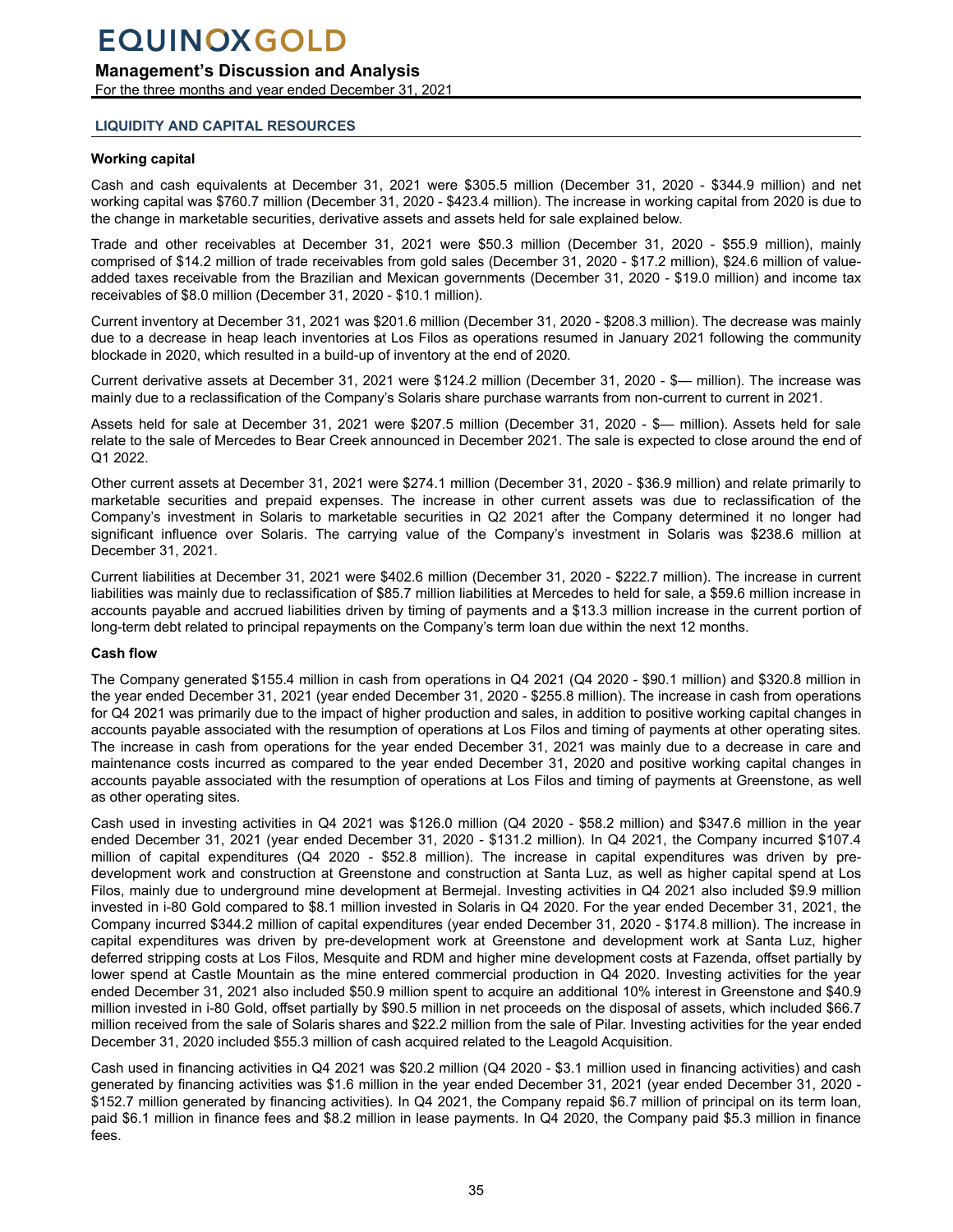## <span id="page-35-0"></span>**Management's Discussion and Analysis**

For the three months and year ended December 31, 2021

## **LIQUIDITY AND CAPITAL RESOURCES (CONTINUED)**

During the year ended December 31, 2021, the Company received \$59.5 million in proceeds from the private placement completed concurrent with the Premier Acquisition and \$17.7 million in proceeds from the exercise of share purchase options and warrant exercises. This was offset by \$31.0 million repayment of loans and borrowings, including \$17.6 million paid to settle Premier's credit facility upon completion of the acquisition, \$24.3 million of lease payments and \$22.1 million in finance fees paid. During the year ended December 31, 2020, the Company received aggregate proceeds of \$171.5 million from the exercise of share purchase options and warrants, issued \$139.3 million in convertible notes, drew \$379.7 million from its senior secured credit facilities and completed a \$42.8 million private placement concurrent with the Leagold Acquisition. The proceeds were offset by \$546.3 million in debt repayments, including extinguishment of \$323.9 million debt outstanding in Leagold at the acquisition date, and \$26.5 million in finance fees paid.

## **LIQUIDITY AND CAPITAL RESOURCES (CONTINUED)**

## **Share capital transactions**

The Company issued shares in conjunction with the following transactions during the period:

| Number of Common Shares |
|-------------------------|
| 242.354.406             |
| 47,373,723              |
| 7.500.000               |
| 4.096.475               |
| 301,324,604             |
|                         |

## **OUTSTANDING SHARE DATA**

As at the date of this MD&A, the Company has 302,712,835 shares issued and outstanding, 2,793,319 shares issuable under stock options, 1,276,117 shares issuable under share purchase warrants and 4,586,202 shares issuable under RSU. The Company also has 44,458,207 shares issuable under Convertible Notes. The fully diluted outstanding share count at the date of this MD&A is 355,826,680.

## **COMMITMENTS AND CONTINGENCIES**

The Company enters into contracts in the normal course of business that give rise to commitments for future payments. The following table summarizes the contractual maturities of the Company's financial liabilities, and operating and capital purchase commitments at December 31, 2021:

|                                               | Within 1<br>year | $1 - 2$<br>years |     | $2 - 3$<br>years         | $3 - 4$<br>years | $4 - 5$<br>years | Thereafter    | Total         |
|-----------------------------------------------|------------------|------------------|-----|--------------------------|------------------|------------------|---------------|---------------|
| Accounts payable and<br>accrued liabilities   | \$<br>185,716    | \$               | -\$ | $\overline{\phantom{0}}$ | \$               | \$               | \$            | \$<br>185,716 |
| Loans and borrowings $(1)(2)$                 | 48,261           | 47,489           |     | 376.364                  | 147,223          |                  |               | 619,337       |
| Derivative liabilities                        | 44.825           | 572              |     |                          |                  |                  |               | 45,397        |
| Lease liabilities $^{(2)}$                    | 19,362           | 18.742           |     | 9.010                    | 6                | 6                | 13            | 47,139        |
| Other financial liabilities $^{(2)}$          |                  | 5,000            |     |                          |                  |                  |               | 5,000         |
| Reclamation and closure<br>$costs^{(2)}$      | 3.748            | 6.576            |     | 8.311                    | 10.008           | 8.724            | 145.314       | 182,681       |
| Purchase commitments <sup>(2)</sup>           | 94.241           | 9,524            |     | 4,608                    | 2.214            | 1,295            | 2             | 111,884       |
| Other operating<br>commitments <sup>(2)</sup> | 30.546           | 31,766           |     | 33.035                   | 17,796           | 18.508           | 48.763        | 180,414       |
| Total                                         | \$<br>426.699    | \$<br>119.669    |     | 431.328                  | \$<br>177.247    | \$<br>28,533     | \$<br>194.092 | \$1.377.568   |

(1) Amount includes principal and interest payments, except accrued interest which is included in accounts payable and accrued liabilities

 $(2)$  Amounts represent undiscounted future cash flows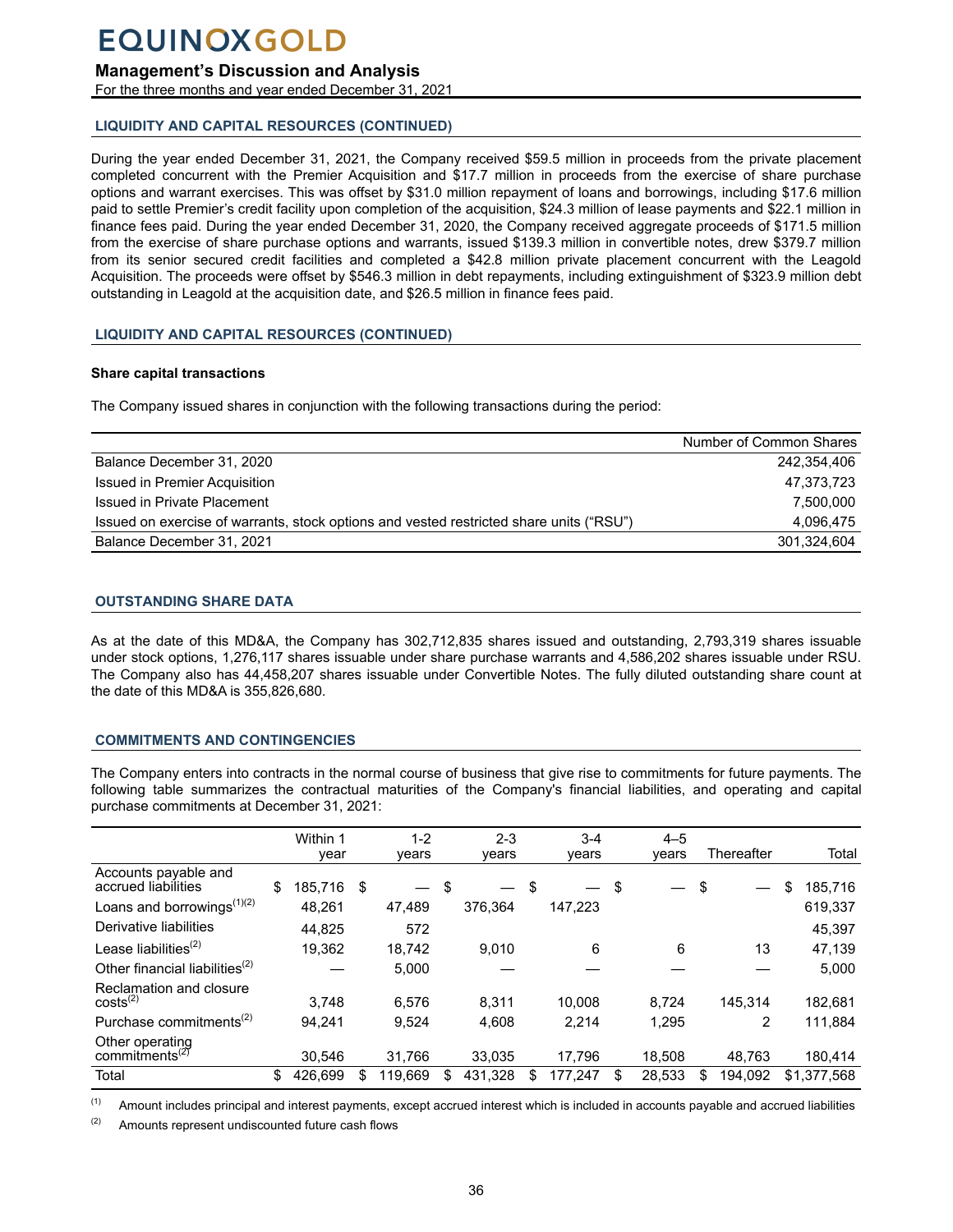## **Management's Discussion and Analysis**

For the three months and year ended December 31, 2021

## **COMMITMENTS AND CONTINGENCIES (CONTINUED)**

At December 31, 2021, the Company had the following outstanding matters:

### **Legal**

The Company is a defendant in various lawsuits and legal actions for alleged fines, labour related and other matters in the jurisdictions in which it operates. Management regularly reviews these lawsuits and legal actions with outside counsel to assess the likelihood that the Company will ultimately incur a material cash outflow to settle a claim. To the extent management believes it is probable that a cash outflow will be incurred to settle a claim, a provision for the estimated settlement amount is recognized. At December 31, 2021, the Company recognized a provision of \$11.6 million (2020 – \$13.2 million) for legal matters which is included in other non-current liabilities.

### **Tax**

The Company is contesting federal income and municipal VAT assessments in Brazil. Brazilian courts often require a taxpayer to post cash or a guarantee for the disputed amount before hearing a case. It can take up to five years to complete an appeals process and receive a final verdict. At December 31, 2021, the Company recognized restricted cash of \$4.6 million (2020 – \$1.2 million) in relation to insurance bonds for tax assessments in the appeals process. The Company may be required to post additional security in the future, by way of cash, insurance bonds or equipment pledges, with respect to certain federal income and municipal tax assessments being contested, the amounts and timing of which are uncertain. The Company and its advisor believe the federal income and municipal tax assessments under appeal are wholly without merit and it is not probable that a cash outflow will occur. Accordingly, no provision has been recognized with respect to these matters.

### **Environmental**

A historic rain event caused widespread flooding in the Aurizona region in late March 2021 and a fresh water pond on the Aurizona site overflowed during the rain event. The tailings facility and other infrastructure at the Aurizona site remained operational.The has Company received notices from the local state government of environmental infractions related to turbidity in the local water supply at Aurizona with associated fines totaling \$9.2 million. In addition to the fines, a pubic civil action has been filed against the Company by the State prosecutor claiming various damages as a result of the rain event. The Company and its advisors believe the fines and public civil action are without merit and it is not probable that a cash outflow will occur. Accordingly, no amount has been recognized in relation to the fines.

### **COVID-19**

In March 2020, the COVID-19 outbreak was declared a global pandemic by the World Health Organization. The pandemic and efforts to contain it have significantly impacted the global economy, including commodity prices, and disrupted global supply chains and capital markets. The Company has implemented preventative measures at each of its sites and corporate office in collaboration with the Company's employees, contractors, host communities and governments to limit the exposure to and spread of COVID-19. The Company's COVID-19 protocols include routine testing at all it sites, travel restrictions, limiting mine site access, physical distancing and other safety precautions and remote work policies where possible.

During the second quarter of 2020, the Company temporarily suspended operations at its mine in Mexico and certain of its mines in Brazil as a result of government-mandated restrictions and the mines were placed in care and maintenance. While the Company's operations continue to experience some effects from the COVID-19 pandemic, there has been no further government-mandated shut downs and the Company has not experienced any material sales or supply chain disruptions. To date, the effects of COVID-19 on the Company have included mine standby costs incurred during the temporary suspension of operations during the second quarter of 2020 and the subsequent ramp up of operations, incremental costs related to increased health and safety protocols and other COVID-19 related protocols and workforce participation. Additionally, in 2021, operations have experienced higher inflation on material inputs due to COVID-19 driven market conditions.

As the COVID-19 pandemic continues to evolve into 2022, the magnitude of its effects on the economy, and on the Company's operating plan, financial and operational performance is uncertain. It is possible that the COVID-19 pandemic could have a material adverse effect on the Company's future results and cash flows and result in write-downs of its noncurrent assets.

The above matters could have an adverse impact on the Company's financial performance, cash flows and results of operations if they are not resolved favorably.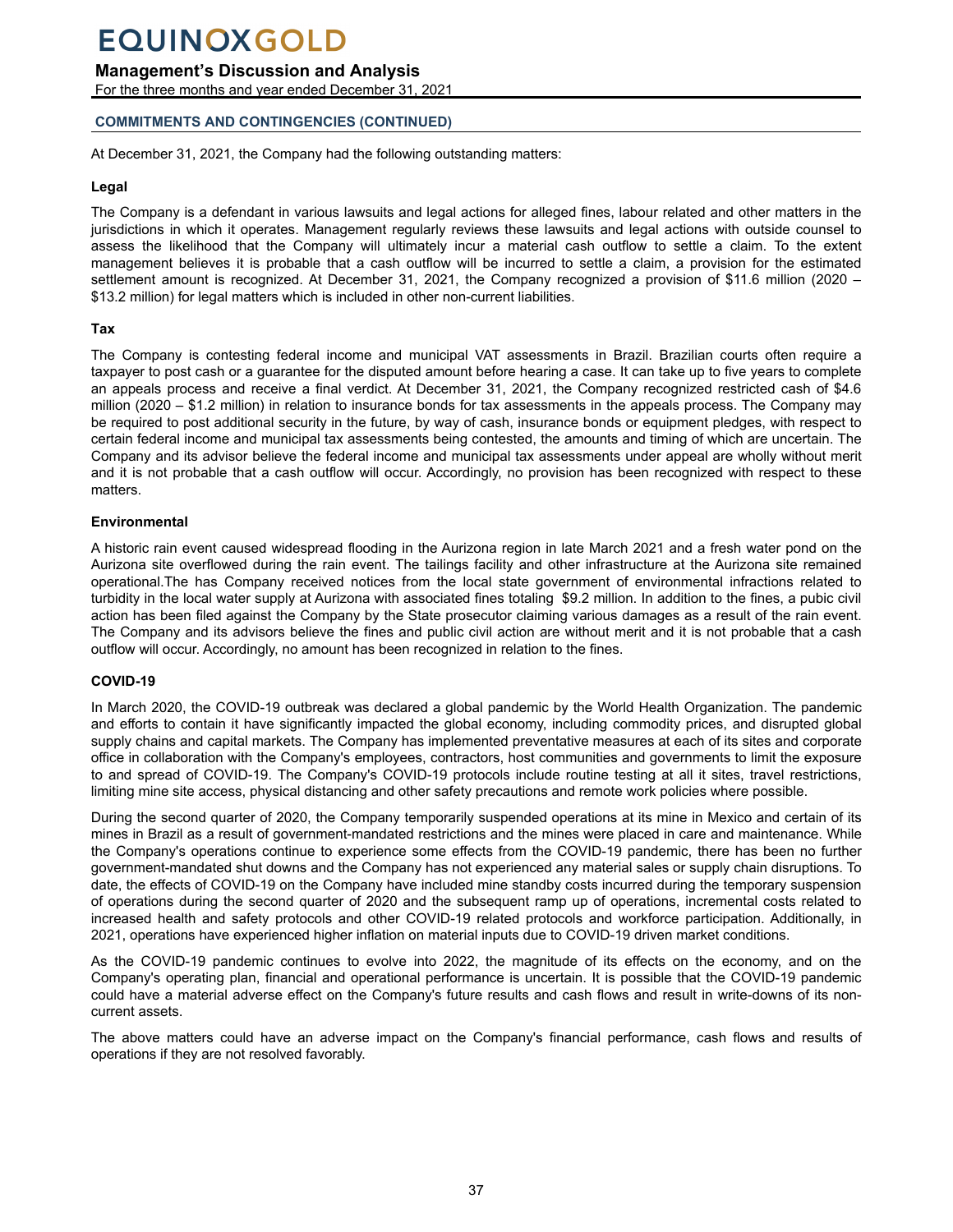## <span id="page-37-0"></span>**Management's Discussion and Analysis**

For the three months and year ended December 31, 2021

### **RELATED PARTY TRANSACTIONS**

The Company's related parties include its subsidiaries, associate, joint operation and key management personnel. The Company's key management personnel is comprised of executive and non-executive directors and members of executive management.

In April 2021, the Company issued \$32.1 million of its common shares to its executives and directors under a private placement.

In June 2020, the Company repaid in full \$13.7 million in principal and accrued interest owing to the Company's Chairman under a standby loan entered into in 2018. In March 2020, Mr. Beaty participated in a private placement by the Company, acquiring \$36.0 million in common shares.

The remuneration of the Company's directors and other key management personnel during the years ended December 31, 2021 and 2020 were as follows:

|                                                         | 202' | 2020 |
|---------------------------------------------------------|------|------|
| Salaries, directors' fees and other short-term benefits | 4.2  | 6.8  |
| Share-based payments                                    | 5.0  |      |
| Total key management personnel compensation             | . o  | 10.2 |

At December 31, 2021, \$2.0 million (2020 - \$2.0 million) was owed by the Company to management for accrued salaries and bonuses and reimbursement of expenses.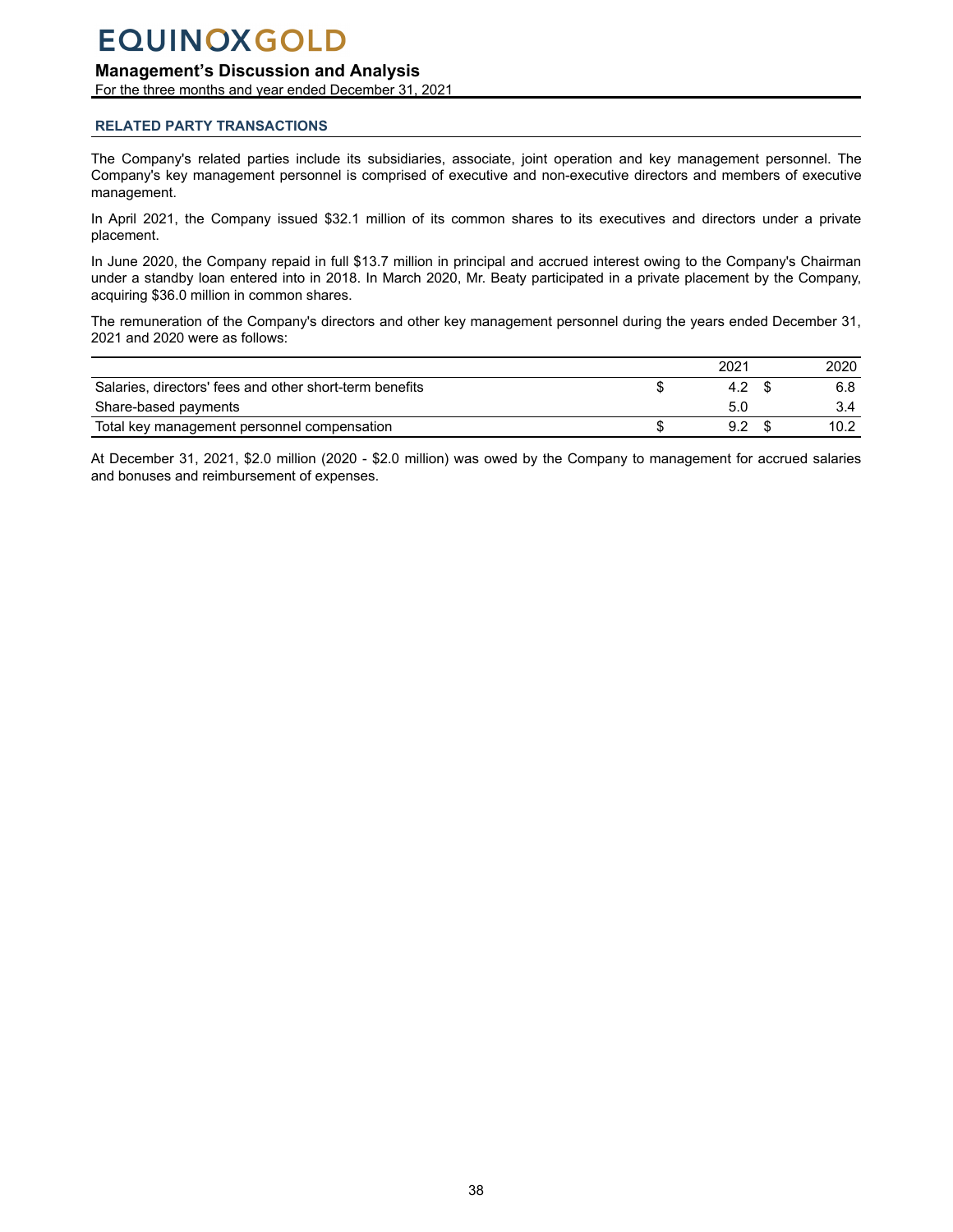## <span id="page-38-0"></span>**Management's Discussion and Analysis**

For the three months and year ended December 31, 2021

## **NON-IFRS MEASURES**

This MD&A refers to cash costs, cash costs per oz sold, AISC, AISC per oz sold, AISC contribution margin, adjusted net income, adjusted EPS, mine-site free cash flow, adjusted EBITDA, net debt, and sustaining and non-sustaining capital expenditures that are measures with no standardized meaning under IFRS, i.e. they are non-IFRS measures, and may not be comparable to similar measures presented by other companies. Their measurement and presentation is consistently prepared and is intended to provide additional information and should not be considered in isolation or as a substitute for measures of performance prepared in accordance with IFRS. Numbers presented in the tables below may not sum due to rounding.

### **Cash costs and cash costs per oz sold**

Cash costs is a common financial performance measure in the gold mining industry; however, it has no standard meaning under IFRS. The Company reports total cash costs on a per oz sold basis. The Company believes that, in addition to conventional measures prepared in accordance with IFRS, certain investors use this information to evaluate the Company's performance and ability to generate operating income and cash flow from mining operations. Cash costs include mine site operating costs plus lease principal payments, but are exclusive of depreciation and depletion, reclamation, capital and exploration costs and net of by-product sales and then divided by ounces sold to arrive at cash costs per oz sold. The measure is not necessarily indicative of cash flow from operations under IFRS or operating costs presented under IFRS.

#### **AISC per oz sold**

The Company is reporting AISC per oz of gold sold. The methodology for calculating AISC was developed internally and is calculated below. Readers should be aware that this measure does not have a standardized meaning. Current IFRS measures used in the gold industry, such as operating expenses, do not capture all of the expenditures incurred to discover, develop and sustain gold production. The Company believes the AISC measure provides further transparency into costs associated with producing gold and will assist analysts, investors and other stakeholders of the Company in assessing its operating performance, its ability to generate free cash flow from current operations and its overall value.

The following table provides a reconciliation of cash costs per oz of gold sold and AISC per oz of gold sold to the most directly comparable IFRS measure on an aggregate basis.

|                                                                 |                      | Year ended |                                             |     |                      |     |                      |  |                      |
|-----------------------------------------------------------------|----------------------|------------|---------------------------------------------|-----|----------------------|-----|----------------------|--|----------------------|
| \$'s in millions, except ounce and per oz<br>figures            | December 31.<br>2021 |            | Three months ended<br>September 30,<br>2021 |     | December 31,<br>2020 |     | December 31.<br>2021 |  | December 31,<br>2020 |
| Gold ounces sold                                                | 212,255              |            | 137,144                                     |     | 136,418              |     | 602,668              |  | 473,309              |
| Operating expenses                                              | \$<br>$215.5$ \$     |            | $152.7$ \$                                  |     | 114.1                | -\$ | 654.8 \$             |  | 423.3                |
| Lease payments                                                  | 3.8                  |            | 2.8                                         |     | 2.2                  |     | 9.2                  |  | 4.3                  |
| Non-recurring charges recognized in operating<br>expenses $(1)$ | (0.4)                |            | (1.7)                                       |     |                      |     | (2.1)                |  |                      |
| Fair value adjustment on acquired inventories                   | 1.8                  |            | (1.7)                                       |     | (1.1)                |     | (6.6)                |  | (26.6)               |
| Total cash costs                                                | \$<br>220.7          | -\$        | $152.1$ \$                                  |     | 115.2                | \$  | 655.3 \$             |  | 401.0                |
| Cash costs per gold oz sold                                     | \$<br>$1,040$ \$     |            | $1,109$ \$                                  |     | 844                  | -\$ | $1,087$ \$           |  | 847                  |
| Total cash costs                                                | \$<br>220.7          | -\$        | $152.1$ \$                                  |     | 115.2                | \$  | 655.3 \$             |  | 401.0                |
| Sustaining capital                                              | 42.4                 |            | 26.9                                        |     | 31.5                 |     | 144.7                |  | 76.3                 |
| Reclamation expenses                                            | 5.5                  |            | 2.4                                         |     | 1.1                  |     | 13.1                 |  | 6.3                  |
| Sustaining exploration expensed                                 |                      |            | 0.6                                         |     | 0.4                  |     | 0.6                  |  | 1.6                  |
| Total AISC                                                      | 268.7                |            | 182.0                                       |     | 148.1                |     | 813.7                |  | 485.1                |
| AISC per oz sold                                                | \$<br>1,266          | \$         | 1,327                                       | -\$ | 1,086                | \$  | $1,350$ \$           |  | 1,025                |

 $<sup>(1)</sup>$  Non-recurring charges recognized in operating expenses relates to an impairment charge on replacement parts at Mesquite.</sup>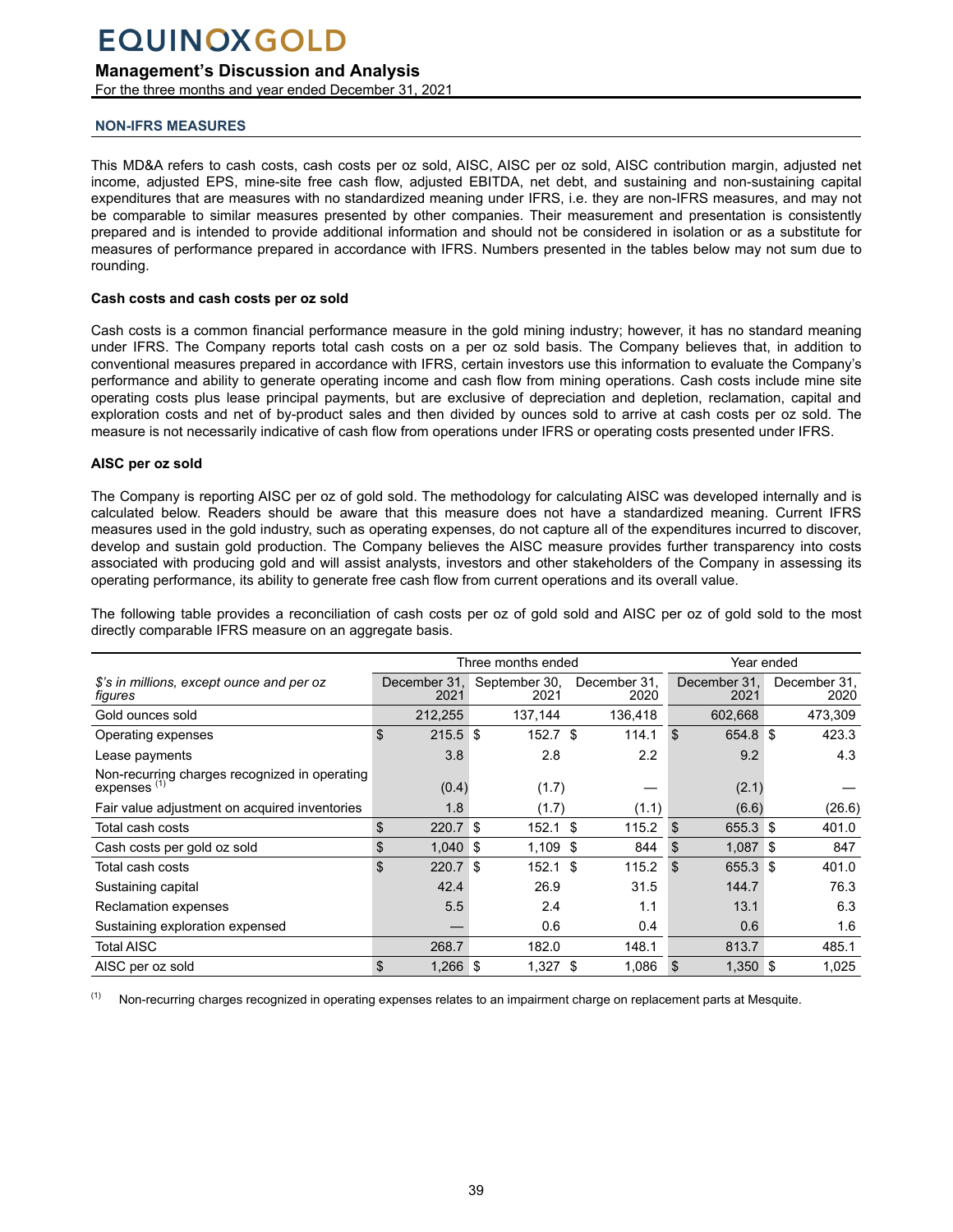## **Management's Discussion and Analysis**

For the three months and year ended December 31, 2021

## **NON-IFRS MEASURES (CONTINUED)**

## **Sustaining and non-sustaining capital reconciliation**

Sustaining capital expenditures are defined as those expenditures which do not increase annual gold ounce production at a mine site and excludes all expenditures at the Company's projects and certain expenditures at the Company's operating sites which are deemed expansionary. Sustaining capital expenditures can include, but are not limited to, capitalized stripping costs at open pit mines, underground mine development, mining and milling equipment and tailings dam raises.

The following table provides a reconciliation of sustaining capital expenditures to the Company's total capital expenditures for continuing operations.

|                                                                                |                      | Three months ended        |                      | Year ended           |                      |  |  |
|--------------------------------------------------------------------------------|----------------------|---------------------------|----------------------|----------------------|----------------------|--|--|
| \$'s in millions                                                               | December 31,<br>2021 | September 30,<br>2021     | December 31,<br>2020 | December 31.<br>2021 | December 31,<br>2020 |  |  |
| Capital additions to mineral properties, plant<br>and equipment <sup>(1)</sup> | $135.4$ \$<br>S      | 99.7 <sup>°</sup>         | 50.8                 | 455.3 \$<br>- \$     | 179.1                |  |  |
| Less: Non-sustaining capital at operating sites                                | (23.4)               | (25.6)                    | (6.0)                | (101.3)              | (32.4)               |  |  |
| Less: Non-sustaining capital at development<br>projects                        | (62.4)               | (39.0)                    | (10.8)               | (137.7)              | (51.1)               |  |  |
| Less: Capital expenditures - corporate                                         | (0.1)                | (0.2)                     | (0.1)                | (1.0)                | (0.4)                |  |  |
| Less: Other non-cash additions <sup>(2)</sup>                                  | (7.1)                | (8.0)                     | (2.4)                | (70.6)               | (18.9)               |  |  |
| Sustaining capital expenditures                                                | \$<br>42.4           | 26.8 <sup>5</sup><br>- \$ | 31.5                 | 144.7 \$<br>- \$     | 76.3                 |  |  |

<sup>(1)</sup> Per note 10 of the consolidated financial statements. Capital additions are exclusive of non-cash changes to reclamation assets arising from changes in discount rate and inflation rate assumptions in the reclamation provision.

(2) Non-cash additions include right-of-use assets associated with leases recognized in the period, capitalized depreciation for deferred stripping activities, and the mineral interest recognized relating to the Pilar royalty.

#### **Total mine-site free cash flow**

Mine-site free cash flow is a non-IFRS financial performance measure. The Company believes this to be a useful indicator of its ability to operate without reliance on additional borrowing or usage of existing cash. Mine-site free cash flow is intended to provide additional information only and does not have any standardized meaning under IFRS and may not be comparable to similar measures of performance presented by other mining companies. Mine-site free cash flow should not be considered in isolation or as a substitute for measures of performance prepared in accordance with IFRS.

The following table provides a reconciliation of mine-site free cash flow to the most directly comparable IFRS measure on an aggregate basis:

|                                                                                                                                                                    |                       | Three months ended                 | Year ended           |                          |                      |  |
|--------------------------------------------------------------------------------------------------------------------------------------------------------------------|-----------------------|------------------------------------|----------------------|--------------------------|----------------------|--|
| \$'s in millions                                                                                                                                                   | 2021                  | December 31, September 30,<br>2021 | December 31,<br>2020 | December 31.<br>2021     | December 31,<br>2020 |  |
| Operating cash flow before non-cash changes<br>in working capital                                                                                                  | $122.2$ \$<br>\$      | 48.3 <sup>5</sup>                  | 94.0                 | 264.1 \$<br><b>S</b>     | 271.0                |  |
| Add: Operating cash flow used by non-mine<br>site activity <sup>(<math>\eta</math>)</sup>                                                                          | 32.7                  | 36.9                               | 36.3                 | 136.4                    | 130.2                |  |
| Cash flow from operating mine sites                                                                                                                                | \$<br>154.9 \$        | 85.2 <sup>5</sup>                  | 130.3                | 400.5 \$<br>-\$          | 401.2                |  |
| Mineral property, plant and equipment<br>additions<br>Less: Capital expenditures relating to<br>development projects and corporate and<br>other non-cash additions | 135.4<br>\$<br>(69.6) | 99.7<br>(47.3)                     | 50.8<br>(13.3)       | 455.3<br>- \$<br>(209.4) | 179.1<br>(70.4)      |  |
| Capital expenditure from operating mine sites                                                                                                                      | 65.8                  | 52.4                               | 37.5                 | 245.9                    | 108.7                |  |
| Lease payments related to non-sustaining<br>capital items                                                                                                          | 3.5                   | 4.1                                |                      | 13.7                     |                      |  |
| Non-sustaining exploration expensed                                                                                                                                | 3.0                   | 2.1                                | 1.2                  | 9.9                      | 3.8                  |  |
| Total mine site free cash flow                                                                                                                                     | \$<br>82.7            | \$<br>26.6 <sup>5</sup>            | 91.6                 | \$<br>$131.0$ \$         | 288.7                |  |

(1) Includes taxes paid that are not factored into mine site free cash flow and are included in operating cash flow before non-cash changes in working capital in the statement of cash flows.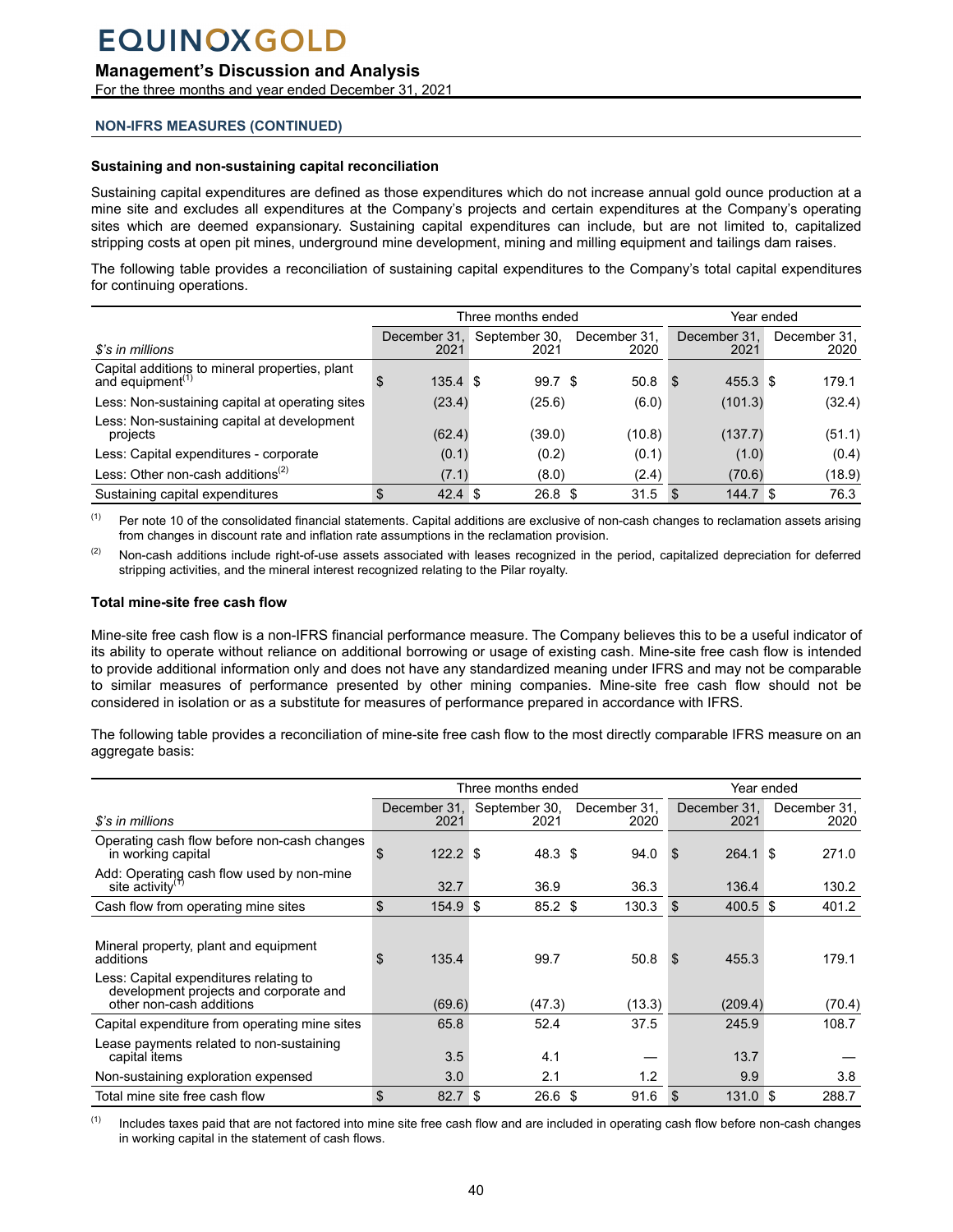### **Management's Discussion and Analysis**

For the three months and year ended December 31, 2021

### **NON-IFRS MEASURES (CONTINUED)**

#### **EBITDA, adjusted EBITDA and AISC contribution margin**

The Company believes that, in addition to conventional measures prepared in accordance with IFRS, certain investors use adjusted EBITDA and AISC contribution margin to evaluate the Company's performance and ability to generate cash flows and service debt. EBITDA is defined as earnings before interest, tax, depreciation and amortization. Adjusted EBITDA is defined as earnings before interest, tax, depreciation, and amortization, adjusted to exclude specific items that are significant but not reflective of the underlying operating performance of the Company, such as the impact of fair value changes in the value of warrants, foreign exchange contracts and gold contracts, unrealized foreign exchange gains and losses, and share-based compensation expense. It is also adjusted to exclude items whose timing or amount cannot be reasonably estimated in advance or that are not considered representative of core operating performance, such as impairments and gains and losses on disposals of assets. AISC contribution margin is defined as revenue less AISC.

Previously, adjusted EBITDA was calculated excluding the Company's share of net income or loss on investment in associate as an adjusting item. The Company has adjusted for its share of net income or loss on investment in associate in the current period as this item is not considered representative of core operating performance. The comparative periods have been adjusted to confirm with the current methodology and are different from those previously reported.

The following tables provide the calculation of AISC contribution margin, EBITDA and adjusted EBITDA, as calculated by the Company:

#### *AISC Contribution Margin*

|                          | Three months ended |            |                                    |  |                      |          | Year ended           |  |                      |  |
|--------------------------|--------------------|------------|------------------------------------|--|----------------------|----------|----------------------|--|----------------------|--|
| $\$$ 's in millions      |                    | 2021       | December 31, September 30,<br>2021 |  | December 31,<br>2020 |          | December 31,<br>2021 |  | December 31.<br>2020 |  |
| Revenue                  |                    | 381.2 \$   | $245.1$ \$                         |  | 255.5                | <b>S</b> | $1.082.3$ \$         |  | 845.4                |  |
| Less: AISC               |                    | (268.7)    | (182.0)                            |  | (148.1)              |          | (813.7)              |  | (485.1)              |  |
| AISC contribution margin |                    | $112.6$ \$ | 63.1 \$                            |  | 107.4                |          | 268.6 \$             |  | 360.2                |  |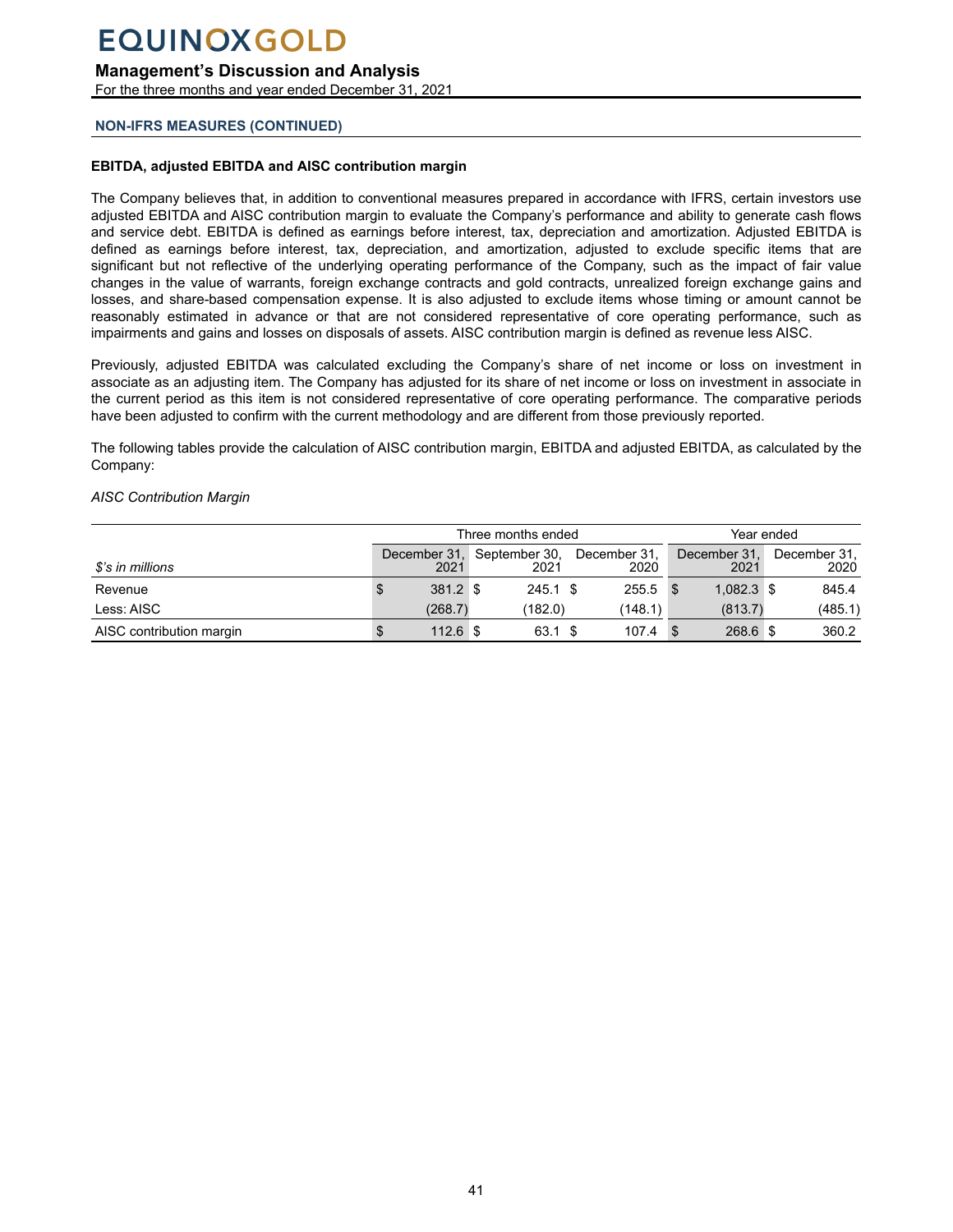## **Management's Discussion and Analysis**

For the three months and year ended December 31, 2021

### **NON-IFRS MEASURES (CONTINUED)**

### *EBITDA and Adjusted EBITDA*

|                                                                         |                      | Three months ended    |                      |                           | Year ended           |  |  |  |
|-------------------------------------------------------------------------|----------------------|-----------------------|----------------------|---------------------------|----------------------|--|--|--|
| \$'s in millions                                                        | December 31,<br>2021 | September 30,<br>2021 | December 31,<br>2020 | December 31,<br>2021      | December 31,<br>2020 |  |  |  |
| Net income (loss) before tax                                            | \$<br>88.2           | (11.3)                | 67.2                 | $\mathfrak{S}$<br>535.0   | 43.1                 |  |  |  |
| Depreciation and depletion                                              | 66.7                 | 47.2                  | 43.8                 | 198.1                     | 132.6                |  |  |  |
| Finance expense                                                         | 10.3                 | 10.7                  | 8.6                  | 41.6                      | 39.8                 |  |  |  |
| Finance income                                                          | (1.1)                | (1.1)                 | (0.6)                | (2.8)                     | (1.8)                |  |  |  |
| <b>EBITDA</b>                                                           | \$<br>$164.1$ \$     | 45.5 \$               | 119.1                | 771.9 \$<br>$\mathbf{\$}$ | 213.6                |  |  |  |
| Non-cash share-based compensation<br>expense                            | 0.8                  | 1.6                   | 1.4                  | 6.1                       | 6.8                  |  |  |  |
| Unrealized (gain) loss on change in fair value<br>of warrants           | (27.5)               | (1.0)                 | (17.5)               | (85.8)                    | 29.9                 |  |  |  |
| Unrealized (gain) loss on gold contracts                                | (4.3)                | (11.0)                | (11.2)               | (58.1)                    | 12.9                 |  |  |  |
| Unrealized (gain) loss on foreign exchange<br>contracts                 | (1.7)                | 8.9                   | (11.1)               | (0.4)                     | 14.1                 |  |  |  |
| Unrealized foreign exchange (gain) loss                                 | (10.8)               | 3.8                   | 1.3                  | (5.9)                     | (12.1)               |  |  |  |
| Non-recurring charges recognized in operating<br>expense <sup>(1)</sup> | 0.4                  | 1.7                   |                      | 2.1                       |                      |  |  |  |
| <b>Transaction costs</b>                                                | 0.5                  |                       | 3.2                  | 2.4                       | 5.8                  |  |  |  |
| Share of net (income) loss on investment in<br>associate                | (8.3)                | 5.3                   | 3.1                  | (0.7)                     | 5.4                  |  |  |  |
| Other expense (income) $(2)$                                            | 16.8                 | 12.6                  | (3.1)                | (328.4)                   | 5.9                  |  |  |  |
| <b>Adjusted EBITDA</b>                                                  | \$<br>$130.0$ \$     | 67.3 \$               | 85.3                 | $303.1$ \$<br>- \$        | 282.3                |  |  |  |

(1) Non-recurring charges recognized in operating expenses relates to an impairment charge on replacement parts at Mesquite.

(2) Other expense for the three months ended December 31, 2021 includes \$8.0 million loss on disposal of mineral properties, plant and equipment and \$6.0 million expected credit loss. Other income for the year ended December 31, 2021 includes \$186.1 million gain on reclassification of Solaris investment from cost to fair value accounting, \$50.3 million gain on sale of Solaris shares, \$45.4 million gain on sale of Pilar, \$81.4 million bargain purchase gain on Premier Acquisition, \$12.4 million loss on disposal of mineral properties, plant and equipment and \$7.0 million expected credit loss.

### **Adjusted net income and adjusted EPS**

Adjusted net income and adjusted EPS are used by management and investors to measure the underlying operating performance of the Company. Adjusted net income is defined as net income adjusted to exclude specific items that are significant but not reflective of the underlying operating performance of the Company, such as the impact of fair value changes in the value of warrants, foreign exchange contracts and gold contracts, unrealized foreign exchange gains and losses, and non-cash share-based compensation expense. It is also adjusted to exclude items whose timing or amount cannot be reasonably estimated in advance or that are not considered representative of core operating performance, such as impairments and gains and losses on disposals of assets. Adjusted net income per share amounts are calculated using the weighted average number of shares outstanding on a basic and diluted basis as determined by IFRS.

Previously, adjusted net income was calculated excluding the Company's share of net income or loss on investment in associate as an adjusting item. The Company has adjusted for its share of net income or loss on investment in associate in the current period as this item is not considered representative of core operating performance. The comparative periods have been adjusted to confirm with the current methodology and are different from those previously reported.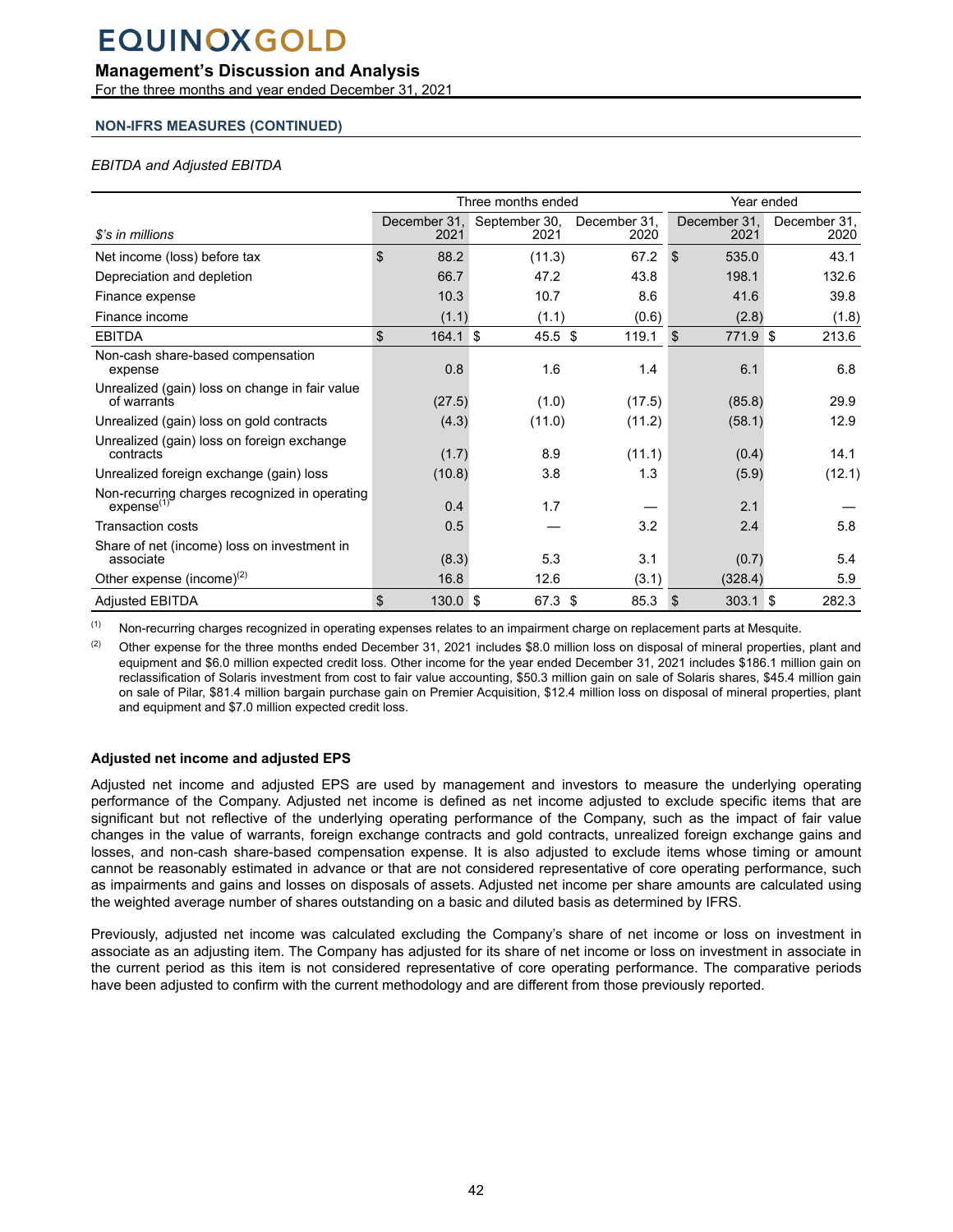## **Management's Discussion and Analysis**

For the three months and year ended December 31, 2021

## **NON-IFRS MEASURES (CONTINUED)**

The following table provides the calculation of adjusted net income and adjusted EPS, as adjusted and calculated by the Company:

|                                                                               | Three months ended   |                       |                      | Year ended                    |                      |
|-------------------------------------------------------------------------------|----------------------|-----------------------|----------------------|-------------------------------|----------------------|
| \$'s in millions                                                              | December 31.<br>2021 | September 30,<br>2021 | December 31.<br>2020 | December 31.<br>2021          | December 31,<br>2020 |
| Basic weighted average shares outstanding                                     | 300.790.672          | 300,513,742           | 242,118,375          | 284,932,357                   | 212,487,729          |
| Diluted weighted average shares outstanding                                   | 348,996,674          | 300,513,742           | 290,888,147          | 333,734,701                   | 218,411,971          |
| Net income (loss) attributable to Equinox Gold<br>shareholders                | \$<br>$109.0$ \$     | $(8.1)$ \$            | 91.2                 | 554.9 \$<br>-\$               | 22.3                 |
| Add (deduct):                                                                 |                      |                       |                      |                               |                      |
| Non-cash share-based compensation<br>expense                                  | 0.8                  | 1.6                   | 1.4                  | 6.1                           | 6.8                  |
| Unrealized (gain) loss on change in fair<br>value of warrants                 | (27.5)               | (1.0)                 | (17.5)               | (85.8)                        | 29.9                 |
| Unrealized (gain) loss on gold contracts                                      | (4.3)                | (11.0)                | (11.2)               | (58.1)                        | 12.9                 |
| Unrealized (gain) loss on foreign exchange<br>contracts                       | (1.7)                | 8.9                   | (11.1)               | (0.4)                         | 14.1                 |
| Unrealized foreign exchange (gain) loss                                       | (10.8)               | 3.8                   | 1.3                  | (5.9)                         | (12.1)               |
| Non-recurring charges recognized in<br>operating expense <sup>(1)</sup>       | 0.4                  | 1.7                   |                      | 2.1                           |                      |
| <b>Transaction costs</b>                                                      | 0.5                  |                       | 3.2                  | 2.4                           | 5.8                  |
| Share of net (income) loss on investment in<br>associate                      | (8.3)                | 5.3                   | 3.1                  | (0.7)                         | 5.4                  |
| Other expense (income) $(2)$                                                  | 16.8                 | 12.6                  | (3.1)                | (328.4)                       | 5.9                  |
| Unrealized foreign exchange (gain) loss<br>recognized in deferred tax expense | (2.7)                | (4.5)                 | (18.5)               | (15.8)                        | (2.5)                |
| Adjusted net income                                                           | \$<br>$72.2$ \$      | $9.2$ \$              | 38.9                 | 70.3 \$<br>$\mathbf{\hat{s}}$ | 88.4                 |
| Adjusted income per share - basic (\$/share)                                  | \$0.24               | \$0.03                | \$0.16               | \$0.25                        | \$0.42               |
| Adjusted income per share - diluted (\$/share)                                | \$0.21               | \$0.03                | \$0.13               | \$0.21                        | \$0.40               |

<sup>(1)</sup> Non-recurring charges recognized in operating expense relates to an impairment charge on replacement parts at Mesquite.

(2) Other expense for the three months ended December 31, 2021 includes \$8.0 million loss on disposal of mineral properties, plant and equipment and \$6.0 million expected credit loss. Other income for the year ended December 31, 2021 includes \$186.1 million gain on reclassification of Solaris investment from cost to fair value accounting, \$50.3 million gain on sale of Solaris shares, \$45.4 million gain on sale of Pilar, \$81.4 million bargain purchase gain on Premier Acquisition, \$12.4 million loss on disposal of mineral properties, plant and equipment and \$7.0 million expected credit loss.

## **Net debt**

The Company believes that in addition to conventional measures prepared in accordance with IFRS, the Company and certain investors and analysts use net debt to evaluate the Company's performance. Net debt does not have any standardized meaning prescribed under IFRS, and therefore it may not be comparable to similar measures employed by other companies. This measure is intended to provide additional information and should not be considered in isolation or as a substitute for measures of performances prepared in accordance with IFRS. Net debt is calculated as the sum of the current and non-current portions of long-term debt, net of the cash and cash equivalent balance as at the balance sheet date. A reconciliation of net debt is provided below.

|                                                | December 31,<br>2021   | September 30,<br>2021 | December 31,<br>2020 |
|------------------------------------------------|------------------------|-----------------------|----------------------|
| Current portion of loans and borrowings        | 26.7 <sup>8</sup><br>J | 26.7 <sup>°</sup>     | 13.3                 |
| Non-current portion of loans and borrowings    | 514.0                  | 518.4                 | 531.9                |
| Total debt                                     | 540.7                  | 545.1                 | 545.2                |
| Less: Cash and cash equivalents (unrestricted) | (305.5)                | (300.3)               | (344.9)              |
| Net debt                                       | $235.2$ \$             | 244.8 \$              | 200.3                |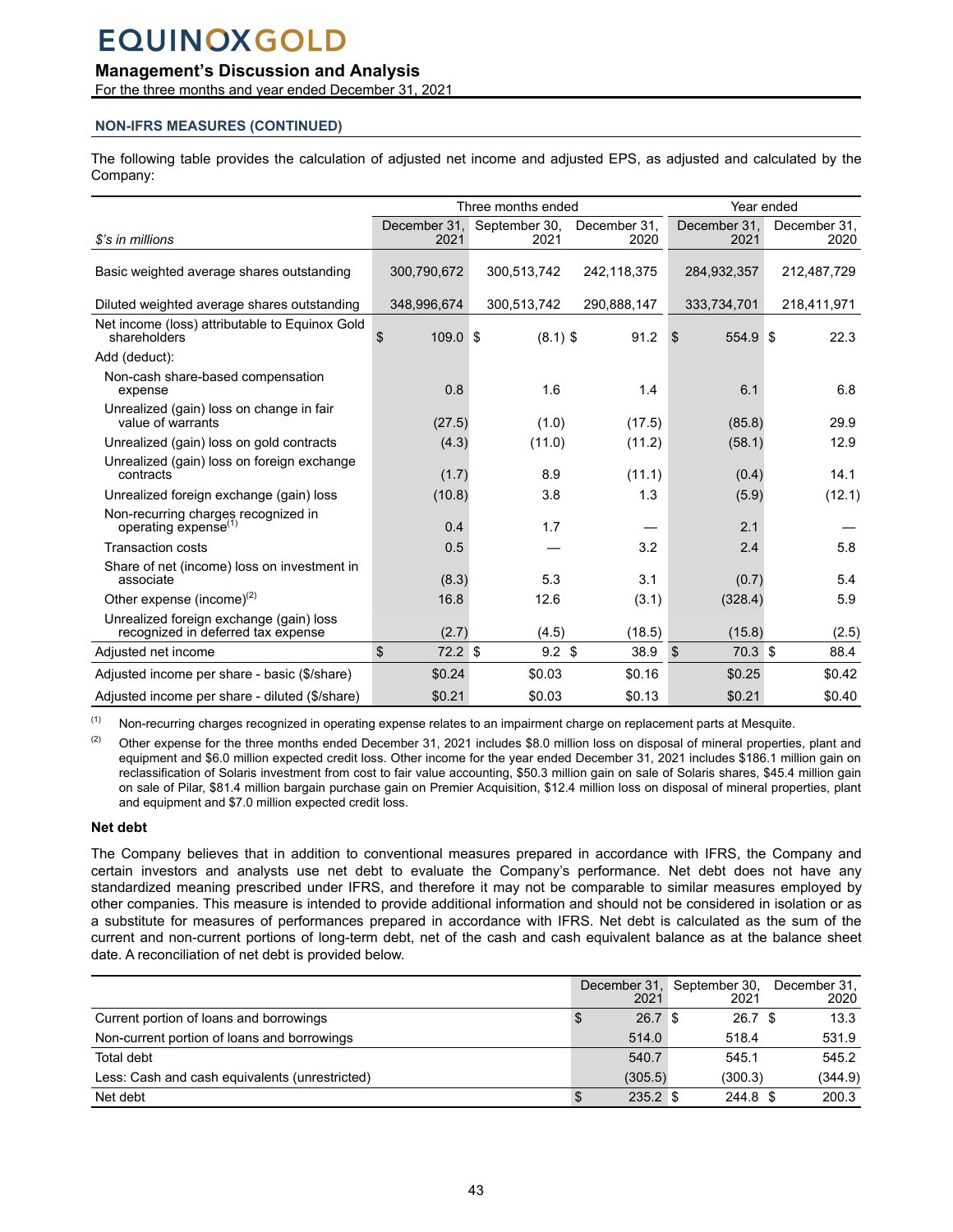## <span id="page-43-0"></span>**Management's Discussion and Analysis**

For the three months and year ended December 31, 2021

## **RISKS AND UNCERTAINTIES**

## **Financial instrument risk exposure**

The Company is exposed in varying degrees to a variety of financial instrument related risks including credit risk, liquidity risk and market risk. The Company's Board of Directors approves and oversees the Company's risk management process which seeks to minimize the potential adverse effects of financial risks on the Company's financial results. At December 31, 2021, the financial risks to which the Company is exposed and the Company's objectives, policies and processes for managing those risks are as follows:

## (a) Credit risk

Credit risk is the risk of financial loss to the Company if a counterparty to a financial instrument fails to meet its contractual obligations.

The Company is primarily exposed to credit risk on its cash and cash equivalents, restricted cash, trade receivables, and other current and non-current receivables. The Company's maximum exposure to credit risk at December 31, 2021, represented by the carrying amounts of these financial assets, was \$354.6 million (2020 – \$404.5 million).

The Company limits its exposure to credit risk on its cash and cash equivalents and restricted cash by investing in high credit quality instruments and maintaining its cash balances in financial institutions with strong credit ratings. Credit risk arising from the Company's trade receivables is low with negligible expected credit losses as the Company sells its products to large global financial institutions and other companies with high credit ratings. Credit risk relating to receivables from the sale of the Company's non-core assets is mitigated by collateral held as security in the event of default.

(b) Liquidity risk

Liquidity risk is the risk that the Company will not be able to meet its financial obligations as they become due. The Company's objective in managing its liquidity risk is to ensure there is sufficient capital to meet its short term business requirements after taking into account the Company's holdings of cash and cash equivalents. The Company manages its liquidity risk through a rigorous planning, budgeting and forecasting process to help determine the funding requirements to support its current operations, development and expansion plans. The Company also manages its liquidity risk by managing its capital structure.

The Company has a \$400 million Revolving Facility available for general corporate purposes, other than for repayment of amounts owing under the 2019 Notes, of which it has utilized \$199.7 million at December 31, 2021.

(c) Market risk

Market risk is the risk that the fair value or future cash flows of a financial instrument will fluctuate because of changes in market prices. The Company is exposed to the following market risks: interest rate risk, currency risk and other price risk.

(i) Interest rate risk

Interest rate risk is the risk that the fair values or future cash flows of the Company's financial instruments will fluctuate because of changes in market interest rates.

The Company is exposed to interest rate cash flow risk on its Revolving Facility and Term Loan which are subject to variable interest rates based on LIBOR or another alternate benchmark rate when the current benchmark rate ceases to exist. A 1.0% increase or decrease in the LIBOR interest rate during the year ended December 31, 2021 would have resulted in a decrease or increase of \$2.2 million, respectively, in the Company's net income during the year ended December 31, 2021.

The Company is also exposed to interest rate cash flow risk on its cash and cash equivalents and restricted cash that earn variable interest.

The Company is exposed to interest rate fair value risk on the 2019 Notes and 2020 Notes which are subject to fixed interest rates. The Company manages its interest rate risk with a mix of fixed and variable rate debt. A change in market interest rate would impact the fair values of the 2019 Notes and 2020 Notes. However, as the Convertible Notes are measured at amortized cost, changes in market interest rates would have had no impact to the Company's net income during the year ended December 31, 2021.

(ii) Foreign currency risk

Currency risk is the risk that the fair values or future cash flows of the Company's financial instruments, in functional currency terms, will fluctuate because of changes in foreign exchange rates. Except for Greenstone which uses the Canadian dollar as its functional currency, the functional currency of the Company, and its subsidiaries is the US dollar. The Company and its subsidiaries are exposed to currency risk on transactions, investments and balances denominated in currencies other than USD, principally on BRL, MXN, and CAD expenses.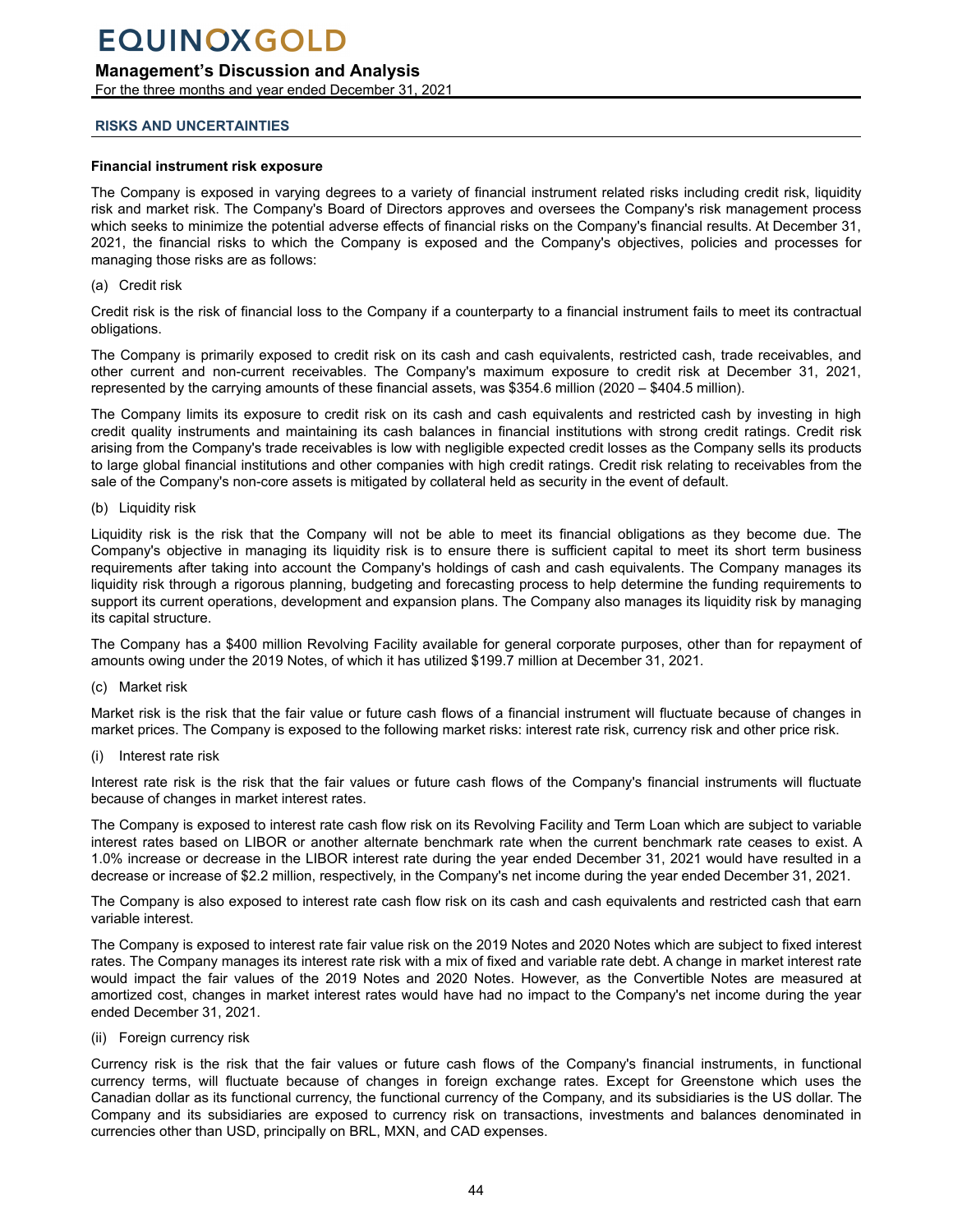## **Management's Discussion and Analysis**

For the three months and year ended December 31, 2021

### **RISKS AND UNCERTAINTIES (CONTINUED)**

During the year ended December 31, 2021, Greenstone did not have material transactions or balances denominated in any currency other than the Canadian dollar, from which it would be exposed to currency risk.

The following tables summarize the Company's exposure to currency risk arising from financial assets and financial liabilities, excluding foreign exchange contracts denominated in foreign currencies:

| At December 31, 2021         |    | <b>BRL</b>    | <b>MXN</b> |      | CAD       |
|------------------------------|----|---------------|------------|------|-----------|
| <b>Financial assets</b>      | \$ | 19.219<br>\$  | 558        | S    | 415.234   |
| <b>Financial liabilities</b> |    | (54, 594)     | (50, 250)  |      | (46, 674) |
|                              | \$ | $(35,375)$ \$ | (49,692)   | - \$ | 368,560   |
| At December 31, 2020         |    |               |            |      |           |
| <b>Financial assets</b>      | \$ | 73.236<br>S   | 9.889      | S    | 13.254    |
| <b>Financial liabilities</b> |    | (61, 896)     | (5,952)    |      | (7,671)   |
|                              | S  | 11.340        | 3,937      | S    | 5.583     |

Based on the above foreign currency denominated financial assets and financial liabilities at December 31, 2021, the reasonably possible weakening in foreign currencies against the USD at such date, assuming all other variables remained constant, would have resulted in the following increase (decrease) in the Company's net income during the year ended December 31, 2021:

|             |   | 2021      |
|-------------|---|-----------|
| $BRL - 20%$ | ѡ | 5,165     |
| MXN – 10%   |   | 3,628     |
| CAD - 10%   |   | (26, 905) |

In accordance with its foreign currency exchange risk management program, the Company uses foreign exchange contracts to manage its exposure to currency risk on expenditures in BRL and MXN which are accounted for as derivative financial instruments. At December 31, 2021, a 20% and 10% weakening in the BRL and MXN against the USD would have resulted in a decrease of \$1.5 million in the fair value of the foreign currency derivative liabilities and increase in Company's net income during the year ended December 31, 2021. A 20% and 10% strengthening in the BRL and MXN against the USD would have resulted in an increase of \$2.3 million in the fair value of the foreign currency derivative liabilities and decrease in the Company net income during the year ended December 31, 2021.

The Brazilian Real and Mexican Peso have experienced frequent and substantial variations in relation to the US dollar and other foreign currencies during the last decades. Depreciation of the BRL and MXN against the US dollar could create inflationary pressures in Brazil and Mexico and cause increases in interest rates, which could negatively affect the growth of the Brazilian and Mexican economy as a whole and harm the Company's financial condition and results of operations. On the other hand, appreciation of the BRL and MXN relative to the US dollar and other foreign currencies could lead to a deterioration of the Brazilian and Mexican foreign exchange current accounts, as well as dampen export-driven growth. Depending on the circumstances, either depreciation or appreciation of the BRL or MXN could have an adverse effect on the respective country's economy.

### (iii) Other price risk

Other price risk is the risk that the fair values or future cash flows of the Company's financial instruments will fluctuate because of changes in market prices, other than interest rate risk or currency risk.

The profitability of the Company is directly related to the market price for gold. A decline in the market price for gold could negatively impact the Company's future operations. Gold prices are affected by various forces beyond Equinox Gold's control, including global supply and demand, interest rates, exchange rates, inflation or deflation and the political and economic conditions of major gold producing countries. The price of gold has fluctuated widely in recent years, and future price declines could cause continuous development of, and commercial production from, Equinox Gold's properties to be uneconomic. Future production from Equinox Gold's mining properties is dependent on gold prices that are adequate to make these properties economically viable.

As part of the Leagold Acquisition, the Company assumed gold collar contracts with put and call strike prices of \$1,325 and \$1,425 per ounce, respectively, for 3,750 ounces per month to September 2022. The Company also assumed forward contracts with an average fixed gold price of \$1,350 per ounce for 4,583 ounces per month to September 2022. At December 31, 2021, the Company had 33,750 ounces and 41,250 ounces remaining to be delivered under its gold collar and forward contracts, respectively.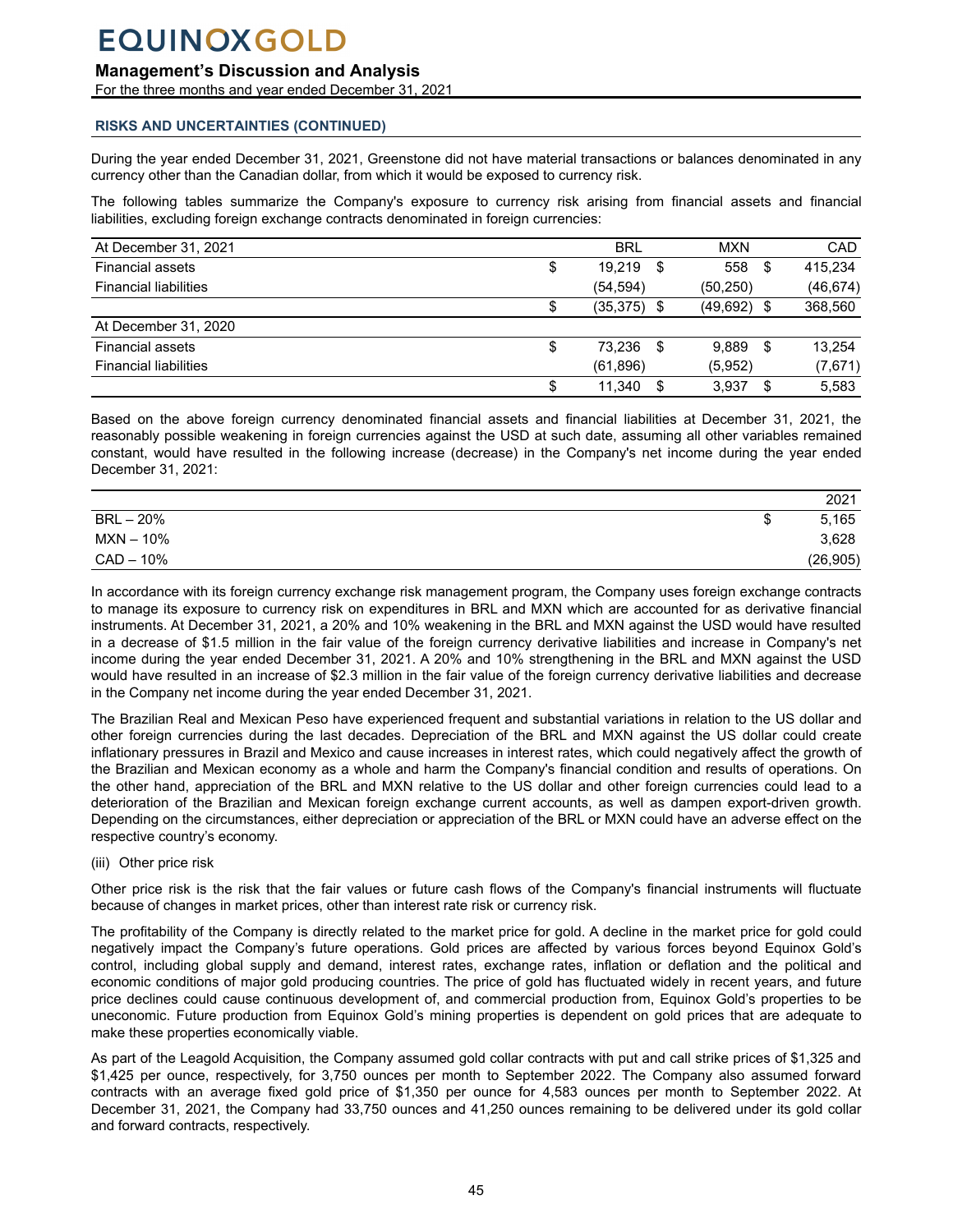## **Management's Discussion and Analysis**

For the three months and year ended December 31, 2021

### **RISKS AND UNCERTAINTIES (CONTINUED)**

In connection with the acquisition of an additional 10% interest in Greenstone, the Company assumed a contingent obligation for future gold deliveries. These contracts are measured at fair value through profit or loss at the end of each reporting period. A 10% increase or decrease in the price of gold at December 31, 2021 would have resulted in a decrease or increase of \$10.5 million in the Company's net income for the year ended December 31, 2021.

The Company holds investments in marketable securities and warrants and has issued warrants which are measured at fair value. The fair values of investments in marketable securities are based on the closing share price of the securities at the reporting date. The fair values of the investments in warrants and warrants issued are measured using the Black-Scholes option pricing model with the closing share price of the underlying securities as an input. A 10% increase or decrease in the applicable share prices would have resulted in an increase or decrease of \$2.3 million in the Company's net income, respectively, and an increase or decrease of \$8.7 million in the Company's other comprehensive income, respectively.

### **Other risk factors**

Equinox Gold's business activities are subject to significant risks any of which could have a material adverse effect on Equinox Gold, its business and prospects, and could cause actual events to differ materially from those described in forward-looking statements related to Equinox Gold. The risks identified in this MD&A are in addition to those discussed in technical reports and other documents, including the Company's 2021 Annual Information Form, filed by Equinox Gold from time to time on SEDAR and on EDGAR. In addition, other risks and uncertainties not presently known by management of Equinox Gold or that management currently believes are immaterial could affect Equinox Gold, its business and prospects.

#### *Community action*

Communities and non-governmental organizations ("NGOs") are increasingly vocal and active with respect to mining activities at or near their communities. It is possible that a community or NGO could take actions that could have an adverse effect on the Company's operations and reputation, such as establishing blockades that prevent access to the Company's operations or restrict the delivery of supplies and personnel, and commencing lawsuits. In certain circumstances, such actions could ultimately result in the cessation of mining activities and the revocation of permits and licenses. Mining activities at the Los Filos mine were disrupted in 2020 and 2021 as a result of community blockades and the Company has had disruptions at its Brazilian operations, including at Aurizona.

Equinox Gold has initiated various programs to enhance its community engagement processes, ensure the Company continues to achieve industry standard environmental practices and to reinforce the Company's commitment to the safety and health of its workforce and surrounding communities. There is no assurance, however, that these efforts will be successful at mitigating all impacts of community actions to the Company's operations, and the Company may suffer material negative consequences to its business.

### *COVID-19*

COVID-19 was declared a global pandemic by the World Health Organization on March 11, 2020. Since then, COVID-19 has had, and will continue to have, a negative impact on global financial conditions. Almost all countries globally are experiencing restrictions and negative impacts as the result of COVID-19, including Canada, the U.S.A., Mexico, and Brazil where the Company operates and has offices. A sustained slowdown in economic growth could have an adverse effect on the price and/or demand for gold. Further, as the prevalence of COVID-19 continues, governments continue to implement regulations and restrictions regarding the flow of labour, services and products. Consequently, the Company's operations, including through limited availability of labour, suppliers, customers and distribution channels, could be impacted.

The Company is actively monitoring the evolution of the pandemic. Each of the Company's operations implemented early preventive measures in collaboration with the Company's employees, contractors and host communities to limit COVID-19 exposure and transmission. The Company continues to enforce stringent operational and safety procedures in accordance with guidelines outlined by the World Health Organization, the United States and Canada Centres for Disease Control and the local, state and federal governments at each of its sites.

The Company continues supporting preventive measures and vaccination campaigns conducted by local authorities.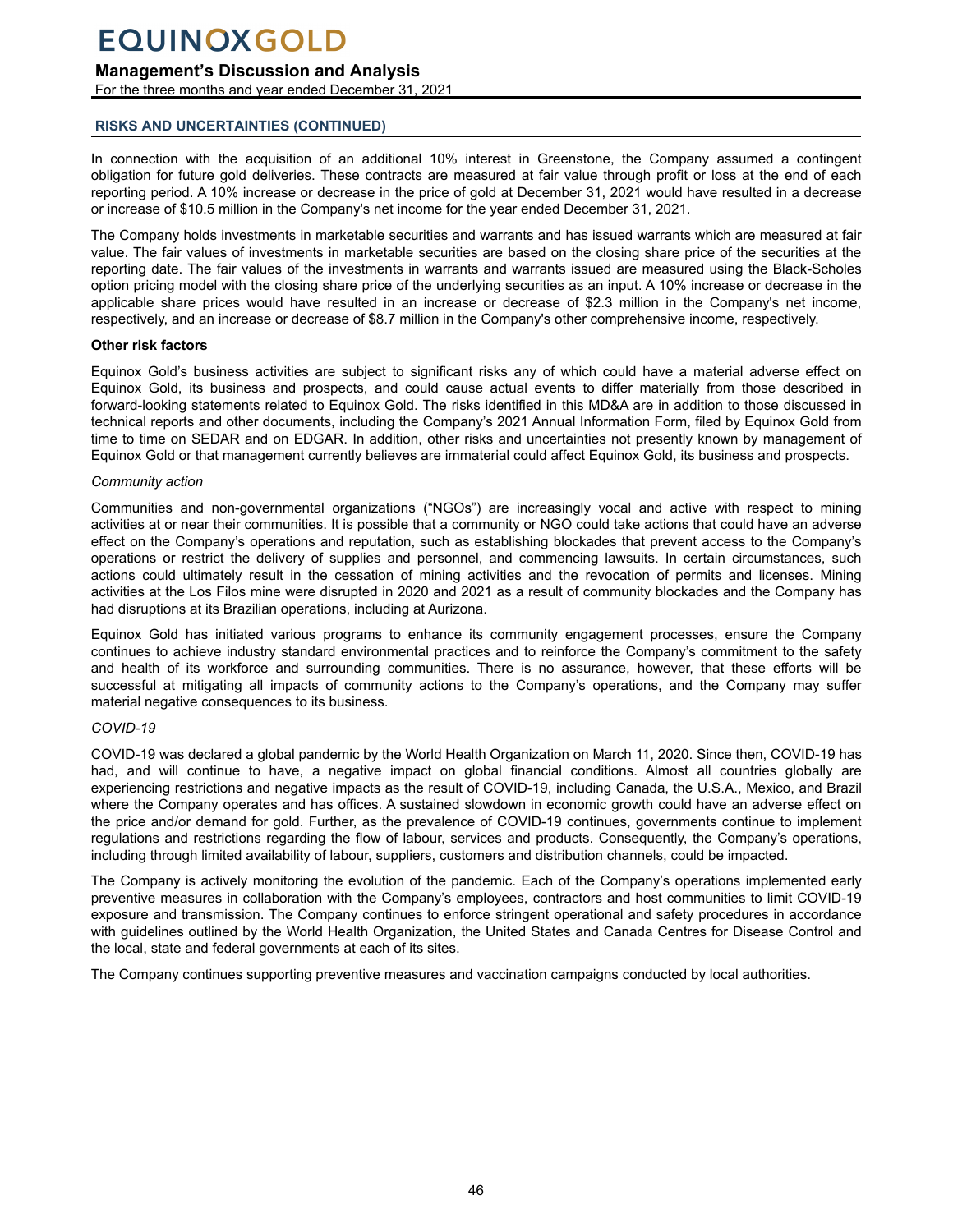## **Management's Discussion and Analysis**

For the three months and year ended December 31, 2021

### **RISKS AND UNCERTAINTIES (CONTINUED)**

#### *Production and cost estimates*

Equinox Gold prepares estimates of operating costs and/or capital costs for each operation and project. Equinox Gold's actual costs may vary from estimates. Equinox Gold's actual costs are dependent on several factors, including, but not limited to:

- the exchange rate between the United States dollar, Mexican Peso, Brazilian Real and the Canadian dollar;
- the price of gold and by-product metals;
- smelting and refining charges;
- royalties;
- the timing and cost of construction and maintenance activities at processing facilities;
- the availability and costs of skilled labour and specialized equipment;
- the availability and cost of appropriate processing and refining arrangements;
- potential increases in operating costs due to changes in the cost of fuel, power, materials and other inputs used in mining operations; and
- production levels.

Forecasts of future production are estimates based on interpretation and assumptions, and actual production may be less than estimated. Unless otherwise noted, Equinox Gold's production forecasts are based on full production being achieved. Equinox Gold's ability to achieve and maintain full production rates is subject to a number of risks and uncertainties, including the accuracy of Mineral Reserve and Mineral Resource estimates, the accuracy of assumptions regarding ore grades and recovery rates, ground conditions, physical characteristics of ores, the accuracy of estimated rates and costs of mining and processing, and the receipt and maintenance of permits.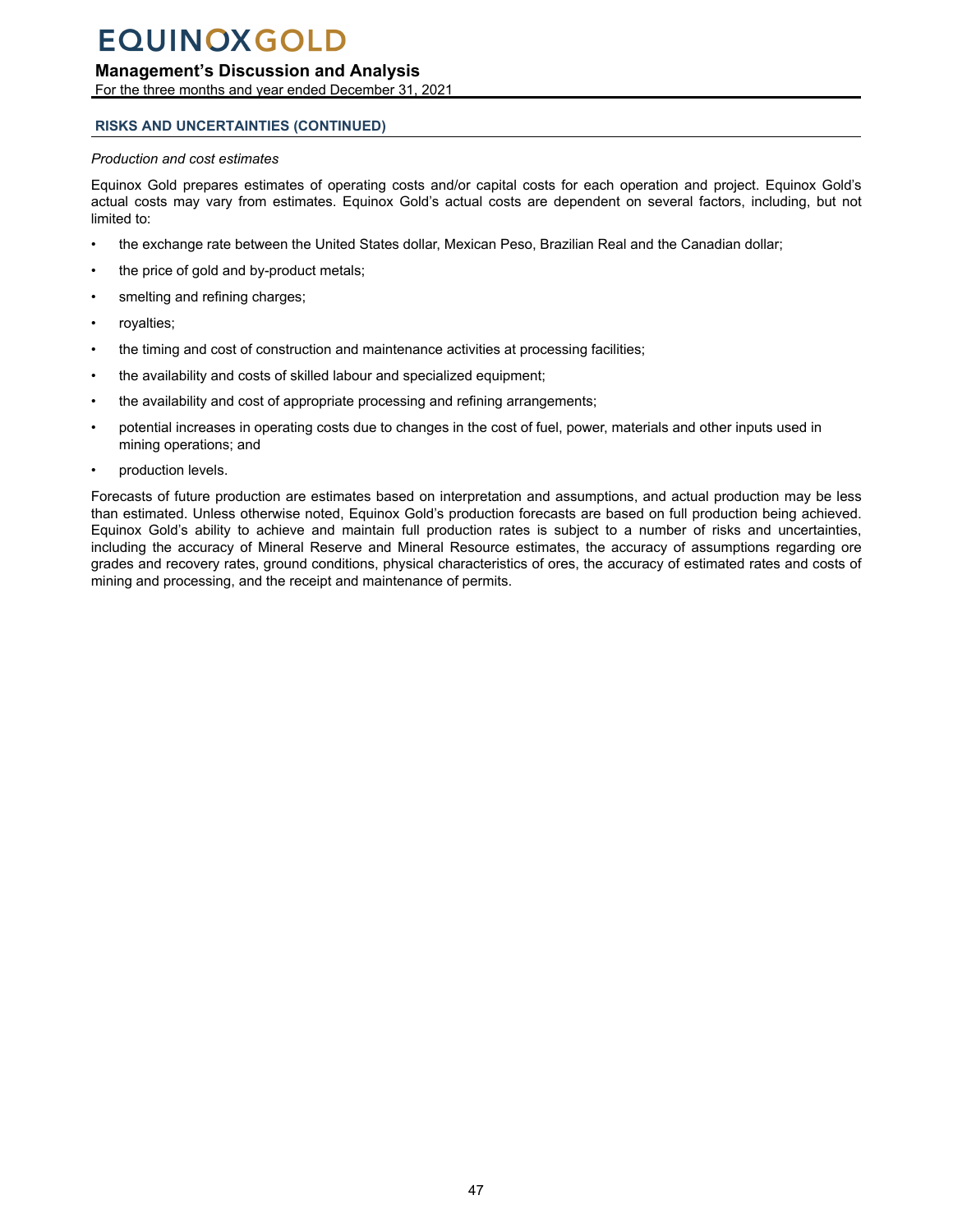## **Management's Discussion and Analysis**

For the three months and year ended December 31, 2021

### **RISKS AND UNCERTAINTIES (CONTINUED)**

#### *Operational risks*

Equinox Gold's principal business is the mining, processing of and exploration for precious metals. Equinox Gold's mining operations and processing and related infrastructure facilities are subject to risks normally encountered in the mining and metals industry. Although adequate precautions to minimize risk will be taken, operations are subject to hazards that could have an adverse effect on the business, results of operations and financial position of Equinox Gold.

Such risks include, without limitation, environmental hazards, tailings risks, industrial accidents, labour disputes, changes in laws, technical difficulties or failures, late delivery of supplies or equipment, unusual or unexpected geological formations or pressures, cave-ins, pit-wall failures, rock falls, unanticipated ground conditions, ore grade variations or water conditions (underground or at surface), climate change related events such as flooding and droughts, actual ore mined varying from estimates of grade or tonnage, metallurgical or other characteristics, interruptions in or shortages of electrical power or water, periodic or extended interruptions due to the unavailability of materials and force majeure events.

Additionally, Equinox Gold's operations are subject to seasonal conditions. As a result of potentially heavy rainfall, pit access and the ability to mine ore may be lower during certain times of the year and may increase the cost of mining. In addition, a prolonged dry season may result in drought conditions, which may also impact production due to insufficient water for processing.

Such risks could result in reduced production, damage to, or destruction of, mineral properties or producing facilities, damage to or loss of life or property, environmental damage, delays in mining or processing, losses and possible legal liability.

#### *Climate change*

Climate change may exacerbate or create new operational risks for the Company. Governments are moving to introduce climate change legislation and treaties at the international, national, state/province and local levels. Regulations relating to emission levels (such as carbon taxes or cap and trade schemes) and energy efficiency is becoming more stringent. If the current regulatory trend continues, Equinox Gold expects that this may result in increased costs. In addition, physical risk of climate change may also have an adverse effect on Equinox Gold's business and may impact our operations and financial position. These risks include: sea level rise, extreme weather events, impact on water availability and resource shortages due to delivery disruptions.

During 2021 the Company performed a climate modelling exercise to identify potential climate change risks specific to our operations to assist in us in mitigating such risks going forward. However, Equinox Gold cannot provide complete assurance that efforts to mitigate the risks of climate changes at all sites or that actions will be effective and that the physical risks of climate change will not have an adverse effect on the Company's business, results of operations and financial position.

### *Construction risks*

Construction costs and timelines can be impacted by a wide variety of factors, many of which are beyond the control of Equinox Gold. These include, but are not limited to, inflation, COVID-19, weather conditions, ground conditions, availability of appropriate rock and other material required for construction, availability and performance of contractors and suppliers, delivery and installation of equipment, design changes, accuracy of construction quantities and cost estimates and social acceptance by communities. Project development schedules are also dependent on obtaining and maintaining governmental approvals and the timeline to obtain such approvals is often beyond the control of Equinox Gold. A delay in start-up of commercial production would increase capital costs and delay generating revenues. Given the inherent risks and uncertainties associated with construction, there can be no assurance that a construction project will continue in accordance with current expectations or at all, that construction costs will be consistent with the budget, that production will be achieved on schedule, or that the mine will operate as planned.

Equinox Gold commenced construction of Santa Luz in 2020 with commissioning and production ramp up planned for Q1 2022. Mining and processing operations face various risks during commissioning and ramp up which could impact and/or delay achieving steady state production which would increase capital costs and delay generating revenues. There can be no assurance that production will be achieved on schedule or that the mine will operate as planned.

Equinox Gold commenced construction of Greenstone in 2021. The capital expenditures and time required to construct Greenstone are considerable and changes in costs and/or construction schedules could significantly increase both the time and capital required to build the project.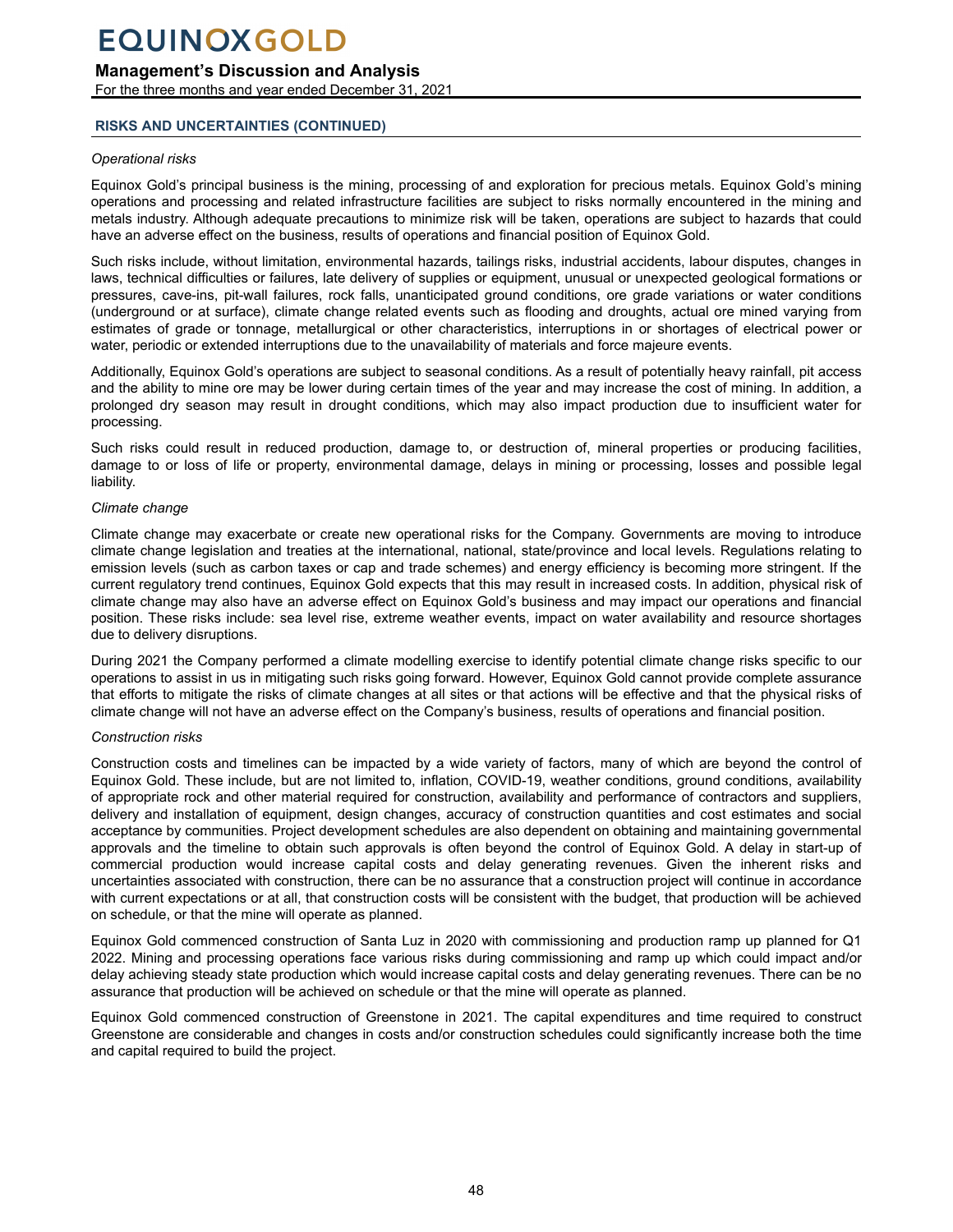## **Management's Discussion and Analysis**

For the three months and year ended December 31, 2021

## **RISKS AND UNCERTAINTIES (CONTINUED)**

Construction costs and timelines can be impacted by a wide variety of factors, many of which are beyond the control of Equinox Gold. These include, but are not limited to, inflation, COVID-19, weather conditions, ground conditions, availability of appropriate rock and other material required for construction, availability and performance of contractors and suppliers, delivery and installation of equipment, design changes, accuracy of construction quantities and cost estimates and social acceptance by communities.. Project development schedules are also dependent on obtaining and maintaining governmental approvals and the timeline to obtain such approvals is often beyond the control of Equinox Gold. A delay in start-up of commercial production would increase capital costs and delay generating revenues. Given the inherent risks and uncertainties associated with construction, there can be no assurance that the construction will continue in accordance with current expectations or at all, that construction costs will be consistent with the budget, that production will be achieved on schedule, or that the mine will operate as planned.

## *Property commitments*

The properties held by Equinox Gold may be subject to various land payments, royalties and/or work commitments. Failure by Equinox Gold to meet its payment obligations or otherwise fulfill its commitments under these agreements could result in the loss of related property interests.

In Mexico, while mineral rights are administered by the federal government through federally issued mining concessions, surface rights over the land located in the mining concessions may be owned by third parties, including an Ejido (communally held land). The Company has secured the surface rights necessary to operate Los Filos through written agreements with Ejidos, individual members of the Ejidos and private owners. However, these agreements are subject to renegotiation, especially with respect to the payments made by the Company to operate on such lands. Absence of agreement on such payment amount during a renegotiation of such written agreements may have significant impacts on the operation of Los Filos and could result in delays and higher costs to the Company to conduct its operation.

With respect to Los Filos, various land access agreements have been entered into with the main local communities whose properties include the areas occupying Los Filos mine operations and will be renegotiated in 2025. Pursuant to a social collaboration agreement Equinox Gold provides benefits to local communities such as the improvement of communal infrastructure or spending in educational and social support. The Company occasionally receives additional requests and complaints from the local communities relating to such commitments. The Company's failure to answer adequately to the communities' additional requests or complaints or failure to renegotiate the terms and conditions of the agreements may result in manifestations such as protests, roadblocks, or other forms of public expression against Equinox Gold's activities and may have a negative impact on Equinox Gold's reputation and operations.

## *Foreign operations*

Equinox Gold conducts mining, development, exploration and other activities through subsidiaries in foreign countries, including the United States, Mexico and Brazil. Mining activities are subject to the risks normally associated with any conduct of business in foreign countries including:

- expropriation, nationalization, and the cancellation, revocation, renegotiation, or forced modification of existing contracts, permits, licenses, approvals, or title, particularly without adequate compensation;
- changing political and fiscal regimes, and economic and regulatory instability;
- unanticipated adverse changes to laws and policies, including those relating to mineral title, royalties and taxation and difficulty with understanding and complying with the same;
- delays or inability to obtain or maintain necessary permits, licenses or approvals;
- opposition to mine projects, which include the potential for violence, property damage and frivolous or vexatious claims;
- restrictions on foreign investment;
- unreliable or undeveloped infrastructure;
- labour unrest and scarcity;
- difficulty obtaining key equipment and components for equipment;
- regulations and restrictions with respect to imports and exports;
- high rates of inflation;
- extreme fluctuations in currency exchange rates and restrictions on foreign exchange, currencies and repatriation;
- inability to obtain fair dispute resolution or judicial determinations because of bias, corruption or abuse of power;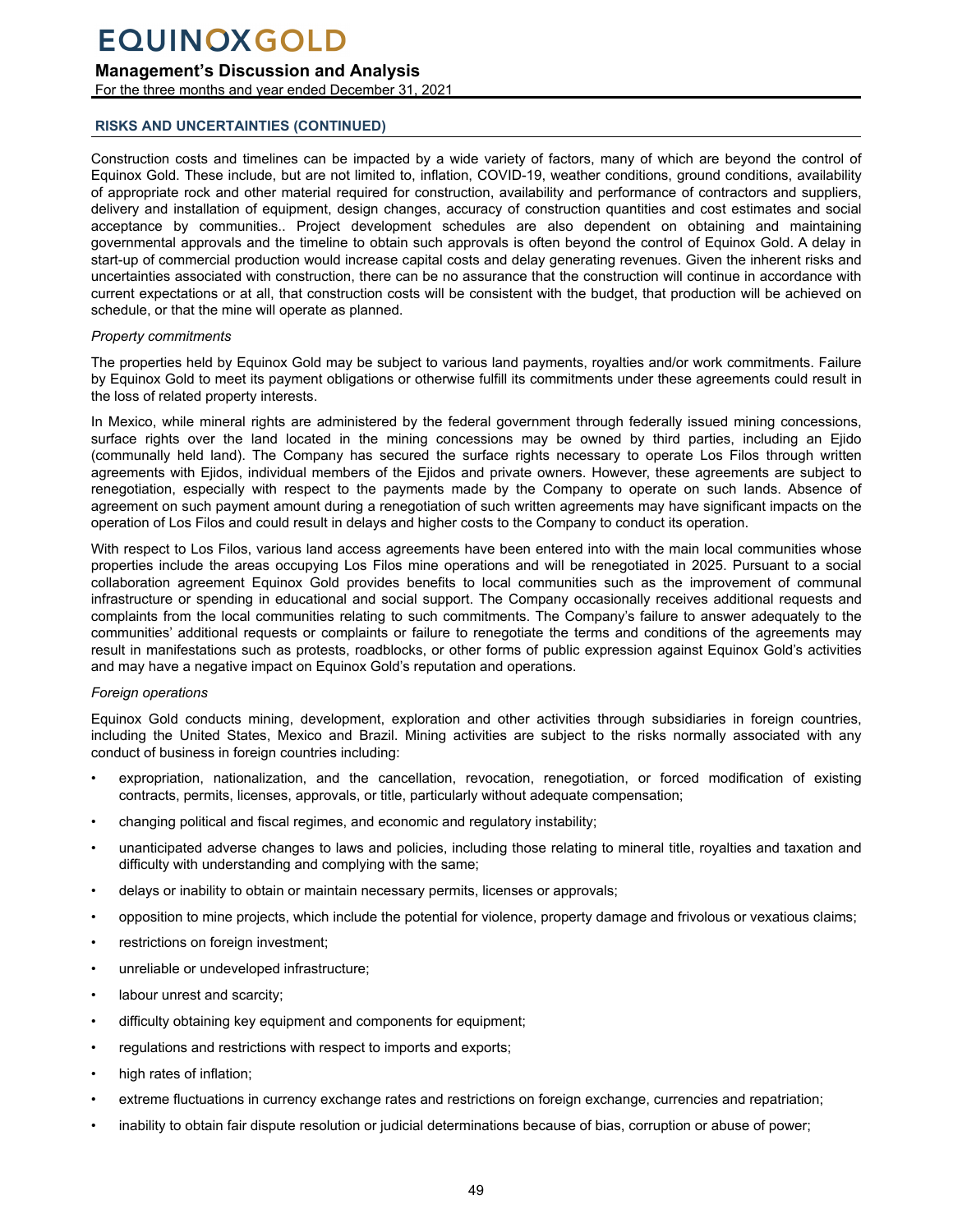## **Management's Discussion and Analysis**

For the three months and year ended December 31, 2021

### **RISKS AND UNCERTAINTIES (CONTINUED)**

- abuse of power of foreign governments who impose, or threaten to impose, fines, penalties or other similar mechanisms, without regard to the rule of law:
- difficulty understanding and complying with the regulatory and legal framework with respect to mineral properties, mines and mining operations, and permitting;
- violence and the prevalence of criminal activity, including organized crime, theft and illegal mining;
- civil unrest, terrorism and hostage taking;
- military repression and increased likelihood of international conflicts or aggression;
- restriction on the movements of personnel and supplies as the result of COVID-19; and
- increased public health concerns.

Criminal activity in Mexico, including violence between the drug cartels and authorities, and incidents of violent crime, theft, kidnapping for ransom and extortion by organized crime have increased over time. Although Equinox Gold has implemented measures to protect its employees, contractors, property and production facilities from these security risks, there can be no assurance that security incidents will not have an adverse effect on the Company's operations.

The Brazilian government has a history of economic interventionism that can give risk to uncertainty. Changes, if any, in mining or investment policies or laws or shifts in political attitude in Brazil or any of the jurisdictions in which the Company operates may adversely affect the Company's operations or profitability. Operations may be affected in varying degrees by government regulations with respect to, but not limited to, restrictions on production, price controls, export controls, currency remittance, importation of parts and supplies, income and other taxes, expropriation of property, foreign investment, maintenance of claims, environmental legislation, land use, land claims of local people, water use and mine safety.

Uncertainty over whether the Brazilian government will implement changes in policy or regulation may contribute to economic uncertainty in Brazil. Historically, Brazilian politics have affected the performance of the Brazilian economy. Past political crises have affected the confidence of investors and the public, generally resulting in an economic slowdown. In the past, high levels of inflation have adversely affected the economies and financial markets of Brazil, and the ability of its government to create conditions that stimulate or maintain economic growth. Moreover, governmental measures to curb inflation and speculation about possible future governmental measures have contributed to the negative economic impact of inflation in Brazil and have created general economic uncertainty. As part of these measures, the Brazilian government has at times maintained a restrictive monetary policy and high interest rates that have limited the availability of credit and economic growth.

#### *Environmental risks, regulations, and hazards*

All phases of Equinox Gold's mining operations are subject to environmental regulation in the jurisdictions in which they operate. These regulations mandate, among other things, the maintenance of air and water quality standards and land reclamation. They also set out limitations on the generation, transportation, storage and disposal of solid and hazardous waste. Environmental legislation is evolving in a manner which will likely, in the future, require stricter standards and enforcement, increased fines and penalties for non-compliance, more stringent environmental assessments of proposed projects and heightened degree of responsibility for companies and their officers, directors and employees. There is no assurance that future changes in environmental regulation, if any, will not adversely affect the mining operations. Environmental hazards may exist on the properties which are unknown at present which have been caused by previous or existing owners or operators of the properties. Equinox Gold may become liable for such environmental hazards caused by previous owners or operators of the properties.

Failure to comply with applicable laws, regulations and permitting requirements may result in enforcement actions thereunder, including fines and orders issued by regulatory or judicial authorities causing operations to cease or be curtailed, and may include corrective measures requiring capital expenditures, installation of additional equipment or remedial actions. Parties engaged in mining operations or in the exploration or development of mineral properties may be required to compensate those suffering loss or damage by reason of the mining activities and may have civil or criminal fines or penalties imposed for violations of applicable laws or regulations.

Previous mining by artisanal miners (Garimpeiros) has occurred and continues today at certain of Equinox Gold's Brazilian properties. Garimpeiros are known to use chemicals to extract gold in their mining processes, which can result in environmental damage. While Equinox Gold has taken steps to address the activities of the Garimpeiros and the related environmental impacts, the Company cannot enforce the rule of law and therefore there is no certainty that such activities will be discontinued and Equinox Gold may become liable for such environmental hazards caused by previous owners or operators of the properties.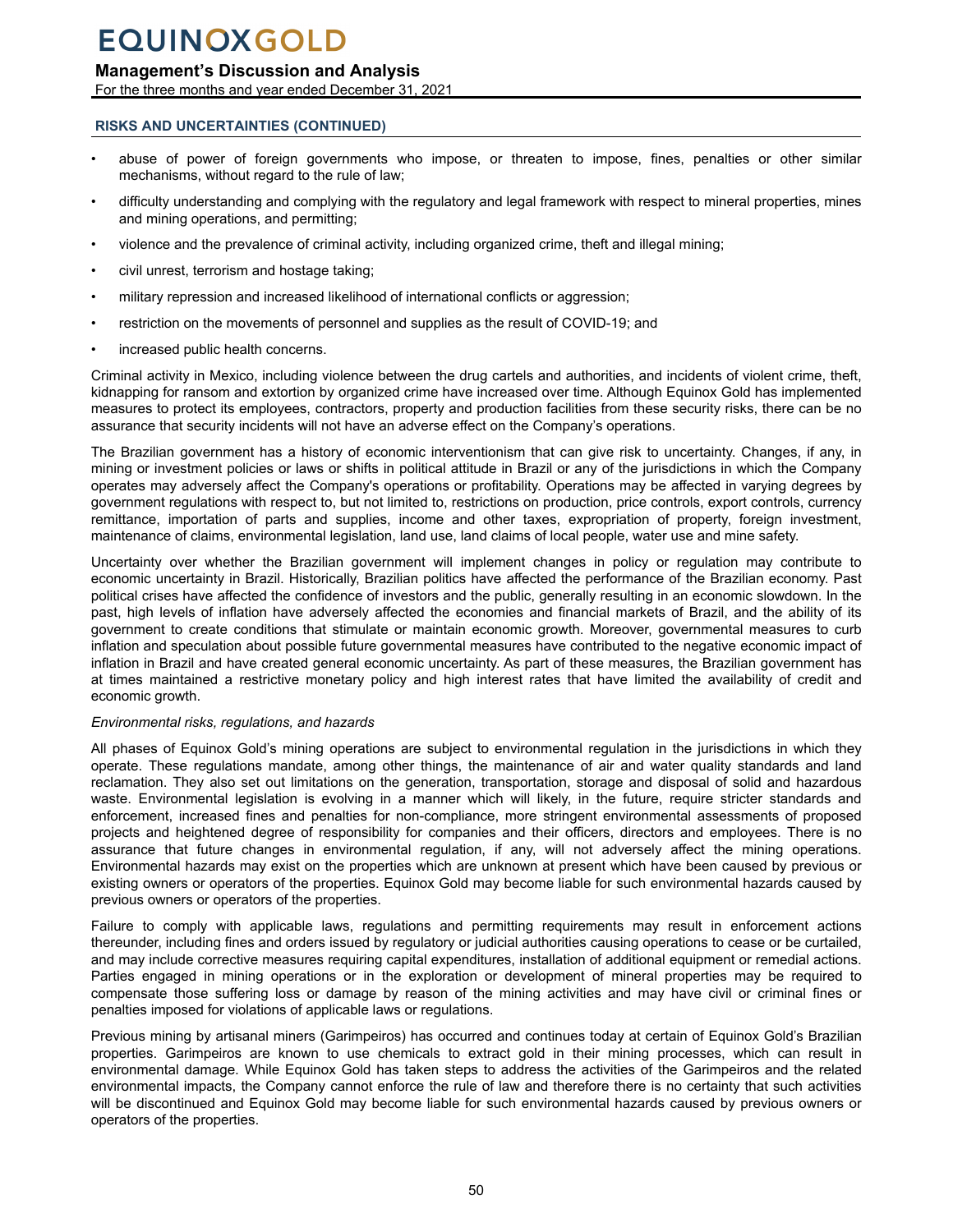## **Management's Discussion and Analysis**

For the three months and year ended December 31, 2021

## **RISKS AND UNCERTAINTIES (CONTINUED)**

In February 2022 the Mexican Supreme Court issued a draft decision ordering the cancellation of two mineral claims previously issued to a mining company on the basis that free, prior and informed consultation with indigenous peoples was not conducted by the Government before the relevant mineral claims were issued. The Court indicated that the relevant mineral claims may be reissued once the required consultations are complete. The draft decision increases the risk of other communities seeking similar injunctions in the future. The final decision of the Court is expected later in 2022.

The extraction process for gold and metals can produce tailings, which are the slurry and sand-like materials that remain from the extraction process. Tailings are stored in engineered facilities that are designed, constructed, operated and closed in conformance with federal and state requirements and standard industry practices. Hazards such as uncontrolled seepage or geotechnical failure of retaining dams around tailings disposal areas, however, may result in environmental pollution and consequent liability.

Equinox Gold's historical operations have generated chemical and metals depositions in the form of tailing ponds, rock waste dumps, and heap leach pads. The Company's ability to obtain, maintain and renew permits and approvals and to successfully develop and operate mines may be adversely affected by real or perceived impacts associated with Equinox Gold's activities or of other mining companies that affect the environment, human health and safety.

The water collection, treatment and disposal operations at Equinox Gold's mines are subject to strict regulation and involve significant environmental risks if not carried out correctly. If collection or management systems fail, overflow or do not operate properly, untreated water or other contaminants could discharge into nearby properties or into nearby streams and rivers, causing damage to persons or property, or to aquatic life and economic damages. Liabilities resulting from damage, regulatory orders or demands, revoking of licenses or permits, or similar, could adversely affect Equinox Gold's business, results of operations and financial condition due to partial or complete shutdown of operations. Moreover, in the event that Equinox Gold is deemed liable for any damage caused by overflow, Equinox Gold's losses or consequences of regulatory action might not be covered by insurance policies.

## *Government regulation*

The operating, development and exploration activities of Equinox Gold are subject to various laws governing prospecting, development, production, exports, imports, taxes, labour standards and occupational health and safety, mine safety, toxic substances, waste disposal, environmental protection and remediation, protection of endangered and protected species, land use, water use, land claims of local people and other matters. Externally driven regulation changes in the countries in which we operate adds uncertainties that cannot be accurately predicted. Any future adverse changes in government policies or legislation in the jurisdictions in which the Company operates are outside the Company's control.

Any changes in government policy may result in changes to laws affecting ownership of assets, mining policies, monetary policies, taxation, royalty rates, exchange rates, environmental regulations, labour relations and return of capital. This may affect both Equinox Gold's ability to undertake operating, development and exploration activities in respect of present and future properties in the manner currently contemplated, as well as its ability to continue to explore, develop and operate those properties in which it has an interest or in respect of which it has obtained exploration and development rights to date. The possibility that future governments may adopt substantially different policies, which might extend to expropriation of assets, cannot be ruled out.

No assurance can be given that new rules and regulations will not be enacted or that existing rules and regulations will not be interpreted in a manner which could have an adverse effect on Equinox Gold and its business, results of operations and financial position. Amendments to current laws, regulations and permits governing operating, development and exploration activities, or more stringent or different implementation, could have an adverse impact on Equinox Gold, or could require abandonment or delays in the development of new mining properties. Failure to comply with any applicable laws, regulations or permitting requirements may result in enforcement actions against Equinox Gold, including significant fines or orders issued by regulatory or judicial authorities causing process, development or exploration activities to cease or be curtailed or suspended, and may include corrective measures requiring capital expenditures, installation of additional equipment or remedial actions.

### *Taxation risk*

Equinox Gold is subject to taxes, duties, levies, government royalties and other government-imposed compliance costs in several jurisdictions. New taxes or increases to the rates of taxation could have an adverse impact on the results of operations or the Company's finances.

The Company has organized its operations in part based on its understanding and assumptions in relation to various tax laws (including but not limited to capital gains, withholding tax, transfer pricing) within the jurisdictions in which the Company operates. The Company believes that its understanding and assumptions are reasonable. However, the Company cannot provide assurance that foreign taxation or other authorities will reach the same conclusion. The results of audit of prior tax filings may have a material impact on Equinox Gold.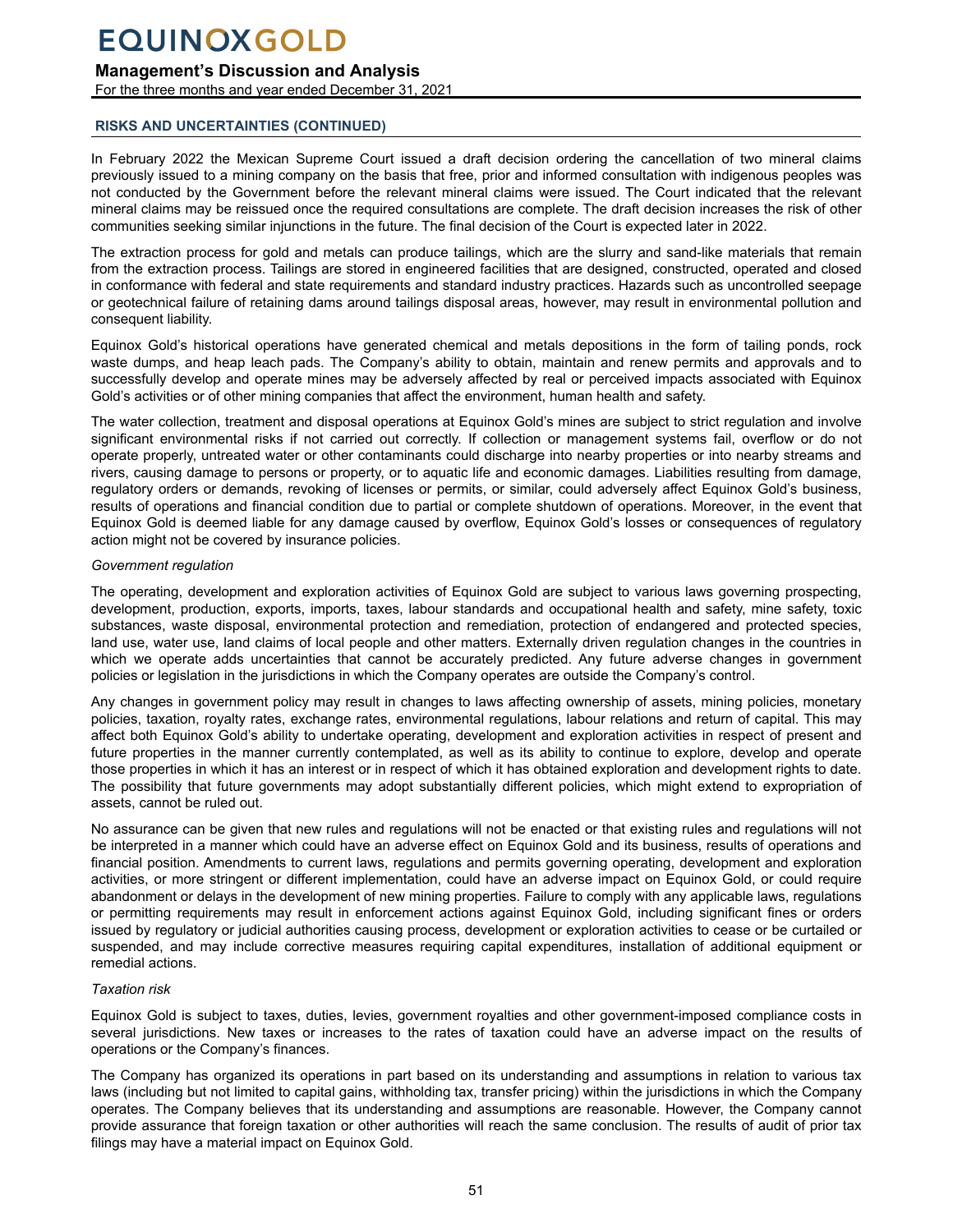## **Management's Discussion and Analysis**

For the three months and year ended December 31, 2021

### **RISKS AND UNCERTAINTIES (CONTINUED)**

Equinox Gold is currently appealing federal and municipal value-added tax ("VAT") assessments in Brazil. While Equinox Gold is confident that long-term regular recovery of VAT or other amounts receivable from various governmental and nongovernmental counterparties will be established, Equinox Gold cannot assure investors that such taxes will be recovered or that its activities will result in profitable processing operations.

### *Uncertainty of Mineral Reserve and Mineral Resource estimates*

The Mineral Reserves and Mineral Resources published by Equinox Gold are estimates only and no assurance can be given that the anticipated tonnages and grades will be achieved, that the indicated level of recovery will be realized or that Mineral Reserves could be mined or processed profitably. There are numerous uncertainties inherent in estimating Mineral Reserves and Mineral Resources, including many factors beyond Equinox Gold's control. Such estimation is a subjective process, and the accuracy of any Mineral Reserve or Mineral Resource estimate is a function of the quantity and quality of available data and of the assumptions made and judgments used in engineering and geological interpretation. Short-term operating factors relating to the Mineral Reserves, such as the need for orderly development of the ore bodies or the processing of new or different ore grades, may cause the mining operation to be unprofitable in any particular accounting period. In addition, there can be no assurance that metal recoveries in small scale laboratory tests will be duplicated in larger scale tests under on-site conditions or during production.

Fluctuation in commodities prices, results of drilling, metallurgical testing and production and the evaluation of mine plans subsequent to the date of any estimate may require revision of such estimate. Any material reductions in estimates of Mineral Reserves and Mineral Resources, or of Equinox Gold's ability to extract these Mineral Reserves, could have an adverse effect on Equinox Gold and its business, results of operations and financial position. Inferred Mineral Resources that are not Mineral Reserves do not have demonstrated economic viability and have a great amount of uncertainty as to their existence, and great uncertainty as to their economic and legal feasibility. A significant amount of exploration work must be completed in order to determine whether an Inferred Mineral Resource may be upgraded to a higher category.

### *Permitting*

Equinox Gold's operating, development and exploration activities are subject to receiving and maintaining licenses, permits and approvals (collectively, permits) from appropriate governmental authorities. Before commencing any operations, development or exploration on any of its properties, Equinox Gold must receive numerous permits. As the timing of receiving permits can vary and is largely out of the Company's control, Equinox Gold may be unable to obtain on a timely basis or maintain in the future all necessary permits to explore and develop its properties, commence construction or operation of mining facilities and properties or maintain continued operations. Delays may occur in connection with obtaining necessary renewals of permits for Equinox Gold's existing operations and activities, additional permits for existing or future operations or activities, or additional permits associated with new legislation. It is possible that previously issued permits may become suspended or revoked for a variety of reasons, including through change in government regulation or court action. Equinox Gold can provide no assurance that it will continue to hold or obtain, if required to, all permits necessary to develop or continue operating at any particular site, which could adversely affect its operations. Operation, development and exploration of Equinox Gold's properties require permits from various governmental authorities in the Canada, United States, Mexico and Brazil, respectively. There can be no assurance that all future permits that Equinox Gold requires will be obtainable or renewable on reasonable terms, or at all. Delays or a failure to obtain required permits, or the expiry, revocation or failure to comply with the terms of any such permits that Equinox Gold has already obtained, would adversely affect its business.

### *Castle Mountain – Phase 2 Permitting*

There can be no certainty that all necessary licenses and permits required to carry out development of Phase 2 at Castle Mountain will be obtained as currently projected, or as development plans for the project evolve. The process for permitting applications is often complex and time‑consuming, requiring a significant amount of time and other resources. The duration and success of efforts to obtain permits are contingent upon many variables outside of the Company's control. In addition, most major permitting authorizations are subject to appeals or administrative protests, resulting in the potential for litigation that could give rise to administrative reconsiderations or reversals of permitting decisions. Appeals and similar litigation processes can result in lengthy delays, with uncertain outcomes. Such issues could impact the expected development timelines at Castle Mountain and have a material adverse effect on the Company's business.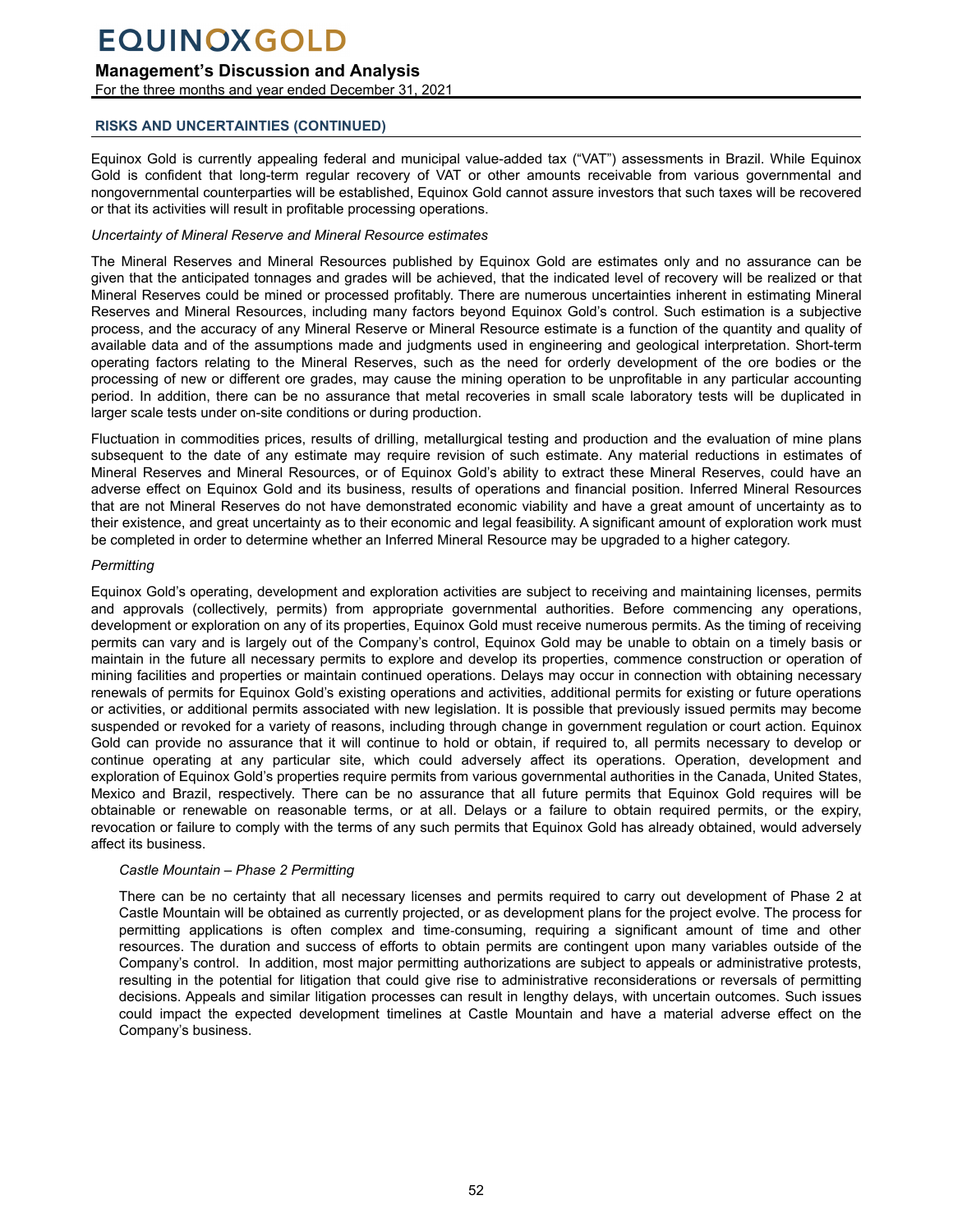## **Management's Discussion and Analysis**

For the three months and year ended December 31, 2021

### **RISKS AND UNCERTAINTIES (CONTINUED)**

#### *Joint Ventures*

The Company holds a 60% interest in Greenstone through a limited partnership with Orion, who holds the remaining 40% interest. As such, the development and operation of Greenstone is subject to the risks normally associated with the conduct of joint ventures which may include (i) disagreements between joint venture partners on how to develop and operate mines efficiently; (ii) that joint venture partners may at any time have economic or business interests or goals that are, or become, inconsistent with another joint venture partner's business interests or goals; (iii) an inability of joint venture partners to meet their obligations to the joint venture or third parties; (iv) the potential bankruptcy of a joint venture partner; (v) the possibility that a joint venture partner may not be able to sell its interest in the joint venture; or (vi) litigation arising between joint venture partners regarding joint venture matters. The existence or occurrence of one or more such events could have a material adverse impact on the Company's profitability, future cash flows, earnings, results of operations and financial condition.

### *Debt and liquidity risk*

Equinox Gold must generate sufficient internal cash flows and/or be able to utilize available financing sources to finance its growth and sustain capital requirements. If Equinox Gold does not realize satisfactory prices for the gold from its gold mining operations, it could be required to raise significant additional capital through the capital markets and/or incur significant borrowings to meet its capital requirements. These financing requirements could result in dilution to existing Equinox Gold Shareholders and could adversely affect its ability to access the capital markets in the future to meet any external financing requirements Equinox Gold might have. If there are significant delays in when the Company's growth projects are completed and/or their capital costs were to be significantly higher than estimated, these events could have an adverse effect on Equinox Gold's business, results of operations and financial position.

Although Equinox Gold secured a \$670 million financing package concurrent with the Leagold Acquisition, there is no guarantee that additional funding will be available for further development of its projects. Further activities may depend on Equinox Gold's ability to obtain financing through equity or debt financing and failure to obtain this financing may result in delay or indefinite postponement of its activities.

As of the date of this MD&A, Equinox Gold had aggregate consolidated principal indebtedness in the amount of \$567 million (2020 – \$581 million). Equinox Gold's ability to make scheduled payments on its credit facility and any other indebtedness will depend on its financial condition and operating performance, which are subject to prevailing economic and competitive conditions and to certain financial, business, legislative, regulatory and other factors beyond its control. There is no guarantee that additional funding will be available for development of projects or to refinance existing corporate and project debt. There may be an inability to complete the investment on the proposed terms or at all due to delays in obtaining or inability to obtain consent of lenders or to execute intercreditor agreements or obtain required regulatory and exchange approvals.

Equinox Gold is exposed to interest rate risk on variable rate debt. Liquidity risk is the risk that Equinox Gold will not be able to meet its financial obligations as they become due, including, among others, debt repayments, interest payments and contractual commitments. If Equinox Gold's cash flows and capital resources are insufficient to fund its debt service obligations, Equinox Gold could face substantial liquidity problems and could be forced to reduce or delay investments and capital expenditures or to dispose of material assets or operations, seek additional debt or equity capital or restructure or refinance Equinox Gold's indebtedness, including indebtedness under the credit facility. Equinox Gold may not be able to effect any such alternative measures on commercially reasonable terms or at all and, even if successful, those alternatives may not allow Equinox Gold to meet its scheduled debt service obligations.

In addition, a breach of debt covenants to third parties, including the financial covenants under the credit facility or Equinox Gold's other debt instruments from time to time could result in an event of default under the applicable indebtedness. Such a default may allow the lenders to impose default interest rates or accelerate the related debt, which may result in the acceleration of any other debt to which a cross acceleration or cross default provision applies. In the event a lender accelerates the repayment of Equinox Gold's borrowings, Equinox Gold may not have sufficient assets to repay its indebtedness.

The credit facility and other debt instruments contain several covenants that impose significant operating and financial restrictions on Equinox Gold and may limit Equinox Gold's ability to engage in acts that may be in its long-term best interest. In particular, the credit facility restricts Equinox Gold's ability to dispose of assets to make dividends or distributions and to incur additional indebtedness and grant security interests or encumbrances. As a result of these restrictions, Equinox Gold may be limited in how it conducts its business, may be unable to raise additional debt or equity financing, or may be unable to compete effectively or to take advantage of new business opportunities, each of such restrictions may affect Equinox Gold's ability to grow in accordance with its strategy.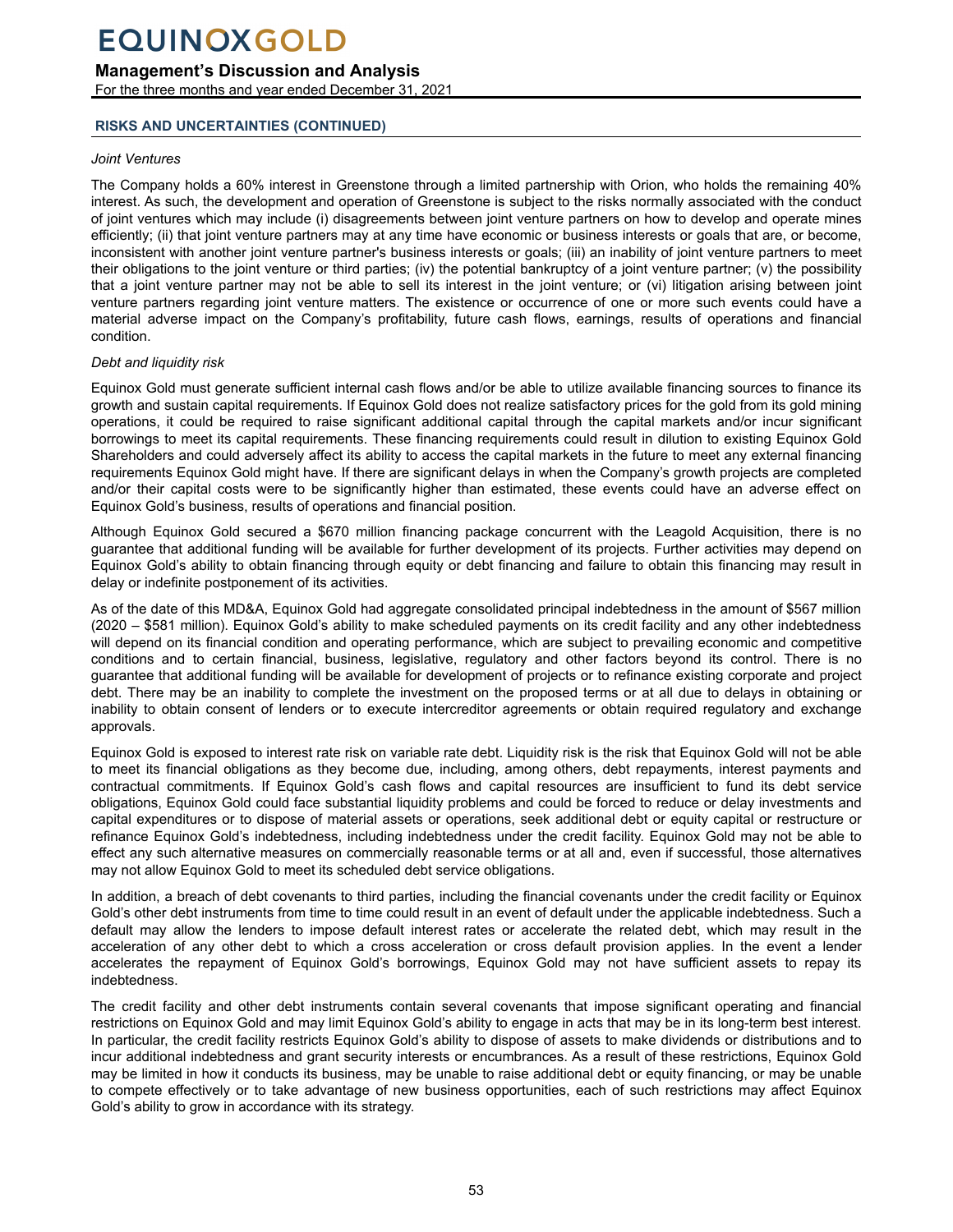## **Management's Discussion and Analysis**

For the three months and year ended December 31, 2021

### **RISKS AND UNCERTAINTIES (CONTINUED)**

Further, Equinox Gold's maintenance of substantial levels of debt could adversely affect its financial condition and results of operations and could adversely affect its flexibility to take advantage of corporate opportunities. Substantial levels of indebtedness could have important consequences to Equinox Gold, including:

- limiting Equinox Gold's ability to obtain additional financing to fund future working capital, capital expenditures, acquisitions or other general corporate requirements, or requiring Equinox Gold to make nonstrategic divestitures;
- requiring a substantial portion of Equinox Gold's cash flows to be dedicated to debt service payments instead of other purposes, thereby reducing the amount of cash flows available for working capital, capital expenditures, acquisitions and other general corporate purposes;
- increasing Equinox Gold's vulnerability to general adverse economic and industry conditions including the impact of COVID-19, that could affect the Company's ability to operate its mines effectively, or at all;
- exposing Equinox Gold to the risk of increased interest rates for any borrowings at variable rates of interest;
- limiting Equinox Gold's flexibility in planning for and reacting to changes in the industry in which it competes;
- placing Equinox Gold at a disadvantage compared to other, less leveraged competitors; and
- increasing Equinox Gold's cost of borrowing.

#### *Share price fluctuation*

Securities markets have experienced a high degree of price and volume volatility, and the market price of securities of many companies have experienced wide fluctuations that have not necessarily been related to their operating performance, underlying asset values or prospects. There can be no assurance that these kinds of share price fluctuations or lack of liquidity will not occur in the future, and if they do occur, the Company does not know how severe the impact may be on Equinox Gold's ability to raise additional funds through equity issues. If Equinox Gold is unable to generate such revenues or obtain such additional financing, any investment in Equinox Gold may be materially diminished in value or lost.

#### *Water availability*

Water availability is an operational risk for all mine sites. Our sites are situated in a variety of climactic zones, including arid and semi-arid, as well as areas with distinct seasonal wet and dry periods.

#### *Access to water at Castle Mountain*

Equinox Gold maintains water rights including two producing wells at the Castle Mountain mine and has sufficient water supply for processing purposes for Phase 1 operations. However, additional sources of ground water are required to expand throughput and gold production as contemplated in Phase 2. The Company has done extensive drilling to identify additional water sources for the Phase 2 expansion. Water sources with supply sufficient have been identified and the Company is in the process of applying for permits to extract the water. If Equinox Gold is unable to secure permits to extract the additional water supplies, it could prevent or limit the Company's ability to conduct development activities and ultimately expand production at Castle Mountain.

#### *Availability of sufficient water to support mining operations at RDM*

RDM is situated in a semi-arid region of Brazil and is dependent on the annual rainy season for replenishment of the supply of water. Prolonged drought conditions in the region can contribute to lower-than-expected water recharge in water wells as well as lower-than-expected water accumulation in the water storage facility. The Company's ability to obtain and secure alternate supplies of water at a reasonable cost depends on many factors, including: regional supply and demand, political and economic conditions, problems that affect local supplies, delivery and transportation, and relevant regulatory regimes.

Previous operators temporarily suspended RDM operations on an annual basis since the mine's inception in 2014 due to continued regional drought conditions. In 2017, a water storage facility was built to allow for the capture and storage of rainwater and surface water runoff from a larger catchment area; however, insufficient water capture was realized, and operations continued to be temporarily suspended in 2018 and 2019. In 2020 and 2021, there was sufficient water captured within the water storage facility to allow RDM to achieve continued operations through the dry season. While the Company has sufficient water to support operations in 2022, there is no guarantee that the Company can secure an alternate source of water in the event of a future prolonged drought.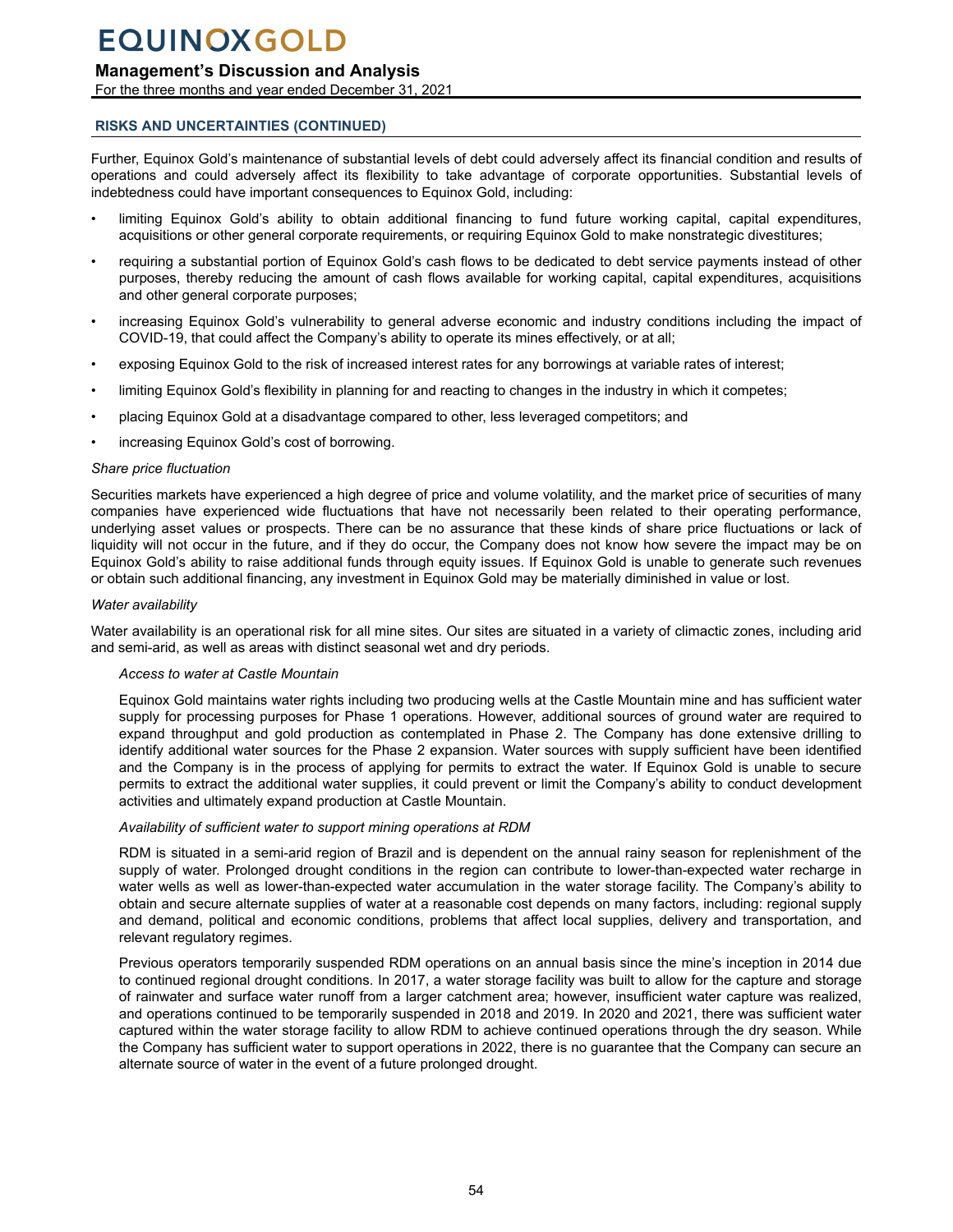## **Management's Discussion and Analysis**

For the three months and year ended December 31, 2021

### **RISKS AND UNCERTAINTIES (CONTINUED)**

#### *Availability of sufficient water to support mining operations at Santa Luz*

Santa Luz is situated in a semi-arid region of Brazil and is dependent on the annual rainy season for replenishment of the supply of water.

Subsequent to Santa Luz's shutdown in 2014, the previous operator began to pump water from the nearby Itapicurú River, the main drainage system in the area, and store it within the C1 open pit for future use. The Company is currently converting and expanding an existing tailings storage facility into a water storage facility to increase Santa Luz's water storage capacity. In late 2021, the remaining water in the C1 pit was transferred to the new water storage facility and is available for use as process water as a mitigation measure should insufficient water be available to pump from the Itapicurú River throughout the operational life of the mine.

#### *Availability of sufficient water storage capacity to support mining operations at Aurizona*

Aurizona is situated in a tropical region of Brazil and receives significant amounts (over 3,000mm on average) of rainfall during the rainy season. Storage of water collected during the rainy season for use for the mineral processing plant throughout the dry season is constrained by the available storage capacity of the existing tailings storage facility.

The deposit of tailings into the TSF, combined with the necessary water storage requirements, has to be carefully managed as the water reservoir level must be reduced prior to the onset of the dry season to allow the tailings beach adjacent to the tailings embankment to become exposed and to sufficiently dry to allow for the next embankment raise to be constructed in a centreline configuration. The subsequent management of the remaining water within the TSF becomes critical to ensure there is enough water available for mineral processing needs for the duration of the dry season and prior to the onset of the subsequent rainy season that will recharge the water in the tailings reservoir.

To increase available storage capacity, a new open pit (Boa Esperanca) was fully mined and is now available as the primary source of water storage for the process plant. In addition, a new TSF is planned to receive all future tailings deposition by early 2023, which will allow the existing TSF to be available to provide some additional (emergency) storage of water over the longer term.

#### *Acquisitions, business arrangements or transactions*

Equinox Gold will continue to seek new mining and development opportunities in the mining industry as well as business arrangements or transactions. In pursuit of such opportunities, Equinox Gold may fail to select appropriate acquisition targets or negotiate acceptable arrangements, including arrangements to finance acquisitions or integrate the acquired businesses and their workforce into Equinox Gold. Ultimately, any acquisitions would be accompanied by risks, which could include change in commodity prices, difficulty with integration, failure to realize anticipated synergies, significant unknown liabilities, delays in regulatory approvals and exposure to litigation. There is no guarantee that the sources of financing that have been announced will be successful and that additional funding will be available for development of projects or to refinance existing corporate and project debt. There may be an inability to complete the investment on the proposed terms or at all due to delays in obtaining or inability to obtain consent of lenders or to execute intercreditor agreements or obtain required regulatory and exchange approvals. Any issues that Equinox Gold encounters in connection with an acquisition, business arrangement or transaction could have an adverse effect on its business, results of operations and financial position.

Equinox Gold entered into an agreement to sell Mercedes to Bear Creek in December 2021. While the transaction is expected to close around the end of Q1 2022, it remains subject to regulatory approvals and customary closing conditions and there is no guarantee that the sale will be successful as there are many factors which influence the outcome.

In April 2021 the Company completed the sale of Pilar to Pilar Gold. Pilar Gold subsequently requested extensions to payment date of the Third Installment and Equinox Gold agreed to extend the maturity of the Third Installment to November 30,2023. There is a risk that Pilar Gold will be unable to meet its obligations with respect to the Third Installment or that the Company will be unable to recover the Third Installment through exercise of its security.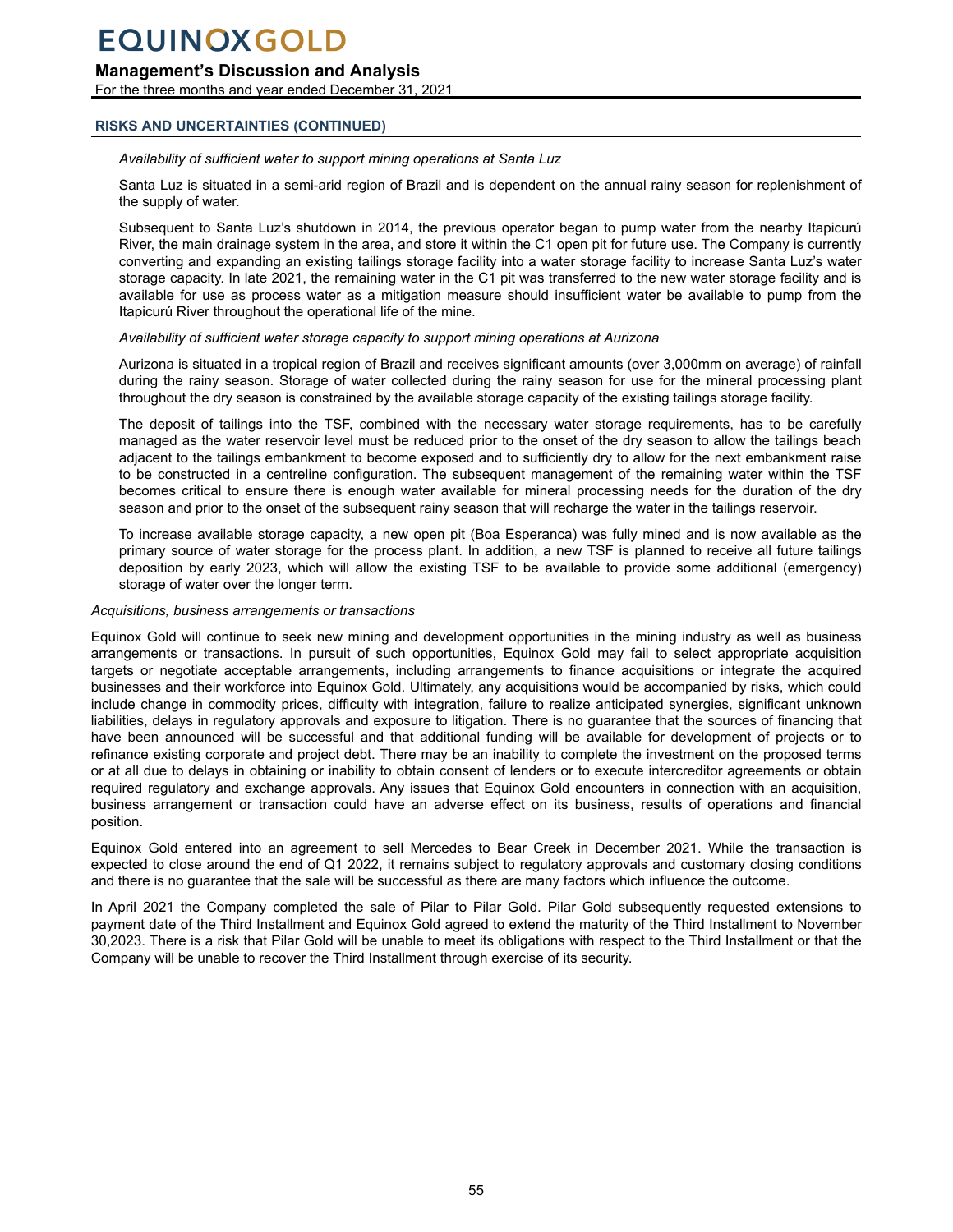## **Management's Discussion and Analysis**

For the three months and year ended December 31, 2021

### **RISKS AND UNCERTAINTIES (CONTINUED)**

#### *Reclamation estimates, costs and obligations*

Equinox Gold's operations are subject to reclamation plans that establish its obligations to reclaim properties after minerals have been mined from a site. While closure costs are estimated using industry standard practices, often using third parties, it is difficult to determine the exact amounts which will be required to complete all land reclamation activities in connection with the properties in which Equinox Gold holds an interest. Reclamation bonds and other forms of financial assurance represent only a portion of the total amount of money that will be spent on reclamation activities over the life of a mine. Accordingly, these obligations represent significant future costs for Equinox Gold, and it may be necessary to revise planned expenditures, operating plans and reclamation concepts and plans in order to fund reclamation activities. Such increased costs may result in the underestimation of closure costs which may have an adverse impact upon the business, results or operations and financial position of Equinox Gold.

There is a potential future liability for cleanup of tailings deposited on the mining license areas by others during previous periods of mining and reprocessing. It is not possible to quantify at this time what the potential liability may be and detailed assessments need to be made to determine future land reclamation costs, if any.

#### *Infrastructure*

Mining, processing, development and exploration activities depend, to one degree or another, on adequate infrastructure. Reliable roads, bridges, power sources and water supply are important determinants which affect capital and operating costs. Unusual or infrequent weather phenomena, terrorism, sabotage, government, community or other interference in the maintenance or provision of such infrastructure could adversely affect Equinox Gold's business, results of operations and financial position.

Aurizona has access to existing roads and paved highways as well as local water and power supply; however, the existing road to the village of Aurizona may require relocation in the future to allow access to the western portion of the ore body, which will also require permitting and community support.

#### *Properties located in remote areas*

Certain of Equinox Gold's properties are located in remote areas, some of which have severe climates, resulting in technical challenges for conducting both geological exploration and mining. Equinox Gold benefits from modern mining transportation skills and technologies for operating in areas with severe climates. Nevertheless, Equinox Gold may sometimes be unable to overcome problems related to weather and climate at a commercially reasonable cost, which could have an adverse effect on Equinox Gold's business, results of operations and financial position. The remote location of Equinox Gold's operations may also result in increased costs and transportation difficulties.

Aurizona is situated in a region where other mining activity is developing. Aurizona has access to existing roads and paved highways as well as local water and power supply; however, the existing road to the village of Aurizona may require relocation in the future to allow access to the western portion of the ore body, which will also require permitting and community support. Generators currently act as back-up for power outages but, despite provision for backup infrastructure, there can be no assurance that challenges or interruptions in infrastructure and resources will not be encountered.

### *Internal controls over financial reporting*

Equinox Gold may fail to maintain the adequacy of its internal controls over financial reporting as such standards are modified, supplemented or amended from time to time, and Equinox Gold cannot ensure that it will conclude on an ongoing basis that it has effective internal controls over financial reporting. Equinox Gold's failure to satisfy the requirements of Canadian and United States legislation on an ongoing, timely basis could result in the loss of investor confidence in the reliability of its financial statements, which in turn could harm Equinox Gold's business and negatively impact the trading price and market value of its shares or other securities. In addition, any failure to implement required new or improved controls, or difficulties encountered in their implementation, could harm Equinox Gold's operating results or cause it to fail to meet its reporting obligations.

Equinox Gold may fail to maintain the adequacy of its disclosure controls. Disclosure controls and procedures are designed to ensure that the information required to be disclosed by Equinox Gold in reports filed with securities regulatory agencies is recorded, processed, summarized and reported on a timely basis and is accumulated and communicated to Equinox Gold's management, as appropriate, to allow timely decisions regarding required disclosure.

No evaluation can provide complete assurance that Equinox Gold's financial and disclosure controls will detect or uncover all failures of persons within Equinox Gold to disclose material information otherwise required to be reported. A control system, no matter how well designed and operated, can provide only reasonable, not absolute, assurance with respect to the reliability of financial reporting and financial statement preparation. The effectiveness of Equinox Gold's controls and procedures could also be limited by simple errors or faulty judgements.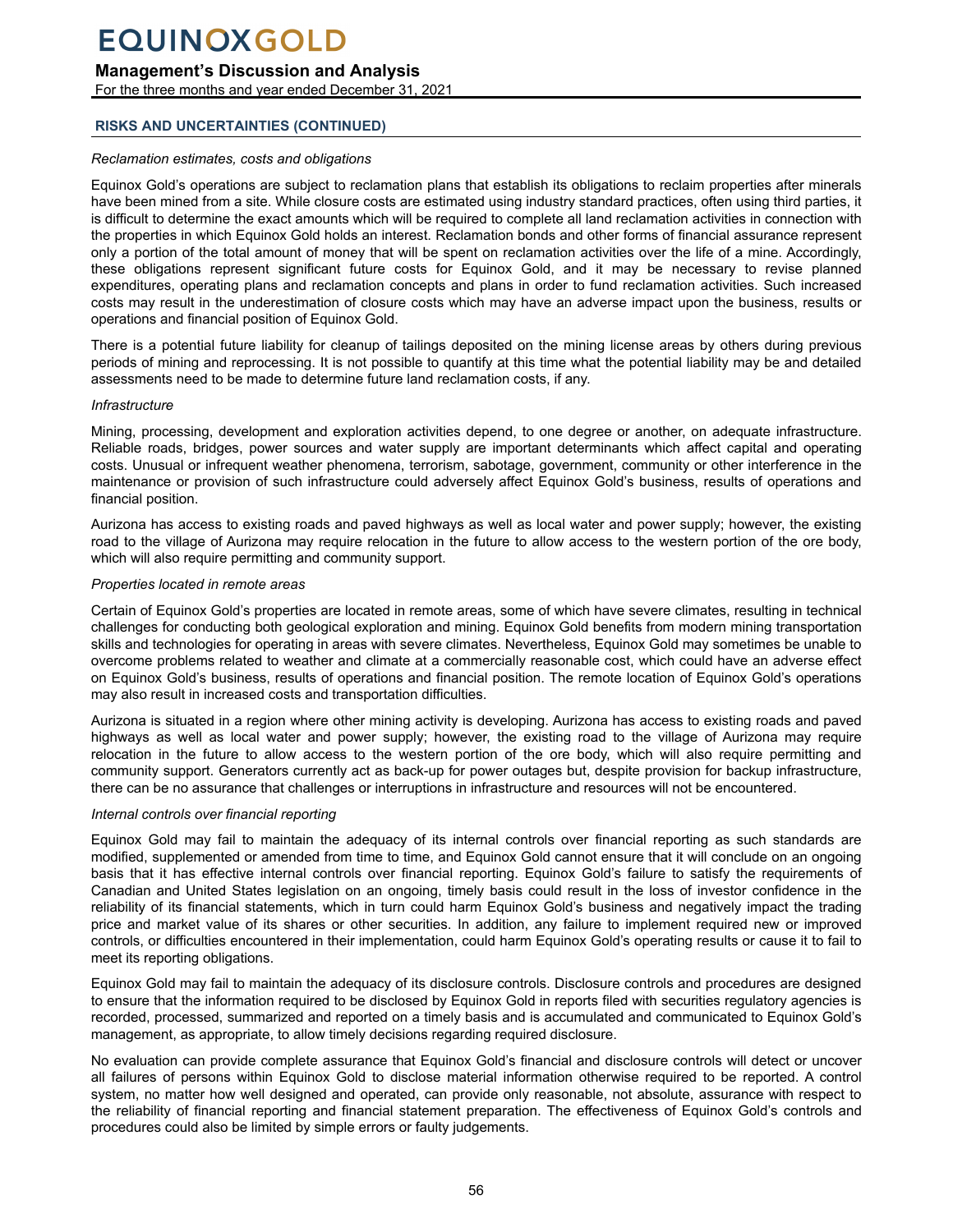## **Management's Discussion and Analysis**

For the three months and year ended December 31, 2021

### **RISKS AND UNCERTAINTIES (CONTINUED)**

If the Company does not maintain adequate financial and management personnel, processes, and controls, it may not be able to accurately report its financial performance on a timely basis, which could cause a decline in Equinox Gold's share price and harm its ability to raise capital. Failure to accurately report its financial performance on a timely basis could also jeopardize the Company's continued listing on the TSX or NYSE American or any other exchange on which Equinox Gold's common shares may be listed.

As described on page 62, a material weakness in the Company's internal control over financial reporting was determined to exist as at December 31, 2020 associated with controls over the purchase price accounting related to the Leagold Transaction. The Company subsequently implemented a remediation plan and management concluded the actions taken to improve the design and operating effectiveness of its internal controls related to the purchase price accounting operated effectively and remediated the material weakness. Management concluded that the Company's disclosure controls and procedures were effective as at December 31, 2021.

#### *Information systems and Cybersecurity*

Targeted attacks on Equinox Gold's systems (or on systems of third parties that Equinox Gold relies on), failure or nonavailability of key information technology ("IT") systems or a breach of security measures designed to protect Equinox Gold's IT systems could result in disruptions to Equinox Gold's operations, personal injury, property damage or financial or reputational risks. Equinox Gold has engaged IT consultants to implement and test system controls and disaster recovery infrastructure for certain IT systems. As the threat landscape is ever-changing, Equinox Gold continuously implements mitigations, including risk prioritized controls to protect against known and emerging threats, adopts tools to provide automate monitoring and alerting, and installs backup and recovery systems to ensure the Company's ability to restore systems and return to normal operations. There is no certainty that Equinox Gold's efforts will adequately protect the Company's systems and operations.

### *Counterparty risk*

Counterparty risk is the risk to Equinox Gold that a party to a contract will default on its contractual obligations to Equinox Gold. Equinox Gold is exposed to various counterparty risks including, but not limited to: (i) financial institutions that hold Equinox Gold's cash and short-term investments; (ii) companies that have payables to Equinox Gold; (iii) providers of its risk management services, such as hedging arrangements; (iv) shipping service providers that move Equinox Gold's material; (iv) Equinox Gold's insurance providers; and (v) Equinox Gold's lenders. Although Equinox Gold makes efforts to limit its counterparty risk, Equinox Gold cannot effectively operate its business without relying, to a certain extent, on the performance of third-party service providers.

### *Public perception*

Damage to Equinox Gold's reputation can be the result of the actual or perceived occurrence of any number of events, and could include any negative publicity, whether true or not. Although Equinox Gold places great emphasis on protecting its image and reputation, it does not ultimately have direct control over how it is perceived by others. Reputation loss may lead to increased challenges in developing and maintaining community relations, decreased investor confidence and act as an impediment to Equinox Gold's overall ability to operate mines or advance its projects, thereby having an adverse impact on financial performance, cash flows, growth prospects, and the market value of the Company's share and other securities.

### *Equinox Gold may become subject to additional legal proceedings*

Equinox Gold is currently subject to litigation and claims in Brazil, Mexico, the United States and Canada and may, from time to time, become involved in various claims, legal proceedings, regulatory investigations and complaints. Equinox Gold cannot reasonably predict the likelihood or outcome of any actions should they arise. If Equinox Gold is unable to resolve any such disputes favorably, it may have an adverse effect on Equinox Gold's financial performance, cash flows, and results of operations. To the extent management believes it is probable that a material cash outflow will be incurred to settle the claim, a provision for the estimated settlement amount is recorded. Equinox Gold's assets and properties may become subject to further liens, agreements, claims, or other charges as a result of such disputes. Any claim by a third party on or related to any of Equinox Gold's properties, especially where Mineral Reserves have been located, could result in Equinox Gold losing a commercially viable property. Even if a claim is unsuccessful, it may potentially affect Equinox Gold's operations due to the high costs of defending against the claim. If Equinox Gold loses a commercially viable property, such a loss could lower its future revenues, or cause Equinox Gold to cease operations if the property represents a significant portion of Equinox Gold's Mineral Reserves.

Equinox Gold could be forced to compensate those suffering loss or damage by reason of its processing, development or exploration activities and could face civil or criminal fines or penalties imposed for violations of applicable laws or regulations. Any such regulatory or judicial action could materially increase Equinox Gold's operating costs and delay or curtail or otherwise negatively impact Equinox Gold's activities.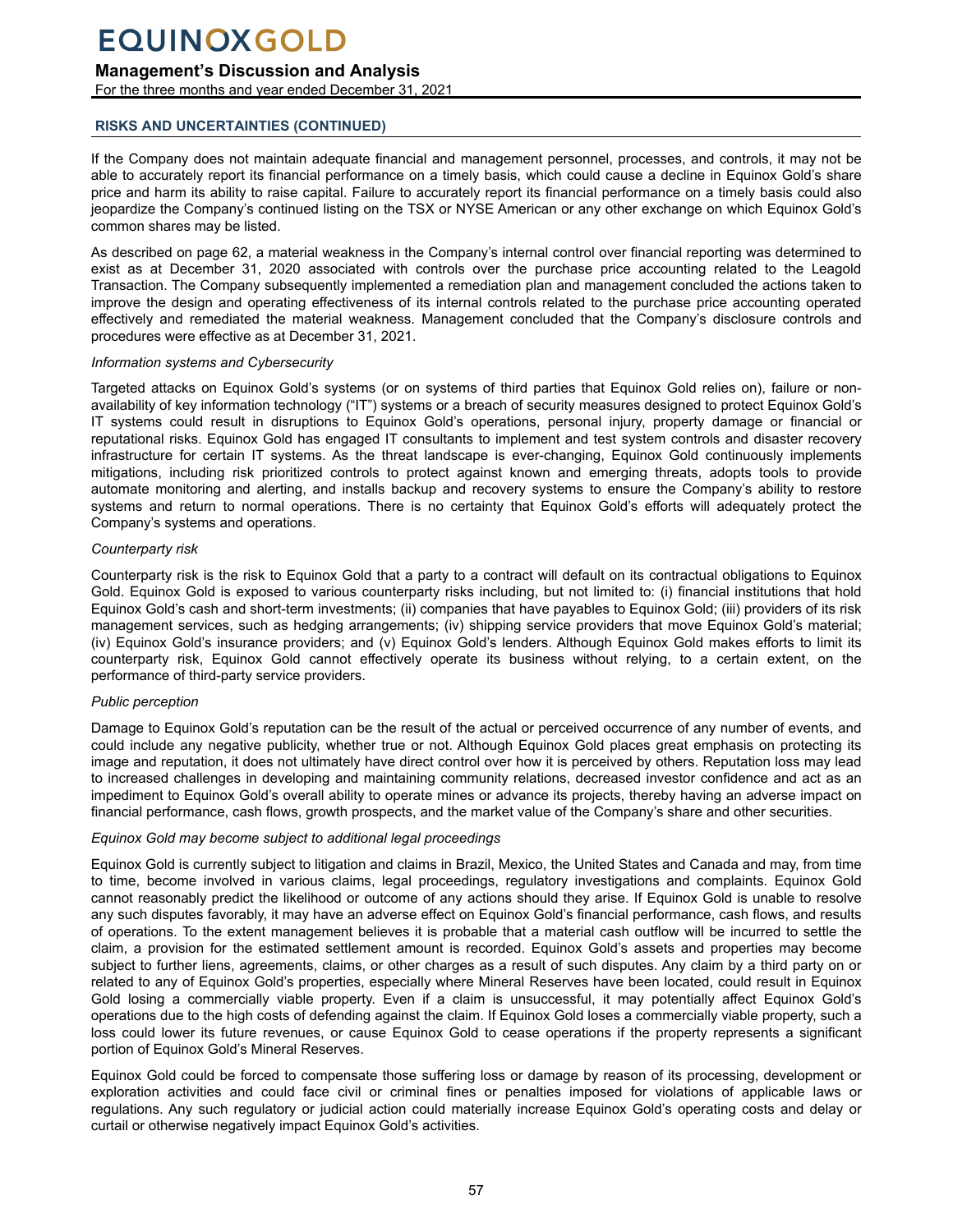## **Management's Discussion and Analysis**

For the three months and year ended December 31, 2021

### **RISKS AND UNCERTAINTIES (CONTINUED)**

#### *Defects in land title*

Title insurance is not available for Equinox Gold's properties, and Equinox Gold's ability to ensure that it has obtained a secure claim to individual mineral properties or mining concessions may be severely constrained. Equinox Gold has not conducted surveys of all of the claims in which it holds direct or indirect interests and, therefore, the precise area and location of such claims may be in doubt. Equinox Gold can provide no assurances that there are no title defects affecting its properties. Accordingly, its mineral properties may be subject to prior unregistered liens, agreements, transfers or claims, including indigenous land claims, and title may be affected by, among other things, undetected defects. In addition, Equinox Gold may be unable to operate its properties as permitted or to enforce its rights with respect to its properties.

#### *Management*

The success of Equinox Gold will be largely dependent on the leadership performance of its management team and Board of Directors. The loss of the services of these persons would have an adverse effect on Equinox Gold's business, results of operations, financial position and prospects. There is no assurance Equinox Gold can maintain the services of its Board of Directors and management or other qualified personnel required to operate its business. Failure to do so could have an adverse effect on Equinox Gold and its business, results of operations, financial position and growth prospects.

#### *Employee recruitment and retention*

Recruiting and retaining qualified personnel is critical to Equinox Gold's success. The number of persons skilled in the acquisition, exploration, development and operation of mining properties is limited and competition for such persons is intense. In particular, there is intense competition for engineers, geologists and persons with mining expertise. As Equinox Gold's business activity grows, it will require additional key financial, administrative, mining, marketing and public relations personnel as well as additional staff at its operations. Although Equinox Gold believes that it will be successful in attracting and retaining qualified personnel, there can be no assurance of such success as competition for such persons with these skill sets increases. If Equinox Gold is not successful in attracting and retaining qualified personnel, the efficiency of the Company's operations could be impaired, which could have an adverse impact on Equinox Gold's future cash flows, earnings, results of operations, and financial condition.

#### *Competition*

The mining industry is very competitive, particularly with respect to properties that produce, or are capable of producing, gold and other metals. Mines have limited lives and, as a result, Equinox Gold continually seeks to replace and expand Mineral Reserves through exploration and the acquisition of new properties. In addition, there is a limited supply of desirable mineral lands available in areas where Equinox Gold would consider conducting exploration and/or production activities. As Equinox Gold faces significant and increasing competition from other mining companies, some of which have greater financial and technical resources than Equinox Gold, for a limited number of suitable properties and resource acquisition opportunities, Equinox Gold may be unable to acquire such mining properties which it desires on terms it considers acceptable.

Equinox Gold competes with these other mining companies for the recruitment and retention of qualified directors, professional management, employees and contractors. Competition is also intense for the availability of drill rigs, mining equipment, and production equipment. Competition in the mining business for limited sources of capital could adversely impact our ability to acquire and develop suitable gold mines, gold developmental projects, gold producing companies, or properties having significant exploration potential. As a result, there can be no assurance that the Company's acquisition and exploration programs will yield new Mineral Reserves to replace or expand current Mineral Reserves, or that the Company will be able to maintain production levels in the future.

#### *Employee and labour relations*

Some of Equinox Gold's employees and contractors are unionized. Although the Company has reached agreements and places significant emphasis on maintaining positive relationships with the union and employees, there is risk of labour strikes and work stoppages. Should they occur, some labour strikes and work stoppages have the potential to significantly affect the Company's operations and thereby adversely impact the Company's future cash flows, earnings, production, and financial conditions.

Further, relations with employees may be affected by changes in the scheme of labour relations that may be introduced by the relevant governmental authorities in the jurisdictions in which the mining operations are conducted. Changes in such legislation or otherwise in Equinox Gold's relationships with its employees may result in strikes, lockouts or other work stoppages, any of which could have an adverse effect on the business, results of operations and financial position.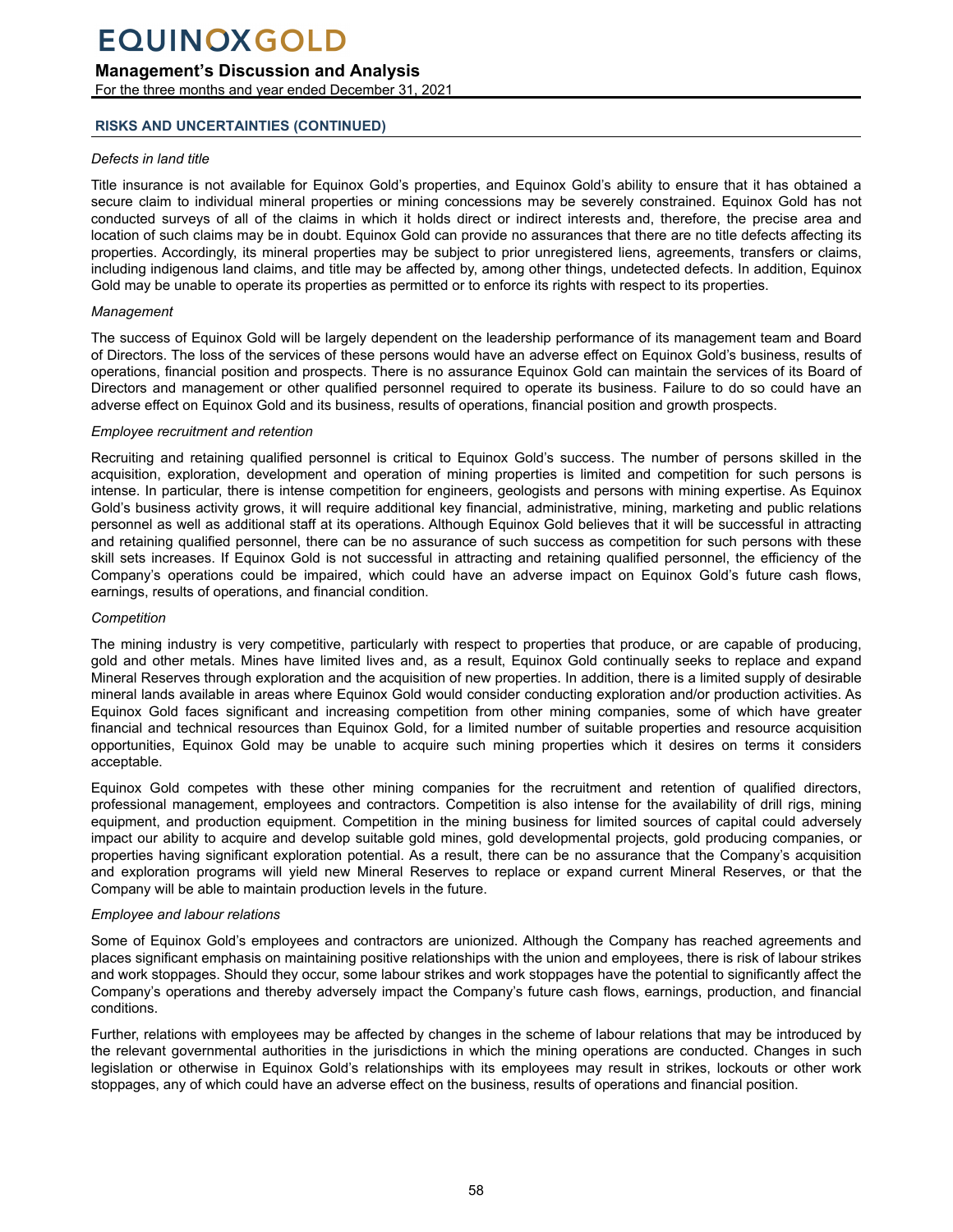### **Management's Discussion and Analysis**

For the three months and year ended December 31, 2021

### **RISKS AND UNCERTAINTIES (CONTINUED)**

#### *Uninsurable risks*

Equinox Gold is subject to a number of risks and hazards generally, including adverse environmental conditions, industrial accidents, labour disputes, unusual or unexpected geological conditions, ground or slope failures, mechanical failures, changes in the regulatory environment and natural phenomena such as inclement weather conditions, floods and earthquakes. Such occurrences could result in damage to mineral properties or production facilities, personal injury or death, environmental damage to Equinox Gold's current properties and future properties of Equinox Gold or the properties of others, delays in mining, monetary losses and possible legal liability.

Equinox Gold maintains insurance to protect against certain risks in such amounts as it considers to be reasonable. However, Equinox Gold cannot provide any assurance that its insurance coverage will be sufficient to cover any resulting liability, or that such insurance will continue to be available at economically feasible premiums or for other reasons.

While Equinox Gold evaluates the risks to its business and carries insurance policies to mitigate the risk of loss where economically feasible, not all of these risks are reasonably insurable and insurance coverages may contain limits, deductibles, exclusions and endorsements. In particular, insurance against risks such as environmental pollution or other hazards as a result of exploration and production is not generally available to Equinox Gold or to other companies in the mining industry on acceptable terms. Losses from such events may have an adverse effect on Equinox Gold, its business, results of operations and financial position. Equinox Gold may also become subject to liability for pollution or other hazards which may not be insured against or which Equinox Gold may elect not to insure against because of premium costs or other reasons. Losses from these events may cause Equinox Gold to incur significant costs that could have an adverse effect upon its business, results of operations and financial position.

#### *Speculative nature of mining exploration and development*

The long-term operation and success of Equinox Gold is dependent, in part, on the cost and success of our exploration and development projects. Mineral exploration and development is highly speculative and involves significant risks. Major expenses are typically required to locate and establish Mineral Reserves.

Development of Equinox Gold's mineral projects will only follow upon obtaining satisfactory results. Few properties which are explored are ultimately developed into producing properties. There is no assurance that Equinox Gold's exploration and development activities will result in any discoveries of commercial bodies of ore which will be brought into commercial production.

The processes of exploration and development also involves risks and hazards, including environmental hazards, industrial accidents, labour disputes, unusual or unexpected geological conditions or acts of nature. These risks and hazards could lead to events or circumstances which could result in the complete loss of a project or could otherwise result in damage or impairment to, or destruction of, mineral properties and future production facilities, environmental damage, delays in exploration and development interruption, and could result in personal injury or death.

### *Corruption and bribery*

Equinox Gold's operations are governed by, and involve interactions with, many levels of government in numerous countries. Equinox Gold is required to comply with anti-corruption and anti-bribery laws, including but not limited to the Canadian Corruption of Foreign Public Officials Act, the United States Foreign Corrupt Practices Act, the Brazil Clean Company Act and the Mexico Criminal Code and Anti-Corruption in Public Contracts Act. In recent years, there has been a general increase in both the frequency of enforcement and the severity of penalties under such laws, resulting in greater scrutiny and punishment to companies convicted of violating anti-corruption and anti-bribery laws. Furthermore, a company may be found liable for violations by not only its employees, but also by its contractors and third-party agents. Although Equinox Gold has adopted steps to mitigate such risks, including the implementation of training programs, internal monitoring, reviews and audits, and policies to ensure compliance with such laws, such measures may not always be effective in ensuring that Equinox Gold, its employees, contractors or third-party agents will comply strictly with such laws. If Equinox Gold finds itself subject to an enforcement action or is found to be in violation of such laws, this may result in significant penalties, fines and/or sanctions imposed on Equinox Gold resulting in an adverse effect on Equinox Gold's reputation and business.

### *Public company obligations*

Equinox Gold's business is subject to evolving corporate governance and public disclosure regulations that have increased both Equinox Gold's compliance costs and the risk of non-compliance, which could adversely impact Equinox Gold's share price.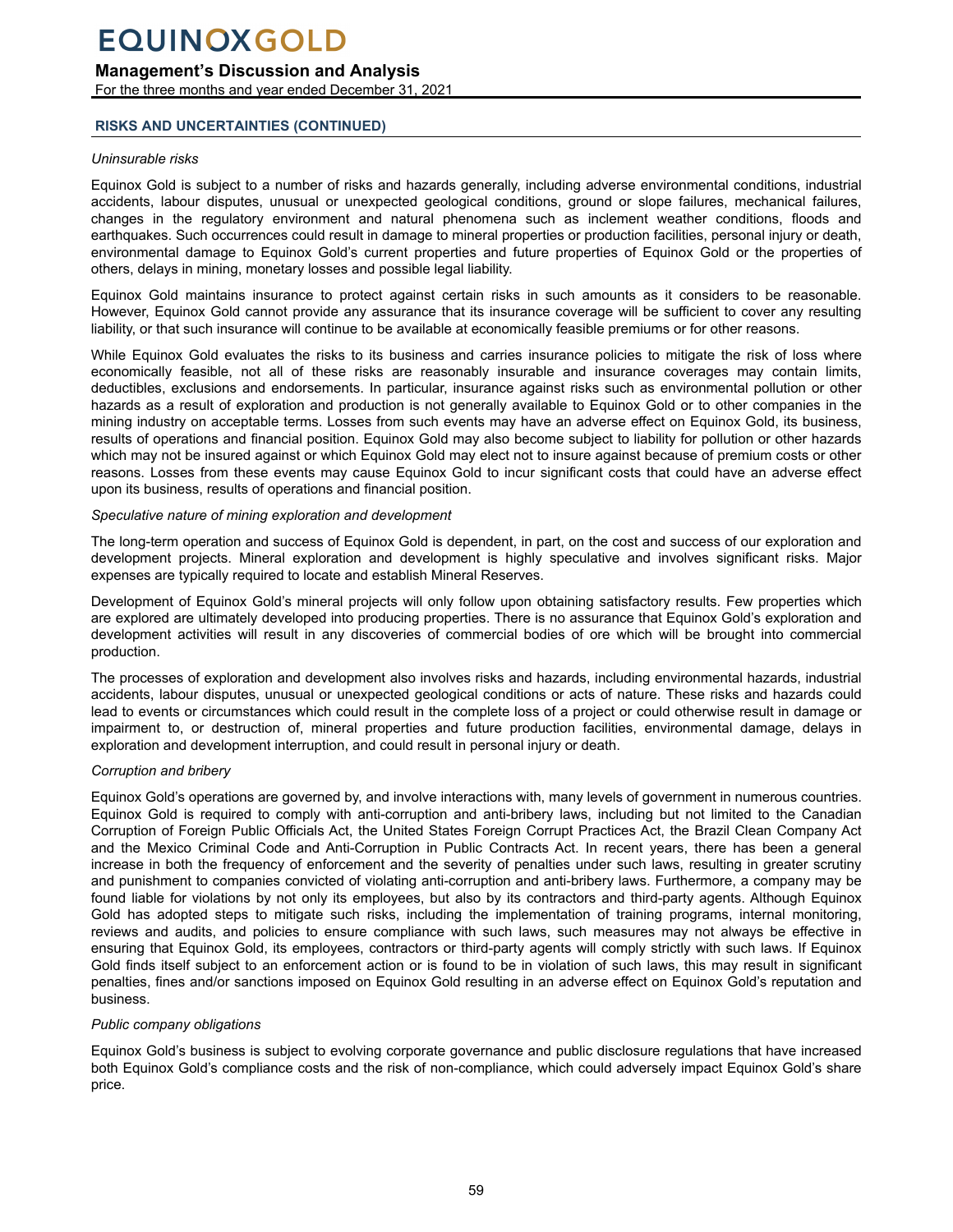## <span id="page-59-0"></span>**Management's Discussion and Analysis**

For the three months and year ended December 31, 2021

## **RISKS AND UNCERTAINTIES (CONTINUED)**

Equinox Gold is subject to changing rules and regulations promulgated by a number of governmental and self-regulated organizations, including the Canadian and United States securities administrators and regulators, the TSX, the NYSE American, and the International Accounting Standards Board. These rules and regulations continue to evolve in scope and complexity creating many new requirements. Equinox Gold's efforts to comply with such legislation could result in increased general and administration expenses and a diversion of management time and attention from revenue-generating activities to compliance activities.

## *No history of dividends*

Equinox Gold has not, since the date of its incorporation, declared or paid any cash dividends on its Common Shares and does not currently have a policy with respect to the payment of dividends. The payment of dividends in the future will depend on the earnings, if any, and Equinox Gold's financial condition and such other factors as the Board of Directors considers appropriate.

## *Significant shareholders*

The Company has certain significant shareholders and holders of convertible notes, that have or will have on exercise of such convertible rights the ability to influence the outcome of corporate actions requiring shareholder approval, including the election of directors of Equinox Gold and the approval of certain corporate transactions. Although, each of these significant shareholders is or will be a strategic partner of Equinox Gold, their respective interests may differ from the interests of Equinox Gold or its other shareholders. The concentration of ownership of the shares may also have the effect of dissuading third-party offers or delaying or preventing other possible strategic transactions of Equinox Gold.

## *Conflicts of interest*

Certain of the directors and/or officers of Equinox Gold also serve as directors and/or officers of other companies involved in natural resource exploration, development and mining operations and consequently there exists the possibility for such directors to be in a position of conflict. In particular, Ross Beaty, Chairman of Equinox Gold, is a significant Equinox Gold shareholder, and François Bellemare, a director of Equinox Gold, is also an employee of Mubadala which has a material relationship with Equinox Gold. Any decision made by any of such directors and/or officers will be made in accordance with their duties and obligations to deal fairly and in good faith with a view to the best interests of Equinox Gold and the Company's shareholders. In addition, each director is required to declare and refrain from voting on any matter in which such director may have a conflict of interest in accordance with the procedures set forth in the British Columbia Business Corporations Act and other applicable laws.

## **ACCOUNTING MATTERS**

## **Basis of preparation and accounting policies**

The Company's consolidated financial statements have been prepared in accordance with IFRS as issued by the International Accounting Standards Board ("IASB"). Details of the significant accounting policies for significant (or potentially significant) areas that have had an impact (or may have an impact in future periods) on the Company's financial statements are disclosed in note 3 of the Company's consolidated financial statements for the year ended December 31, 2021. The impact of future accounting changes is disclosed in note 3(w) to the Company's consolidated financial statements.

## **Critical accounting estimates and judgments**

In preparing the Company's consolidated financial statements in conformity with IFRS, management has made judgements, estimates and assumptions that affect the application of the Company's accounting policies and the reported amounts of assets, liabilities, income and expense. Actual results may differ. Critical accounting estimates represent estimates that are uncertain and for which changes in those estimates could materially impact the consolidated financial statements. All estimated and underlying assumptions are reviewed on an ongoing basis. Revisions are recognized in the period in which the estimates are revised and in any future periods affected. Areas of judgment and key sources of estimation uncertainty that have the most significant effect are disclosed in note 4 of the Company's consolidated financial statements for the year ended December 31, 2021.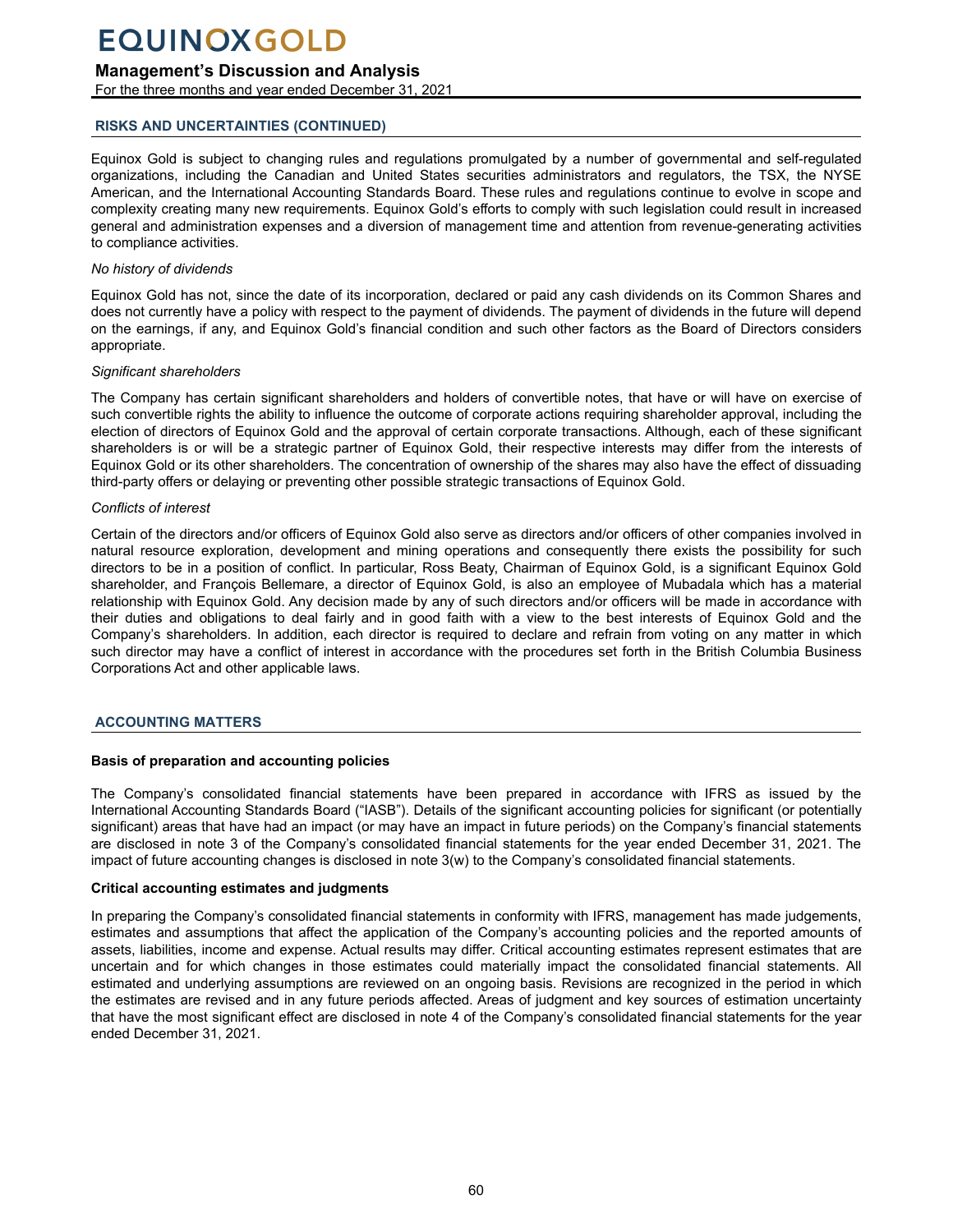## **Management's Discussion and Analysis**

For the three months and year ended December 31, 2021

### **INTERNAL CONTROLS OVER FINANCIAL REPORTING AND DISCLOSURE CONTROLS AND PROCEDURES**

#### **Disclosure Controls and Procedures**

Disclosure controls and procedures are designed to provide reasonable assurance that information required to be disclosed in reports filed or submitted by the Company under U.S. and Canadian securities legislation is recorded, processed, summarized and reported within the time periods specified in those rules, and include controls and procedures designed to ensure that information required to be disclosed in reports filed or submitted by the Company under U.S. and Canadian securities legislation is accumulated and communicated to management, including the CEO and CFO, as appropriate, to permit timely decisions regarding required disclosure.

Management, including the CEO and CFO, believe that any disclosure controls and procedures or internal controls over financial reporting, no matter how well conceived and operated can provide only reasonable, not absolute, assurance that the objectives of the control system are met. Further, the design of a control system must reflect the fact that there are resource constraints, and the benefits of controls must be considered relative to their costs. Because of the inherent limitations in all control systems, they cannot provide absolute assurance that all control issues and instances of fraud, if any, within the Company have been prevented or detected. These inherent limitations include the realities that judgements in decision-making can be faulty, and that breakdowns can occur because of simple error or mistake. Additionally, controls can be circumvented by the individual acts of some persons, by collusion of two or more people, or by unauthorized override of the control. The design of any systems of controls also is based in part upon certain assumptions about the likelihood of future events, and there can be no assurance that any design will succeed in achieving its stated goals under all potential future conditions. Accordingly, because of the inherent limitations in a cost-effective control system, misstatements due to error or fraud may occur and not be detected.

Management, including the CEO and CFO, has evaluated the effectiveness of the design and operation of the Company's disclosure controls and procedures, as defined in the rules of the U.S. Securities and Exchange Commission and the Canadian Securities Administrators, as at December 31, 2022. Based on this evaluation, the CEO and CFO have concluded that the Company's disclosure controls and procedures were effective as at December 31, 2021.

### **Internal Controls over Financial Reporting**

Management, with the participation of the CEO and CFO, is responsible for establishing and maintaining adequate internal control over financial reporting ("ICFR") as defined in the rules of the United States Securities and Exchange Commission and the Canadian Securities Administrators. The Company's internal control over financial reporting is a process designed to provide reasonable assurance regarding the reliability of financial reporting and the preparation of financial statements for external reporting purposes in accordance with IFRS as issued by the IASB.

The Company's ICFR includes policies and procedures that:

- accounting records are maintained that accurately and fairly reflect, in reasonable detail, the transactions and dispositions of assets of the Company;
- are designed to provide reasonable assurance that the Company's receipts and expenditures are made in accordance with authorizations of management and the Company's Directors; and
- are designed to provide reasonable assurance regarding prevention or timely detection of unauthorized acquisition, use, or disposition of the Company's assets that could have a material effect on the Company's consolidated financial statements.

The Company's ICFR may not prevent or detect all misstatements because of inherent limitations. Additionally, projections of any evaluation of effectiveness for future periods are subject to the risk that controls may become inadequate because of changes in conditions or deterioration in the degree of compliance with the Company's policies and procedures.

Management assessed the effectiveness of the Company's ICFR based on the criteria for effective internal control over financial reporting established in "Internal Control – Integrated Framework" issued by the Committee of Sponsoring Organizations (COSO) of the Treadway Commission (2013). Based on this assessment Management concluded that the Company's internal controls over financial reporting were effective as of December 31, 2021.

KPMG LLP, an independent registered public accounting firm, has audited the effectiveness of internal control over financial reporting, and has expressed their opinion in their report included with the Company's annual consolidated financial statements.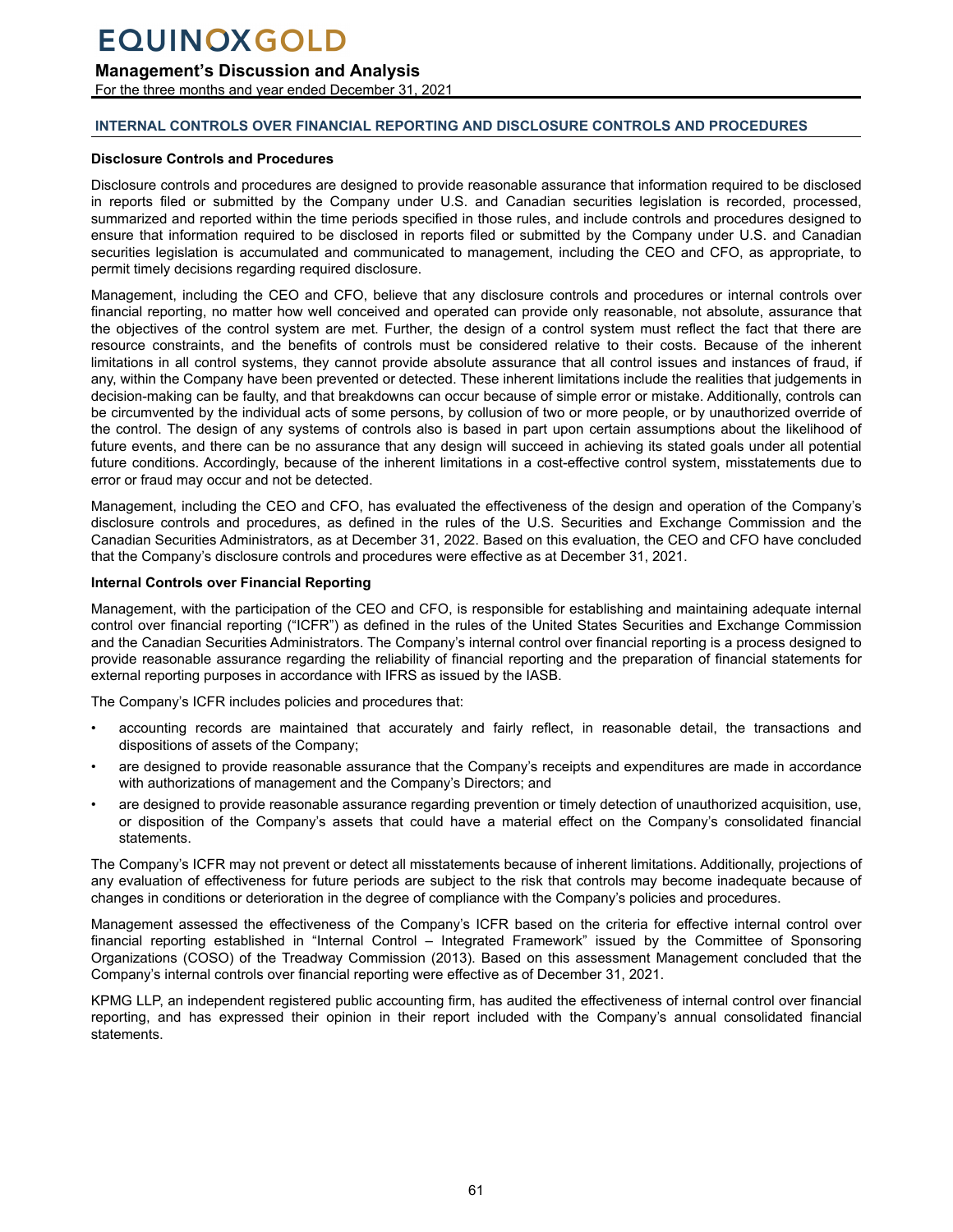## <span id="page-61-0"></span>**Management's Discussion and Analysis**

For the three months and year ended December 31, 2021

#### **INTERNAL CONTROLS OVER FINANCIAL REPORTING AND DISCLOSURE CONTROLS AND PROCEDURES (CONTINUED)**

As previously reported in the Company's MD&A for the year ended December 31, 2020, Management's assessment of the effectiveness of the Company's ICFR concluded that, as of December 31, 2020, the Company's ICFR was not effective as a result of a material weakness associated with controls over the purchase price accounting related to the Leagold Acquisition. Specifically, the Company did not (i) identify and deploy control activities through policies that establish expectations and procedures that put policies into action, and (ii) internally communicate information, including objectives and responsibilities for internal control, necessary to support the function of internal control. As a result, there was inadequate control over the determination of the fair value of acquired assets and over the resulting deferred income tax liabilities recognized, as well as inadequate documentation over such controls. This control deficiency resulted in an immaterial misstatement, which was corrected in the Company's audited consolidated financial statements prior to release but creates a reasonable possibility that a material misstatement in the annual or interim financial statements will not be prevented or detected on a timely basis.

To remediate the material weakness in the Company's internal control over financial reporting, Management strengthened its controls over purchase price accounting by (i) allocating dedicated and specialised resources to document the policies and procedures around purchase price accounting, and (ii) internally communicating information necessary to support the function of internal control. These controls were applied to the purchase price accounting related to the Premier Transaction in 2021. Management have concluded the actions taken to improve the design and operating effectiveness of its internal controls related to the purchase price accounting operated effectively and remediated the material weakness.

Other than the implementation of the remediation plan described above, there have been no changes in the Company's internal control over financial reporting during the period ended December 31, 2021 that have materially affected, or are reasonably likely to materially affect, the Company's internal control over financial reporting.

The Company assessed Premier's disclosure controls and procedures and internal control over financial reporting; however, in accordance with National Instrument 52-109 - Certification of Disclosure in Issuer's Annual and Interim Filings, because Premier was acquired not more than 365 days before the end of December 31, 2021, the Company has limited the scope of its design of disclosure controls and procedures and internal controls over financial reporting to exclude the controls, policies and procedures of Premier, except for purchase price adjustments related to the acquisition.

The table below presents the summary financial information included in the Company's consolidated annual financial statements for the excluded controls related to the acquired business:

| <b>Premier Gold Mines Limited</b>                                       |                         |
|-------------------------------------------------------------------------|-------------------------|
| Selected financial information from the statement of income (loss)      | April 7 to              |
| \$ amounts in millions                                                  | December 31, 2021       |
| Total revenues                                                          | 56.9                    |
| Net loss                                                                | (0.1)                   |
|                                                                         |                         |
| Selected financial information from the statement of financial position | As at December 31, 2021 |
| Total current assets                                                    | 181.7                   |
| Total non-current assets                                                | 274.7                   |
| Total current liabilities                                               | (88.9)                  |
| Total non-current liabilities                                           | (8.3)                   |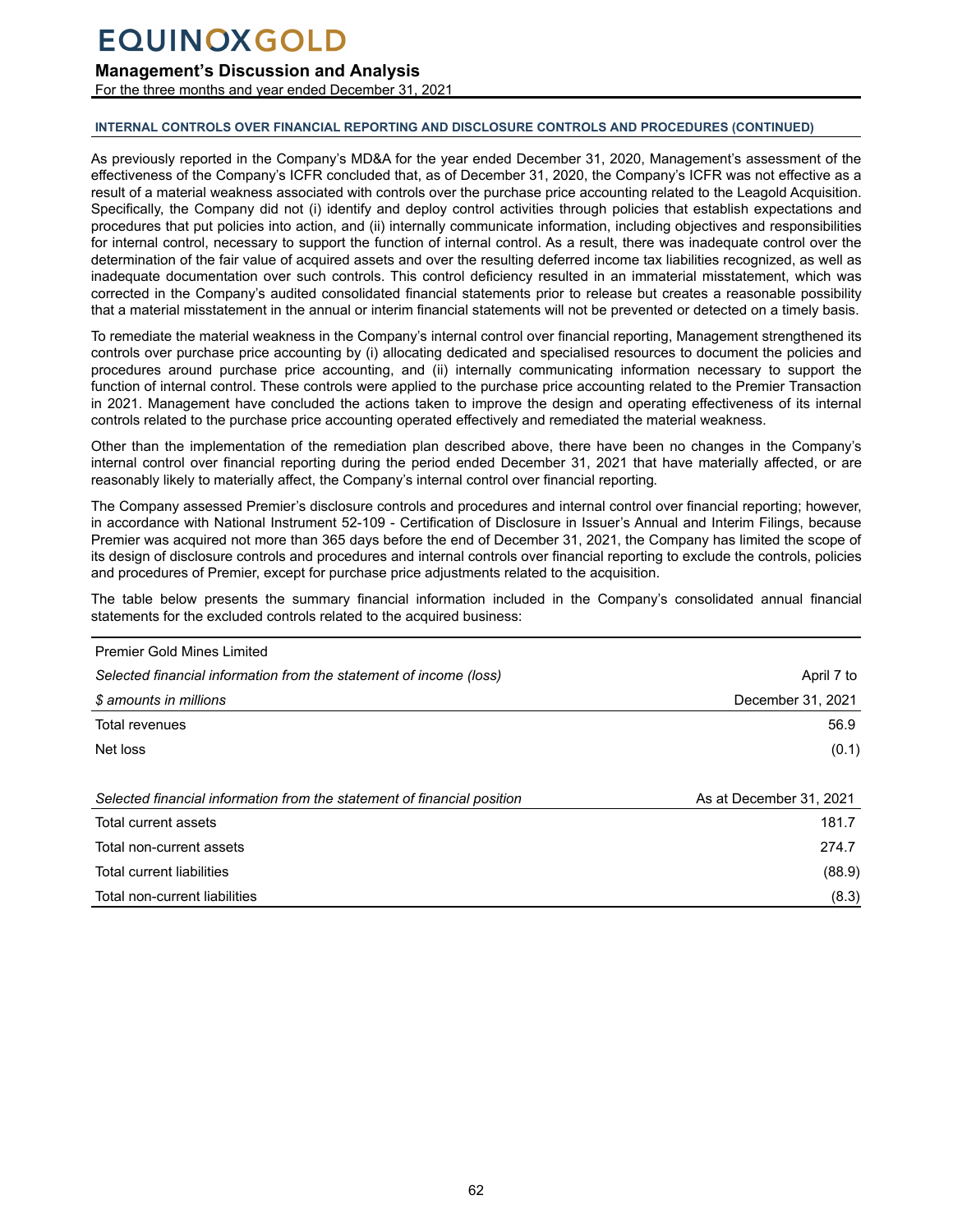## **Management's Discussion and Analysis**

For the three months and year ended December 31, 2021

### **CAUTIONARY NOTES AND FORWARD-LOOKING STATEMENTS**

This MD&A contains certain forward-looking information and forward-looking statements within the meaning of applicable securities legislation and may include future-oriented financial information. Forward-looking statements and forward-looking information in this MD&A relate to, among other things: the strategic vision for the Company and expectations regarding exploration potential, production capabilities and future financial or operational performance; the Company's ability to successfully advance its growth and development projects, including the construction of Santa Luz and Greenstone and the expansions at Los Filos, Aurizona and Castle Mountain; the expectations for the Company's investments in Solaris, i-80 Gold and Pilar Gold; completion of the sale of the Mercedes mine; the duration, extent and other implications of the novel coronavirus (COVID-19); the Company's production and cost guidance; and conversion of Mineral Resources to Mineral Reserves. Forward-looking statements or information generally identified by the use of the words "believe", "will", "advancing", "strategy", "plans", "budget", "anticipated", "expected", "estimated", "on track", "target", "objective" and similar expressions and phrases or statements that certain actions, events or results "may", "could", or "should", or the negative connotation of such terms, are intended to identify forward-looking statements and information. Although the Company believes that the expectations reflected in such forward-looking statements and information are reasonable, undue reliance should not be placed on forward-looking statements since the Company can give no assurance that such expectations will prove to be correct. The Company has based these forward-looking statements and information on the Company's current expectations and projections about future events and these assumptions include: Equinox Gold's ability to achieve the exploration, production, cost and development expectations for its respective operations and projects; prices for gold remaining as estimated; currency exchange rates remaining as estimated; construction of Santa Luz and Greenstone being completed and performed in accordance with current expectations; expansion projects at Los Filos, Castle Mountain and Aurizona being completed and performed in accordance with current expectations; tonnage of ore to be mined and processed; ore grades and recoveries; availability of funds for the Company's projects and future cash requirements; capital, decommissioning and reclamation estimates; Mineral Reserve and Mineral Resource estimates and the assumptions on which they are based; prices for energy inputs, labour, materials, supplies and services; no labour-related disruptions and no unplanned delays or interruptions in scheduled construction, development and production, including by blockade or industrial action; the Company's working history with the workers, unions and communities at Los Filos; all necessary permits, licenses and regulatory approvals are received in a timely manner; the Company's ability to comply with environmental, health and safety laws; the strategic vision for i-80 Gold and its ability to successfully advance its projects; the strategic vision for Solaris Resources and its ability to successfully advance its projects; the exercise of the Solaris Resources warrants; and the ability of Pilar Gold to successfully operate the Pilar mine and to meet its payment commitments to the Company. While the Company considers these assumptions to be reasonable based on information currently available, they may prove to be incorrect. Accordingly, readers are cautioned not to put undue reliance on the forward-looking statements or information contained in this MD&A.

The Company cautions that forward-looking statements and information involve known and unknown risks, uncertainties and other factors that may cause actual results and developments to differ materially from those expressed or implied by such forward-looking statements and information contained in this MD&A and the Company has made assumptions and estimates based on or related to many of these factors. Such factors include, without limitation: fluctuations in gold prices; fluctuations in prices for energy inputs, labour, materials, supplies and services; fluctuations in currency markets; operational risks and hazards inherent with the business of mining (including environmental accidents and hazards, industrial accidents, equipment breakdown, unusual or unexpected geological or structural formations, cave-ins, flooding and severe weather); inadequate insurance, or inability to obtain insurance to cover these risks and hazards; employee relations; relationships with, and claims by, local communities and indigenous populations; the Company's ability to obtain all necessary permits, licenses and regulatory approvals in a timely manner or at all; changes in laws, regulations and government practices, including environmental, export and import laws and regulations; legal restrictions relating to mining including those imposed in connection with COVID-19; risks relating to expropriation; increased competition in the mining industry; a successful relationship between the Company and Orion; the failure by Pilar Gold to meet one or more of its commitments to the Company and those factors identified in the section titled "Risks and Uncertainties" in this MD&A and in the section titled "Risks Related to the Business" in the Company's Annual Information Form dated March 24, 2021, for the year ended December 31, 2020, which is available on SEDAR at www.sedar.com and on EDGAR at www.sec.gov/edgar. Forwardlooking statements and information are designed to help readers understand management's views as of that time with respect to future events and speak only as of the date they are made. Except as required by applicable law, the Company assumes no obligation to update or to publicly announce the results of any change to any forward-looking statement or information contained or incorporated by reference to reflect actual results, future events or developments, changes in assumptions or changes in other factors affecting the forward-looking statements and information. If the Company updates any one or more forward-looking statements, no inference should be drawn that the Company will make additional updates with respect to those or other forward-looking statements. All forward-looking statements and information contained in this MD&A are expressly qualified in their entirety by this cautionary statement.